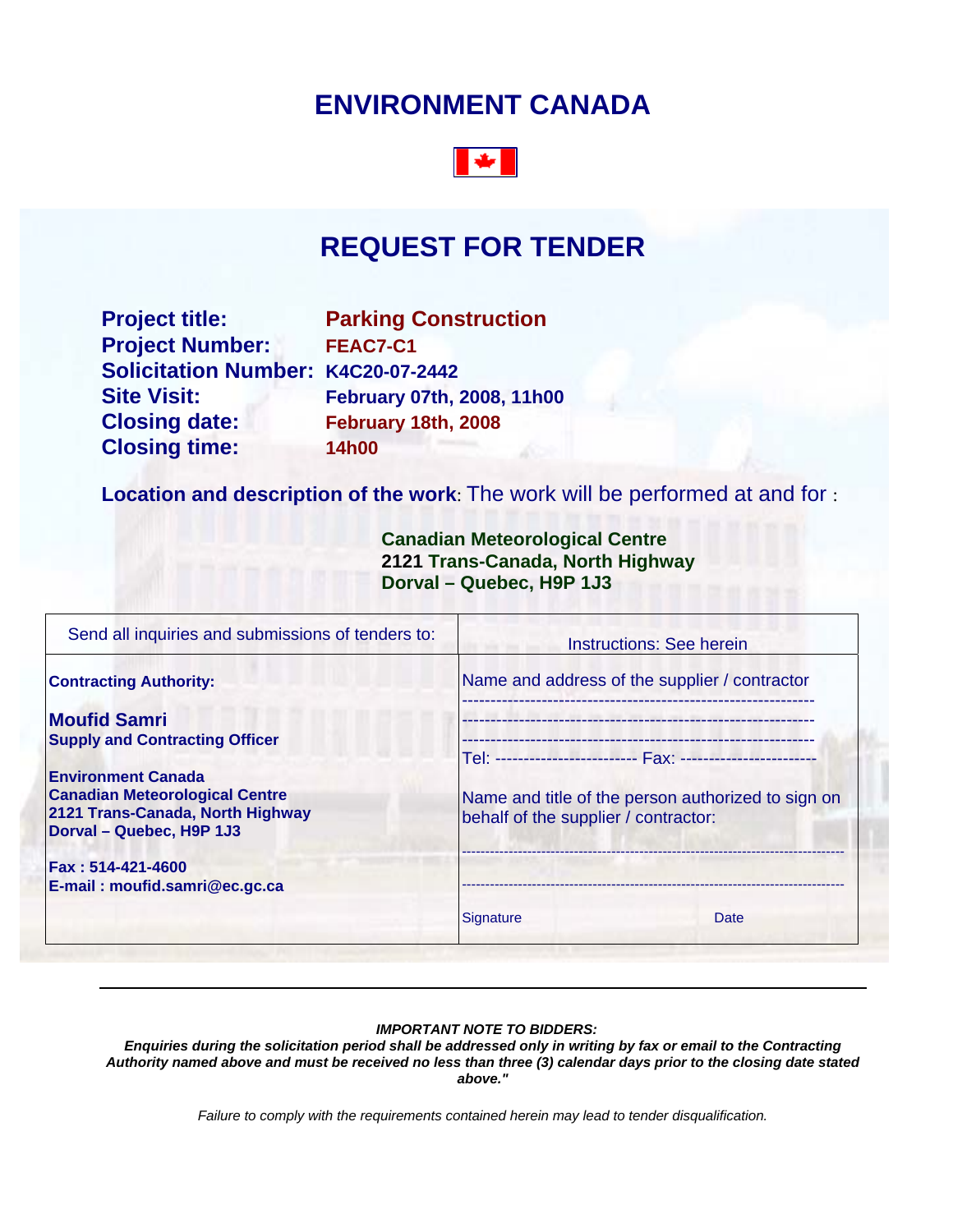|                            | 1 SECTION 1 INSTRUCTIONS TO TENDERS R0001T (2004-12-10) AND R0002T (2000-05-12)6 |  |
|----------------------------|----------------------------------------------------------------------------------|--|
| IT <sub>01</sub>           |                                                                                  |  |
| 1)                         |                                                                                  |  |
| 2)                         |                                                                                  |  |
| 3)                         |                                                                                  |  |
| 4)                         |                                                                                  |  |
| <b>IT02</b>                |                                                                                  |  |
| <b>IT03</b>                |                                                                                  |  |
| <b>IT04</b>                |                                                                                  |  |
| <b>IT05</b>                |                                                                                  |  |
| <b>IT06</b>                |                                                                                  |  |
| <b>IT07</b>                |                                                                                  |  |
| <b>IT08</b>                |                                                                                  |  |
| <b>IT09</b>                |                                                                                  |  |
| <b>IT10</b>                |                                                                                  |  |
| <b>IT11</b>                |                                                                                  |  |
| <b>IT12</b>                |                                                                                  |  |
| IT13                       |                                                                                  |  |
| <b>IT14</b><br><b>IT15</b> |                                                                                  |  |
|                            |                                                                                  |  |
| <b>IT16</b><br>IT17        |                                                                                  |  |
| <b>IT18</b>                |                                                                                  |  |
| <b>IT19</b>                |                                                                                  |  |
| <b>IT20</b>                |                                                                                  |  |
| <b>IT21</b>                |                                                                                  |  |
| IT22                       |                                                                                  |  |
| IT24                       |                                                                                  |  |
|                            |                                                                                  |  |
|                            |                                                                                  |  |
| IT25                       |                                                                                  |  |
|                            |                                                                                  |  |
|                            |                                                                                  |  |
|                            |                                                                                  |  |
| <b>TA01</b>                |                                                                                  |  |
| <b>TA02</b>                |                                                                                  |  |
| <b>TA03</b><br><b>TA04</b> |                                                                                  |  |
| <b>TA05</b>                |                                                                                  |  |
| <b>TA06</b>                |                                                                                  |  |
| <b>TA07</b>                |                                                                                  |  |
| <b>TA08</b>                |                                                                                  |  |
| <b>TA09</b>                |                                                                                  |  |
| <b>TA10</b>                |                                                                                  |  |
| <b>TA11</b>                |                                                                                  |  |
|                            |                                                                                  |  |
|                            |                                                                                  |  |
|                            |                                                                                  |  |
|                            |                                                                                  |  |
|                            | 4 SECTION 4 CONTRACT DOCUMENTS - ARTICLES OF AGREEMENT "A" R0200C (2004-12-10)22 |  |
| А1                         |                                                                                  |  |
| A <sub>2</sub>             |                                                                                  |  |
| A <sub>3</sub>             |                                                                                  |  |
| A4                         |                                                                                  |  |
| A5<br>A <sub>6</sub>       |                                                                                  |  |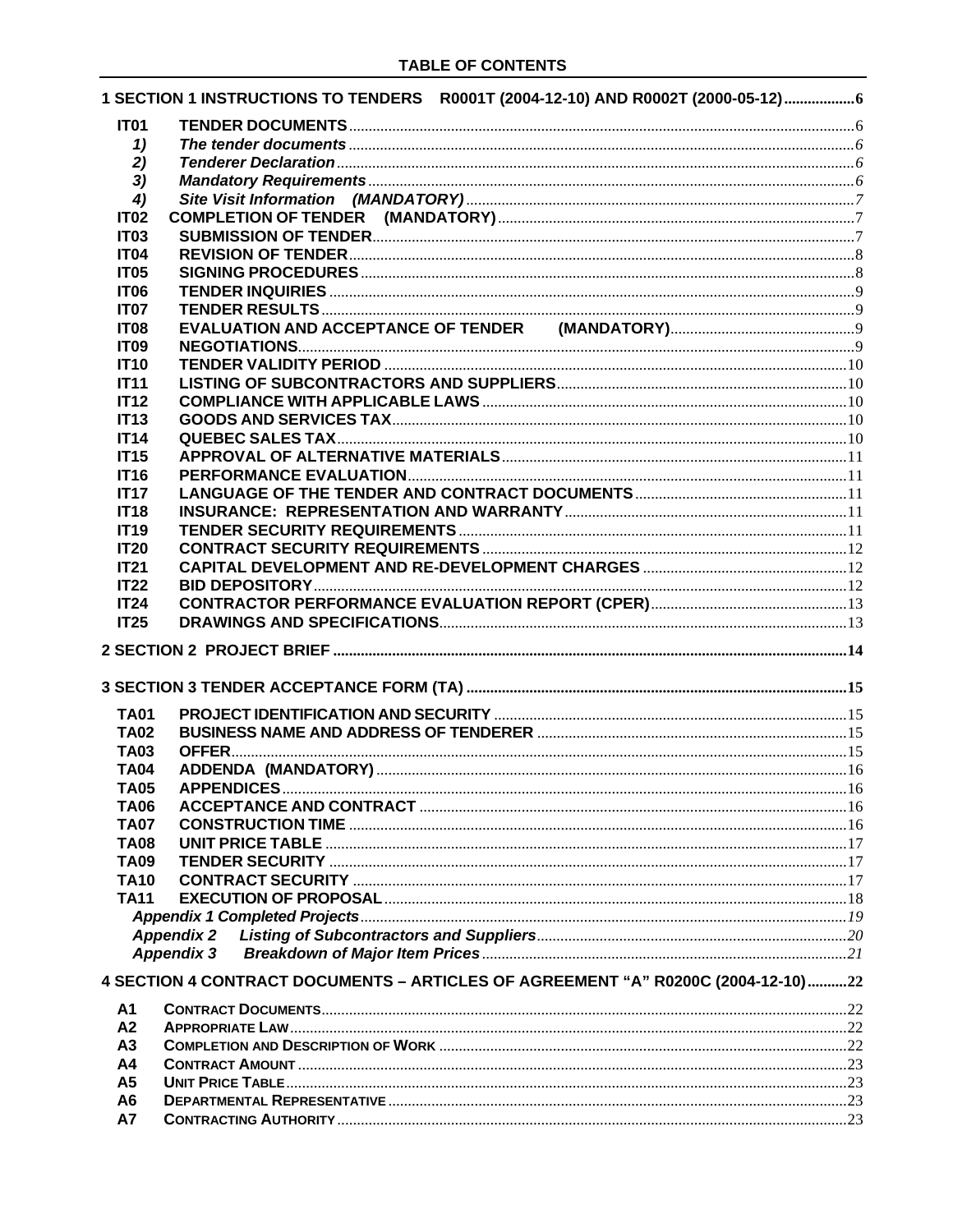|                  | 7 SECTION 7 CONTRACT DOCUMENTS GENERAL CONDITIONS (GC) R0202D (2004-05-14)28 |  |
|------------------|------------------------------------------------------------------------------|--|
|                  |                                                                              |  |
|                  |                                                                              |  |
| GC1.1            |                                                                              |  |
| GC1.2            |                                                                              |  |
| GC1.3            |                                                                              |  |
| GC1.5            |                                                                              |  |
| GC1.6            |                                                                              |  |
| GC1.7            |                                                                              |  |
| GC1.8            |                                                                              |  |
| GC1.9            |                                                                              |  |
| GC1.10           |                                                                              |  |
| GC1.11           |                                                                              |  |
| GC1.12           |                                                                              |  |
| GC1.13           |                                                                              |  |
| GC1.14           |                                                                              |  |
| GC1.15           |                                                                              |  |
| GC1.16           |                                                                              |  |
| GC1.17           |                                                                              |  |
| GC1.18           |                                                                              |  |
|                  |                                                                              |  |
| GC2.1            |                                                                              |  |
| GC2.2            |                                                                              |  |
| GC2.3            |                                                                              |  |
| GC2.4            |                                                                              |  |
| GC2.5            |                                                                              |  |
| GC2.6<br>GC2.7   | NON-DISCRIMINATION IN HIRING AND EMPLOYMENT OF LABOUR37                      |  |
| GC2.8            |                                                                              |  |
|                  |                                                                              |  |
| GC3.1            |                                                                              |  |
| GC3.2            |                                                                              |  |
| GC3.3            |                                                                              |  |
| GC3.4            |                                                                              |  |
| GC3.5            |                                                                              |  |
| GC3.6            |                                                                              |  |
| GC3.7            |                                                                              |  |
| GC3.8            |                                                                              |  |
| GC3.9            | <b>MATERIAL, PLANT AND REAL PROPERTY BECOME PROPERTY OF CANADA43</b>         |  |
| GC3.10           |                                                                              |  |
| GC3.11           |                                                                              |  |
| GC3.12           |                                                                              |  |
|                  |                                                                              |  |
| GC4.1            |                                                                              |  |
| GC4.2            | PRECAUTIONS AGAINST DAMAGE, INFRINGEMENT OF RIGHTS, FIRE AND OTHER           |  |
| <b>HAZARDS44</b> |                                                                              |  |
| GC4.3            | MATERIAL, PLANT AND REAL PROPERTY SUPPLIED BY CANADA 45                      |  |
| GC4.4            |                                                                              |  |
| GC5.1            |                                                                              |  |
|                  |                                                                              |  |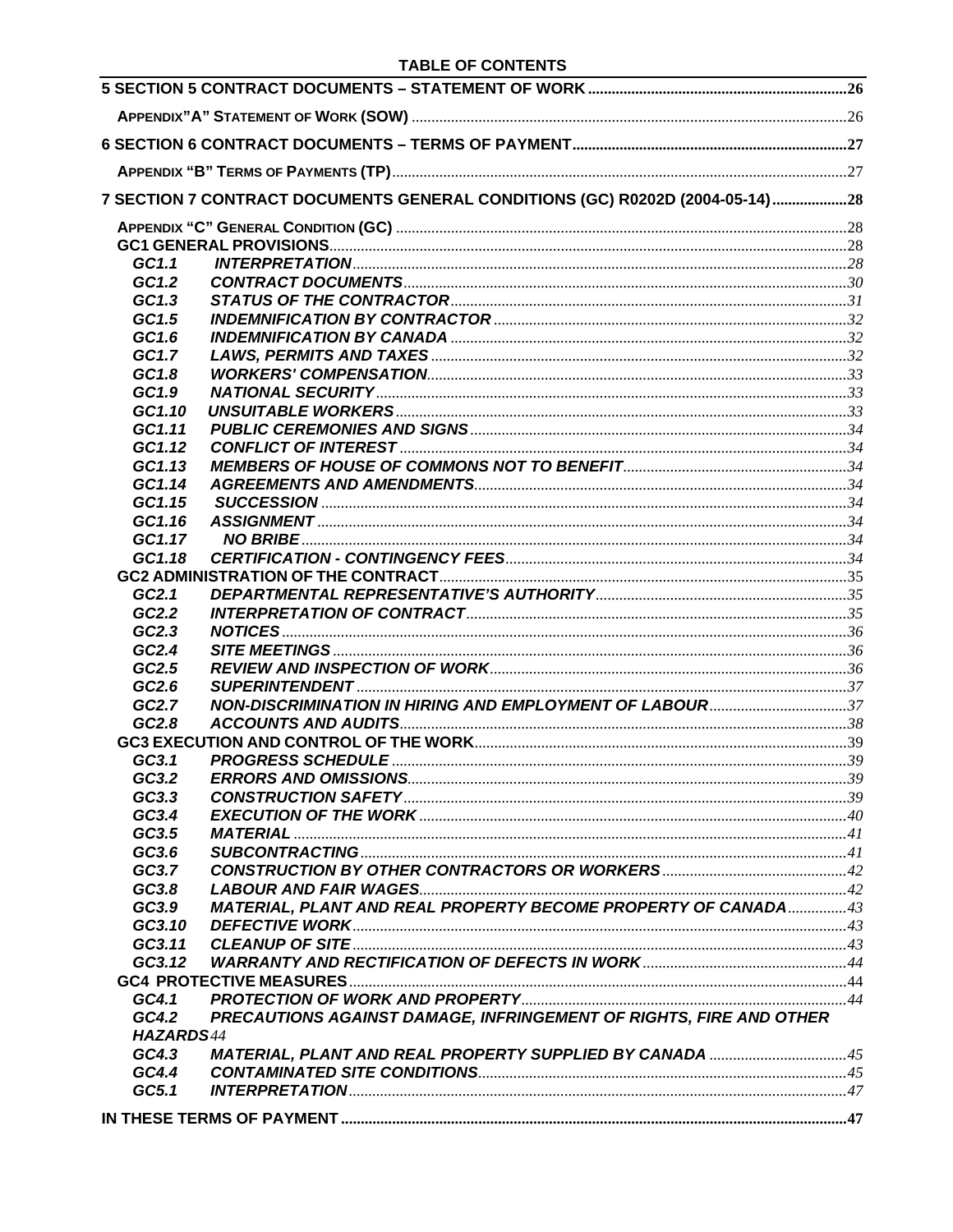| GC5.2                 |                                                                  |  |
|-----------------------|------------------------------------------------------------------|--|
| GC5.3                 |                                                                  |  |
| GC5.4                 |                                                                  |  |
| GC5.5                 |                                                                  |  |
| GC5.6                 |                                                                  |  |
| GC5.7                 |                                                                  |  |
| GC5.8                 |                                                                  |  |
| GC5.10                |                                                                  |  |
| GC5.11                |                                                                  |  |
| GC5.13                |                                                                  |  |
|                       |                                                                  |  |
| GC6.1                 |                                                                  |  |
| GC6.2                 |                                                                  |  |
| GC6.3                 | HUMAN REMAINS, ARCHAEOLOGICAL REMAINS AND ITEMS OF HISTORICAL OR |  |
|                       |                                                                  |  |
| GC6.4                 |                                                                  |  |
| GC6.5                 |                                                                  |  |
|                       |                                                                  |  |
| GC7.1                 |                                                                  |  |
| GC7.2                 |                                                                  |  |
| GC7.3                 |                                                                  |  |
| GC7.4                 |                                                                  |  |
|                       |                                                                  |  |
| GC8.1                 |                                                                  |  |
| GC8.2                 |                                                                  |  |
| GC8.3                 |                                                                  |  |
| GC8.4                 |                                                                  |  |
| GC8.5                 |                                                                  |  |
| GC8.7                 |                                                                  |  |
| GC8.8                 |                                                                  |  |
| GC8.9                 |                                                                  |  |
|                       |                                                                  |  |
|                       |                                                                  |  |
|                       |                                                                  |  |
|                       |                                                                  |  |
| GC9.1                 |                                                                  |  |
| GC9.2                 |                                                                  |  |
| <b>GC10 INSURANCE</b> |                                                                  |  |
| GC10.1                |                                                                  |  |
| GC10.3                |                                                                  |  |
| GC10.4                |                                                                  |  |
| GC10.5                |                                                                  |  |
| GC10.6                |                                                                  |  |
| GC10.7                |                                                                  |  |
| GC11                  |                                                                  |  |
| GC11.1                |                                                                  |  |
| GC11.2                |                                                                  |  |
| GC11.3                |                                                                  |  |
| GC11.4                |                                                                  |  |
|                       |                                                                  |  |
|                       |                                                                  |  |
|                       |                                                                  |  |
|                       |                                                                  |  |
|                       |                                                                  |  |
| GC11.10               |                                                                  |  |
|                       |                                                                  |  |
|                       |                                                                  |  |
|                       |                                                                  |  |
|                       |                                                                  |  |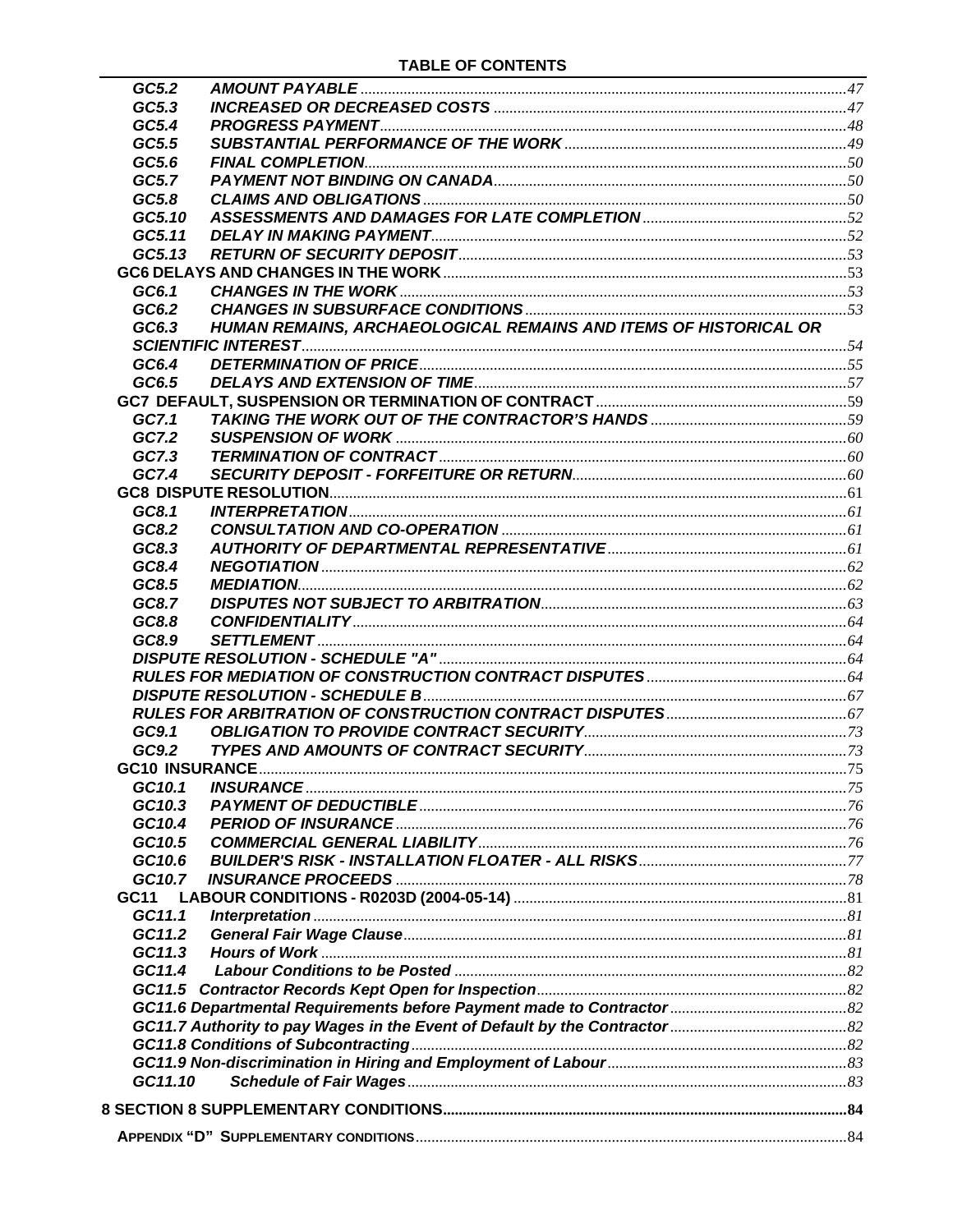| SC <sub>1</sub> |  |
|-----------------|--|
| SC <sub>2</sub> |  |
| SC3             |  |
| SC4             |  |
|                 |  |
|                 |  |
|                 |  |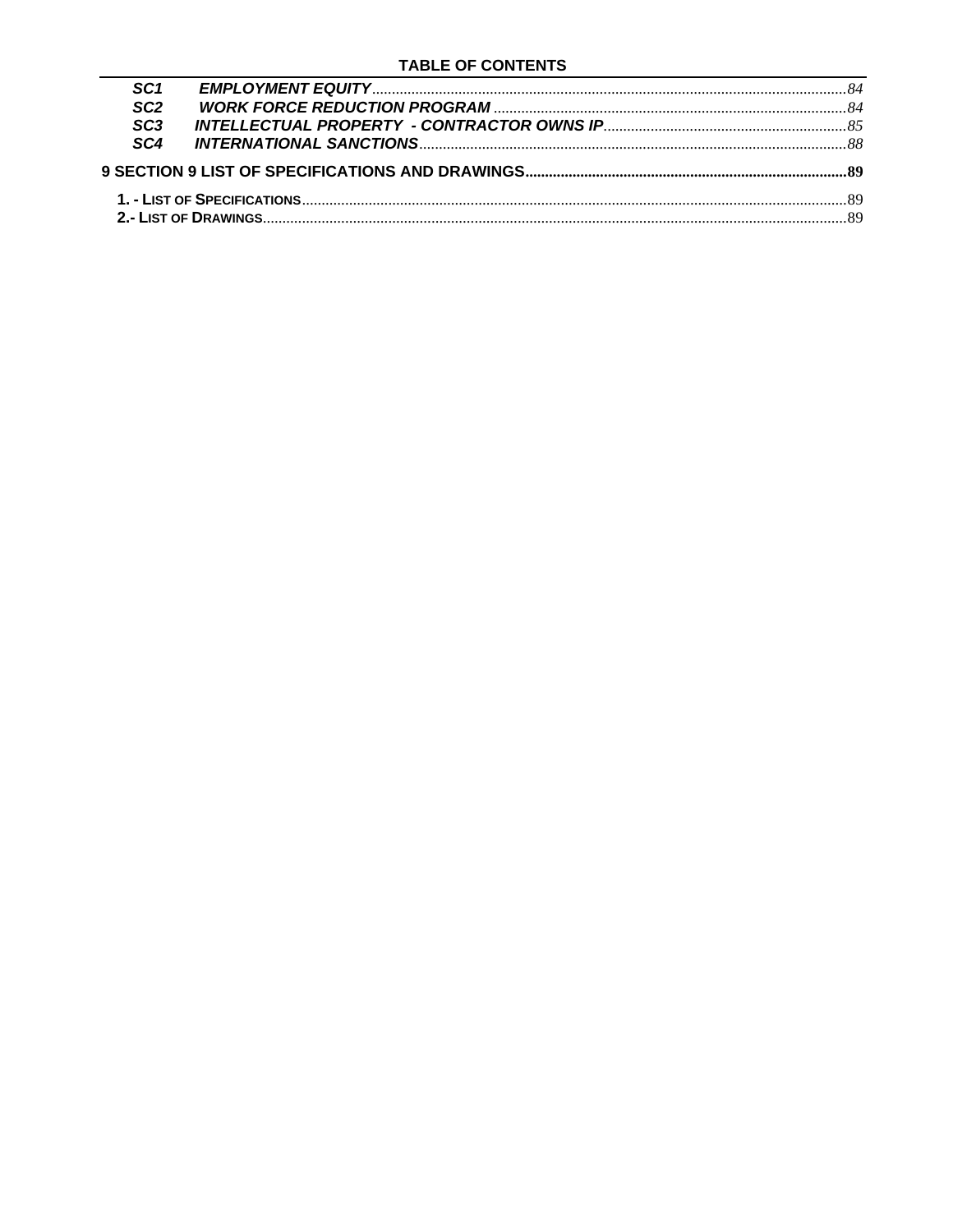# <span id="page-5-0"></span>**1 SECTION 1 INSTRUCTIONS TO TENDERS R0001T (2004-12-10) and R0002T (2000-05-12)**

#### <span id="page-5-1"></span>**IT01 TENDER DOCUMENTS**

#### <span id="page-5-2"></span>**1) The tender documents**

#### are listed below:

- (a) Front Page REQUEST FOR TENDER;<br>(b) Mandatory Site Visit Information
- Mandatory Site Visit Information
- (c) Instructions to Tenderers (IT);
- (d) Tender Acceptance Form and any Appendices attached thereto;
- (e) Contract Documents Articles of Agreement
- (f) Contract Documents General Conditions (GC) of the Contract GC1 General Provisions GC2 Administration of the Contract
	- GC3 Execution and Control of the Work
	- GC4 Protective Measures
	- GC5 Terms of Payment
	- GC6 Delays and Changes in the Work
	- GC7 Default, Suspension or Termination of Contract
	- GC8 Dispute Resolution
	- GC9 Contract Security
	- GC10 Insurance
	- GC11 Labour Conditions Fair Wages and Hours of Labour
- (g) Contract Documents Supplementary Conditions (SC) of the Contract
	- SC1 International Sanctions
	- SC2 Employment Equity
	- SC3 Work Force Reduction Program
	- SC4 Intellectual Property
- (h) Plans, Specifications and Drawings
- (i) Work-Site, Health and Safety Working Practices & Building Guidelines; and
- (j) Any addenda issued before the date set for tender closing.

#### <span id="page-5-3"></span>**2) Tenderer Declaration**

The tender documents identified in paragraphs 1.(a) to 1.(j) inclusive by title, number and date are hereby incorporated by reference into the tender documents and form part of the tender and any resultant contract. Submission of a tender constitutes acknowledgment that the Tenderer has read and agreed to be bound by these documents and the other documents listed in subsection IT01 (1) above.

#### <span id="page-5-4"></span>**3) Mandatory Requirements**

Throughout Sections 1, 2 and 3 of this document, certain requirements are identified as mandatory. A mandatory requirement is a minimum standard that a submission must meet in order to be considered for further evaluation. Failure to meet any of the mandatory requirements will rend the submission liable for disqualification.

Mandatory requirements are marked **"MANDATORY"** and are identified in the following sections of this document:

- Section 1 Instructions to Tenderers
- Section 2 Project Brief, and
- Section 3 Tender and Acceptance Form.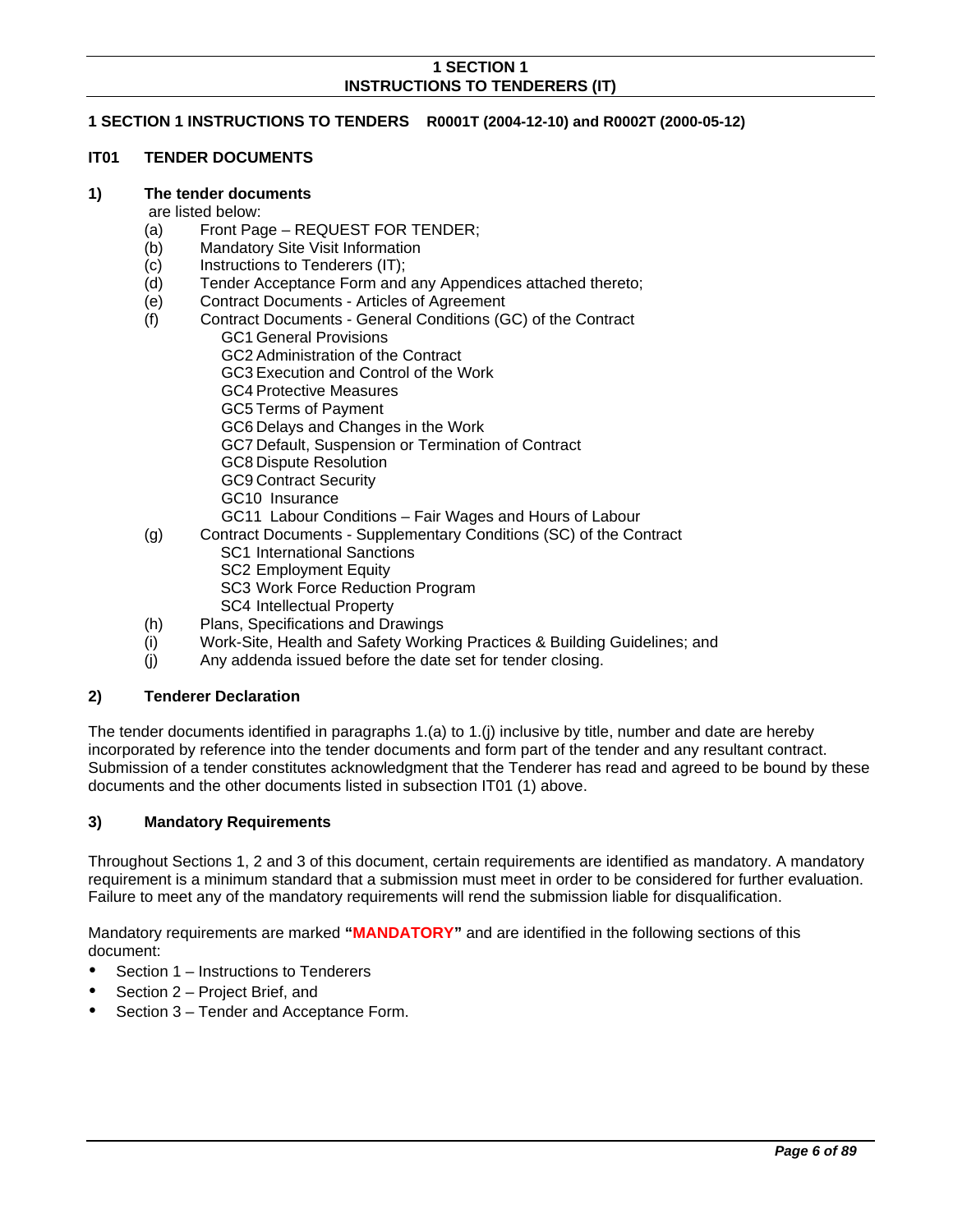#### <span id="page-6-0"></span>**4) Site Visit Information (MANDATORY)**

All contractors intending to bid are requested to attend the mandatory site examination meeting. This will be the only opportunity to visit the site, examine the drawings and discuss projects details. All contractors attending the site visit will need to present photo identification at the front desk. The site visit will be held at the following date and location, as stated below:

# **Date & hour : 07 Février 2008 à 11h00**

# **Site : Canadian Meteorological Centre 2121 Trans-Canada, North Highway Dorval – Quebec, H9P 1J3**

# *Failure to attend the "Site Visit" will result in bidder's disqualification***.**

#### <span id="page-6-1"></span>**IT02 COMPLETION OF TENDER (MANDATORY)**

- 1) The tender shall be submitted based on the tender documents listed above, on the Tender Form provided through MERX or on a clear and legible reproduced copy of said Tender Form; the reproduced copy must be identical in every respect to the Tender Form provided through MERX, accompanied by the tender security required, all tender documents being dully completed in all respects and signed as instructed herein. Substitute and/or facsimile copies will not be accepted.
- 2) Any alteration to the pre-printed or pre-typed sections of the Tender Form may render the tender liable to disqualification. Alterations, corrections, changes or erasures entered on the Tender Form shall be initialed by the Tenderer or the person signing the tender. Alterations, corrections, changes or erasures that are not initialed shall be deemed void and without effect.

# <span id="page-6-2"></span>**IT03 SUBMISSION OF TENDER**

- 1) The Tender, duly completed, shall be enclosed in a sealed envelope, and shall be addressed and delivered to the office indicated on the cover page of this document, on or before the date and time set for tender closing.
- 2) Prior to submitting the tender, the Tenderer shall ensure that the following information is clearly printed or typed in the appropriate spaces on the outermost face of the tender return envelope:
	- (a) Tender ID
	- (b) Project Description/Location
	- (c) Name of Tenderer; and
	- (d) Closing Time/Date

#### **Failure to comply with the requirements outlined at 1) and 2) will result in tender disqualification.**

- 3) Unacceptable Tenders
	- (a) Tender not submitted on the accompanying Tender and Acceptance Form will not be considered.
	- (b) Telegraphic and facsimile tenders will not be accepted.
	- (c) Tenders received after the Tender Closing Time will not be considered.
	- (d) Incomplete tenders may be rejected.
- 4) Timely and correct delivery of tenders to the "Tender Receiving Unit" as well as all the risks and consequences associated with an incorrect delivery are the sole responsibility of the Tenderer.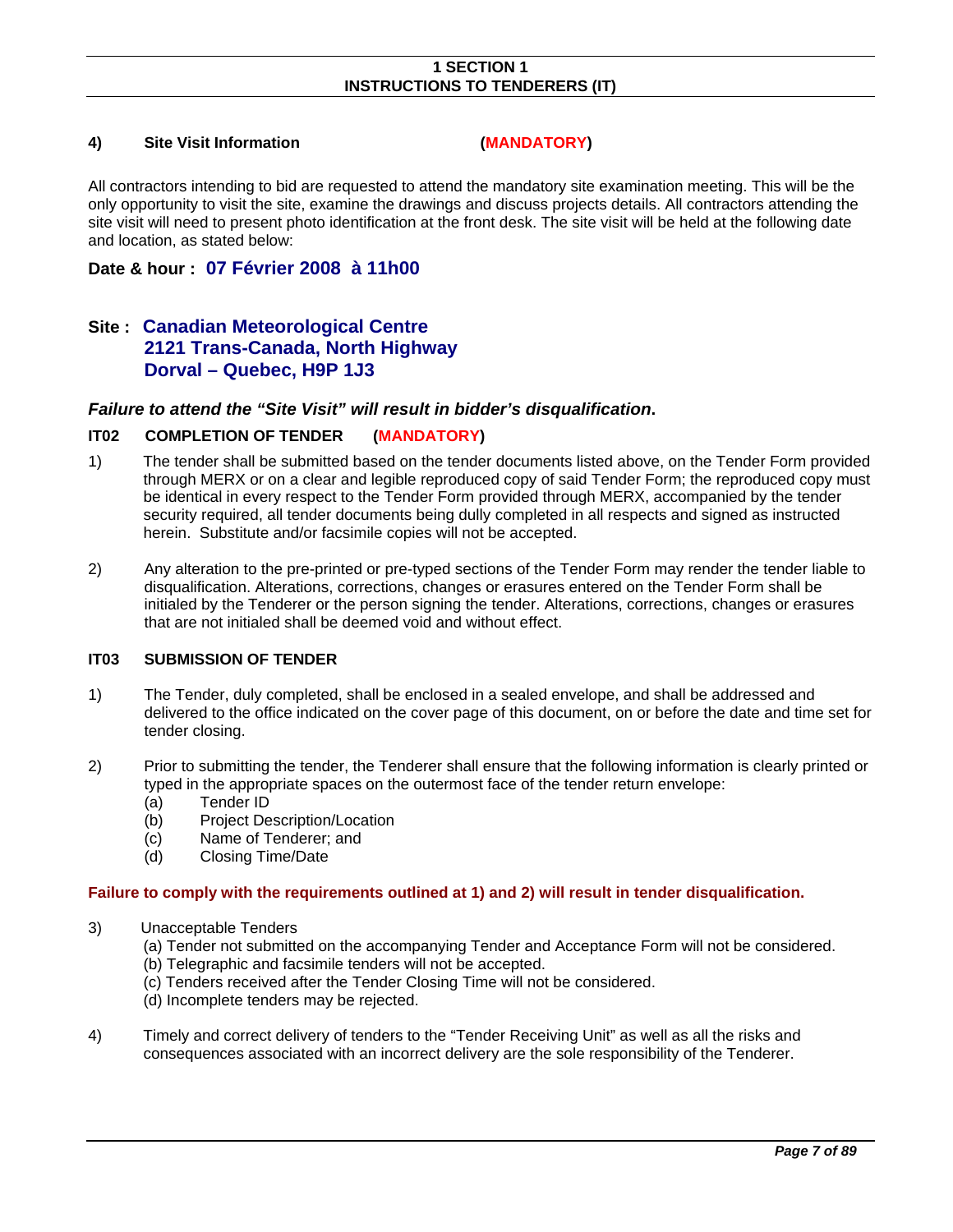- 5) Bids received on or before the stipulated bid solicitation closing date and time will become the property of Canada and will not be returned. All bids will be treated as CONFIDENTIAL, subject to the provisions of the Access to Information and Privacy Act.
- 6) Bids received after the date of closing shall be returned unopened to the Tenderer

# <span id="page-7-0"></span>**IT04 REVISION OF TENDER**

- 1) A tender may be revised by letter or facsimile provided the revision is received on or before the closing date and time of tenders. The facsimile number for receipt of revisions is indicated on the cover page of this document.
- 2) The letter or facsimile shall
	- (a) be on the Tenderer's letterhead or bear a signature that identifies the Tenderer;
	- (b) for the lump sum portion of a tender, clearly identify the amount of the current revision. The total aggregate sum of all revisions submitted, including the current revision, shall be shown separately; and
	- (c) for the Unit Price portion of a tender, clearly identify the change(s) in the price(s) per Unit and the specific item(s) to which each change applies.
- 3) Any alteration to the preprinted or pre-typed sections of the Tender Form, or any condition or qualification placed upon the tender shall be direct cause for disqualification. Alterations, corrections, changes or erasures made to statements or figures entered on the Tender Form by the Tenderer shall be initialed by the person or persons signing the tender. Initials shall be original(s). Alterations, corrections, changes or erasures that are not initialed shall be deemed void and without effect.

# <span id="page-7-1"></span>**IT05 SIGNING PROCEDURES**

- 1) The signature(s) of the authorized signatory (ies) shall be affixed to the front page of the Invitation to Tender and the name(s) and the title(s) typed or printed in the space provided.
- 2) The tender shall be signed in accordance with the following requirements:

 (a) Corporation - The signatures of the authorized signatories shall be affixed and their names and titles typed or printed in the space provided and the corporate seal may be affixed. If the corporate seal is not affixed to the tender, the signatures shall be witnessed and proof of signing authority shall be provided. In the Province of Quebec signatures must be witnessed and, except when a director signs the tender, proof of signing authority shall be provided whether or not a corporate seal is affixed.

(b) Partnership - The signatures of the partners shall be affixed and their names typed or printed in the space provided. The signatures shall be witnessed, and if not all of the partners sign or if the signatory is not a partner then a certified true copy of the agreement signed by all partners authorizing such person or persons to execute the document on their behalf shall accompany the tender. An adhesive coloured seal shall be affixed next to each signature except in the Province of Quebec.

(c) Sole Proprietorship - The signature of the sole proprietor shall be affixed and the name typed or printed in the space provided. The signature shall be witnessed. In the event that the signatory is not the sole proprietor then a certified true copy of the agreement signed by the sole proprietor authorizing such person or persons to execute the document shall accompany the tender. An adhesive coloured seal shall be affixed next to the signature except in the Province of Quebec.

(d) Joint Venture - The signatures of the authorized signatories of each member of the joint venture shall be affixed and their names and titles typed or printed in the space provided. Each of the participating signatories shall sign the document in the manner applicable to their particular business arrangement.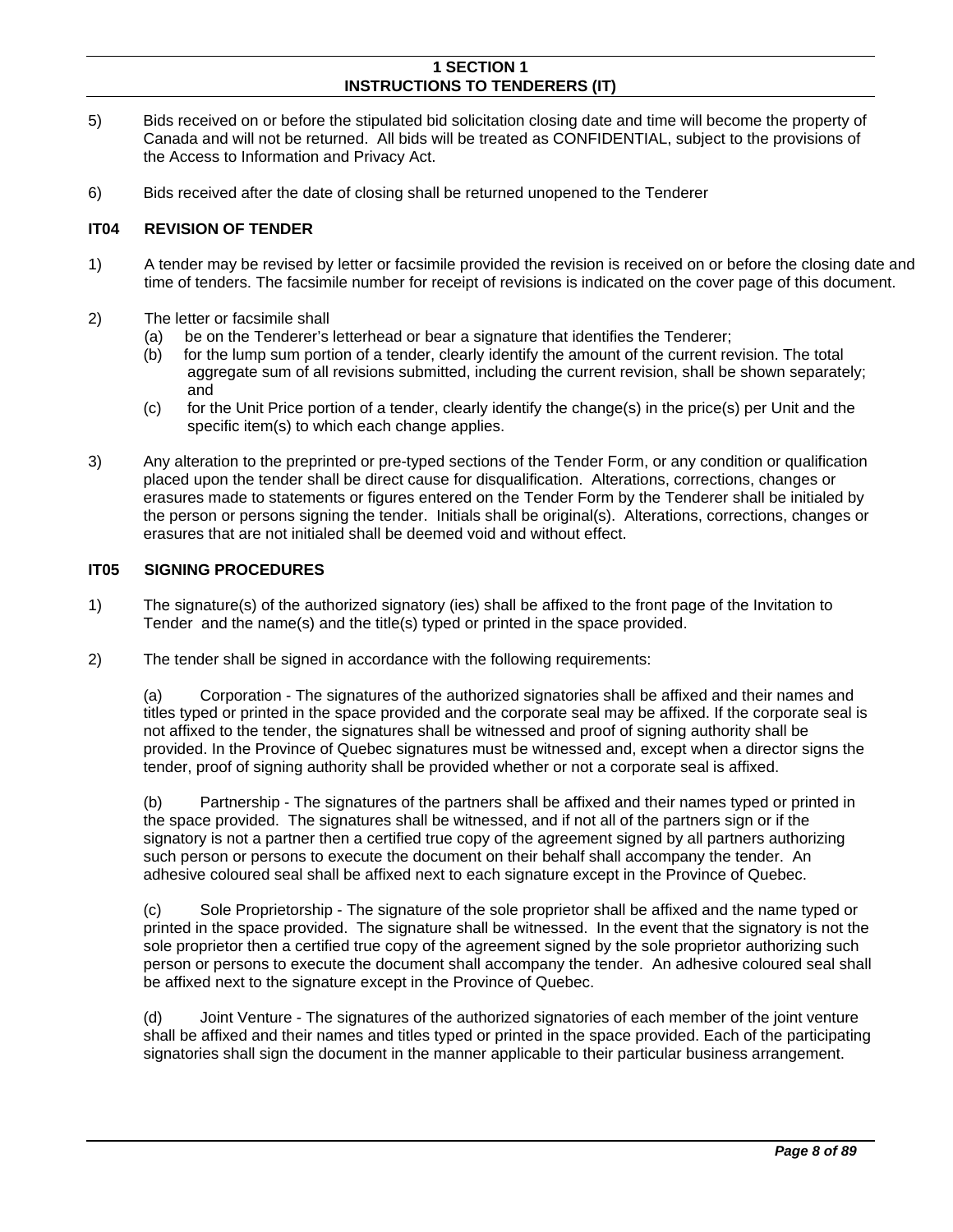#### <span id="page-8-0"></span>**IT06 TENDER INQUIRIES**

- 1) Enquiries suggesting alternative materials must be addressed to Contracting Authority named on the front page of this Request for Tender, for approval, providing full technical data is received, in writing, at least 10 calendar days prior to the tender closing date indicated on the cover of this document.
- 2) All other enquiries regarding the tender must be submitted in writing to the Contracting Authority named on the front page of the Request for Tender as early as possible within the tendering period and no later than three (3) calendar days prior to the date set for tender closing to allow sufficient time to provide a response.
- 3) Answers to all enquiries shall be provided simultaneously to all Tenderers having received Tender Documents without revealing the source of enquiries.

# <span id="page-8-1"></span>**IT07 TENDER RESULTS**

1) Following contract award, Tenderers will receive written notification of the tender results.

# <span id="page-8-2"></span>**IT08 EVALUATION AND ACCEPTANCE OF TENDER (MANDATORY)**

- 1) Canada may accept any tender, whether it is the lowest or not, or may reject any or all tenders.
- 2) Canada may reject a tender if any of the following circumstances are present:
	- (a) the Tenderer or any employee or subcontractor included as part of the tender, has been convicted under sections 121, 124 or 418 of the Criminal Code.
	- (b) with respect to current or prior transactions with Canada, Canada determines that the Tenderer's performance on other contracts is sufficiently poor to jeopardize the successful completion of the requirement being tendered on.
- 3) In assessing the Tenderer's performance on other contracts Canada may consider, but not be limited to, such matters as:
	- (a) the quality of workmanship in performing the work,
	- (b) the timeliness of completion of the work,
	- (c)) the overall management of the work and its effect on the level of effort demanded of the department and its representatives; and
	- (d) the completeness and effectiveness of the Contractor's safety program during the performance of the Work.
- 4) Canada may reject a tender based on an unfavorable assessment of:
	- (a) the adequacy of the tendered price to permit the work to be carried out and, in the case of a tender providing unit prices or a combination of lump sum and unit prices, whether each such price reasonably reflects the cost of performing the part of the work to which that price applies;
	- (b) the Tenderer's ability to provide the necessary management structure, skilled personnel, experience and equipment to competently perform the work under the contract, and
	- (c) the Tenderer's performance on other contracts.
- 5) If Canada intends to reject a tender pursuant to a provision of paragraphs 1), 2), 3) and 4) herein, the Minister will so inform the Tenderer and provide the Tenderer ten (10) days notice within which to make representations, prior to making a final decision on the tender rejection.

# <span id="page-8-3"></span>**IT09 NEGOTIATIONS**

- 1) In the event that the lowest compliant tender exceeds the amount of funding Canada has allocated for the construction phase of the work
	- (a) by 15% or less, Canada, at its sole discretion, shall either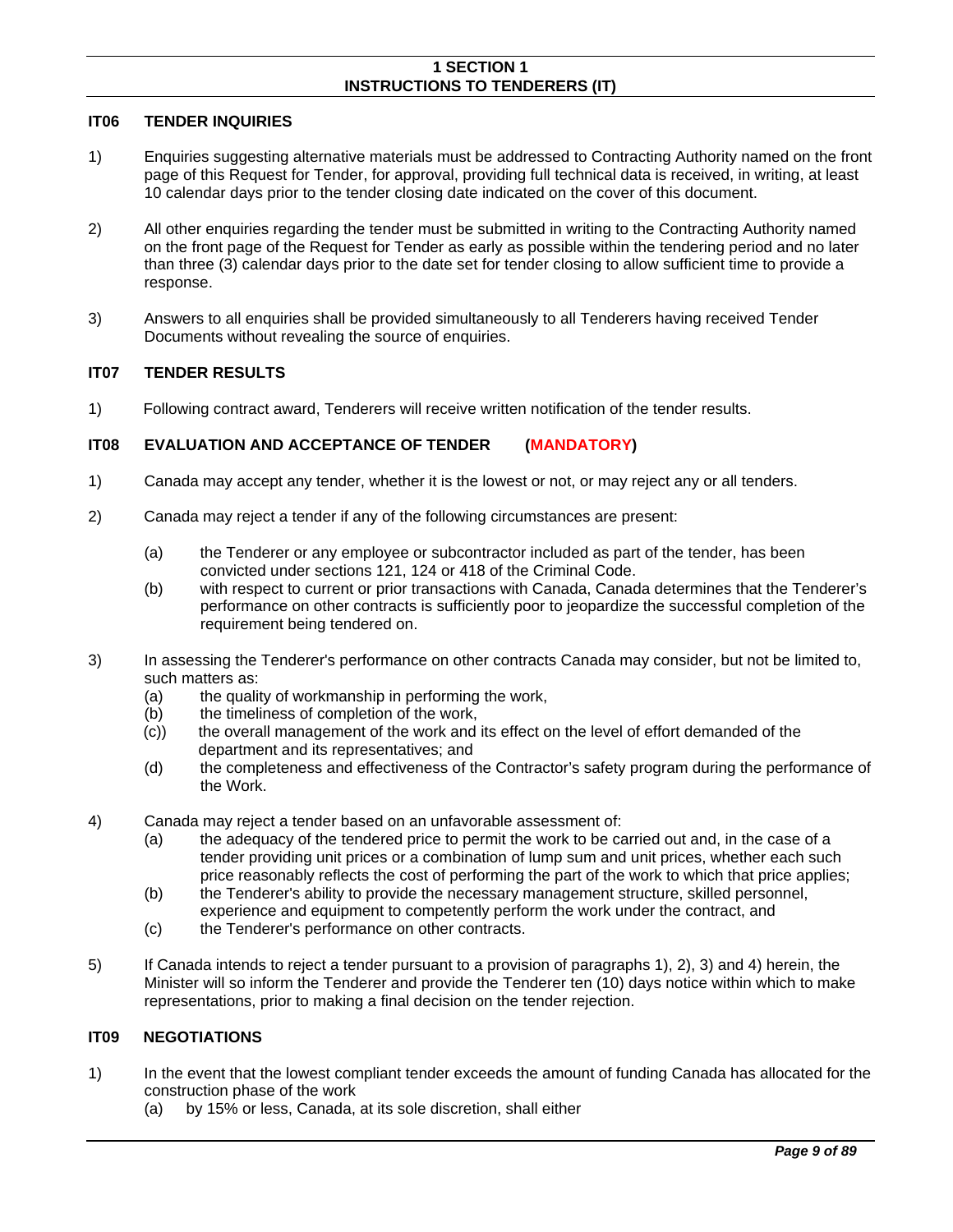- (i) cancel the tender call; or
- (ii) obtain additional funding and, subject to the provisions of clause IT13 of Instructions to Tenderers, award the Contract to the Tenderer submitting the lowest compliant tender; or
- (iii) revise the scope of work accordingly and negotiate, with the Tenderer submitting the lowest compliant tender, a corresponding reduction in its tendered price.
- (b) by more than 15%, Canada, at its sole discretion, shall either
	- (i) cancel the tender call; or
	- (ii) obtain additional funding and, subject to the provisions of clause IT13 of Instructions to Tenderers, award the Contract to the Tenderer submitting the lowest compliant tender; or
	- (iii) revise the scope of work accordingly and invite all those who submitted compliant tenders at the original tender call to re-tender the work.

#### <span id="page-9-0"></span>**IT10 TENDER VALIDITY PERIOD**

1) The Tenderers agree that all quotations, prices and costs submitted with the tender, shall remain firm and valid for a period of **Sixty (60) calendar day***s* after the tender closing.

#### <span id="page-9-1"></span>**IT11 LISTING OF SUBCONTRACTORS AND SUPPLIERS**

The Tenderer is required to submit as part of the tender, all information requested relative to subcontracting parts of the work, including the list with the names of Subcontractors and Suppliers for the part or parts of the Work listed. Failure to do so will result in the disqualification of its tender.

#### <span id="page-9-2"></span>**IT12 COMPLIANCE WITH APPLICABLE LAWS**

- 1) By submission of a tender, the Tenderer certifies that the Tenderer has the legal capacity to enter into a contract and is in possession of all valid licences, permits, registrations, certificates, declarations, filings or other authorizations necessary to comply with all federal, provincial and municipal laws and regulations applicable to the submission of the tender and entry into any ensuing contract for the performance of the work.
- 2) For the purpose of validating the certification in paragraph 1) herein, a Tenderer shall, if requested, provide a copy of every valid licence, permit, registration, certificate, declaration, filing or other authorization listed in the request within the time limit(s) set out in the said request.

#### <span id="page-9-3"></span>**IT13 GOODS AND SERVICES TAX**

1) Tenders are not to include any amounts for the Goods and Services Tax (GST) when calculating the amount of any tender security or contract security which may be required. Any amount levied in respect of the GST will be billed as a separate item in a progress claim submitted by the Contractor, and will be paid to the Contractor in addition to the amount approved by the Engineer for work performed under the contract. The Contractor will be required to remit the appropriate amount to Revenue Canada in accordance with the applicable legislation.

#### <span id="page-9-4"></span>**IT14 QUEBEC SALES TAX**

1) The Federal Government is exempt from the Quebec Sales Tax. Tenderers shall not include in their prices any amount that is intended to cover the tax on goods and the tax on services performed in the execution of the work except for such amounts for which an Input Tax Refund is not available. Tenderers should make arrangements directly with the Province of Quebec to recover any Quebec Sales Tax paid by them in performing the work under the contract.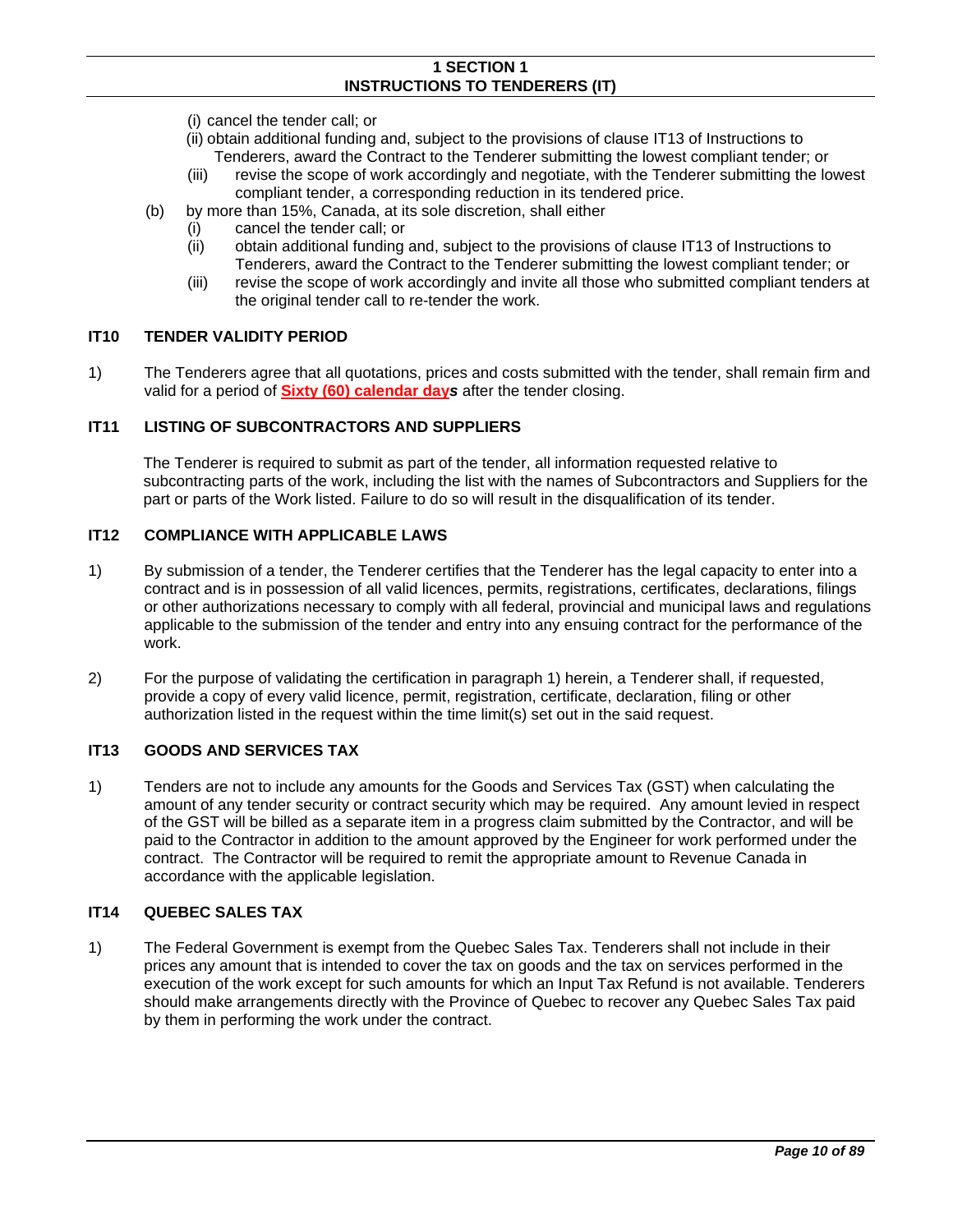# <span id="page-10-0"></span>**IT15 APPROVAL OF ALTERNATIVE MATERIALS**

- 1) Unless otherwise specified elsewhere in the Contract, materiel supplied shall be new and conform to the latest issue of the applicable drawing, specification and/or part number that is in effect on the solicitation closing date.
- 2) When materials are specified by trade names or trademarks, or by manufacturers' or suppliers' names, the tender shall be based on the use of the named materials. During the tendering period, alternative materials may be considered provided full technical data is received in writing by Canada at least ten (10) calendar days prior to the tender closing date. Upon approval of the alternative materials by Departmental Representative, an addendum to the tender documents will be issued.

# <span id="page-10-1"></span>**IT16 PERFORMANCE EVALUATION**

1) Tenderers shall take note that the Performance of the Contractor during and upon completion of the work shall be evaluated by Canada. The evaluation will be based on the quality of workmanship; timeliness of completion of the work; project management, contract management and management of health and safety. Should the Contractor's performance be considered unsatisfactory, the Contractor's bidding privileges on future work may be suspended indefinitely.

# <span id="page-10-2"></span>**IT17 LANGUAGE OF THE TENDER AND CONTRACT DOCUMENTS**

1) Bid documents and supporting information may be submitted in either English or French. The contract documents to be signed by the successful Tenderer shall be in the same official language as the language of the tender documents submitted.

### <span id="page-10-3"></span>**IT18 INSURANCE: REPRESENTATION AND WARRANTY**

1) By submission of this tender, the Tenderer hereby declares that it has the appropriate liability insurance coverage and warrants that it shall maintain all required insurance policies in place and effect throughout the entire project, as required by GC 10 INSURANCE.

#### <span id="page-10-4"></span>**IT19 TENDER SECURITY REQUIREMENTS**

- 1) When the total amount of the tender is equal to or greater than \$100,000.00, the Tenderer shall submit tender security in the form of a bid bond or a security deposit, in the following manner:
	- (a) if the tender amount is between \$100,000.00 and \$250,000.00 the tender security shall be equal to not less than **10%** of the tender amount;
	- (b) if the tender amount is greater than \$250,000.00, the tender security shall be equal to not less than \$25,000.00 plus an amount equal to 5% of the tender amount that exceeds \$250,000.00.
- 2) A bid bond shall be in an approved form, properly completed with original signature(s) and issued by an approved company whose bonds are acceptable to Canada.
- 3) A security deposit shall be an original, properly completed, signed where required and be either
	- (a) a bill of exchange, bank draft or money order payable to the Receiver General for Canada, or<br>(b) bonds of, or unconditionally guaranteed as to principal and interest by the Government of
		- bonds of, or unconditionally guaranteed as to principal and interest by the Government of Canada; or
- 4) A bill of exchange, bank draft or money order referred to in subparagraph 3)(a) herein shall be certified by or drawn on
	- (a) a corporation or institution that is a member of the Canadian Payments Association;
	- (b) a corporation that accepts deposits that are insured by the Canada Deposit Insurance Corporation or the "Régie de l'assurance-dépôts du Québec" to the maximum permitted by law;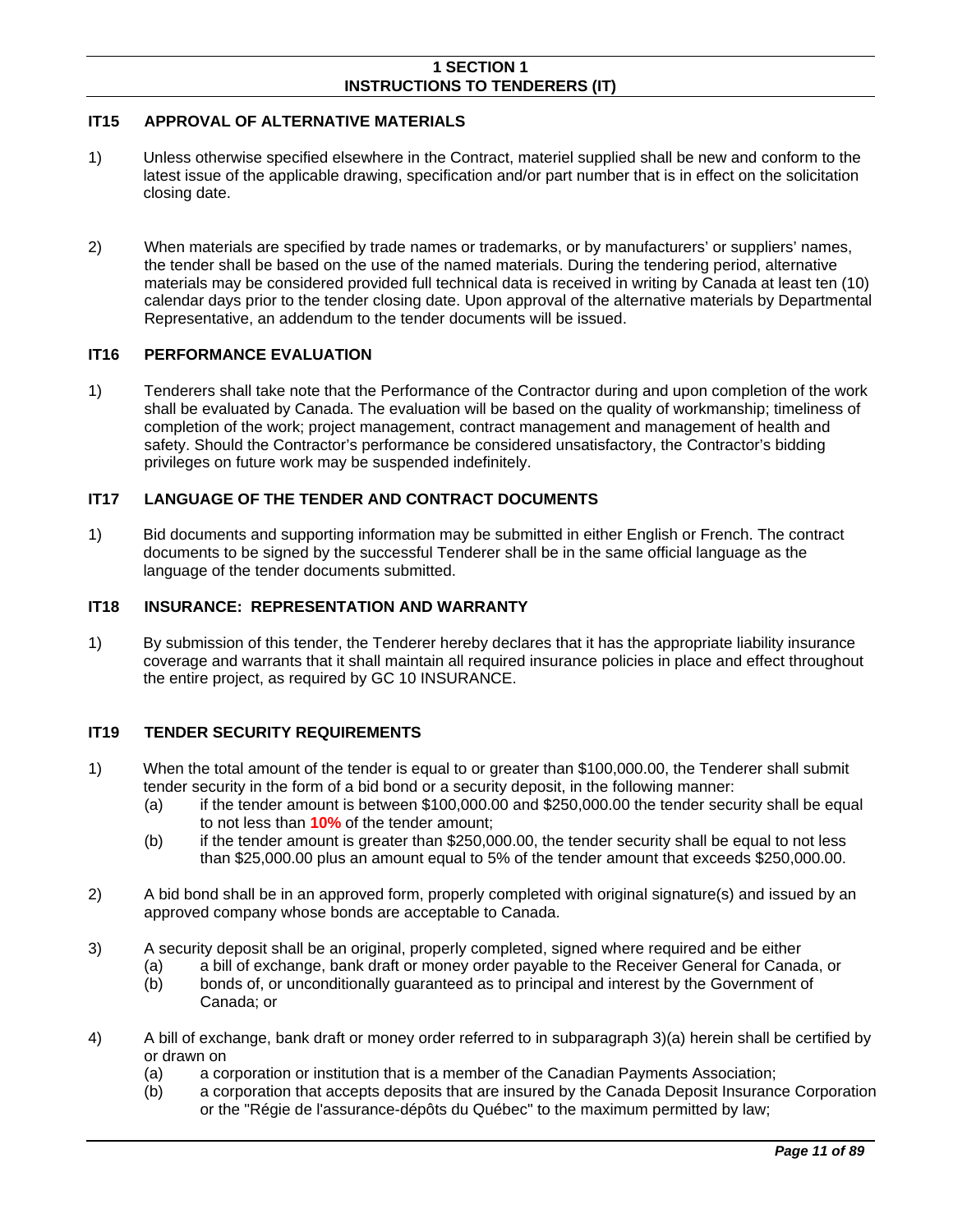- (c) a corporation that accepts public deposits and repayment of the deposits is unconditionally guaranteed by Her Majesty in right of a province;
- (d) a corporation, association or federation incorporated or organized as a credit union or cooperative credit society that conforms to the requirements of a credit union which are more particularly described in paragraph 137 (6)(b) of the Income Tax Act, or
- (e) Canada Post Corporation.
- 5) If a bill of exchange, bank draft or money order is drawn on an institution or corporation other than a chartered bank it must be accompanied by proof that the said institution or corporation meets at least one of the criteria described in paragraph 4) herein, either by letter or by a stamped certification on the bill of exchange.
- 6) For the purposes of this section a bill of exchange is an unconditional order in writing signed by the Tenderer and addressed to an approved financial institution, requiring the said institution to pay, on demand, at a fixed or determinable time a sum certain of money to, or to the order of, the Receiver General for Canada.
- 7) Letters of guarantee and irrevocable letters of credit are not acceptable as tender security.
- 8) Bonds referred to in subparagraph 3)(b) shall be provided on the basis of their market value current at the date of tender closing, and shall be
	- (a) payable to bearer, or
	- (b) accompanied by a duly executed instrument of transfer of the bonds to the Receiver General for Canada in the form prescribed by the Domestic Bonds of Canada Regulations, or
	- (c) registered as to principal or as to principal and interest in the name of the Receiver General for Canada pursuant to the Domestic Bonds of Canada Regulations.
- 9) Tender security shall lapse or be returned as soon as practical following
	- (a) the tender closing date, for those Tenderers submitting non-compliant tenders; and
	- (b) the administrative tender review, for those Tenderers submitting compliant tenders ranked fourth to last on the schedule of tenders;
	- (c) the award of contract, for those Tenderers submitting the second and third ranked tenders;
	- (d) the receipt of contract security, for the successful Tenderer; or
	- (e) the cancellation of the tender call, for all Tenderers.
- 10) Notwithstanding the provisions of paragraph 9) herein and provided more than three compliant tenders have been received, if one or more of the tenders ranked third to first is withdrawn or rejected for whatever reason, then Canada reserves the right to hold the security of the next highest ranked compliant tender in order to retain the tender security of at least three valid and compliant tenders.

# <span id="page-11-0"></span>**IT20 CONTRACT SECURITY REQUIREMENTS**

1) The successful Tenderer shall be required to provide contract security in accordance with the Contract Security Conditions of the tender documents listed above within fourteen (14) days after receipt of a notice in writing that the tender was accepted by Canada.

# <span id="page-11-1"></span>**IT21 CAPITAL DEVELOPMENT AND RE-DEVELOPMENT CHARGES**

Tenderers shall not include any monies in the tender amount for special municipal development, re-development or other fees or charges which a municipal authority may seek as a prerequisite to the issuance of building permits.

#### <span id="page-11-2"></span>**IT22 BID DEPOSITORY**

If the tender advertisement for the work states that a Bid Depository shall be used for specified parts of the Work, the Tenderer shall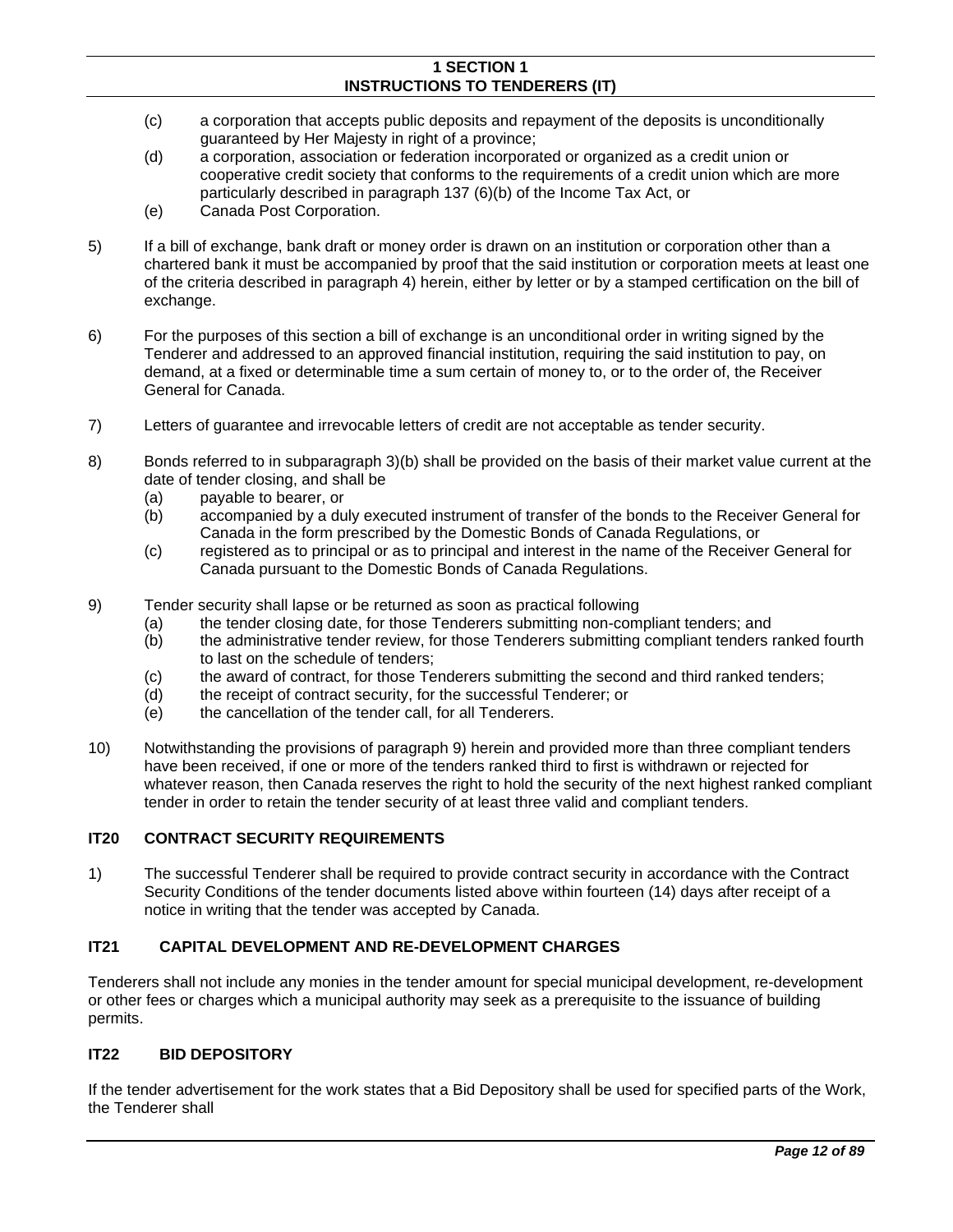(a) Obtain bids for the specified parts through the Bid Depository according to local Bid Depository rules; and

(b) Instruct all trade contractors bidding directly to the Tenderer to tender on the scope of the work as defined in local Bid Depository rules (e.g. trade definitions, specification sections etc.).

#### **IT23 REGISTRY AND PRE-QUALIFICATION OF FLOATING PLANT**

Dredges or other floating plant to be used in the performance of the work must be on Canadian registry. For dredges or other floating plant which are not of Canadian make or manufacture, the Tenderer must obtain a certificate of qualification from Industry Canada as described in the Floating Plant Appendix of the Tender Form, and this certificate must accompany the tender. Plant so qualified by Industry Canada may be accepted on this dredging project.

#### <span id="page-12-0"></span>**IT24 CONTRACTOR PERFORMANCE EVALUATION REPORT (CPER)**

- 1. All projects contracted by Environment Canada will be evaluated on Time, Management and Quality of Workmanship.
- 2. A completed CPER will be provided to contractors at the successful completion of project work valued at \$10,000 or more, or when the work is taken out of a contractor's hands as a result of a default.
- 3. For contracts under \$10,000, a CPER will be provided to contractors if it is felt the performance would rate 80 and over or under 55.
- 4. Bidding privileges will be suspended indefinitely if:
	- (a) a contractor received an overall point rating of 20 or less; or
	- (b) a zero rating on Time or Management; or
	- (c) two overall point ratings between 50 and 25.

# <span id="page-12-1"></span>**IT25 DRAWINGS AND SPECIFICATIONS**

1. The "Specifications and Drawings" for construction work will be available to Tenderers, upon their the work site visit indicated at the point (IT01 Subparagraph 4), at the following address:

**Environment Canada Canadian Meteorological Centre 2121 Trans-Canada, North Highway Dorval – Quebec, H9P 1J3** 

2. Specification and drawings will be available on site starting from **February 04th, 2008**. They can be claimed before or during the site meeting. **Each Tenderer will be entitled only to one set of "Specifications and Drawings".**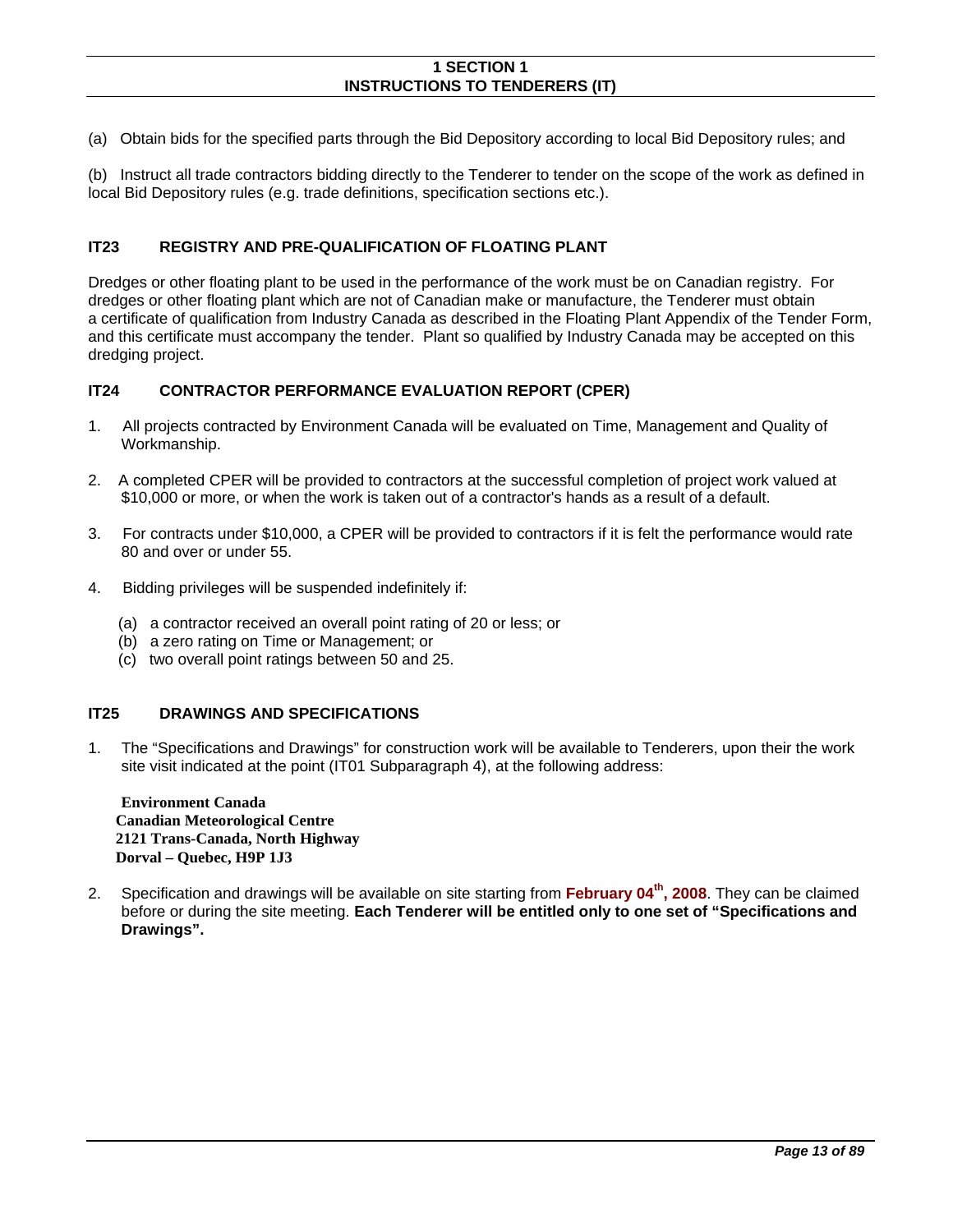# **2 SECTION 2 PROJECT BRIEF**

# <span id="page-13-0"></span>**2 SECTION 2 PROJECT BRIEF**

#### **SCOPE OF WORK**

The scope of work encompasses all necessary trades for the completion of the project as per specification and drawings. Work includes but is not limited to:

- Ground excavation (snow & soil)
- Backfill with stone
- Electrical work including light pole installation
- Fence installation (match existing)

# **ESTIMATED EXPENDITURE**

The estimated value of the construction work is **\$130,000.00**

# **SCHEDULE**

Construction is scheduled to be completed by **March 31, 2008.**

# **CROWN INPUT**

The Site will liaise with the contractor on an ongoing basis to provide available base building services. Existing services including electrical and water supply may be used by the Contractor without charge. The contractor is to ensure capacity is adequate prior to imposing additional loads and is to connect and disconnect at own expense and responsibility. The contractor is not to cause any disruption in service to existing tenants.

Parking will be provided free of charge at the site in the designated area.

#### **EVALUATION CRITERIA**

#### **Projects are evaluated on best value to the Crown.**

**The contractor must provide a list of three projects they have worked on in the past 5 years that are of a similar nature and value. This information is requested in Appendix 1 of the Tender form. Failure to complete this form or to comply with the requirement for previous experience may result in elimination from the tender process.** 

**The contractor must supply a list of subcontractors and suppliers as itemized in Appendix 2 of the Tender form. Failure to supply this list may result in the elimination of the contractor from the tender process.** 

**The contractor must supply a price breakdown as requested in Appendix 3 of the Tender form. Failure to provide this breakdown may result in elimination from the tender process.** 

**The contract will be awarded based on best value to the Crown. This will be evaluated based on the previous experience of the firm (pass or fail), provision of a list of subcontractors and suppliers (pass or fail), and provision of a price breakdown (pass or fail). The lowest priced tender that meets the above three requirements may be deemed to represent best value to the Crown.**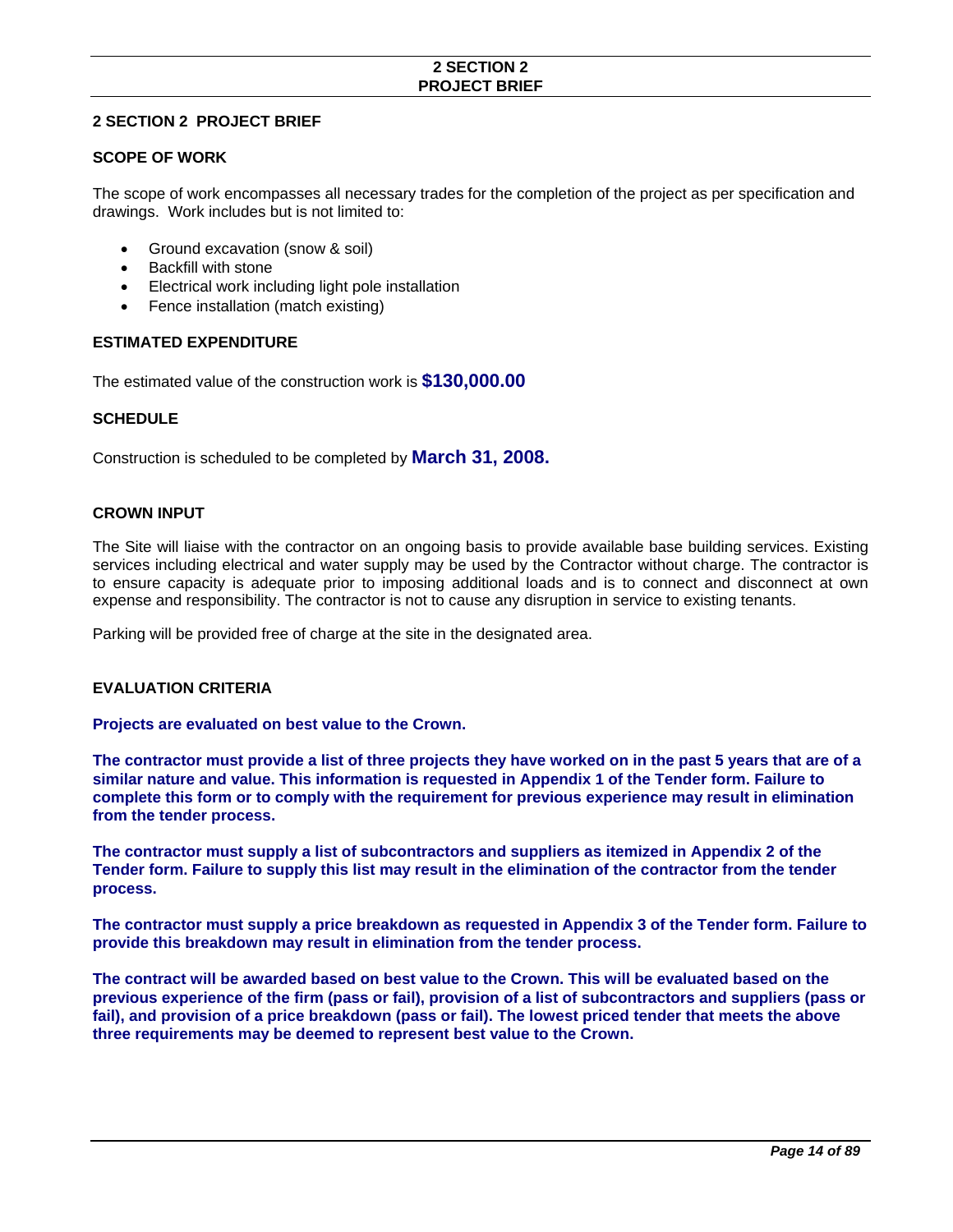# <span id="page-14-0"></span>**3 SECTION 3 TENDER ACCEPTANCE FORM (TA)**

#### <span id="page-14-1"></span>**TA01 PROJECT IDENTIFICATION AND SECURITY**

**1) Project Identification** 

| <b>Project title:</b>       | <b>Parking Construction</b> |
|-----------------------------|-----------------------------|
| <b>Project Number:</b>      | FEAC7-C1                    |
| <b>Solicitation Number:</b> | K4C20-07-2442               |
| <b>Site Visit:</b>          | February 07th, 2008, 11h00  |
| <b>Closing date:</b>        | February 18th, 2008         |
| <b>Closing time:</b>        | <b>14h00</b>                |

#### **2) Security Requirements**

(a) The security requirements for this project is

| $\lfloor x \rfloor$ None |
|--------------------------|
| [ ] Enhanced Reliability |
| [___] Secret             |

#### **3) Procurement Business Number (PBN)**

Tenderers should enter their PBN in the space provided below: PBN:

# <span id="page-14-2"></span>**TA02 BUSINESS NAME AND ADDRESS OF TENDERER**

| Name:     |                            |                                           |
|-----------|----------------------------|-------------------------------------------|
| Address:  |                            |                                           |
| Telephone | - ۱<br>Area Code<br>Number | Facsimile $(\_)$ -<br>Area Code<br>Number |
| G.S.T. No |                            |                                           |

#### <span id="page-14-3"></span>**TA03 OFFER**

.

- 1) The Tenderer, hereiafter referred to as the Contractor, has carefully examined the Plans and Specifications and the other Tender Documents listed in the Instructions to Tenderers and understands and accepts the provisions as expressed therein. The Tenderer offers to Canada as represented by the Minister of Environment Canada (hereiafter referred to as the Minister) to furnish all necessary labour, Plant, Material, tools and equipment, to execute and complete, in a careful and workmanlike manner, the Work as set out in the Plans and Specifications or Scope of Work numbered **FEAC7-C1** and dated **December 2007** for the
	- (a) Lump Sum Amount as set out in TA 5; or
	- (b) Total Unit Price Amount as set out in TA 6; or
	- (c) Total Tender Amount of **\$ \_\_\_\_\_\_\_\_\_\_\_\_\_\_\_\_\_\_\_\_\_\_\_\_\_\_\_\_\_\_\_\_\_\_\_\_\_\_\_\_\_\_\_\_\_\_\_\_\_\_\_,** Goods and Services Tax/Harmonized Sales Tax (GST/HST) extra, which is the sum of the Amounts set out in TA5 and TA 6; of this Tender and Acceptance Form.
- 2) The above amount is inclusive of all applicable Federal, Provincial and Municipal taxes. In the event of a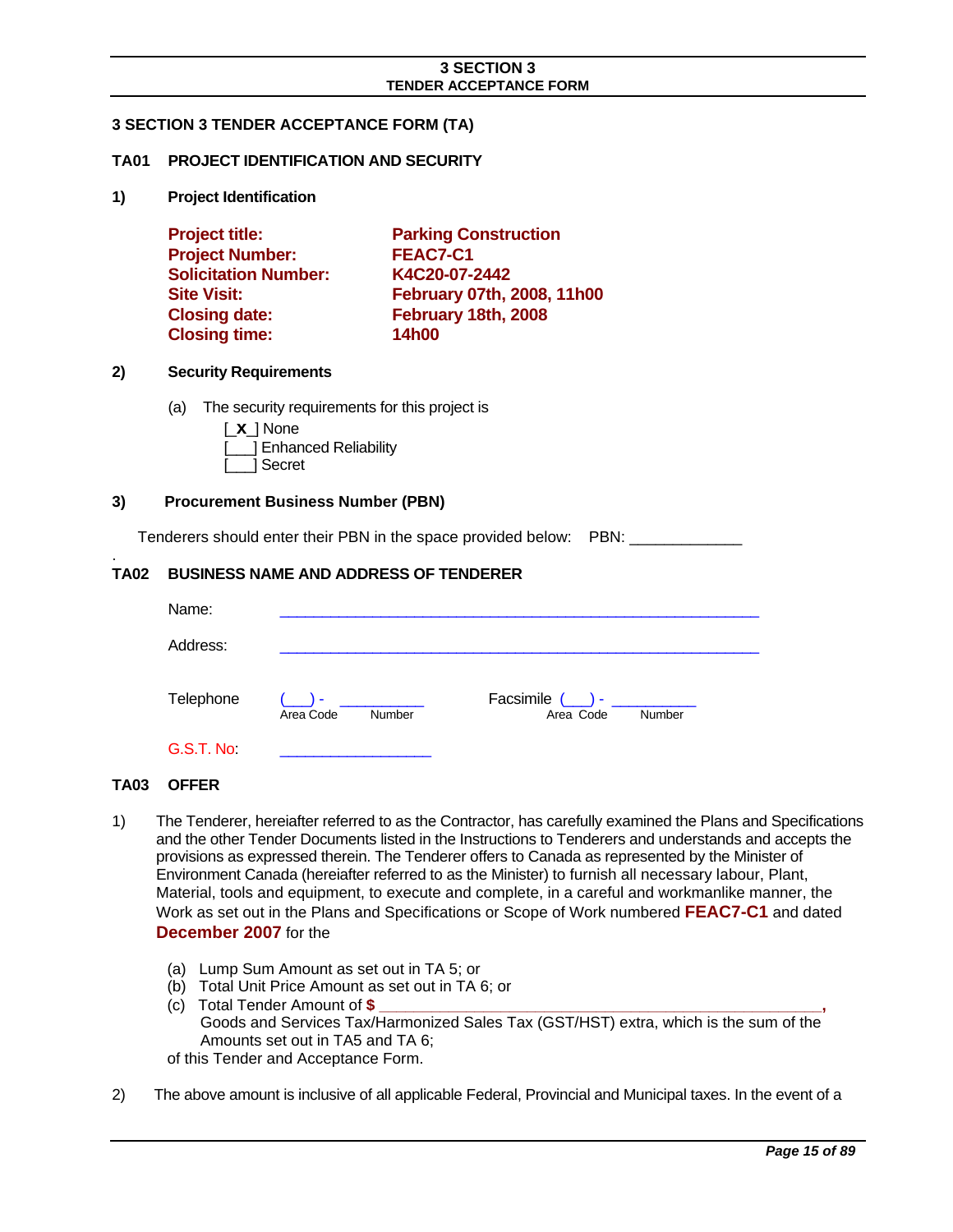change of any tax, customs or other duty, charge, or any similar imposition that is imposed under sales or excise tax legislation of the Government of Canada or provincial or territorial legislation, that effects the Contractor's cost of the Work, and that occurs

- (a) after the date this tender was mailed or delivered, or
- (b) if this tender is revised, after the date of the last revision was mailed or delivered.

 the amount of this offer shall be increased or decreased in the manner provided for in GC5.3 INCREASED OR DECREASED COSTS, of the General Conditions of the Contract.

- 3) For the purposes of this Tender, the Goods and Services Tax (GST) is not to be considered as an applicable tax.
- 4) The offer is made subject to the provisions contained in the Tender Documents referred to in IT01.
- 5) The tender shall not be withdrawn for a period of **Sixty (60) days** following the date of tender closing.
- 6) The tender supersedes and cancels all prior communications, negotiations and agreements relating to the work other than contained in the completed tender.
- 7) The Specifications and/or Scope of Work are included with the Tender package. The Plans and Drawings will be distributed by the Minister, upon Tenderers request placed by e-mail to the Contracting Authority named on the Tender Cover.

#### <span id="page-15-0"></span>**TA04 ADDENDA (MANDATORY)**

1) By submission of this tender, the Tenderer confirms having read and understood the requirements expressed in all addenda up to and including Addendum **No.** and have included all costs of these requirements in Total Tender Amount.

Failure to enter the correct number of the last Addenda issued, may render the Tender liable for disqualification.

#### <span id="page-15-1"></span>**TA05 APPENDICES**

1) The Tender includes Appendix No(s). 1, 2 and 3 to "the Tender and Acceptance Form"

#### <span id="page-15-2"></span>**TA06 ACCEPTANCE AND CONTRACT**

1) Upon acceptance of the Contractor's offer by Canada, a binding Contract shall be issued between Canada and the Contractor. The documents forming the Contract shall be the documents referred to in **GC1.2 CONTRACT DOCUMENTS** of the General Conditions.

#### <span id="page-15-3"></span>**TA07 CONSTRUCTION TIME**

- 1) The Contractor shall diligently perform and complete the Work in a careful and workmanlike manner, within **35 calendar day**s from the date of notification of acceptance of the offer.
- 2) The Contractor shall commence the Work when so instructed by Canada, and shall diligently do and fulfill everything required of the Contractor by the Contract and, subject to any adjustment as provided for in the Contract, complete the work no later than the **March 31, 2008**.
- 3) The date the Contractor is to complete the work, as mentioned in paragraph 2) herein, shall be determined by Canada after acceptance of the successful tender. The number of calendars days referred to in paragraph 1) will be added to the effective date of the notification of acceptance of the offer to determine the completion date.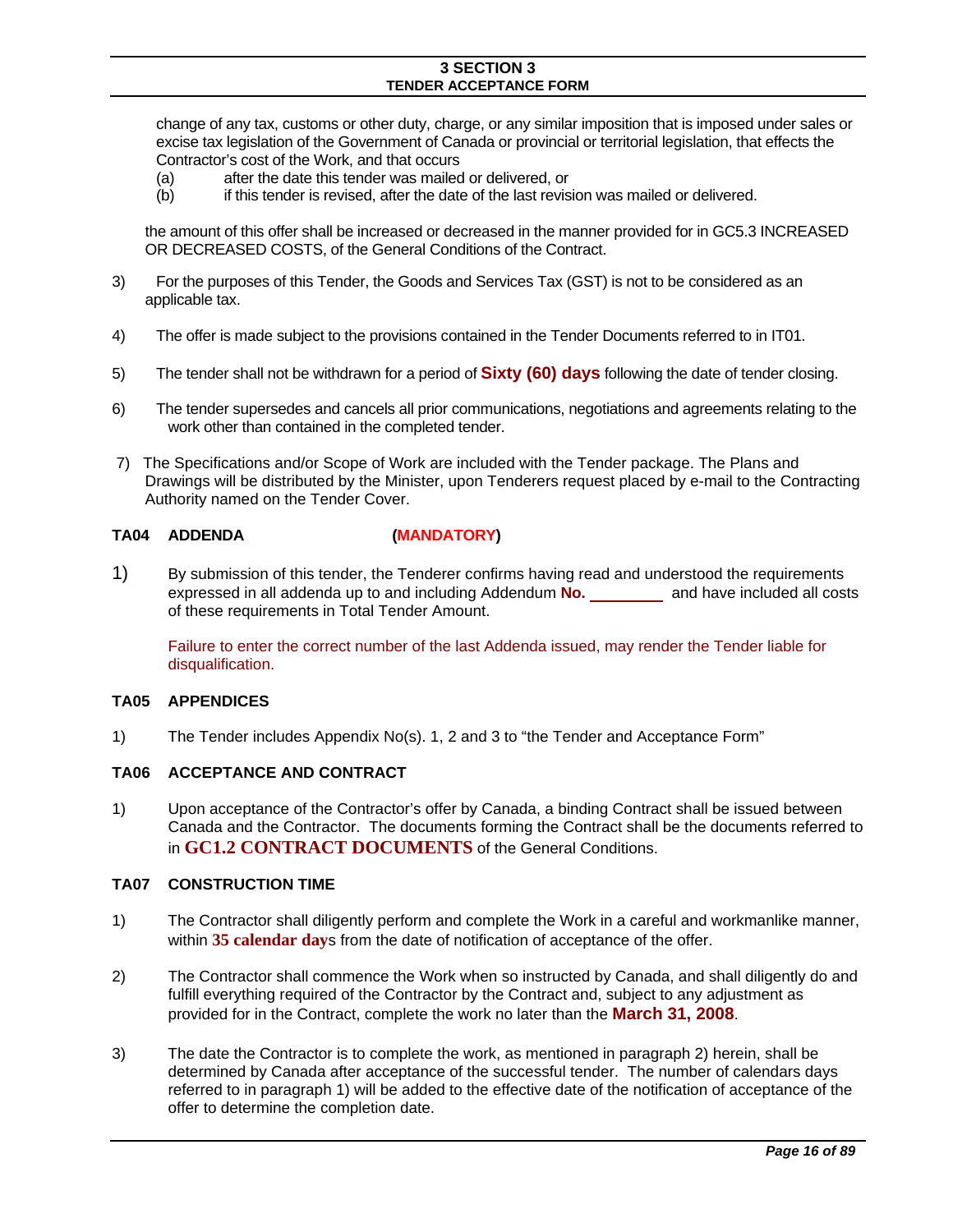#### <span id="page-16-0"></span>**TA08 UNIT PRICE TABLE**

- 1) The Contractor agrees that
	- (a) the Unit Price Table designates that part of the Work to which a Unit Price Arrangement applies. Work not designated in the Unit Price Table is that part of the Work to which a Lump Sum Arrangement applies. If no work is designated in the Unit Price Table, a Lump Sum Arrangement applies to the total Work;
	- (b) the Price per Unit and the Estimated Total Price must be entered for each Item listed;
	- (c) the Price per Unit as tendered governs in calculating the Total Estimated Amount, and any errors in the extension of the Price per Unit and in the addition of the Estimated Total Prices will be corrected by Canada in order to obtain the Total Estimated Amount; and
	- (d) the table located in **Appendix 3** herein is the Unit Price Table for the purposes of the tender and the Contract:

#### <span id="page-16-1"></span>**TA09 TENDER SECURITY**

- 1) If tender security is required pursuant to the tender security requirements contained in IT20, the Contractor shall enclose tender security with its tender in accordance with those requirements.
- 2) If the security furnished does not comply fully with the requirements referred to in paragraph 1) herein, the tender shall be disqualified.
- 3) If a security deposit is furnished as tender security, it shall be forfeited in the event that the tender is accepted by Canada and the Contractor fails to provide Contract Security in accordance with IT21 and TA10, provided that the Minister may, if it is in the public interest, waive the right of Canada to forfeiture of the security deposit.

#### <span id="page-16-2"></span>**TA10 CONTRACT SECURITY**

- 1) If tender security is required in accordance with TA09, the Contractor shall furnish Contract Security in accordance with GC9 CONTRACT SECURITY, upon receipt of written notification of acceptance of the tender.
	- 3) Contract Security referred to herein, if provided in the form of a bill of exchange, bank draft or money order will be deposited into the Consolidated Revenue Fund of Canada.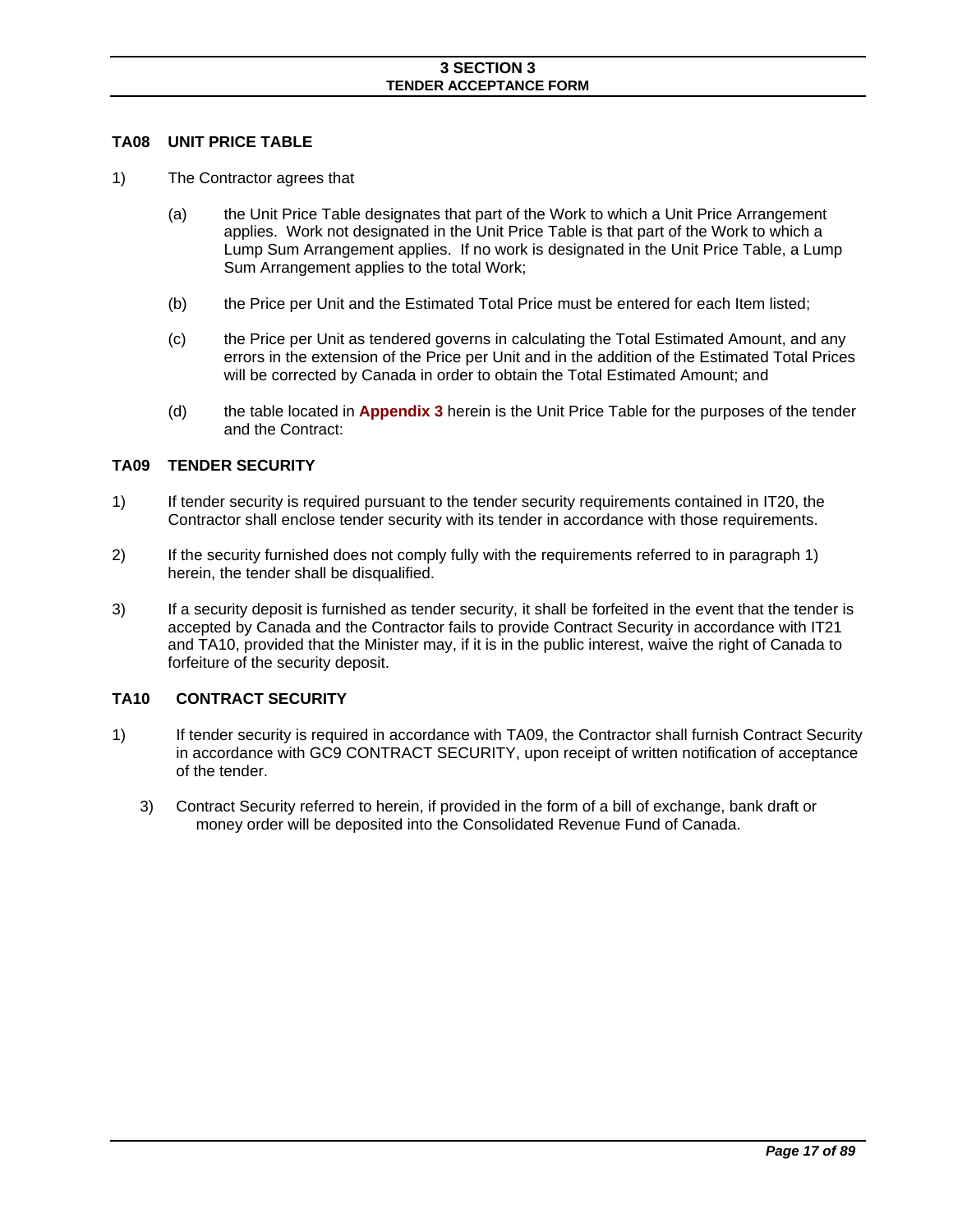<span id="page-17-0"></span>

| <b>TA11</b> | <b>EXECUTION OF PROPOSAL</b>                                                      |                                   |  |
|-------------|-----------------------------------------------------------------------------------|-----------------------------------|--|
|             | SIGNED, ATTESTED TO AND DELIVERED on the ______ day of _______, 2008 on behalf of |                                   |  |
|             |                                                                                   |                                   |  |
|             |                                                                                   |                                   |  |
|             | (Type or Print the Business Name of the Tenderer)                                 |                                   |  |
|             | <b>WITNESSES</b>                                                                  | AUTHORIZED SIGNATORY(IES)         |  |
|             |                                                                                   |                                   |  |
|             | (Signature of Witness)                                                            | (Signature of Signatory)          |  |
|             |                                                                                   | (Print Name & Title of Signatory) |  |
|             |                                                                                   |                                   |  |
|             | (Signature of Witness)                                                            | (Signature of Signatory)          |  |
|             |                                                                                   | (Print Name & Title of Signatory) |  |

SEAL

*The Tenderer shall refer to IT05 of Instructions to Tenderers for instructions on required signatures.*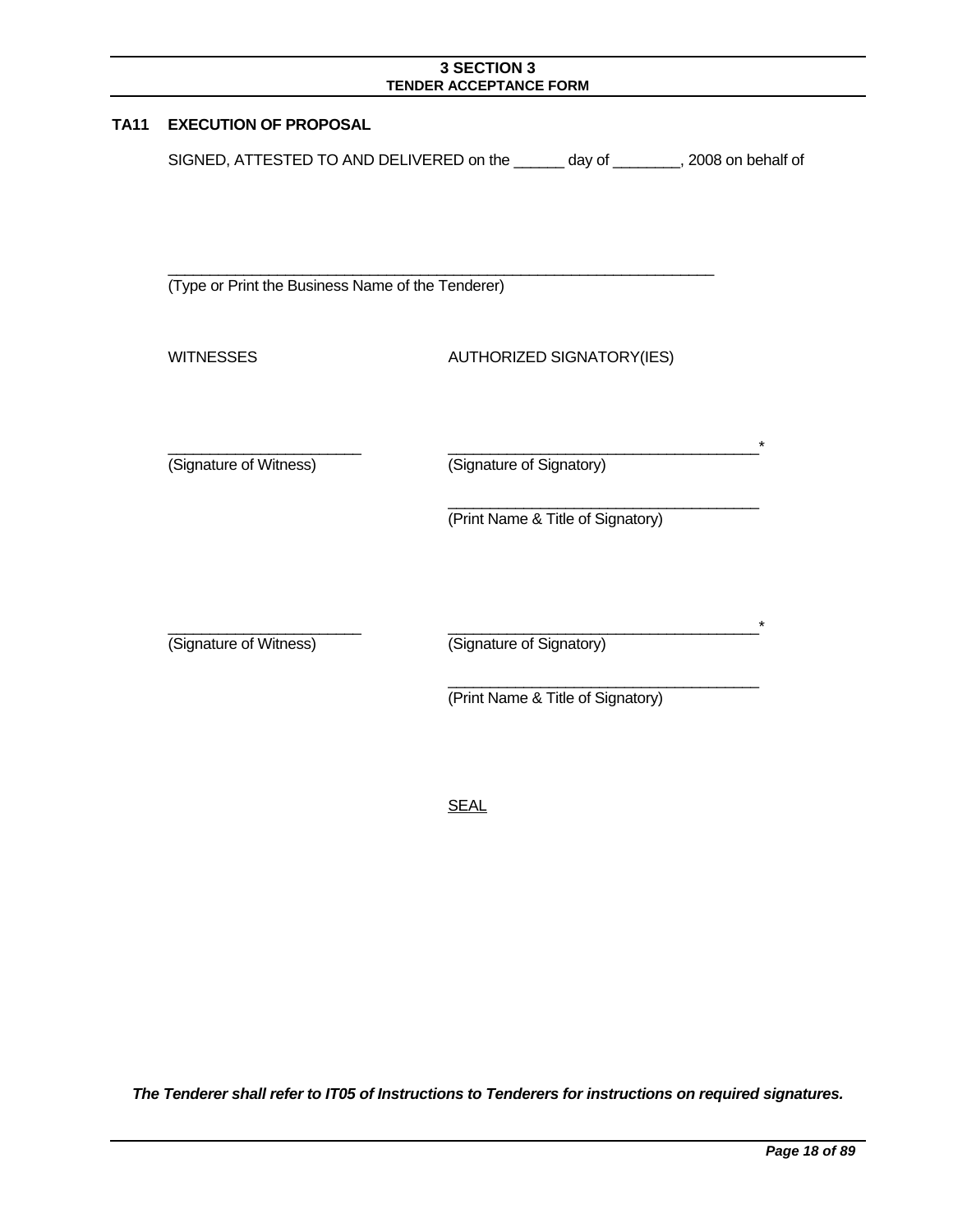# <span id="page-18-0"></span>**Appendix 1 Completed Projects**

I/We have, in the past, completed the following projects which are similar in nature and scope of work to the project for which the present offer is made:

| <b>PROJECT</b><br>NO. | <b>DESCRIPTION</b> | <b>LOCATION</b> | <b>YEAR</b> | <b>COST</b> | <b>CONTACT'S</b><br><b>NAME &amp;</b><br><b>TELEPHONE</b> |
|-----------------------|--------------------|-----------------|-------------|-------------|-----------------------------------------------------------|
| 4                     |                    |                 |             |             |                                                           |
| $\overline{2}$        |                    |                 |             |             |                                                           |
| 3                     |                    |                 |             |             |                                                           |
| 4                     |                    |                 |             |             |                                                           |
| 5                     |                    |                 |             |             |                                                           |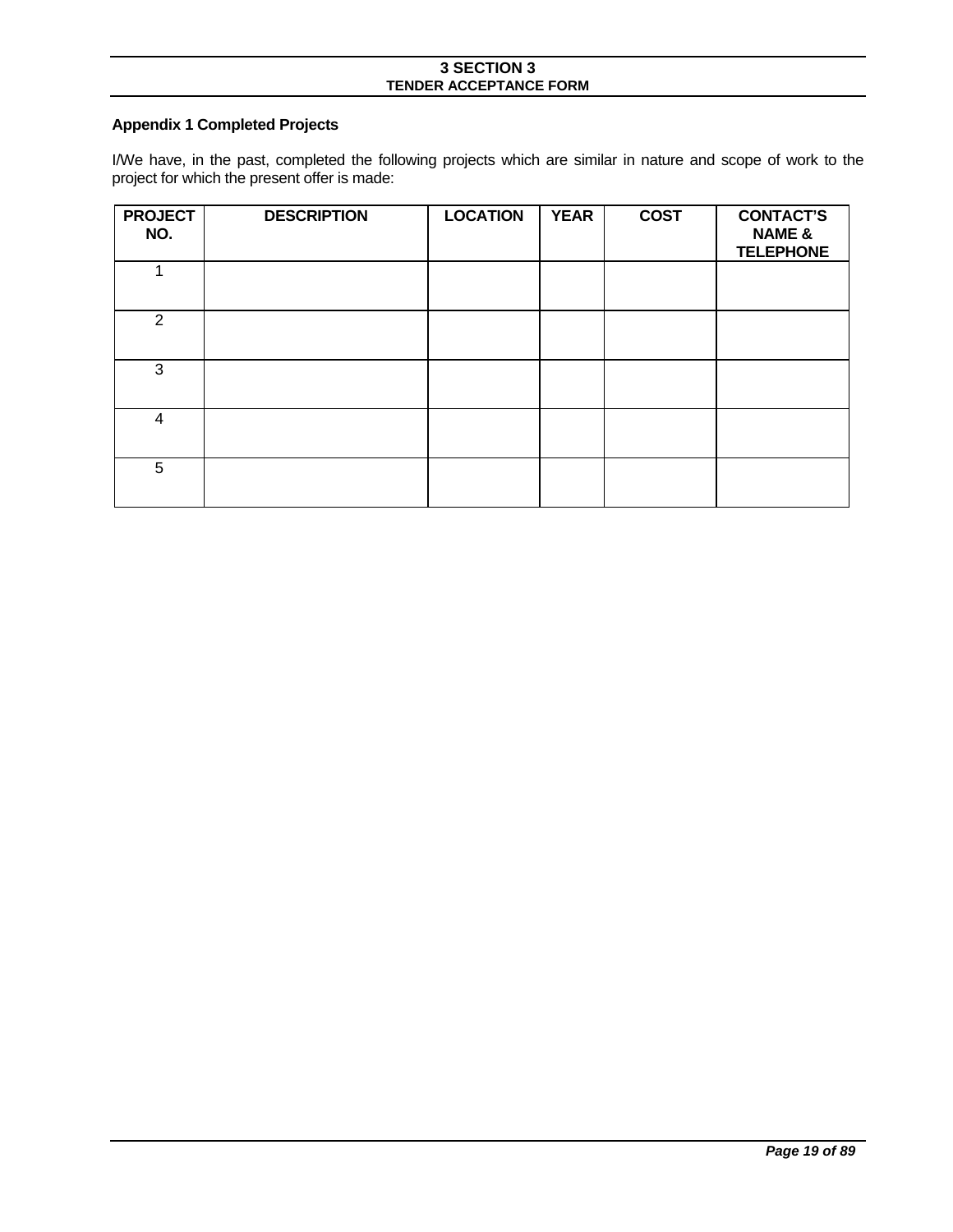# **Appendix 2 Listing of Subcontractors and Suppliers**

<span id="page-19-0"></span>1. The following is a list of Subcontractors and suppliers.

2. These subtrades will be utilized by: \_\_\_\_\_\_\_\_\_\_\_\_\_\_\_\_\_\_\_\_\_\_\_\_\_\_\_\_\_\_\_\_\_\_\_\_ (enter name of Tenderer) in the completion of works for this project.

 ITEM (trade and/or equipment)  FIRM **(subcontractor or supplier)** 

1. **Excavation/Backfill** 

2. **Electrical work** 

3. **Fencing** 

4.

5.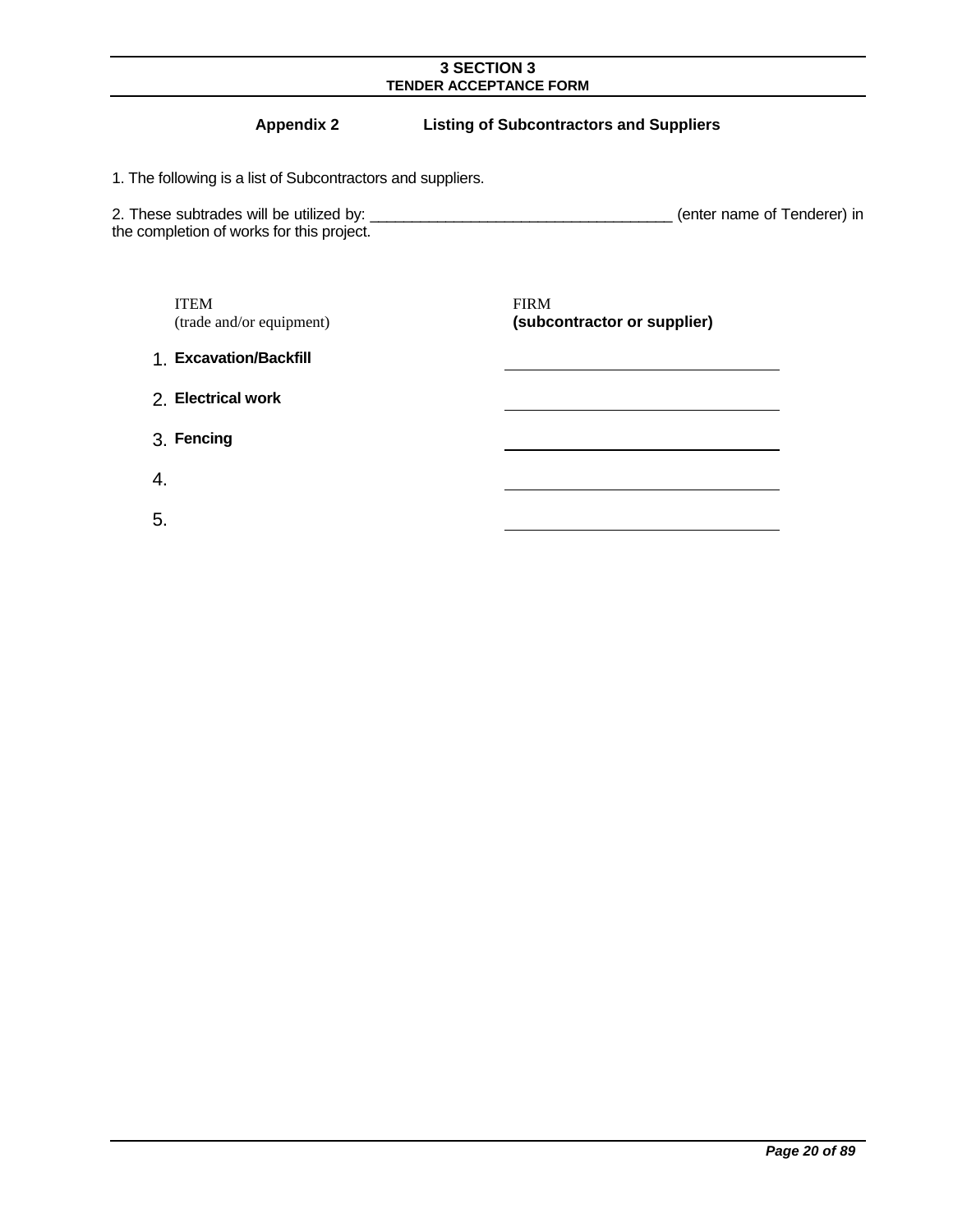# **Appendix 3 Breakdown of Major Item Prices**

<span id="page-20-0"></span>The following is a breakdown of major item prices, inclusive of supply and installation cost, which are included in the total Tender Price submitted by: \_\_\_\_\_\_\_\_\_\_\_\_\_\_\_\_\_\_\_\_\_\_\_\_\_\_\_\_\_\_\_\_\_\_\_\_ (enter name of Tenderer) in the completion of works for this project.

| <b>DESCRIPTION OF WORK</b><br><b>Temporary Parking</b>                                                     | QTY       | <b>UNIT</b>                                  | <b>UNIT</b><br><b>PRICE</b> | TOTAL<br><b>AMOUNT</b>   |
|------------------------------------------------------------------------------------------------------------|-----------|----------------------------------------------|-----------------------------|--------------------------|
|                                                                                                            |           |                                              |                             |                          |
| a) Parking lot zone                                                                                        |           |                                              |                             |                          |
| 1- Circulation and signage                                                                                 | 1         | global @                                     | \$                          | \$                       |
| 2- Demolition work<br>- Load and transport to recycling dump<br>- Curb                                     | 20        | lin. m. @                                    | \$                          | \$                       |
| 3- Excavate Class 2 materials                                                                              | 3 0 0 0   | Squ. m. @                                    | \$                          | \$                       |
| 4- Crushed rock foundation type MG-56<br>- 300mm thickness                                                 | 3 0 0 0   | Squ. m. @                                    | \$                          | \$                       |
| 5- Crushed rock foundation type MG-20<br>- 150mm thickness                                                 | 3 0 0 0   | Squ. m. @                                    | \$                          | \$                       |
| 6- Pavement coating, PG 58-34<br>-EB-14, 75 mm                                                             | 75        | Squ. m. @                                    | \$                          | \$                       |
| 7- Grass Re-saw ding                                                                                       | 150       | Squ. m. @                                    | \$                          | \$                       |
| 8- U Type fence                                                                                            | 35        | units @                                      | \$                          | \$                       |
| TOTAL: a) Parking lot zone:                                                                                |           |                                              |                             | \$                       |
| b) Exterior Lighting                                                                                       |           |                                              |                             |                          |
| 1- Parking Light pole concrete base                                                                        | 2         | units @                                      | \$                          | \$                       |
| 2- Parking Light pole                                                                                      | 2         | units @                                      | \$                          | \$                       |
| 3- Trenching and 100mm conduit installation                                                                | 80        | lin. $m.$ $@$                                | \$                          | \$                       |
| 4- Wire and Cables<br>- RWU90, #6<br>- RWU90, #6 green                                                     | 260<br>90 | $\mathsf{lin. m.}$ $\mathsf{Q}$<br>lin. m. @ | \$<br>\$                    | \$<br>\$                 |
| <b>TOTAL: b) Exterior Lighting:</b>                                                                        |           |                                              |                             | \$                       |
| c) Summary - Temporary Parking                                                                             |           |                                              |                             |                          |
| 1- Parking lot zone (Total of a)<br>2- Exterior Lighting (Total of b)<br>3- Contingency fund (Upset limit) |           |                                              |                             | \$<br>\$<br>12 000, 00\$ |
| TOTAL: c) Summary - Temporary Parking:                                                                     |           |                                              |                             | \$                       |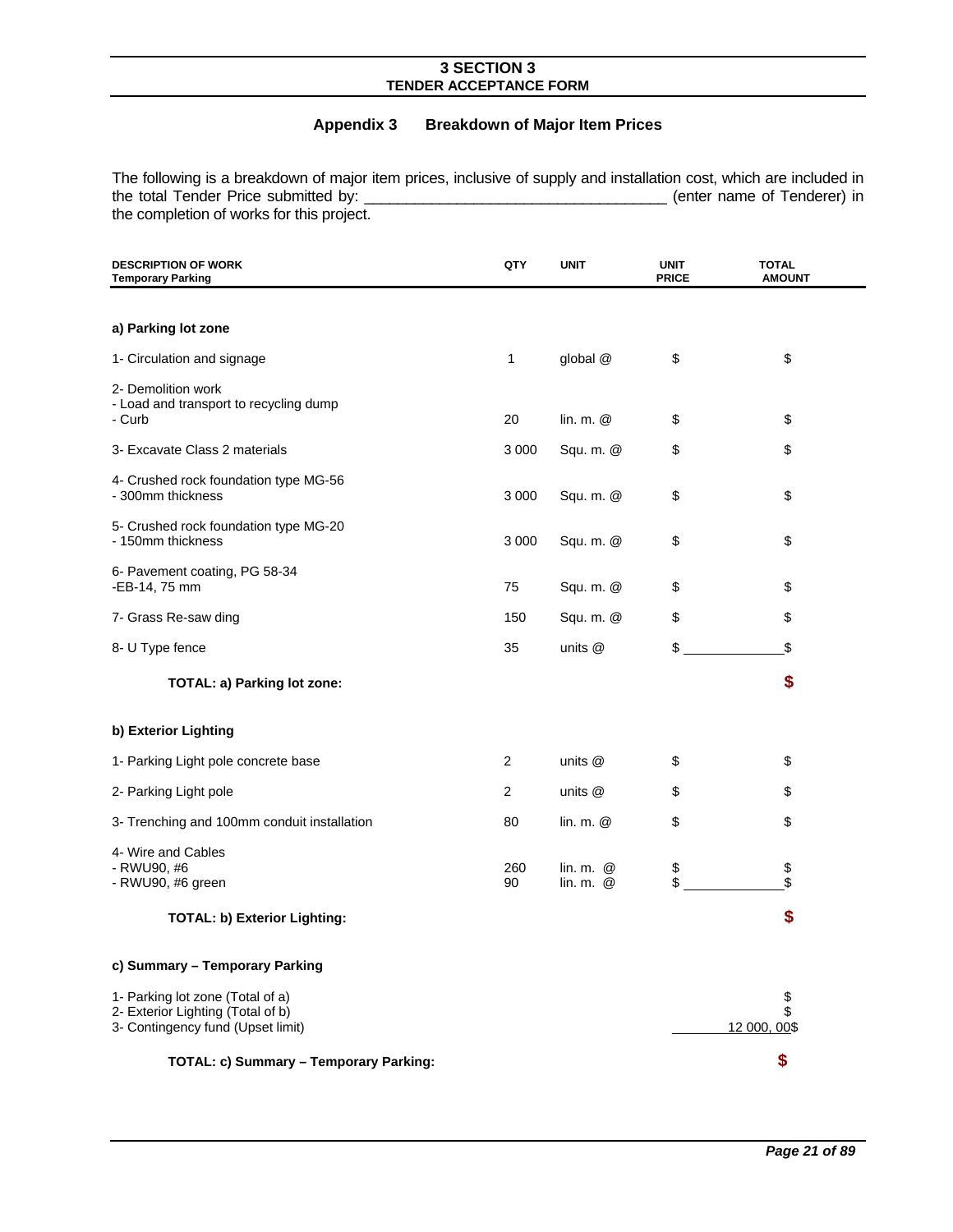#### <span id="page-21-0"></span>**4 SECTION 4 CONTRACT DOCUMENTS – ARTICLES OF AGREEMENT "A" R0200C (2004-12-10)**

These **Articles of Agreement** made this day of 2008,

#### **Between**

Canada represented by the Minister of the Environment (referred to in the contract documents as the "Minister")

and

**Contractor (name, address, tel, fax and e-mail:** (referred to in the contract documents as the "Contractor")

Canada and the Contractor agree as follows:

#### <span id="page-21-1"></span>**A1 Contract Documents**

- 1.1 The Articles of Agreement, General Conditions and clauses identified herein by title, number and date are hereby incorporated by reference into and form part of this Contract:
	- 1.1.1 These Articles of Agreement (AA),
	- 1.1.2 The documents attached hereto as Appendix "A" entitled "Statement of Work"
	- 1.1.3 The documents attached hereto as Appendix "B" entitled "Terms of Payments"
	- 1.1.4 The documents attached hereto as Appendix "C" entitled "General Conditions (GC)"
		- of the Contract
			- GC1 General Provisions
			- GC2 Administration of the Contract
			- GC3 Execution and Control of the Work
			- GC4 Protective Measures
			- GC5 Terms of Payment
			- GC6 Delays and Changes in the Work
			- GC7 Default, Suspension or Termination of Contract
			- GC8 Dispute Resolution
			- GC9 Contract Security<br>GC10 Insurance
			- Insurance
			- GC11 Fair Wages and Hours of Labour Labour Conditions
	- 1.1.5 The documents attached hereto as Appendix "D" entitled "Supplementary Conditions (SC)"
		- of the Contract
			- SC1 Employment Equity<br>SC2 Work Force Reducti
			- Work Force Reduction Program
			- SC3 Intellectual Property
			- SC4 International Sanctions
	- 1.1.6 The documents attached herein entitled specifications, plans and drawings
	- 1.1.7 Work site specific safety requirements (contained in the specifications document)
	- 1.1.8 Any addenda issued before the date set for tender closing.
	- 1.1.9 Any amendment of the contract documents that is made in accordance with the General Conditions.

#### <span id="page-21-2"></span>**A2 Appropriate Law**

2.1. This contract shall be governed by and construed in accordance with the laws in force in the Province of \_\_\_\_\_\_\_\_\_\_\_ (insert province) PST EXEMPTION #\_\_\_\_\_\_\_\_\_\_\_\_\_\_\_\_\_ (insert PST exemption number).

#### <span id="page-21-3"></span>**A3 Completion and Description of Work**

3.1. The Contractor shall, between the date of these Articles of Agreement and \_\_\_\_day of \_\_\_\_\_\_\_\_ perform and complete with care, skill, diligence and efficiency the following work:

\_\_\_\_\_\_\_\_\_\_\_\_\_\_\_\_\_\_\_\_\_\_\_\_\_\_\_\_\_\_\_\_\_\_\_\_\_\_\_\_\_\_\_\_\_\_\_\_\_\_\_\_\_\_\_\_\_\_\_\_\_\_\_\_\_\_\_\_\_\_\_\_\_\_\_\_\_\_\_\_\_\_\_\_\_\_\_\_\_  $\_$  , and the set of the set of the set of the set of the set of the set of the set of the set of the set of the set of the set of the set of the set of the set of the set of the set of the set of the set of the set of th \_\_\_\_\_\_\_\_\_\_\_\_\_\_\_\_\_\_\_\_\_\_\_\_\_\_\_\_\_\_\_\_\_\_\_\_\_\_\_\_\_\_\_\_\_\_\_\_\_\_\_\_\_\_\_\_\_\_\_\_\_\_\_\_\_\_\_\_\_\_\_\_\_\_\_\_\_\_\_\_\_\_\_\_\_\_\_\_

More particularly described in the plans and specifications.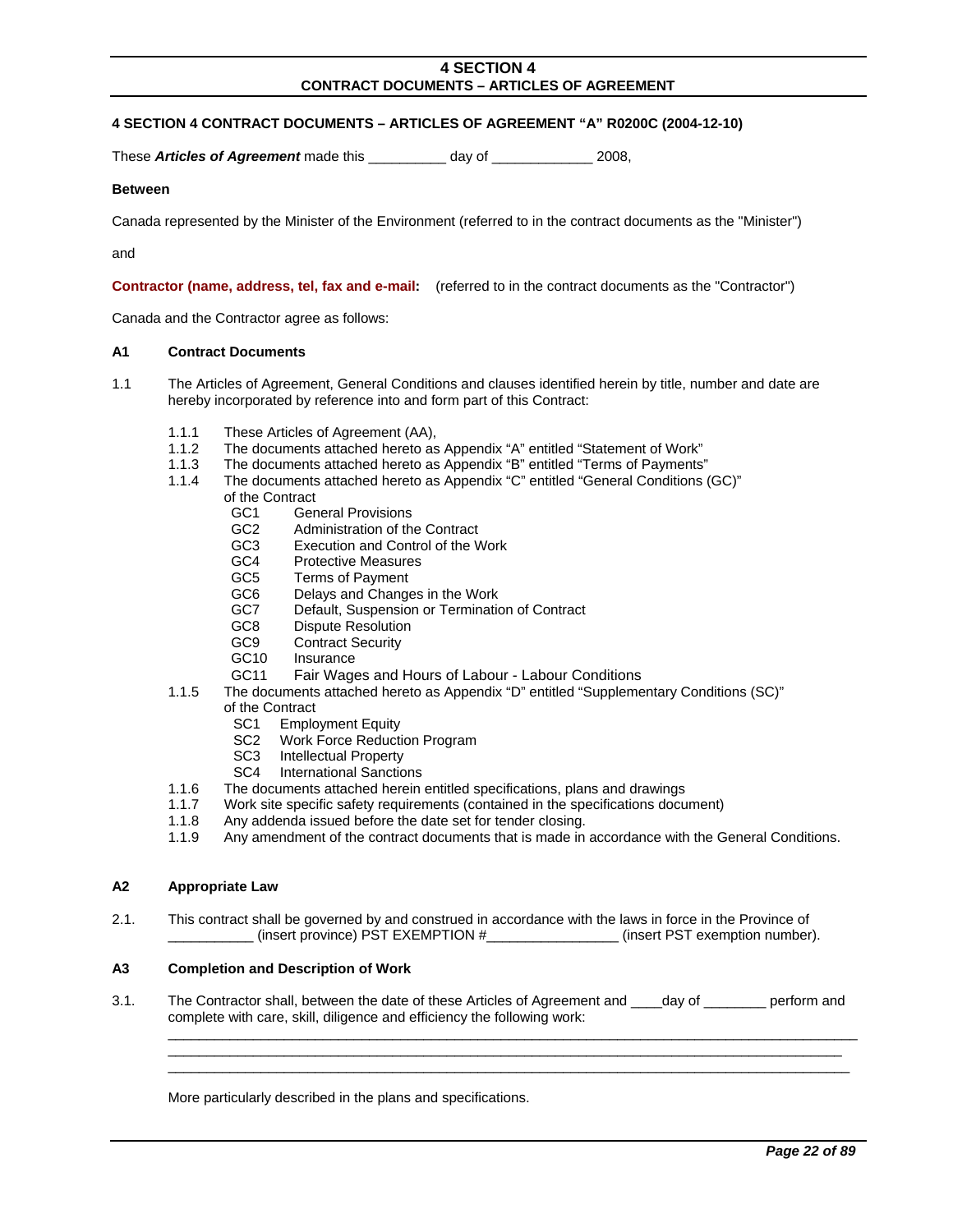#### <span id="page-22-0"></span>**A4 Contract Amount**

- 4.1. Subject to any increase, decrease, deduction, reduction or set-off that may be made under the contract, Canada shall pay the Contractor at the times and in the manner that is set out in the Terms of Payments
- 4.1.1 the sum of \$\_\_\_\_\_\_\_\_\_\_\_\_\_, GST extra, in consideration for the performance of the work or the part thereof that is subject to a "Fixed Price Arrangement", or that part of the contract that prescribes a lump sum as payment for performance of the work to which it relates. and
- 4.1.2 a sum that is equal to the aggregate of the products of the number of units of measurement of each class of labour, plant and material that is set out in a Final Certificate of Measurement, multiplied in each case by the appropriate unit price, GST extra, that is set out in the Unit Price Table in consideration for the performance of the work or the part thereof that is subject to a "Unit Price Arrangement", or that part of the contract that prescribes the product of a price multiplied by number of units of measurement of a class as payment for performance of the work to which it relates.
- 4.2 The total amount payable by Canada to the Contractor shall not exceed: \$

#### <span id="page-22-1"></span>**A5 Unit Price Table**

5.1 The following table is the Unit Price Table for the purposes of the contract:

| Column 1 | Column 2                                 | Column 3               | Column 4                           | Column 5       | Column 6                        |
|----------|------------------------------------------|------------------------|------------------------------------|----------------|---------------------------------|
| Item     | Class of<br>Labour, Plant<br>or Material | Unit of<br>Measurement | Estimated<br><b>Total Quantity</b> | Price per Unit | Estimated<br><b>Total Price</b> |
| N/A      |                                          |                        |                                    |                |                                 |
|          |                                          |                        |                                    |                |                                 |
|          |                                          |                        |                                    |                |                                 |

#### <span id="page-22-2"></span>**A6 Departmental Representative**

6.1. For the purpose of this Contract, the Minister designates, as Departmental Representative:

```
Engineer (name, title, address) Tbd 
Tel: / fax / e-mail
```
6.2. The Departmental Representative is responsible for all matters concerning the professional and technical content of the work under this contract. Any proposed changes to the scope of the work are to be discussed with the Departmental Representative but any resultant changes can only be authorized by contract amendment issued by the Contracting Authority.

#### <span id="page-22-3"></span>**A7 Contracting Authority**

7.1. For the purpose of this Contract, the Minister designates, as Contracting Authority:

 (name, title, address) Tbd Tel: / fax / e-mail

7.2. The Contracting Authority named above is responsible for the management of this contract. The Contractor is not to work in excess or outside the scope of this contract based on instructions from any government personnel other than the aforementioned Contracting Authority. No change or modification to the Contract shall become biding unless it is incorporated into the Contract by written amendment.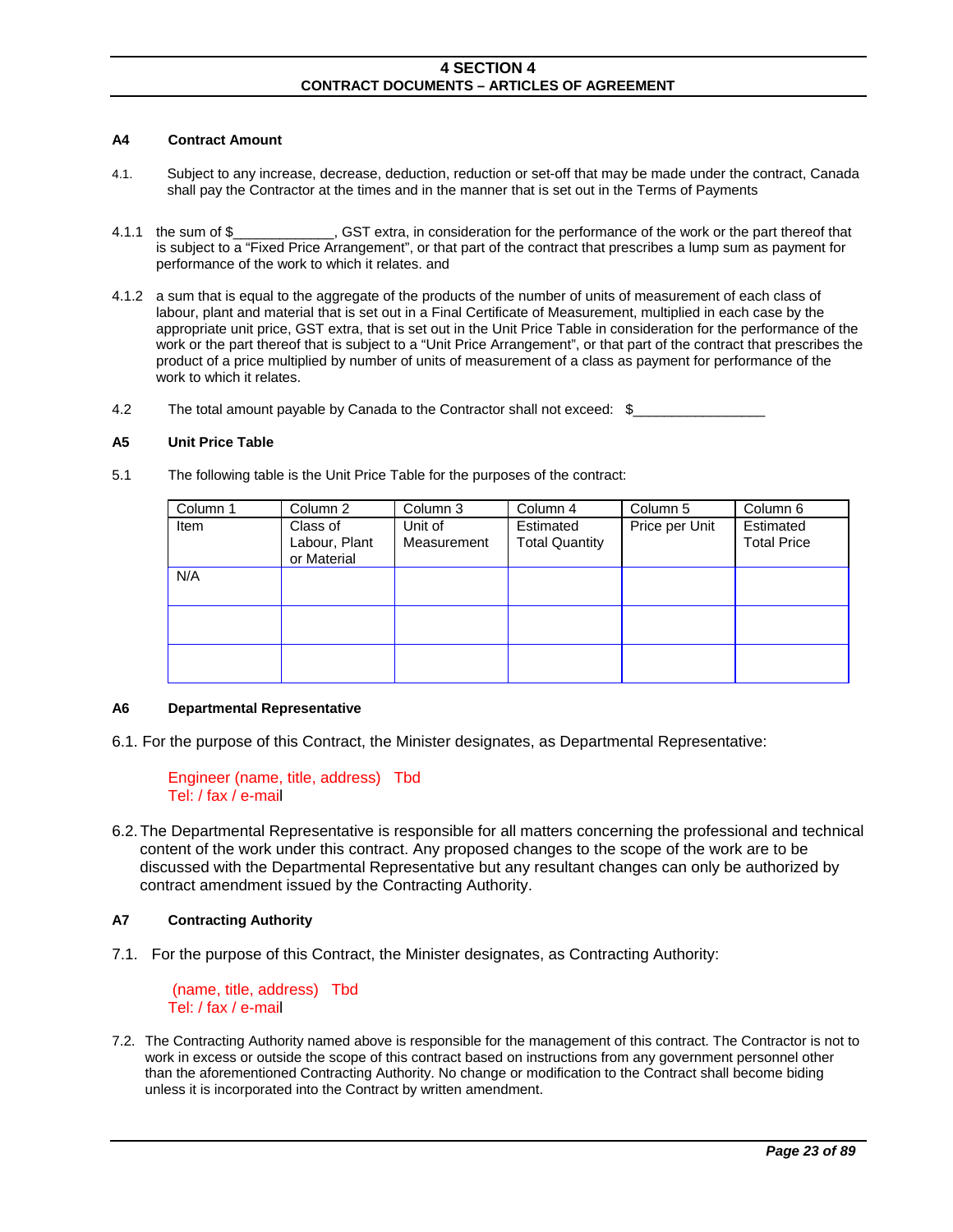**IN WITNESS WHEREOF** the parties hereto have executed these Articles of Agreement as of the day and year first above written.

| FOR LIMITED COMPANY OR INCORPORATED COMPANY SEALED, ATTESTED TO AND DELIVERED on behalf of |  |  |  |
|--------------------------------------------------------------------------------------------|--|--|--|
| the Contractor by                                                                          |  |  |  |

| (Signature of Authorised Signatory)            | (Print Name of Signatory) Contract Start Date |                  |  |  |
|------------------------------------------------|-----------------------------------------------|------------------|--|--|
| in the presence of                             | (Print Title of Signatory)                    |                  |  |  |
| (Signature of Witness)                         |                                               |                  |  |  |
| (Signature of Authorised Signatory)            | (Print Name of Signatory)                     |                  |  |  |
| in the presence of                             | (Print Title of Signatory)                    | (Corporate Seal) |  |  |
| (Signature of Witness)                         |                                               |                  |  |  |
| EXECUTED ON BEHALF OF Her Majesty by           |                                               |                  |  |  |
| (Signature of Authorised Departmental Officer) | (Print Name of Officer)                       | Date             |  |  |
| in the presence of                             | (Print Title of Officer)                      |                  |  |  |
| Signature of Witness                           |                                               |                  |  |  |
| and countersigned by                           |                                               |                  |  |  |
| (Signature of Authorised Departmental Officer) | (Print Name of Officer)                       | Date             |  |  |
|                                                | (Print Title of Officer)                      |                  |  |  |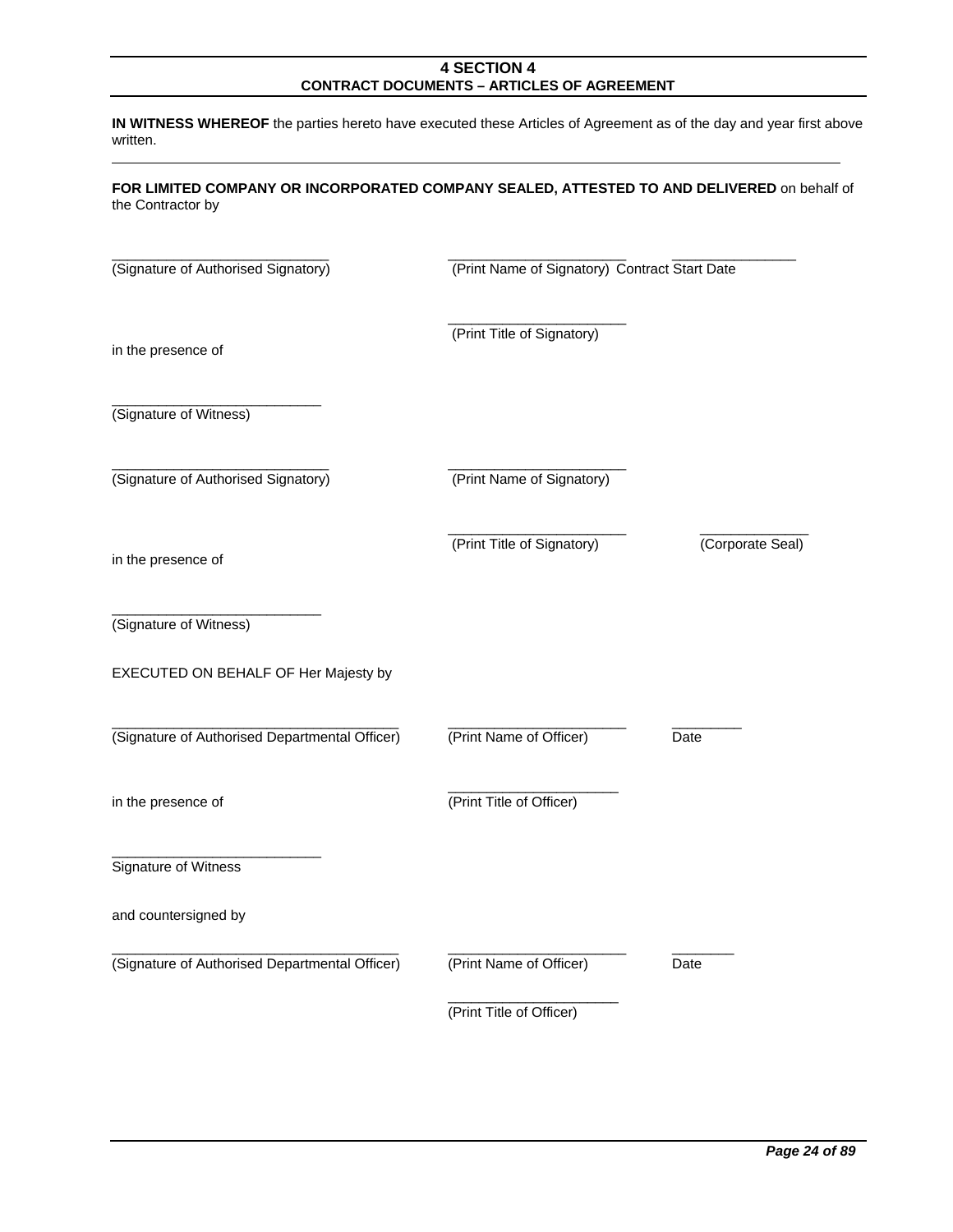| FOR PARTNERSHIP OR SOLE PROPRIETORSHIP SEALED, ATTESTED TO AND DELIVERED on behalf of the<br>Contractor by |                                         |        |
|------------------------------------------------------------------------------------------------------------|-----------------------------------------|--------|
| (Signature of Partner/Sole Proprietor)                                                                     | (Print name of Partner/Sole Proprietor) | (Seal) |
|                                                                                                            | <b>Contract Start Date</b>              |        |
| in the presence of                                                                                         |                                         |        |
| (Signature of Witness)                                                                                     |                                         |        |
| (Signature of Partner)                                                                                     | (Print Name of Partner)                 | (Seal) |
| in the presence of                                                                                         |                                         |        |
| (Signature of Witness)                                                                                     |                                         |        |
| EXECUTED ON BEHALF OF Her Majesty by                                                                       |                                         |        |
| (Signature of Authorised Departmental Officer)                                                             | (Print Name of Officer)<br>Date         |        |
| in the presence of                                                                                         | (Print Title of Officer)                |        |
| Signature of Witness                                                                                       |                                         |        |
| and countersigned by                                                                                       |                                         |        |
| (Signature of Authorised Departmental Officer)                                                             | (Print Name of Officer)                 |        |
|                                                                                                            | (Print Title of Officer)                |        |
|                                                                                                            | Date                                    |        |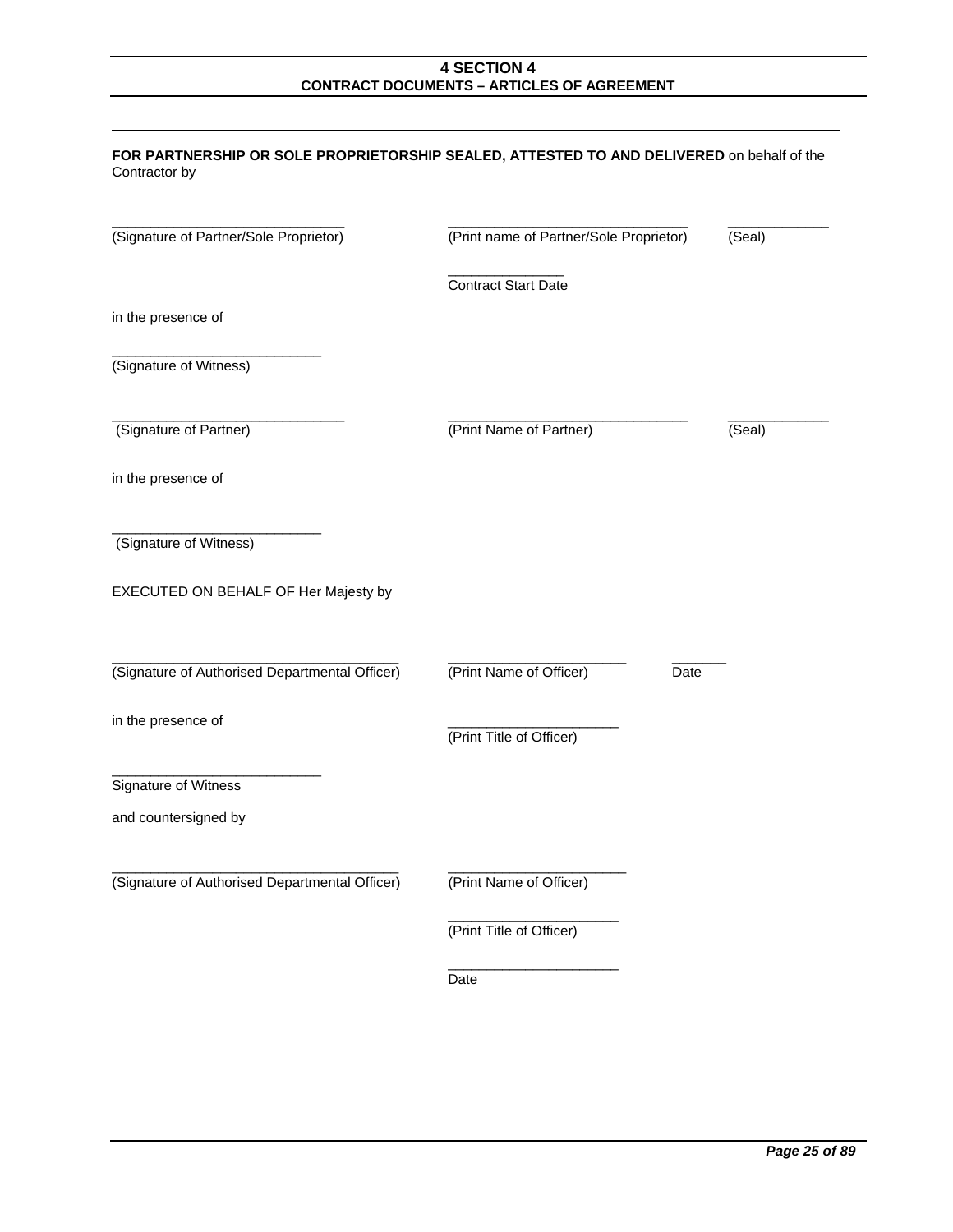# **5 SECTION 5 CONTRACT DOCUMENTS – Appendix "A" Statement of Work (SOW)**

# <span id="page-25-1"></span><span id="page-25-0"></span>**5 SECTION 5 CONTRACT DOCUMENTS – STATEMENT OF WORK**

**Appendix"A" Statement of Work (SOW)**

**Please refer to the plans and specifications**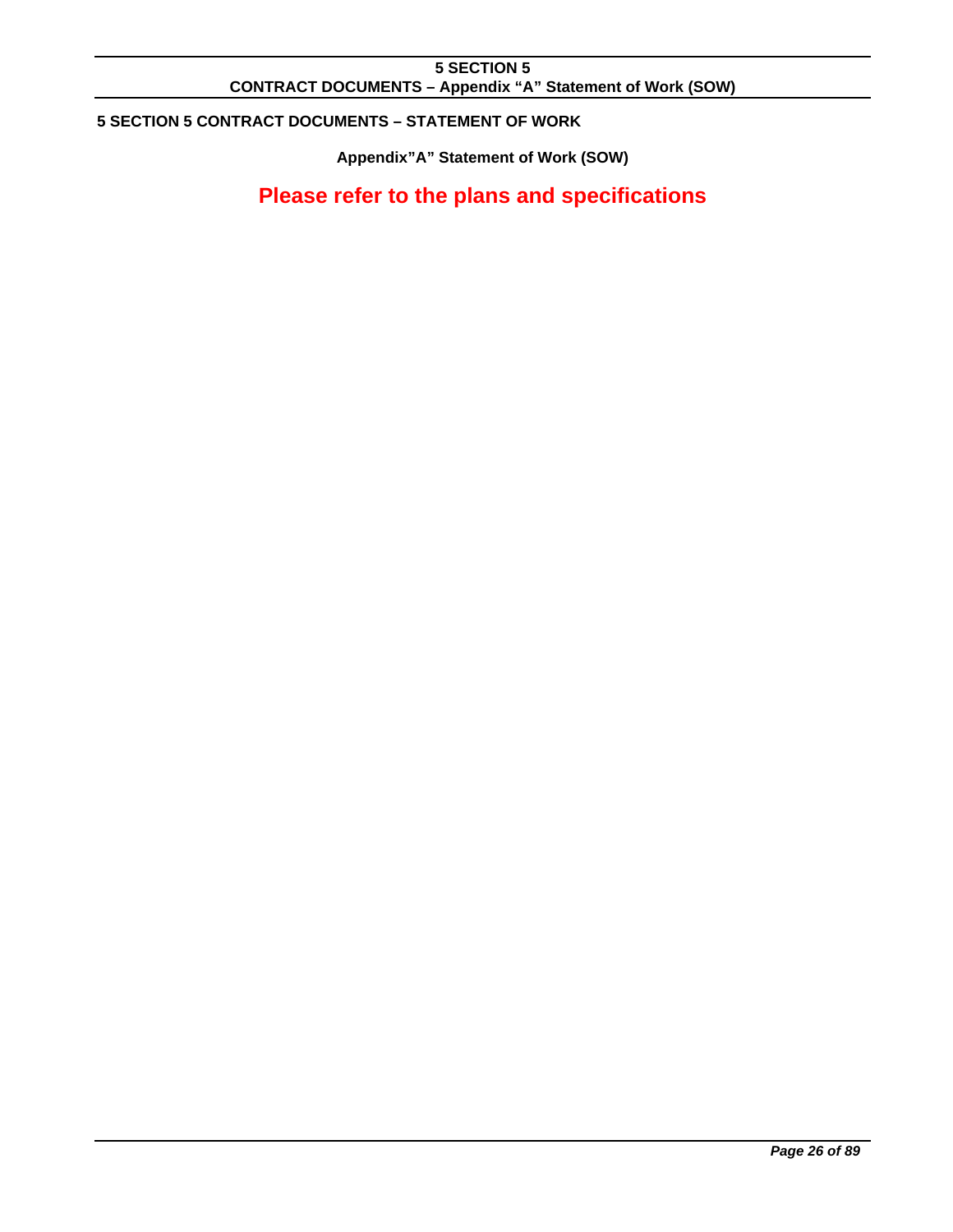# **6 SECTION 6 CONTRACT DOCUMENTS – Appendix "B" Terms of Payments (TP)**

# <span id="page-26-1"></span><span id="page-26-0"></span>**6 SECTION 6 CONTRACT DOCUMENTS – TERMS OF PAYMENT**

# **Appendix "B" Terms of Payments (TP)**

# **Refer to Section 7 – GC 5 - General Conditions – Terms of Payment**

#### Method of Payment

The payment for work done will be done on the following basis:

A maximum of XXX, \$ XX for the satisfactory completion of the work described in the statement of works, as follows: (Table insert price here)

#### Terms of Payment

(Insert here the description: lump sum, accounts, etc. ..)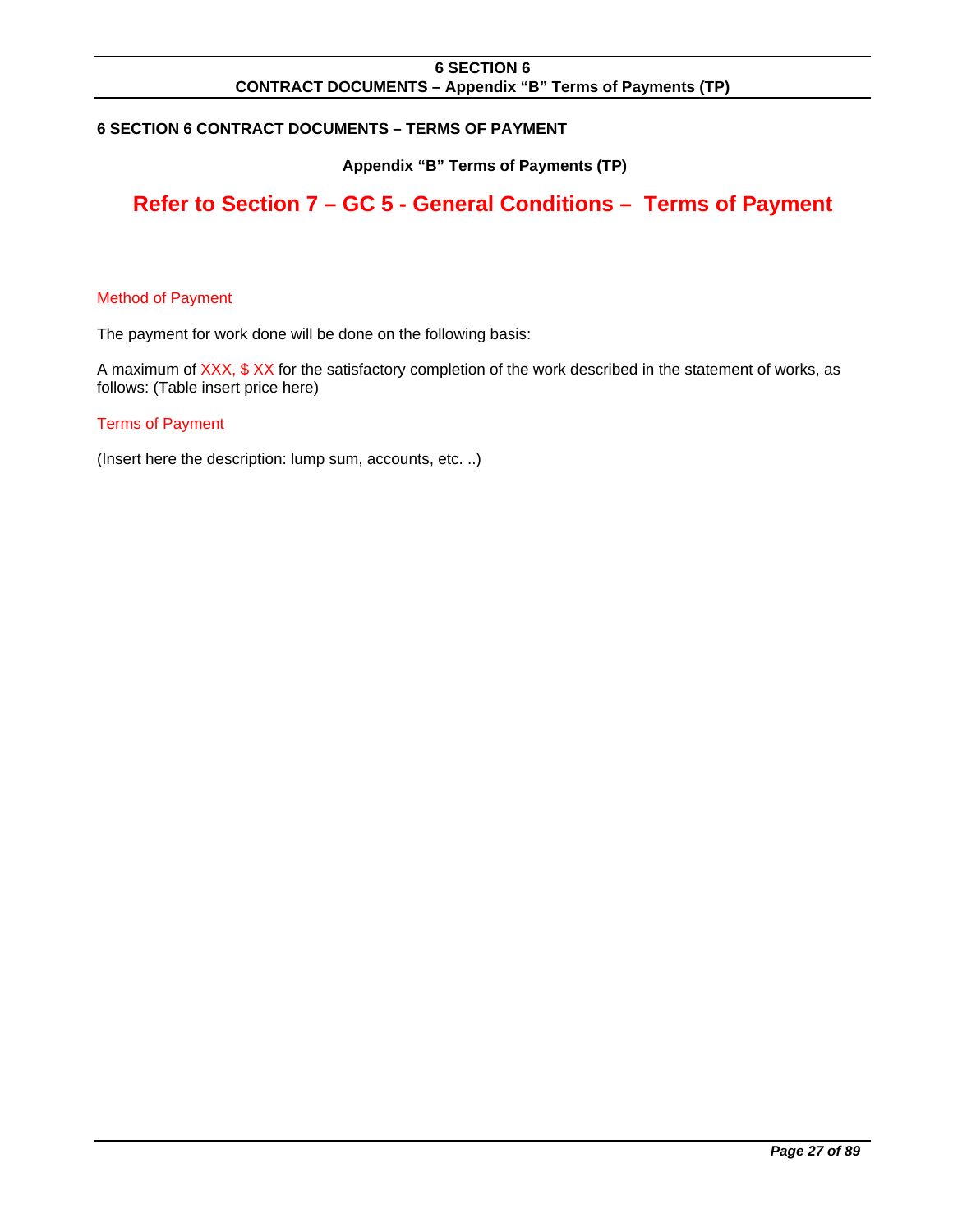# <span id="page-27-1"></span><span id="page-27-0"></span>**7 SECTION 7 CONTRACT DOCUMENTS GENERAL CONDITIONS (GC) R0202D (2004-05-14)**

# **Appendix "C" General Condition (GC)**

#### <span id="page-27-2"></span>**GC1 GENERAL PROVISIONS**

#### <span id="page-27-3"></span>**GC1.1 INTERPRETATION**

## **GC1.1.1 Headings and References**

- 1) The headings in the contract documents, other than those in the drawings and specifications, form no part of the Contract but are inserted for convenience of reference only.
- 2) A reference made to a part of the Contract by means of numbers preceded by letters is a reference to the particular part of the Contract that is identified by that combination of letters and numbers and to any other part of the Contract referred to therein.
- 3) A reference to a paragraph or subparagraph followed by an identifying number, letter or combination thereof is, unless specifically stated otherwise, a reference to the paragraph or subparagraph that forms part of the clause within which the reference is made.

#### **GC1.1.2 Terminology**

1) In the Contract

"Canada", "Crown", "Her Majesty" means Her Majesty the Queen in right of Canada;

 "Contract" means the contract documents referred to as such therein and every other document specified or referred to in any of them as forming part of the Contract, all as amended by agreement of the parties;

 "Contract Amount" means the amount set out in the Contract to be payable to the Contractor for the Work, subject to the terms and conditions of the Contract;

"Contract Security" means any security given by the Contractor to Canada in accordance with the Contract;

 "Contractor" means the person contracting with Canada to provide or furnish all labour, Material and Plant for the execution of the Work under the Contract, and includes the Contractor's superintendent as designated in writing by the Departmental Representative.

 "Departmental Representative" means the person designated in the Contract, or by written notice to the Contractor, to act as the Departmental Representative for the purposes of the Contract, and includes a person, designated and authorized in writing by the Departmental Representative to the Contractor, to perform any of the Departmental Representative's functions under the Contract;

 "Final Certificate of Completion" means a certificate issued by the Departmental Representative when the Work reaches Completion;

 "Final Certificate of Measurement" means a certificate issued by the Departmental Representative certifying the correctness of the final quantities, unit prices and values of labour, Plant and Material performed, used and supplied by the Contractor for the construction of the part of the Work to which a Unit Price Arrangement applies;

 "herein", "hereby", "hereof", "hereunder" and similar expressions refer to the Contract as a whole and not to any particular section or part thereof;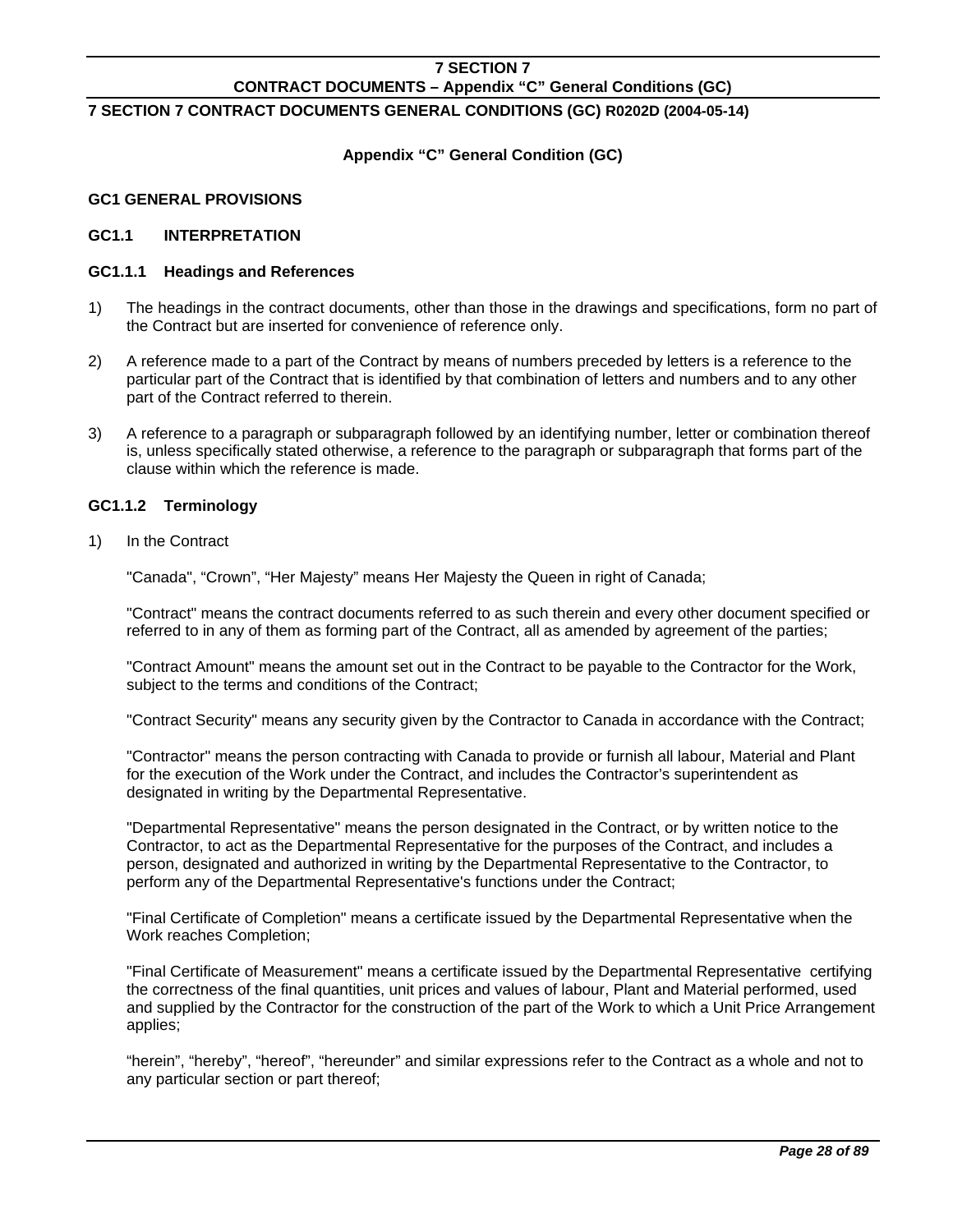"Interim Certificate of Completion" means a certificate issued by the Departmental Representative when the Work reaches Substantial Completion as defined in the General Terms and Conditions;

 "Lump Sum Arrangement" means that part of the Contract that prescribes a lump sum as payment for performance of the Work to which it relates;

 "Material" includes all commodities, articles, machinery, equipment, fixtures and things required to be furnished in accordance with the Contract for incorporation into the Work;

 "Minister" includes a person acting for or, if the office is vacant, in place of the Minister, the Minister's successors in the office, a lawful deputy, and any representative, other than the Departmental Representative, appointed for the purposes of the Contract;

 "person" includes, unless otherwise stated in the Contract, any partnership, proprietorship, firm, joint venture, consortium and corporation;

 "Plant" includes all tools, implements, machinery, vehicles, structures, equipment, articles and things that are necessary for the performance of the Contract, other than Material and those tools customarily provided by a tradesperson in practicing a trade;

 "Subcontractor" means a person having a direct contract with the Contractor, subject to GC3.6 SUBCONTRACTING, to perform a part or parts of the Work, or to supply Material worked to a special design for the Work;

 "Superintendent" means the employee or representative of the Contractor designated by the Contractor to act pursuant to GC2.5 SUPERINTENDENT;

 "Supplemental Conditions" means the part of the Contract that amends or supplements the General Terms and Conditions;

 "Supplier" means a person having a direct contract with the Contractor to supply Plant or Material not worked to a special design for the Work;

 "Unit Price Arrangement" means that part of the Contract that prescribes the product of a price per unit of measurement multiplied by a number of units of measurement for performance of the Work to which it relates;

"Unit Price Table" means the table of unit prices set out in the Contract;

 "Work" means, subject only to any express stipulation in the Contract to the contrary, everything that is necessary to be done, furnished or delivered by the Contractor to perform the Contract in accordance with the contract documents; and

 "Working Day" means a day other than a Saturday, Sunday, or a holiday which is observed by the construction industry in the area of the place of the Work.

#### **GC1.1.3 Application of Certain Provisions**

- 1) Any provisions of the Contract that are expressly stipulated to be applicable only to a Unit Price Arrangement are not applicable to any part of the Work to which a Lump Sum Arrangement applies.
- 2) Any provisions of the Contract that are expressly stipulated to be applicable only to a Lump Sum Arrangement are not applicable to any part of the Work to which a Unit Price Arrangement applies.

#### **GC1.1.4 Substantial Performance**

1) The Work will be considered to have reached Substantial Performance when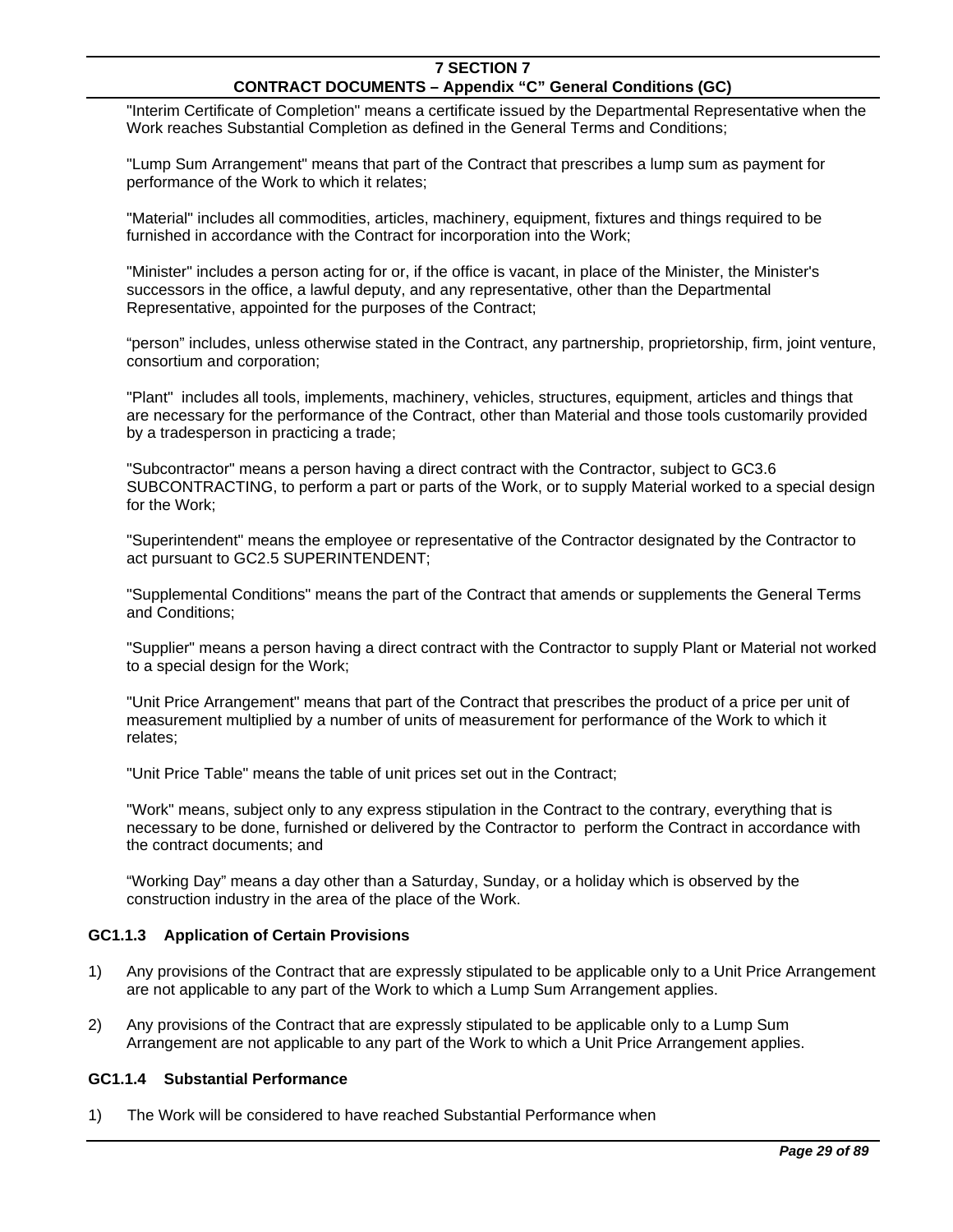- (a) the Work or a substantial part thereof has passed inspection and testing and is, in the opinion of Canada, ready for use by Canada or is being used for the intended purposes; and
- (b) the Work is, in the opinion of Canada, capable of completion or correction at a cost of not more than (i) 3% of the first \$500,000;
	- (ii) 2% of the next \$500,000; and
	- (iii)1% of the balance

of the Contract Amount at the time this cost is calculated.

- 2) Where the Work or a substantial part thereof is ready for use or is being used for the purposes intended and
	- (a) the remainder of the Work or a part thereof cannot be completed by the time specified in the Contract, or as amended in accordance with GC6.5 DELAYS AND EXTENSION OF TIME, for reasons beyond the control of the Contractor; or
	- (b) Canada and the Contractor agree not to complete a part of the Work within the specified time;

 the cost of that part of the Work that was either beyond the control of the Contractor to complete or Canada and the Contractor have agreed not to complete by the time specified, shall be deducted from the value of the Contract referred to in subparagraph 1)(b) of GC1.1.4. and the said cost shall not form part of the cost of the Work remaining to be done in determining Substantial Performance.

# **GC1.1.5 Completion**

1) The Work shall be deemed to have reached Completion when all labour, Plant and Material required have been performed, used or supplied, and the Contractor has complied with the Contract and all orders and directions made pursuant thereto, all to the satisfaction of Canada.

# <span id="page-29-0"></span>**GC1.2 CONTRACT DOCUMENTS**

#### **GC1.2.1 General**

- 1) The documents forming the Contract between Canada and the Contractor, referred to herein as the contract documents, are
	- (a) the Invitation to Tender when signed by the Contractor and the Contract, when signed by Canada;
	- (b) the duly completed Tender Acceptance Form (TA) and any Appendices attached thereto;
	- (c) the documents entitled Plans and Specifications, referred to in the Contract as the Plans and Specifications;
	- (d) the General Conditions of the Contract, referred to in the Contract as the General Conditions;
	- (e) the Supplementary General Conditions, if any, referred to in the Contract as the Supplementary General Conditions;
	- (f) the Fair Wages and Hours of Labour Labour Conditions referred to in the Contract as the Labour Conditions;
	- (g) the Fair Wage Schedules for Federal Construction Contracts referred to in the Contract as the Fair Wage Schedule;
	- (g) any addendum issued or any allowable tender revision received before the date and time set for closing;
	- (h) any addendum incorporated in a contract document by mutual agreement between Canada and the Contractor before the acceptance of the tender; and
	- (i) any amendment or variation of the contract made in accordance with the General Conditions.
- 2) The contract documents are complementary, and what is required by any one document shall be as binding as if required by all documents.
- 3) Nothing contained in the contract documents shall create a contractual relationship between Canada and any Subcontractor or Supplier, their subcontractors or suppliers, or their agents or employees.

#### **GC1.2.2 Order of Precedence**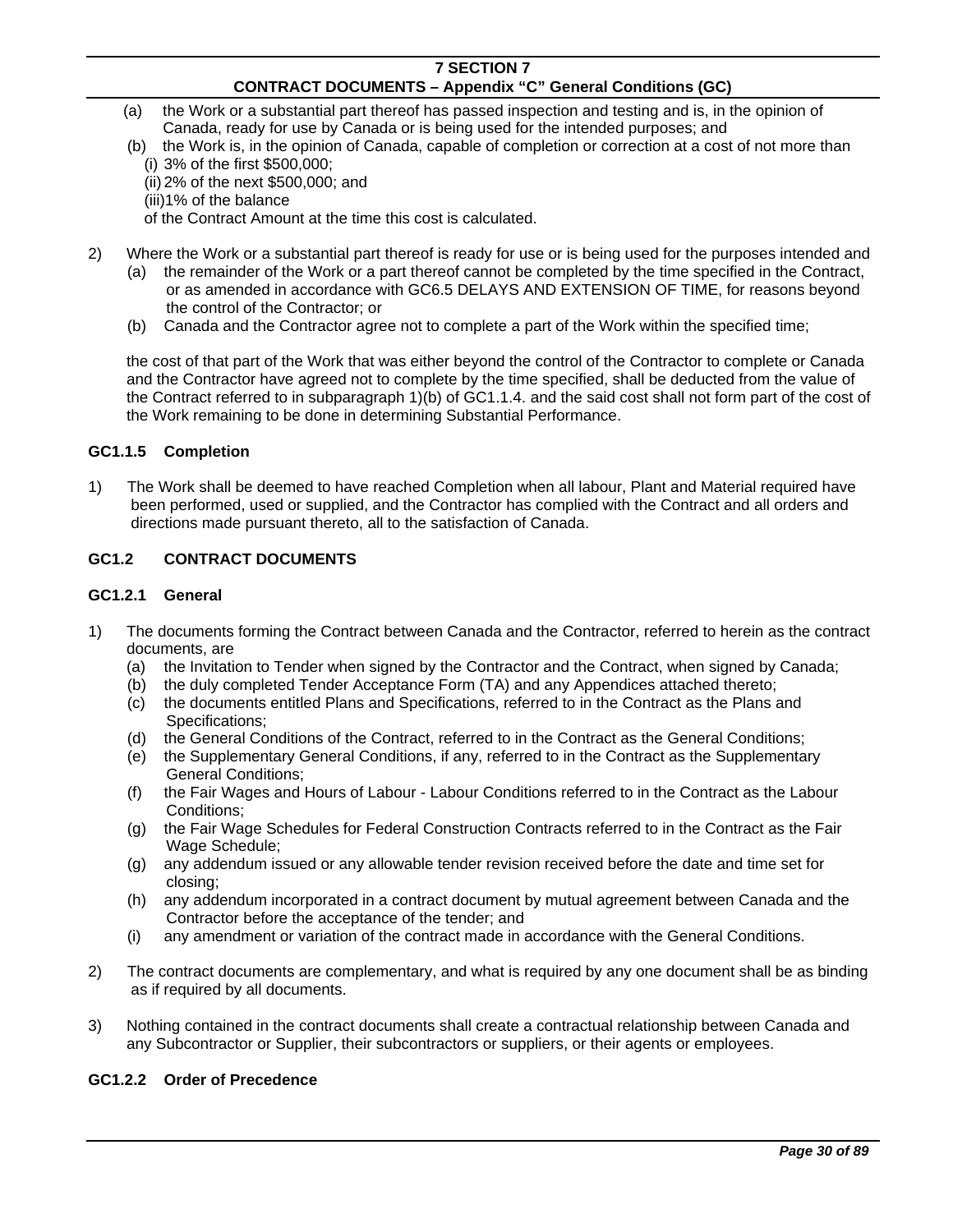- 1) In the event of any discrepancy or conflict in the contents of the following documents, such documents shall take precedence and govern in the following order:
	- (a) any amendment or variation of the contract documents that is made in accordance with the General Conditions;
	- (b) any addenda issued prior to tender closing;
	- (c) Supplementary General Conditions;
	- (d) General Conditions;
	- (e) the duly completed Tender and Acceptance Form when accepted;
	- (f) Plans and Specifications.

Documents issued at later dates shall govern within each of the above categories of documents.

- 2) In the event of any discrepancy or conflict in the information contained in the Plans and Specifications, the following rules shall apply:
	- (a) Specifications shall govern over Plans;
	- (b) dimensions shown in figures on a Plan shall govern where they differ from dimensions scaled from the same Plan; and
	- (c) Plans of larger scale govern over those of smaller scale.

# **GC1.2.3 Security and Protection of Documents and Work**

- 1) The Contractor shall guard and protect contract documents, drawings, information, models and copies thereof, whether supplied by Canada or the Contractor, against loss or damage from any cause.
- 2) The Contractor shall keep confidential all information provided to the Contractor by or on behalf of Canada in connection with the Work, and all information developed by the Contractor as part of the Work, and shall not disclose any such information to any person without the written permission of Canada, except that the Contractor may disclose to a subcontractor, authorized in accordance with the Contract, information necessary to the performance of a subcontract. This section does not apply to any information that:
	- (a) is publicly available from a source other than the Contractor; or
	- (b) is or becomes known to the Contractor from a source other than Canada, except any source that is known to the Contractor to be under an obligation to Canada not to disclose the information.
- 3) When the Contract, the Work, or any information referred to in paragraph 2) is identified as TOP SECRET, SECRET, CONFIDENTIAL or PROTECTED by Canada, the Contractor shall, at all times, take all measures reasonably necessary for the safeguarding of the material so identified, including such measures as may be further specified elsewhere in the Contract or provided, in writing, from time to time by Canada.
- 4) Without limiting the generality of paragraphs 2) and 3) of GC1.2.3, when the Contract, the Work, or any information referred to in paragraph 2) is identified as TOP SECRET, SECRET, CONFIDENTIAL or PROTECTED by Canada, Canada shall be entitled to inspect the Contractor's premises and the premises of its subcontractors or suppliers and any other person at any tier, for security purposes at any time during the term of the Contract, and the Contractor shall comply with, and ensure that any such subcontractors or suppliers comply with all written instructions issued by Canada dealing with the material so identified, including any requirement that employees of the Contractor and its subcontractors and suppliers and any other person at any tier execute and deliver declarations relating to reliability screenings, security clearances and other procedures.
- 5) The Contractor shall safeguard the Work and the Contract, the Specifications, Plans, drawings and any other information provided by Canada to the Contractor, and shall be liable to Canada for any loss or damage from any causes.

# <span id="page-30-0"></span>**GC1.3 STATUS OF THE CONTRACTOR**

1) The Contractor is engaged under the Contract as an independent contractor.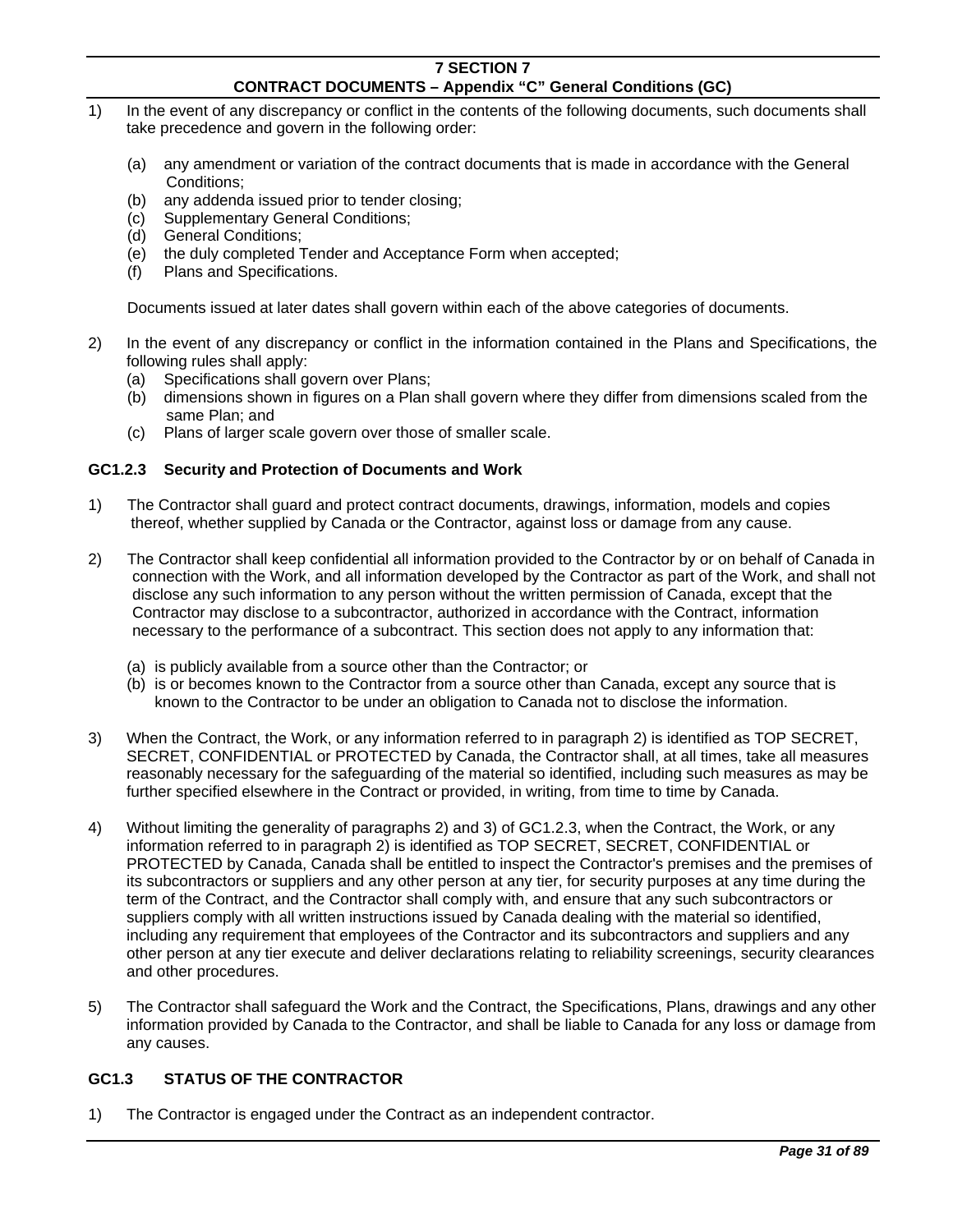- 2) The Contractor, its subcontractors and suppliers and any other person at any tier and their employees are not engaged by the Contract as employees, servants or agents of Canada.
- 3) For the purposes of the contract the Contractor shall be solely responsible for any and all payments and deductions required to be made by law including those required for Canada or Quebec Pension Plans, Employment Insurance, Worker's Compensation, provincial health or insurance plans, and Income Tax.

#### **GC1.4 TIME OF THE ESSENCE**

1) Time is of the essence of the Contract.

# <span id="page-31-0"></span>**GC1.5 INDEMNIFICATION BY CONTRACTOR**

- 1) The Contractor shall pay all royalties and patent fees required for the performance of the Contract and, at the Contractor's expense, shall defend all claims, actions or proceedings against Canada charging or claiming that the Work or any part thereof provided or furnished by the Contractor to Canada infringe any patent, industrial design, copyright trademark, trade secret or other proprietary right enforceable in Canada.
- 2) The Contractor shall indemnify and save Canada harmless from and against all claims, demands, losses, costs, damages, actions, suits, or proceedings by whomever made, brought or prosecuted and in any manner based upon, arising out of, related to, occasioned by, or attributable to the activities of the Contractor, its subcontractors and suppliers and any other person at any tier, in performing the Work.
- 3) For the purposes of paragraph 2) of GC1.6, "activities" includes any act improperly carried out, any omission to carry out an act and any delay in carrying out an act.

#### <span id="page-31-1"></span>**GC1.6 INDEMNIFICATION BY CANADA**

1) Subject to the Crown Liability and Proceedings Act, the Patent Act, and any other law that affects Canada's rights, powers, privileges or obligations, Canada shall indemnify and save the Contractor harmless from and against all claims, demands, losses, costs, damage, actions, suits or proceedings arising out of the Contractor's activities under the Contract that are directly attributable to

 (a) a lack of or a defect in Canada's title to the Work site if owned by Canada, whether real or alleged; or (b) an infringement or an alleged infringement by the Contractor of any patent of invention or any other kind of intellectual property occurring while the Contractor was performing under the Contract employing a model, plan or design related to the Work that was supplied by Canada to the Contractor.

#### <span id="page-31-2"></span>**GC1.7 LAWS, PERMITS AND TAXES**

- 1) The Contractor shall comply with all federal, provincial and municipal laws and regulations applicable to the performance of the Work or any part thereof including, without limitation, all laws concerning health and labour conditions and the protection of the environment, and shall require compliance therewith by all of its subcontractors and suppliers at any tier as if the work were being performed for an owner other than Canada. The Contractor shall furnish evidence of compliance with such laws and regulations to Canada at such times as Canada may reasonably request.
- 2) Unless stipulated otherwise in the Contract, the Contractor shall obtain and maintain all permits, certificates, licenses, registrations and authorizations required for the lawful performance of the Work.
- 3) Prior to the commencement of the Work at the site, the Contractor shall tender to a municipal authority an amount equal to all fees and charges that would be lawfully payable to that municipal authority in respect of building permits as if the Work were being performed for an owner other than Canada.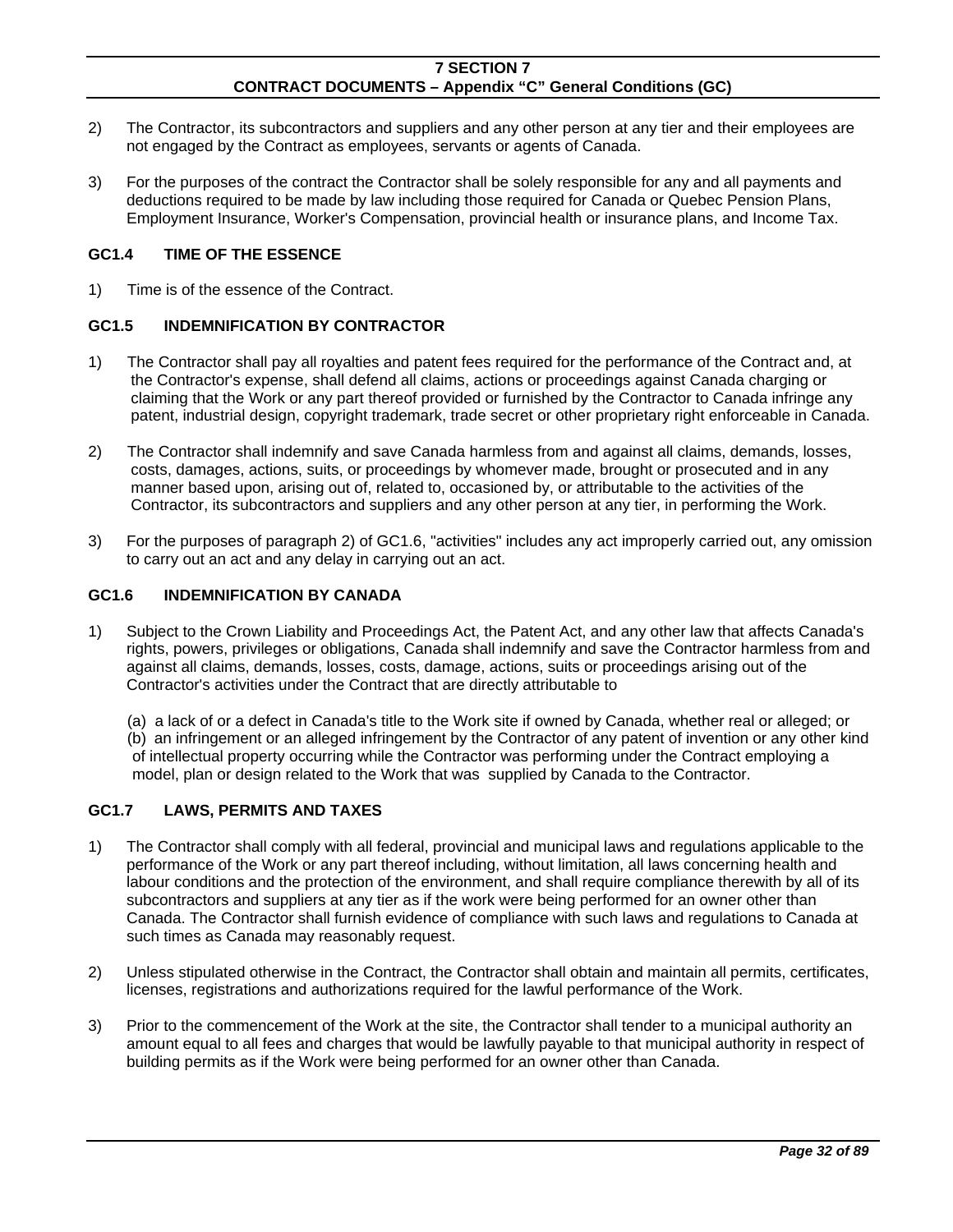- 4) Within ten (10) days of making a tender pursuant to paragraph 3) of GC1.8, the Contractor shall notify Canada of the amount properly tendered and whether or not the municipal authority has accepted that amount.
- 5) If the municipal authority has not accepted the amount tendered, the Contractor shall pay that amount to Canada within six (6) days after the time stipulated in paragraph 4) of GC1.8.
- 6) For the purposes of this clause, "municipal authority" means any authority that would have jurisdiction respecting permission to perform the Work if the owner were not Canada.
- 7) Notwithstanding the residency of the Contractor, the Contractor shall pay any applicable tax arising from or related to the performance of the Work under the Contract.
- 8) In accordance with the Statutory Declaration referred to in paragraph 4) of GC5.5 SUBSTANTIAL PERFORMANCE OF THE WORK, a Contractor who has neither residence nor place of business in the province or territory in which work under the Contract is being performed shall provide Canada with proof of registration with the provincial sales tax authorities in the said province.
- 9) For the purpose of the payment of any applicable tax or the furnishing of security for the payment of any applicable tax arising from or related to the performance of the Work, and notwithstanding the provision that all Material, Plant and interest of the Contractor in all real property, licenses, powers and privileges, become the property of Canada after the time of purchase in accordance with GC3.9 MATERIAL PLANT AND REAL PROPERTY BECOME PROPERTY OF CANADA, the Contractor shall be liable, as a user or consumer, for the payment or for the furnishing of security for the payment of any applicable tax payable, at the time of the use or consumption of that Material, Plant or interest of the Contractor in accordance with the relevant legislation.

# <span id="page-32-0"></span>**GC1.8 WORKERS' COMPENSATION**

- 1) At the time of submitting its first progress claim, at the time of Substantial Performance of the Work, and prior to issuance of the Certificate of Completion, the Contractor shall provide evidence of compliance with workers' compensation legislation applicable to the place of the Work, including payments due thereunder.
- 2) At any time during the term of the Contract, when requested by Canada, the Contractor shall provide such evidence of compliance by the Contractor, its subcontractors and any other person at any tier and any other person performing part of the Work who is required to comply with such legislation.

#### <span id="page-32-1"></span>**GC1.9 NATIONAL SECURITY**

- 1) If the Minister determines that the Work is of a class or kind that involves national security, Canada may order the Contractor to
	- (a) provide Canada with any information concerning persons employed or to be employed by the Contractor for purposes of the Contract; and
	- (b) remove any person from the site of the Work if, in the opinion of Canada, that person may be a risk to the national security;

and the Contractor shall comply with the order.

2) In all contracts with persons and entities employed in the performance of the Contract, the Contractor shall make provision for the performance of any obligation that may be imposed upon the Contractor.

#### <span id="page-32-2"></span>**GC1.10 UNSUITABLE WORKERS**

1) Canada shall instruct the Contractor to remove from the site of the Work any person employed by the Contractor for purposes of the Contract who, in the opinion of Canada, is incompetent or is guilty of improper conduct, and the Contractor shall not permit a person who has been removed to return to the site of the Work.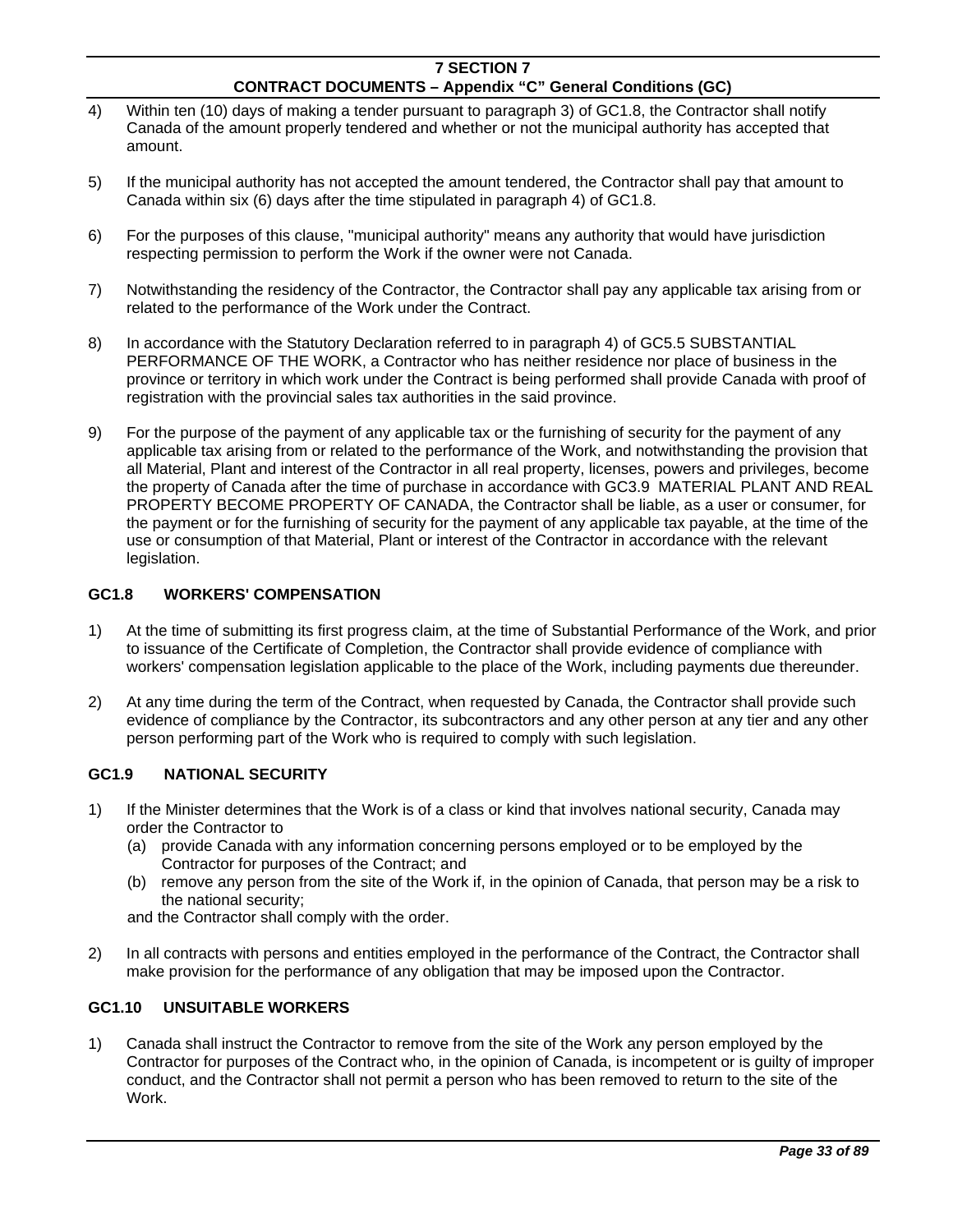# <span id="page-33-0"></span>**GC1.11 PUBLIC CEREMONIES AND SIGNS**

- 1) The Contractor shall not permit any public ceremony in connection with the Work without the prior consent of Canada.
- 2) The Contractor shall not erect nor permit the display of any sign or advertising on the Work site without the prior consent of Canada.

# <span id="page-33-1"></span>**GC1.12 CONFLICT OF INTEREST**

1) It is a term of the Contract that no individual, for whom the post-employment provisions of the Conflict of Interest and Post-Employment Code for Public Office Holders or the Values and Ethics Code for the Public Service apply, shall derive a direct benefit from the Contract unless that individual is in compliance with the applicable post-employment provisions.

# <span id="page-33-2"></span>**GC1.13 MEMBERS OF HOUSE OF COMMONS NOT TO BENEFIT**

1) As required by the Parliament of Canada Act, it is an express condition of the Contract that no member of the House of Commons shall be admitted to any share or part of the Contract or to any benefit arising therefrom.

# <span id="page-33-3"></span>**GC1.14 AGREEMENTS AND AMENDMENTS**

- 1) The Contract constitutes the entire and sole agreement between the parties with respect to the subject matter of the Contract and supersedes all previous negotiations, communications and other agreements, whether written or oral, relating to it, unless they are incorporated by reference in the Contract. There are no terms, covenants, representations, statements or conditions binding on the parties other than those contained in the Contract.
- 2) The failure of either party at any time to require performance by the other party of any provision hereof shall not affect the right thereafter to enforce such provision. Nor shall the waiver by either party of any breach of any covenant, condition or provision hereof be taken or held to be a waiver of any further breach of the same covenant, condition or provision.
- 3) The Contract may be amended only as provided for and written in the Contract.

#### <span id="page-33-4"></span>**GC1.15 SUCCESSION**

1) The Contract shall inure to the benefit of and be binding upon the parties hereto and their lawful heirs, executors, administrators, successors and, subject to GC1.17 ASSIGNMENT, permitted assigns.

# <span id="page-33-5"></span>**GC1.16 ASSIGNMENT**

1) The Contractor shall not make any assignment of the Contract, either in whole or in part, without the written consent of the Minister.

#### <span id="page-33-6"></span>**GC1.17 NO BRIBE**

1) The Contractor represents and covenants that no bribe, gift, benefit, nor other inducement has been nor will be paid, given, promised or offered directly or indirectly to any official or employee of Canada or to a member of the family of such a person, with a view to influencing the entry into the Contract or the administration of the Contract.

# <span id="page-33-7"></span>**GC1.18 CERTIFICATION - CONTINGENCY FEES**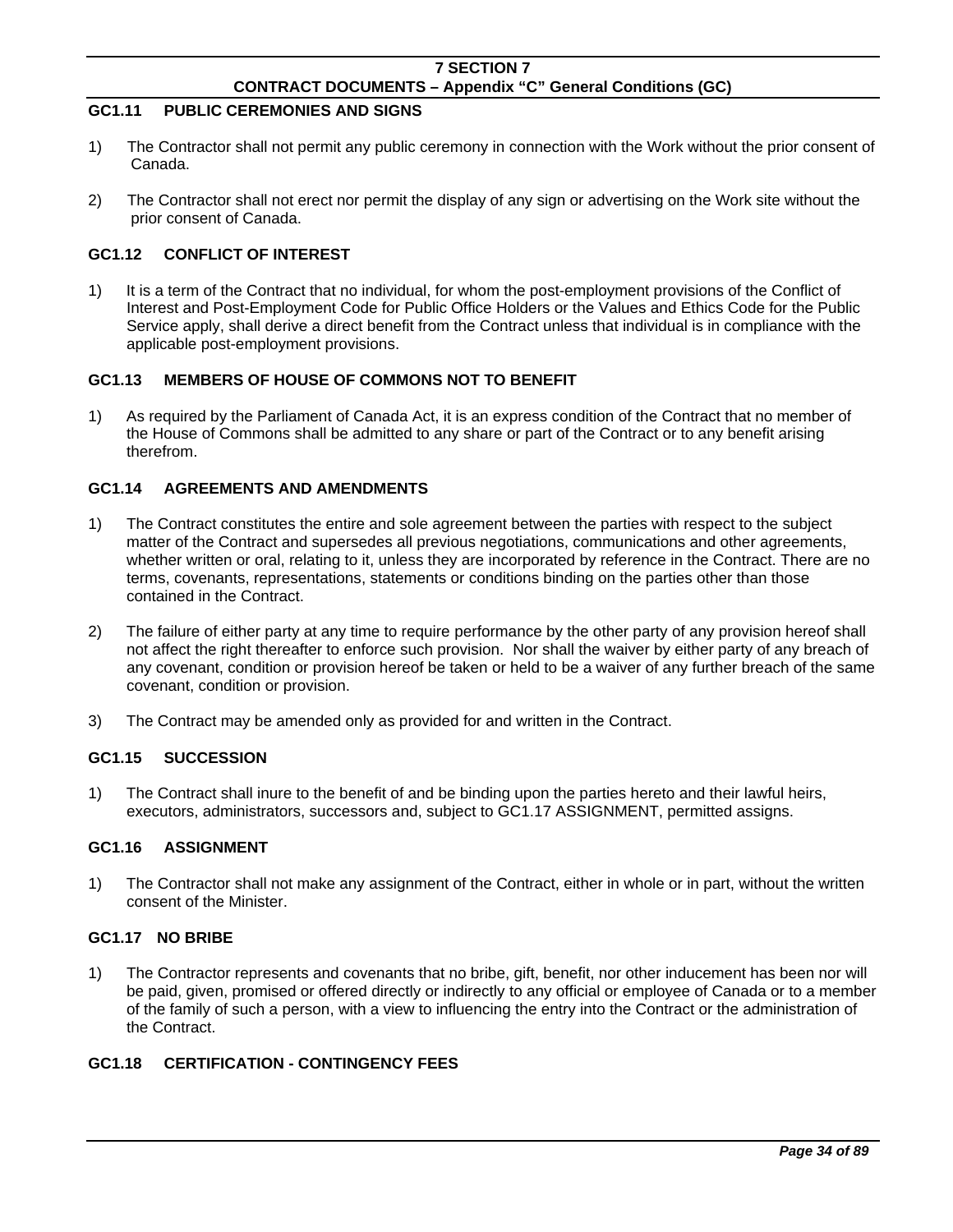- 1) The Contractor certifies that it has not directly or indirectly paid nor agreed to pay and covenants that it shall not directly or indirectly pay nor agree to pay a contingency fee for the solicitation, negotiation or obtaining of the Contract to any person other than an employee acting in the normal course of the employee's duties.
- 2) All accounts and records pertaining to payments of fees or other compensation for the solicitation, obtaining or negotiating of the Contract shall be subject to the accounts and audit provisions of the Contract.
- 3) If the Contractor certifies falsely under this section or is in default of the obligations contained therein, Canada may either take the Work out of the Contractor's hands in accordance with the provisions of the Contract or recover from the Contractor by way of reduction to the Contract Amount or otherwise the full amount of the contingency fee.

# <span id="page-34-0"></span>**GC2 ADMINISTRATION OF THE CONTRACT**

# <span id="page-34-1"></span>**GC2.1 DEPARTMENTAL REPRESENTATIVE'S AUTHORITY**

- 1) Canada shall designate a Departmental Representative and shall notify the Contractor of the name, address and telephone number of the Departmental Representative.
- 2) The Departmental Representative shall perform Canada's duties and functions under the contract.
- 3) The Departmental Representative shall be authorized to issue notices, instructions and directions to the Contractor and to accept on behalf of Canada any notice, order or other communication from the contractor relating to the Work.
- 4) The Departmental Representative shall, within a reasonable time, review and respond to submissions made by the Contractor in accordance with the requirements of the Contract.

# <span id="page-34-2"></span>**GC2.2 INTERPRETATION OF CONTRACT**

- 1) If, at any time before Canada has issued a Certificate of Completion, any question arises between the parties about whether anything has been done as required by the Contract or about what the Contractor is required by the Contract to do, and in particular but without limiting the generality of the foregoing, about
	- (a) the meaning of anything in the Plans and Specifications;
	- (b) the meaning to be given to the Plans and Specifications in case of any error therein, omission therefrom, or obscurity or discrepancy in their wording or intention;
	- (c) whether or not the quality or quantity of any Material or workmanship supplied or proposed to be supplied by the Contractor meets the requirements of the Contract;
	- (d) whether or not the labour, Plant or Material performed, used and supplied by the Contractor for performing the Work and carrying out the Contract are adequate to ensure that the Work shall be performed in accordance with the Contract and that the Contract shall be carried out in accordance with its terms;
	- (e) what quantity of any of the Work has been completed by the Contractor; or
	- (f) the timing and scheduling of the various phases of the performance of the Work as specified in the Contract;

the question shall be decided, subject to the provisions of GC8 DISPUTE RESOLUTION, by Canada.

2) The Contractor shall perform the Work in accordance with any decisions of Canada that are made under paragraph 3) of GC2.2 and in accordance with any consequential directions given by Canada.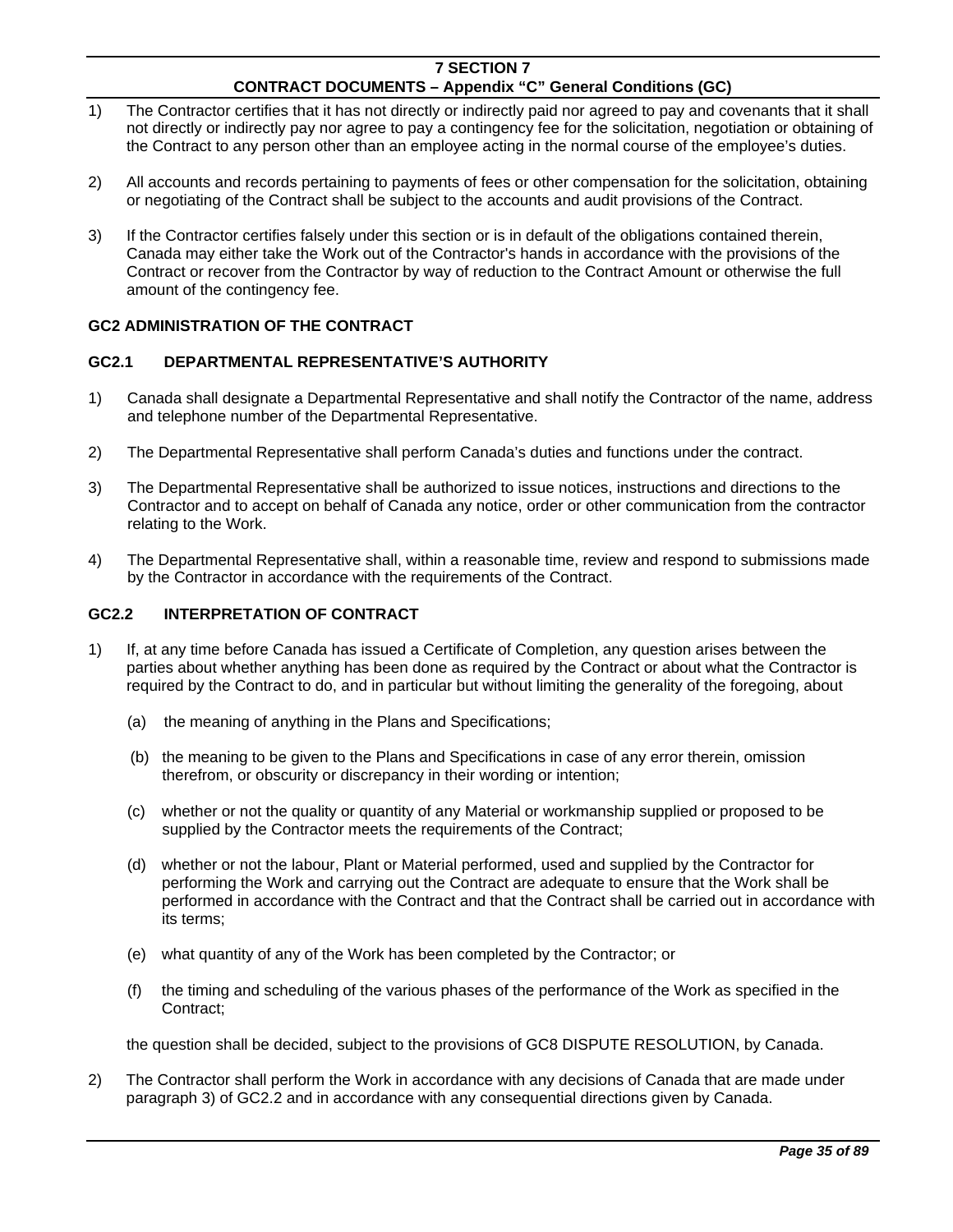3) If the Contractor fails to comply with any instruction or direction issued by Canada pursuant to the Contract, Canada may employ such methods as Canada deems advisable to do what the Contractor failed to do, and the Contractor shall, on demand, pay Canada an amount that is equal to the aggregate of all costs, expenses and damages incurred or sustained by Canada by reason of the Contractor's failure to comply with such instruction or direction, including the cost of any methods employed by Canada in doing what the Contractor failed to do.

# <span id="page-35-0"></span>**GC2.3 NOTICES**

- 1) Subject to paragraph 3) of GC2.3, any notice, order or other communication may be given in any manner, and if required to be in writing, shall be addressed to the party to whom it is intended at the address in the Contract or at the last address of which the sender has received written notice in accordance with this section.
- 2) Any notice, order or other communication given in writing in accordance with paragraph 1) of GC2.3 shall be deemed to have been received by either party
	- (a) if delivered personally, on the day that it was delivered;
	- (b) if forwarded by mail, on the earlier of the day it was received or the sixth day after it was mailed; and
	- (c) if forwarded by facsimile or electronic mail, 24 hours after it was transmitted.
- 3) A notice given under GC7.1 TAKING THE WORK OUT OF THE CONTRACTOR'S HANDS, GC7.2 SUSPENSION OF WORK, and GC7.3 TERMINATION OF CONTRACT shall be given in writing and, if delivered personally, shall be delivered, if the Contractor is a sole proprietor, to the Contractor or, if the Contractor is a partnership or corporation, to an officer thereof.

#### <span id="page-35-1"></span>**GC2.4 SITE MEETINGS**

1) In consultation with Canada, the Contractor shall arrange site meetings at regular intervals, with all involved parties who are to attend, in order to ensure, among other things, the proper co-ordination of the Work.

# <span id="page-35-2"></span>**GC2.5 REVIEW AND INSPECTION OF WORK**

- 1) Canada shall review the Work to determine if it is proceeding in conformity with the Contract and to record the necessary data to make an assessment of the value of Work completed. Canada shall measure and record the quantities of labour, Plant and Material performed, used or supplied by the Contractor in performing the Work or any part thereof that is subject to a Unit Price Arrangement and, on request, shall inform the Contractor of those measurements, and permit the Contractor to inspect any records pertaining thereto.
- 2) Canada shall reject Work or Material which in Canada's opinion does not conform to the requirements of the Contract, and shall require inspection or testing of Work, whether or not such Work is fabricated, installed, or completed. If such Work is not in accordance with the requirements of the Contract, the Contractor shall correct the Work and shall pay Canada, on demand, all reasonable costs and expenses that were incurred by Canada in having the examination performed.
- 3) The Contractor shall provide Canada with access to the Work and its site at all times, and at all times shall provide sufficient, safe, and proper facilities for the review and inspection of the Work by persons authorized by Canada and any representatives of those authorities having jurisdiction. If parts of the Work are in preparation at locations other than the site of the Work, Canada shall be given access to such Work whenever it is in progress.
- 4) The Contractor shall furnish Canada with such information respecting the performance of the Contract as Canada may require, and render every possible assistance to enable Canada to verify that the Work is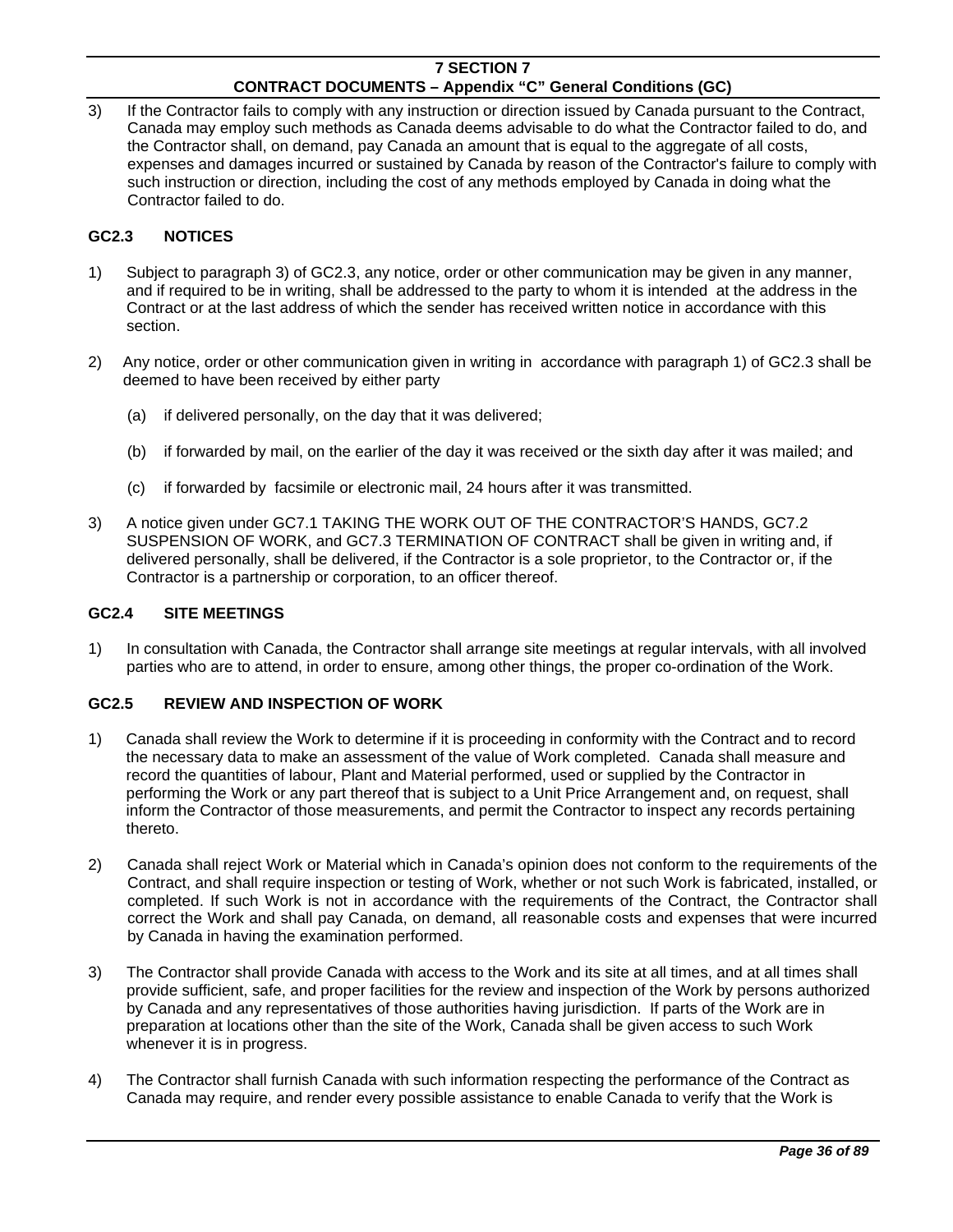performed in accordance with the Contract, carry out any other duties and exercise any powers in accordance with the Contract.

- 5) If Work is designated for tests, inspections, or approvals in the Contract or by Canada's instructions, or by laws or ordinances of the place of the Work, the Contractor shall give Canada reasonable notice of when such Work shall be ready for review and inspection. The Contractor shall arrange for and shall give Canada reasonable notice of the date and time of inspections, tests or approvals.
- 6) If the Contractor covers, or permits to be covered, Work that has been designated for tests, inspections or approvals before such tests, inspections or approvals are made, completed or given, the Contractor shall, if so directed by Canada, uncover such Work, have the inspections, tests or approvals satisfactorily made, completed or given and make good the covering of the Work at the Contractor's expense.

## **GC2.6 SUPERINTENDENT**

- 1) Prior to commencing the Work, the Contractor shall designate a Superintendent and shall notify Canada of the name, address and telephone number of the Superintendent. The Contractor shall keep the Superintendent at the Work site during working hours until the Work has reached completion.
- 2) The Superintendent shall be in full charge of the operations of the Contractor during the performance of the Work and shall be authorized to accept on behalf of the Contractor any notice, order or other communication given to the Superintendent or the Contractor relating to the Work.
- 3) Upon request of Canada, the Contractor shall remove any Superintendent who, in the opinion of Canada, is incompetent or has been guilty of improper conduct, and shall forthwith designate another Superintendent who is acceptable to Canada.
- 4) The Contractor shall not substitute a Superintendent without the written consent of Canada. If a Superintendent is substituted without such consent, Canada shall be entitled to refuse to issue any documentation or certification relating to progress payments, Substantial Performance or Completion of the Work until the Superintendent has returned to the Work site or another Superintendent who is acceptable to Canada has been substituted.

# **GC2.7 NON-DISCRIMINATION IN HIRING AND EMPLOYMENT OF LABOUR**

- 1) For the purposes of this clause, "persons" include the Contractor, its subcontractors and suppliers at any tier and their respective employees, agents, licensees or invitees and any other individual involved in the performance of the Work or granted access to the Work site. A "person" includes any partnership, proprietorship, firm, joint venture, consortium and corporation.
- 2) Without restricting the provisions of paragraph 3) of GC2.6, SUPERINTENDENT, the Contractor shall not refuse to employ and shall not discriminate in any manner against any person because (a) of that person's race, national origin, colour, religion, age, sex or marital status;
	- (b) of the race, national origin, colour, religion, age, sex, or marital status of any person having any relationship or association with that person; or
	- (c) a complaint has been made or information has been given by or in respect of that person relating to an alleged failure by the Contractor to comply with subparagraphs 2)(a) and 2)(b) of GC2.7.
- 3) Within two Working Days immediately following receipt of a written complaint pursuant to paragraph 2) of GC2.7, the Contractor shall
	- (a) cause to have issued a written direction to the person or persons named by the complainant to cease all actions that form the basis of the complaint;
	- (b) forward a copy of the complaint to Canada by registered mail or courier service; and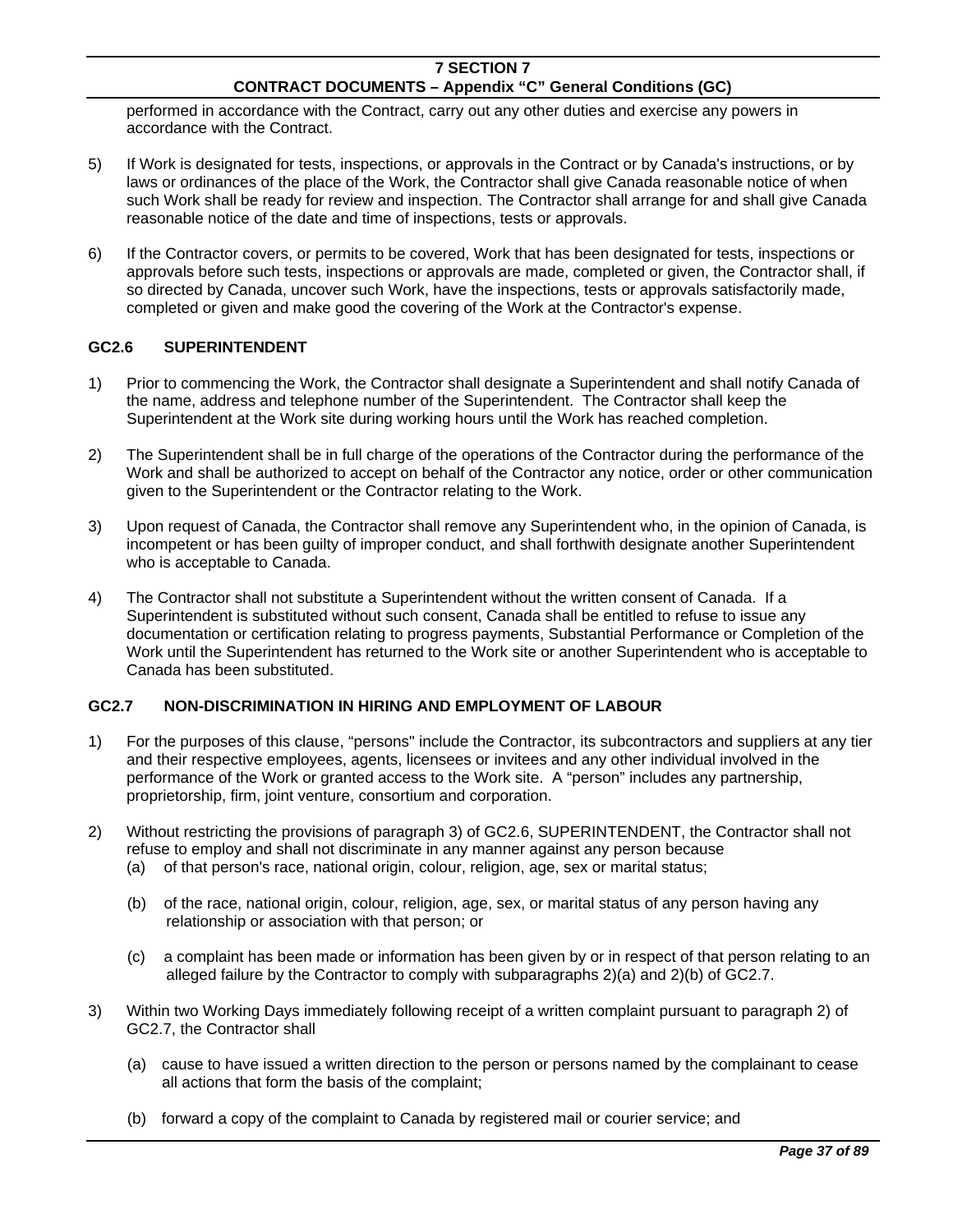- (c) when the Labour Conditions are applicable under the circumstances of the complaint, forward a copy of the complaint to HRDC - Labour to the attention of the appropriate Director as described in the Labour Conditions ("HRDC - Labour" means the labour component of the federal Department of Human Resources Development).
- 4) Within twenty four (24) hours immediately following receipt of a direction from Canada to do so, the Contractor shall cause to have removed from the site of the Work and from the performance of Work under the Contract, any person or persons whom Canada believes to be in breach of the provisions of paragraph 2) of GC2.7.
- 5) No later than thirty (30) days after receipt of the direction referred to in paragraph 4) of GC2.7, the Contractor shall cause the necessary action to be commenced to remedy the breach described in the direction.
- 6) If a direction is issued pursuant to paragraph 4) of GC2.7, Canada may withhold from monies that are due and payable to the Contractor or setoff pursuant to GC5.9 RIGHT OF SETOFF, whichever is applicable, an amount representing the sum of the costs and payment referred to in paragraph 8) of GC2.7.
- 7) If the Contractor fails to proceed in accordance with paragraph 5) of GC2.7, Canada shall take the necessary action to have the breach remedied, and shall determine all supplementary costs incurred by Canada as a result.
- 8) Canada may make a payment directly to the complainant from monies that are due and payable to the Contractor upon receipt from the complainant of
	- (a) a written award issued pursuant to the federal Commercial Arbitration Act, R.S.C. 1985, c. 17 (2nd Supp.);
	- (b) a written award issued pursuant to the Canadian Human Rights Act, RS.C. 1985, c. H-6;
	- (c) a written award issued pursuant to provincial or territorial human rights legislation; or
	- (d) a judgement issued by a court of competent jurisdiction.
- 9) If Canada is of the opinion that the Contractor has breached any of the provisions of this clause, Canada may take the Work out of the Contractor's hands pursuant to GC 7.1 TAKING THE WORK OUT OF THE CONTRACTOR'S HANDS.
- 10) Subject to paragraph 7) of GC3.6 SUBCONTRACTING, the Contractor shall ensure that the provisions of this clause are included in all agreements and contracts entered into as a consequence of the Work.

# **GC2.8 ACCOUNTS AND AUDITS**

- 1) The Contractor shall, in addition to the requirements expressed in paragraph 5) of GC3.4 EXECUTION OF THE WORK, maintain full records of the Contractor's estimated and actual cost of the Work together with all tender calls, quotations, contracts, correspondence, invoices, receipts and vouchers relating thereto, and shall make them available on request to audit and inspection by Canada and the Deputy Receiver General for Canada or by persons designated to act on behalf of either or both of them.
- 2) The Contractor shall allow any of the persons referred to in paragraph 1) of GC2.8 to make copies of and take extracts from any of the records and material, and shall furnish such persons or entities with any information those persons or entities may require from time to time in connection with such records and material.
- 3) The Contractor shall maintain and keep the records intact until the expiration of two years after the date that a Certificate of Completion has been issued or until the expiration of such other period of time as Canada may direct.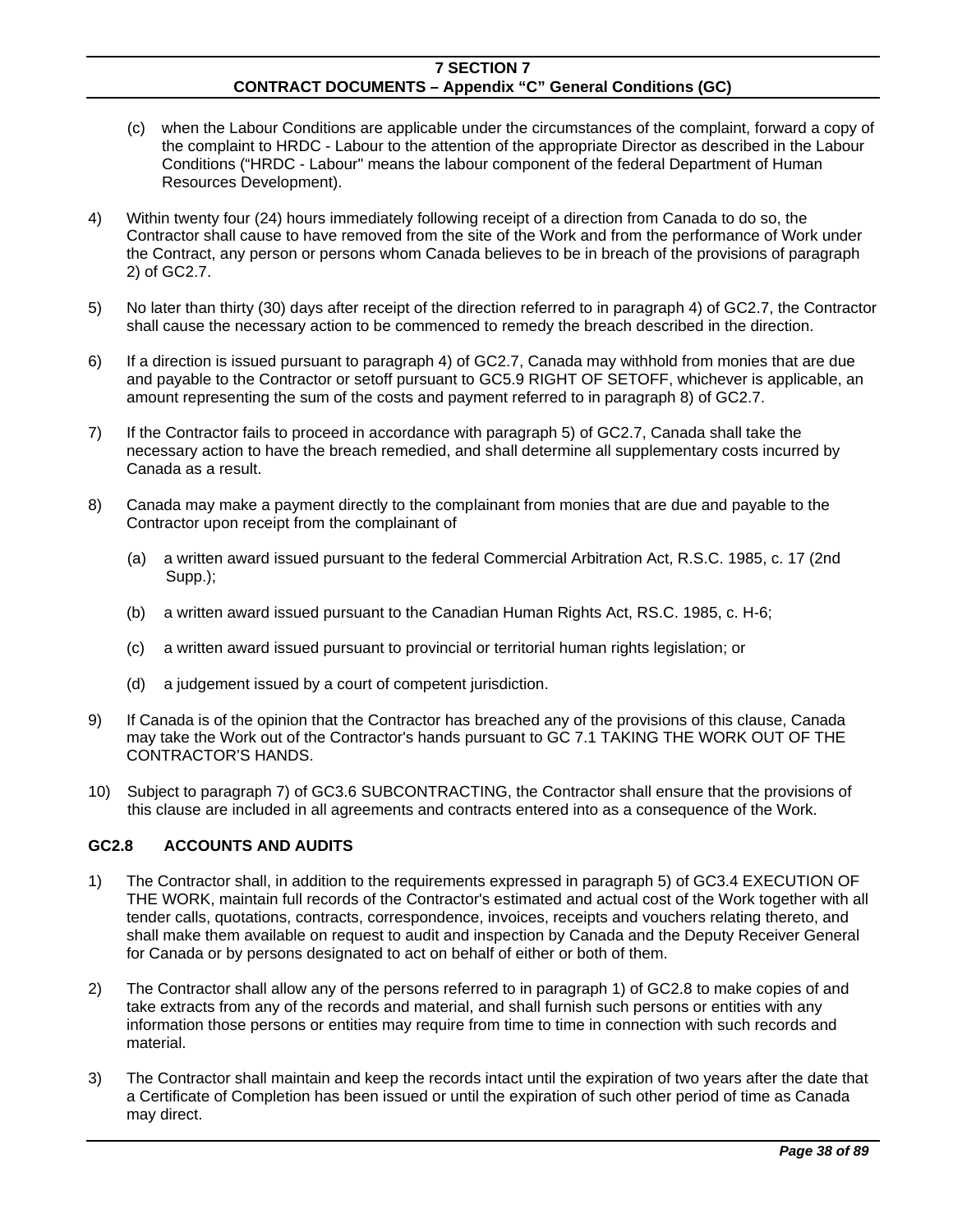4) The Contractor shall cause all subcontractors at any tier and all other persons directly or indirectly controlled by or affiliated with the Contractor and all persons directly or indirectly having control of the Contractor to comply with the requirements of this clause as if they were the Contractor.

## **GC3 EXECUTION AND CONTROL OF THE WORK**

### **GC3.1 PROGRESS SCHEDULE**

- 1) The Contractor shall
	- (a) prepare and submit to Canada, prior to the submission of the Contractor's first progress claim, a progress schedule in accordance with the requirements set out in the Contract;
	- (b) monitor the progress of the Work relative to the schedule and update the schedule as stipulated by the contract documents;
	- (c) advise Canada of any revisions to the schedule required as the result of any extension of time for completion of the Contract that was approved by Canada; and
	- (d) prepare and submit to Canada, at the time of issuance of an Certificate of Substantial Performance, an update of any schedule clearly showing a detailed timetable that is acceptable to Canada for the completion of any unfinished Work and the correction of all listed defects.

### **GC3.2 ERRORS AND OMISSIONS**

1) The Contractor shall report promptly to Canada any errors, discrepancies, or omissions the Contractor may discover when reviewing the contract documents. In making a review, the Contractor does not assume any responsibility to Canada for the accuracy of the review. The Contractor shall not be liable for damage or costs resulting from such errors, discrepancies, or omissions in the contract documents prepared by or on behalf of Canada that the Contractor did not discover.

## **GC3.3 CONSTRUCTION SAFETY**

- 1) The Contractor shall be solely responsible for construction safety at the place of the Work and for initiating, maintaining and supervising all safety precautions and programs in connection with the performance of the Work. In any emergency, the Contractor shall either stop the Work, make changes or order extra work to ensure the safety of life and the protection of the Work and neighbouring property.
- 2) Prior to commencing the Work, the Contractor shall notify the authorities having jurisdiction for construction safety at the site of the Work with respect to the intended commencement of the Work, and shall provide such authority with whatever additional information may be required by that authority.
- 3) The Contractor shall not load nor permit to be loaded any part of the Work or its site with a weight or force that shall endanger the safety of the Work.
- 4) The Contractor hereby represents and warrants to *Canada* that appropriate health and safety instruction and training have been provided and will be provided to the Contractor's employees and sub-contractors, and if requested by *Canada,* the Contractor shall provide proof of the same satisfactory to *Canada* prior to commencing the Work.
- *5)* If required by the Occupational Health and Safety Acts and Regulations of the province or territory where the Work is to be undertaken, the Contractor shall establish and maintain a joint health and safety committee and / or trades health and safety committee for the Work.
- *6)* The Contractor's site supervisor shall perform a health and safety inspection of all parts of the Work site every day and shall record his / her observations using a form acceptable to *Canada* or its representative,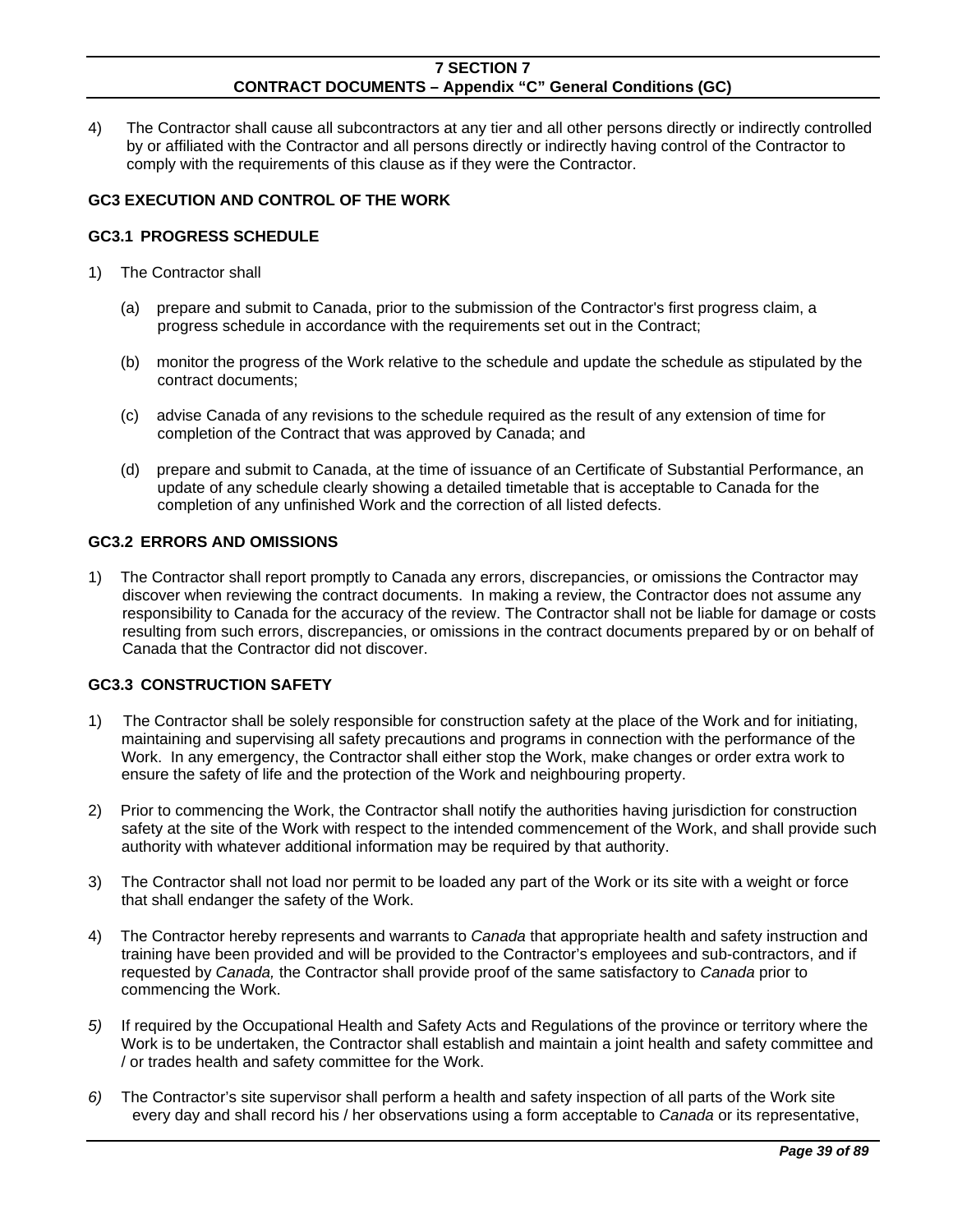and shall provide a copy of the completed inspection form to *Canada* or its representative forthwith upon completion of the inspection.

- *7)* The Contractor shall advise *Canada* or its representative forthwith of any accident, injury, near-miss incident, fire, explosion or chemical spill occurring at the Work site, and of any visit to the site by a governmental enforcement official.
- *8)* The Contractor shall document any identified instances of non-compliance with safety requirements by its workers and subcontractors. Where any worker or subcontractor breaches LIFE THREATENING SAFETY REQUIREMENTS and thereby presents a threat of serious injury or death to any person, the Contractor shall remove that worker or subcontractor from the project site for the duration of the project. Where any worker or subcontractor breaches any SAFETY REQUIREMENT, a total of three (3) times, then the Contractor shall remove that worker or subcontractor from the project site for the duration of the project. The Contractor shall establish requirement for compliance, and this expulsion penalty for non-compliance, as a term of any agreement between the Contractor and its sub-contractors. The Contractor shall indemnify and save harmless *Canada* in respect of any claims made by any party against *Canada* in consequence of the Contractor's enforcement of site safety requirements, and removal from the site of any party.
- *9)* The Contractor shall familiarize itself with, and ensure that its personnel comply with, the requirements of *Canada*'s standards, rules, policies and procedures, if any, that are applicable to the Work site and the Place of Work.
- *10)* The Contractor shall ensure that the Contractor's workers, subcontractors and any other persons permitted access to the Place of Work by the Contractor or *Canada* have and use, and are provided with instruction in the use of, any and all of the following protective equipment, devices and clothing, as warranted in the circumstances: safety hard hats, eye protection, face protection, hearing protection, impervious disposal coveralls, impervious shoe covers.
- *11)* The Contractor shall make available and supply for use by visitors to the site, at no cost, the following types of personal protective equipment, as warranted in the circumstances: safety hard hats, eye protection, face protection, hearing protection, respiratory protection, impervious disposal coveralls, impervious shoe covers.
- 12) The Contractor shall ensure that the Contractor's workers, subcontractors and any other persons permitted access to the Place of Work by the Contractor or *Canada* are informed of every known or foreseeable health and safety hazard to which they are likely to be exposed at the Place of Work.

# **GC3.4 EXECUTION OF THE WORK**

- 1) The Contractor shall perform, use or supply and pay for, all labour, Plant, Material, tools, construction machinery and equipment, water, heat, light, power, transportation, and other facilities and services necessary for the performance of the Work in accordance with the Contract.
- 2) The Contractor shall, at all times, perform the Work in a proper, diligent and expeditious manner as is consistent with construction industry standards and in accordance with the progress schedule prepared pursuant to GC3.1 PROGRESS SCHEDULE, and shall provide sufficient personnel to fulfil the Contractor's obligations in accordance with that schedule.
- 3) Subject to paragraph 4) of GC3.4, the Contractor shall have complete care, custody and control of the Work and shall direct and supervise the Work so as to ensure compliance with the Contract. The Contractor shall be responsible for construction means, methods, techniques, sequences and procedures and for coordinating the various parts of the Work.
- 4) When requested in writing by Canada, the Contractor shall make appropriate alterations in the method, Plant or workforce at any time Canada considers the Contractor's actions to be unsafe or damaging to either the Work, existing facilities, persons at the site of the Work or the environment.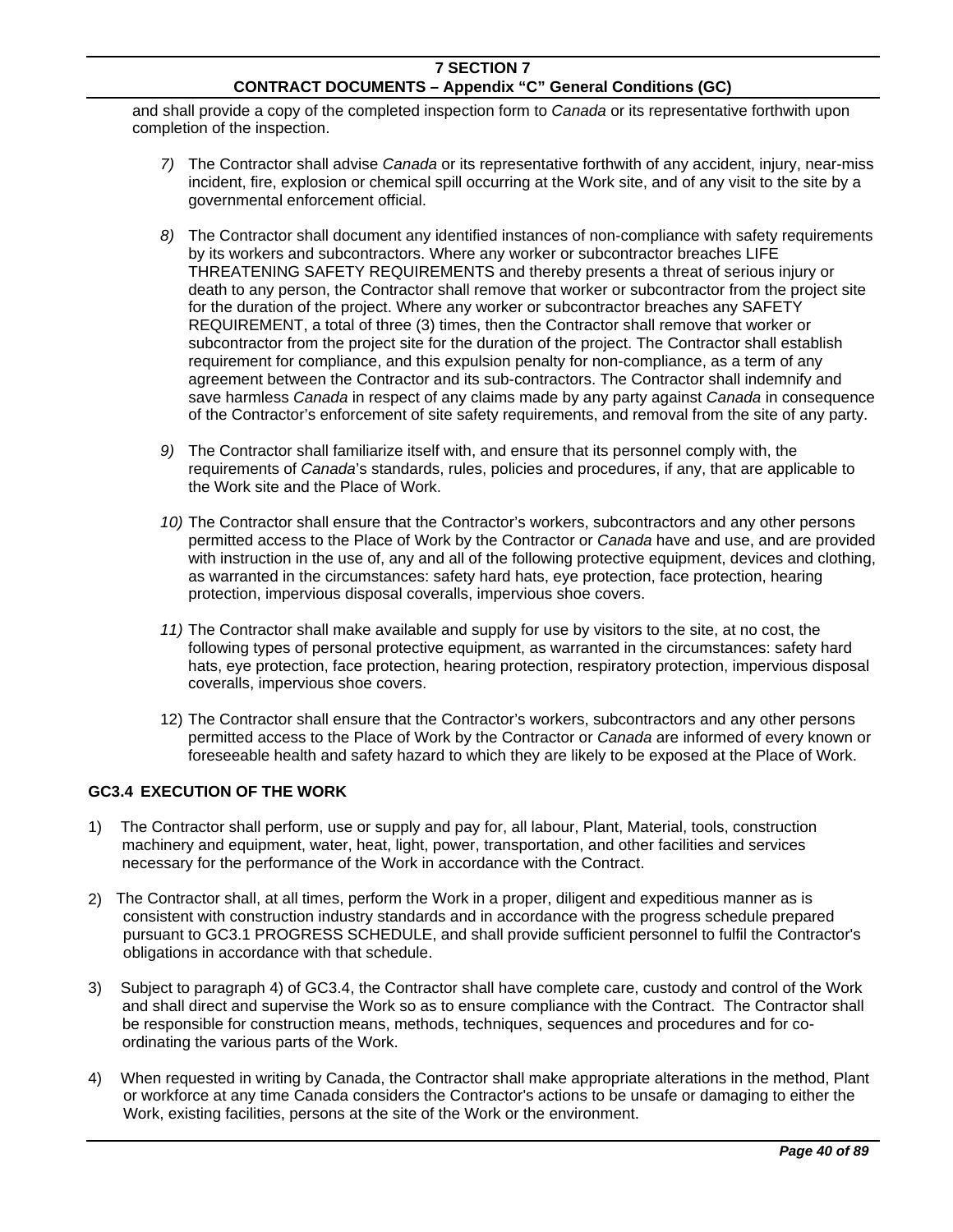- 5) The Contractor shall have sole responsibility for the design, erection, operation, maintenance and removal of temporary structures and other temporary facilities and for the construction methods used in their erection, operation, maintenance and removal. The Contractor shall engage and pay for registered professional engineering personnel, skilled in the appropriate discipline to perform these functions if required by law or by the Contract, and in all cases when such temporary facilities and their methods of construction are of such a nature that professional engineering skill is required to produce safe and satisfactory results.
- 6) The Contractor shall keep at least one copy of current contract documents, submittals, reports, and records of meetings at the site of the Work, in good order and available to Canada.
- 7) Except for any part of the Work that is necessarily performed away from or off the site of the Work, the Contractor shall confine Plant, storage of Material, and operations of employees to limits indicated by laws, ordinances, permits or the contract documents.

## **GC3.5 MATERIAL**

- 1) Unless otherwise specified in the Contract, all Material incorporated in the Work shall be new.
- 2) Subject to paragraph 3) of GC3.5, if a specified reused, refurbished, or recycled item of Material is not available, the Contractor shall apply to Canada to substitute a similar item for the one specified.
- 3) If Canada agrees that the Contractor's application for substitution of a reused, refurbished or recycled item is warranted, and that the substitute item is of acceptable quality and value to that specified and is suitable for the intended purpose, Canada may approve the substitution, subject to the following:
	- (a) the request for substitution shall be made in writing to Canada and shall be substantiated by information in the form of the manufacturer's literature, samples and other data that may be required by Canada;
	- (b) the Contractor shall make the request for substitution in a manner that shall not negatively affect the progress schedule of the Contract and well in advance of the time the item of Material must be ordered;
	- (c) substitution of Material shall be permitted only with the prior written approval of Canada, and any substituted items that are supplied or installed without such approval shall be removed from the site of the Work at the expense of the Contractor, and specified items installed at no additional cost to Canada; and
	- (d) the Contractor shall be responsible for all additional expenses incurred by Canada, the Contractor, its subcontractors and suppliers at any tier due to the Contractor's use of the substitute.

## **GC3.6 SUBCONTRACTING**

- 1) Subject to the provisions of this clause, the Contractor may subcontract any part of the Work but not the whole of the Work.
- 2) The Contractor shall notify Canada in writing of the Contractor's intention to subcontract.
- 3) A notification referred to in paragraph 2) of GC3.6 shall identify the part of the Work and the Subcontractor with whom the Contractor intends to subcontract.
- 4) Canada may for reasonable cause, object to the intended subcontracting by notifying the Contractor in writing within six (6) days of receipt by Canada of a notification referred to in paragraph 2) of GC3.6.
- 5) If Canada objects to a subcontracting, the Contractor shall not enter into the intended subcontract.
- 6) The Contractor shall not change, nor permit to be changed, a Subcontractor engaged by the Contractor, in accordance with this clause, without the written consent of Canada.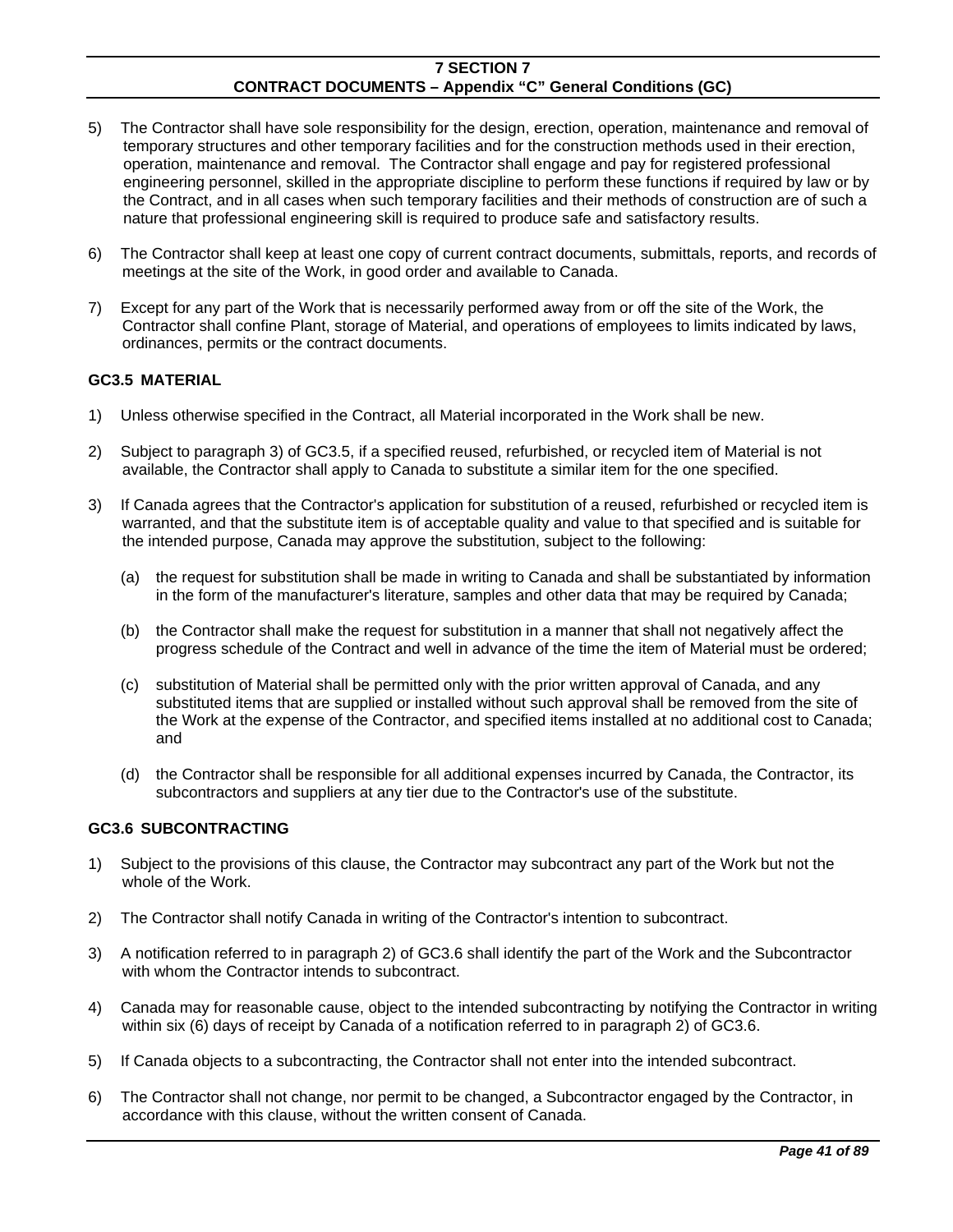- 7) The Contractor shall ensure that all the terms and conditions of the Contract that are of general application shall be incorporated in every other contract issued as a consequence of the Contract, at whatever tier, except those contracts issued solely to suppliers at any tier for the supply of Plant or Material.
- 8) Neither a subcontracting nor Canada's consent to a subcontracting shall be construed to relieve the Contractor from any obligation under the Contract or to impose any liability upon Canada.

### **GC3.7 CONSTRUCTION BY OTHER CONTRACTORS OR WORKERS**

- 1) Canada reserves the right to send other contractors or workers, with or without Plant and Material, onto the site of the Work.
- 2) When other contractors or workers are sent on to the site of the Work, Canada shall
	- (a) enter into separate contracts, to the extent it is possible, with the other contractors under conditions of contract that are compatible with the conditions of the Contract;
	- (b) ensure that the insurance coverage provided by the other contractors is co-ordinated with the insurance coverage of the Contractor as it affects the Work; and
	- (c) take all reasonable precautions to avoid labour disputes or other disputes arising from the work of the other contractors or workers.
- 3) When other contractors or workers are sent on to the site of the Work, the Contractor shall
	- (a) co-operate with them in the carrying out of their duties and obligations;
	- (b) co-ordinate and schedule the Work with the work of the other contractors and workers;
	- (c) participate with other contractors and workers in reviewing their construction schedules when directed to do so; and
	- (d) where part of the Work is affected by or depends upon the work of other contractors or workers for its proper execution, promptly report to Canada in writing and prior to proceeding with that part of the Work, any apparent deficiencies in such work. Failure by the Contractor to so report shall invalidate any claims against Canada by reason of the deficiencies in the work of other contractors or workers except those deficiencies that are not then reasonably discoverable.
	- (e) when designated as the constructor in accordance with the applicable provincial or territorial laws, carry out its duties in that role and in accordance with those laws.
- 4) If, when entering into the Contract, the Contractor could not have reasonably foreseen nor anticipated the sending of other contractors or workers on to the site of the Work and provided the Contractor
	- (a) incurs extra expense in complying with the requirements of paragraph 3) of GC3.7; and
	- (b) gives Canada written notice of a claim for that extra expense within thirty (30) days of the date that the other contractors or workers were sent onto the Work or its site; Canada pay the Contractor the cost of the extra labour, Plant and Material that was necessarily incurred, calculated in accordance with GC6.4 DETERMINATION OF PRICE.

#### **GC3.8 LABOUR AND FAIR WAGES**

1) The Labour Conditions and Fair Wage Schedule form part of these General Conditions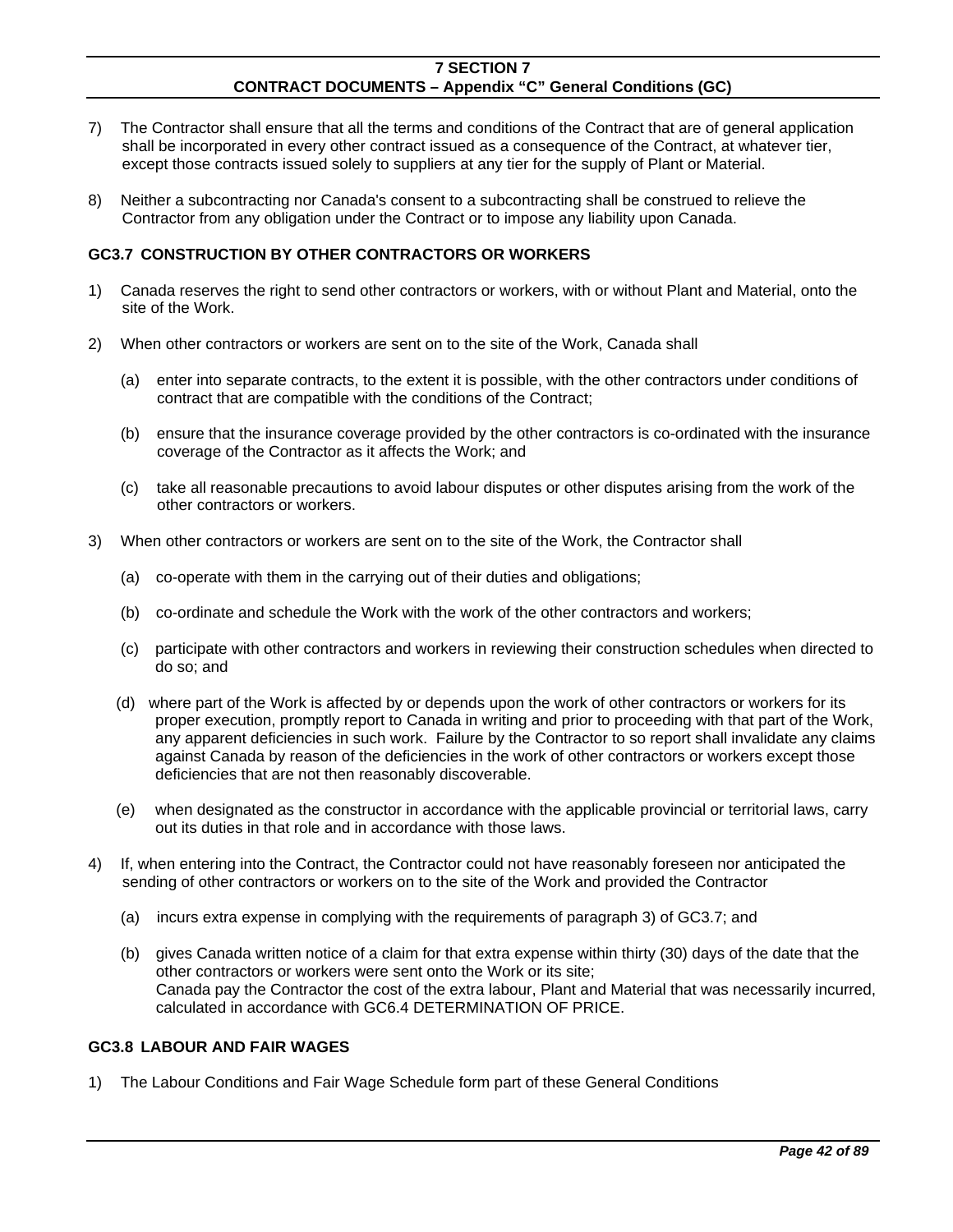- 2) To the extent to which they are available, consistent with proper economy and the expeditious carrying out of the Work, the Contractor shall, in the performance of the Work, employ a reasonable number of persons who have been on active service with the Armed Forces of Canada and have been honourably discharged therefrom.
- 3) The Contractor shall maintain good order and discipline among the Contractor's employees and workers engaged in the Work and shall not employ on the site of the Work anyone not skilled in the tasks assigned.

## **GC3.9 MATERIAL, PLANT AND REAL PROPERTY BECOME PROPERTY OF CANADA**

- 1) Subject to paragraph 9) of GC1.8 LAWS PERMITS AND TAXES, all Material and Plant and the interest of the Contractor in all real property, licences, powers and privileges purchased, used or consumed by the Contractor for the Work shall, immediately after the time of their purchase, use or consumption be the property of Canada for the purposes of the Work and they shall continue to be the property of Canada
	- (a) in the case of Material, until Canada indicates that the Materials shall not be required for the Work; and
	- (b) in the case of Plant, real property, licences, powers and privileges, until Canada indicates that the interest vested in Canada therein is no longer required for the purposes of the Work.
- 2) Material or Plant, that is the property of Canada by virtue of paragraph 1) of GC3.9, shall not be taken away from the site of the Work nor used nor disposed of except for the purposes of the Work without the written consent of Canada.
- 3) Canada is not liable for loss of nor damage from any cause to the Material or Plant referred to in paragraph 1) of GC3.9, and the Contractor is liable for such loss or damage notwithstanding that the Material or Plant is the property of Canada.

### **GC3.10 DEFECTIVE WORK**

- 1) The Contractor shall promptly remove from the site of the Work and replace or re-execute defective Work whether or not the defective Work has been incorporated in the Work and whether or not the defect is the result of poor workmanship, use of defective Material, or damage through carelessness or other act or omission of the Contractor.
- 2) The Contractor, at the Contractor's expense, shall promptly make good other work destroyed or damaged by such removals or replacements.
- 3) If, in the opinion of Canada, it is not expedient to correct defective Work or Work not performed as provided for in the Contract documents, Canada may deduct from the amount otherwise due to the Contractor the difference in value between the Work as performed and that called for by the contract documents.
- 4) The failure of Canada to reject any defective Work or Material shall not constitute acceptance of the defective Work or Material.

### **GC3.11 CLEANUP OF SITE**

- 1) The Contractor shall maintain the Work and its site in a tidy condition and free from an accumulation of waste material and debris.
- 2) Before the issue of a Certificate of Substantial Performance, the Contractor shall remove waste material and debris, and all Plant and Material not required for the performance of the remaining Work and, unless otherwise stipulated in the Contract Documents, shall cause the Work and its site to be clean and suitable for occupancy by Canada.
- 3) Before the issue of a Certificate of Completion, the Contractor shall remove all surplus Plant and Materials and any waste products and debris from the site of the Work.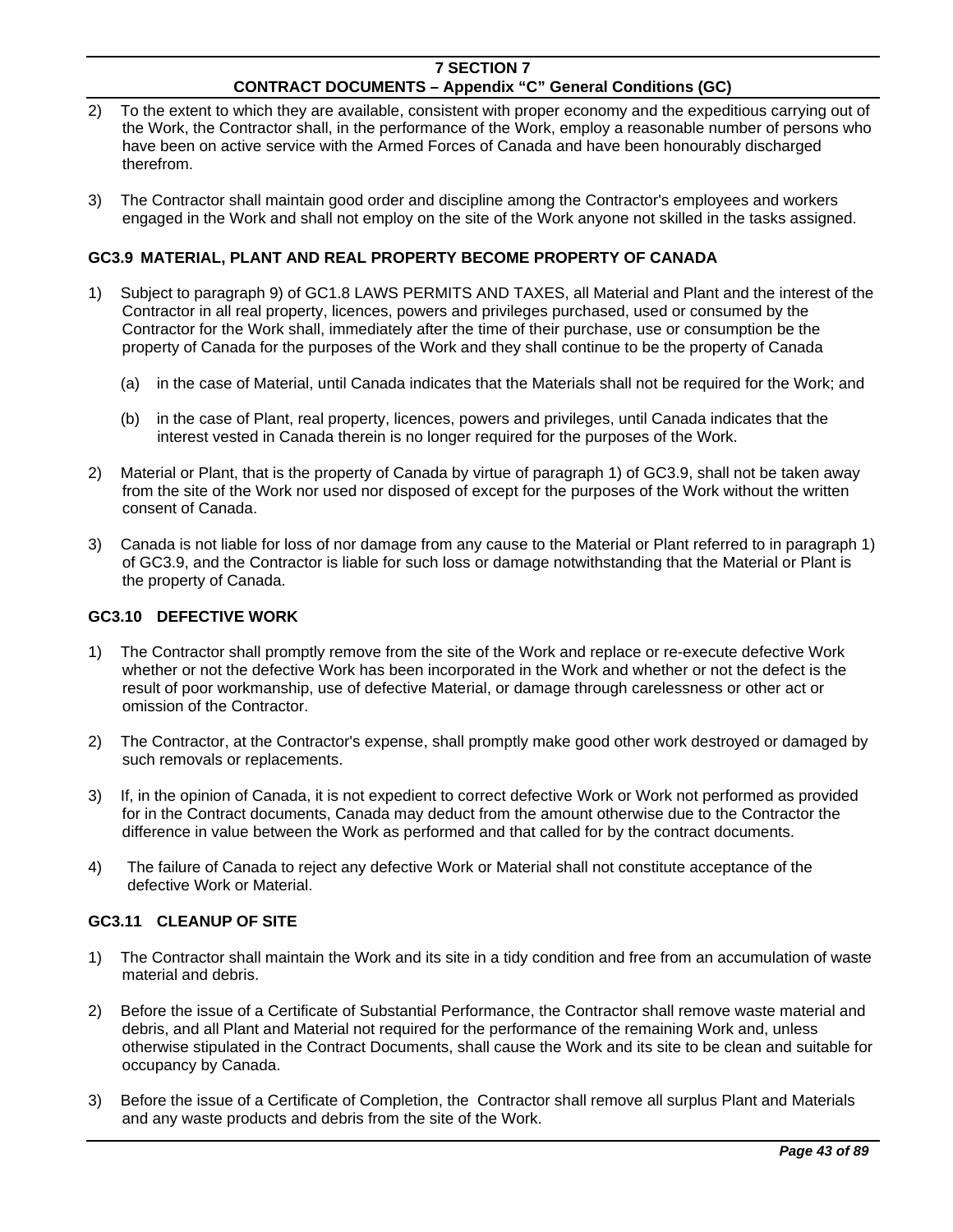4) The Contractor's obligations described in paragraphs 1) to 3) of GC3.11 do not extend to waste products and other debris caused by Canada's servants, or by other contractors and workers referred to in GC3.7 CONSTRUCTION BY OTHER CONTRACTORS OR WORKERS.

## **GC3.12 WARRANTY AND RECTIFICATION OF DEFECTS IN WORK**

- 1) Without restricting any warranty or guarantee implied or imposed by law or contained in the Contract, the Contractor shall, at the Contractor's expense
	- (a) rectify and make good any defect or fault that appears in the Work or comes to the attention of Canada with respect to those parts of the Work accepted in connection with the Certificate of Substantial Performance within 12 months from the date of Substantial Performance; and
	- (b) rectify and make good any defect or fault that appears in or comes to the attention of Canada in connection with those parts of the Work described in the Certificate of Substantial Performance within 12 months from the date of the Certificate of Completion.
	- (c) transfer and assign, to Canada, any subcontractor, manufacturer or supplier extended warranties or guarantees implied or imposed by law or contained in the Contract covering periods beyond the 12 months stipulated above. Extended warranties or guarantees referred to herein shall not extend the 12-month period whereby the Contractor, except as may be provided elsewhere in the Contract, must rectify and make good any defect or fault that appears in the Work or comes to the attention of Canada.
	- (d) provide, to Canada prior to the issuance of the Certificate of Completion, a list of all extended warranties and guarantees referred to in paragraph (c) above.
- 2) Canada may direct the Contractor to rectify and make good any defect or fault referred to in paragraph 1) of GC3.12 or covered by any other expressed or implied warranty or guarantee and the Contractor shall rectify and make good such defect within the time stipulated in the direction.
- 3) A direction referred to in paragraph 2) GC3.12 shall be in writing and shall be given to the Contractor in accordance with GC2.3 NOTICES.

### **GC4 PROTECTIVE MEASURES**

### **GC4.1 PROTECTION OF WORK AND PROPERTY**

- 1) The Contractor shall protect the Work and its site against loss or damage from any cause and shall similarly protect all Material, Plant and real property under the Contractor's care, custody and control whether or not such Material, Plant and real property are supplied by Canada to the Contractor.
- 2) The Contractor shall provide all facilities necessary for the purpose of maintaining security, and shall assist any person authorized by Canada to inspect or to take security measures in respect of the Work and its site.
- 3) Canada may direct the Contractor to do such things and to perform such work as Canada considers reasonable and necessary to ensure compliance with or to remedy a breach of paragraphs 1) or 2) of GC4.1, and the Contractor, shall comply with such direction.

### **GC4.2 PRECAUTIONS AGAINST DAMAGE, INFRINGEMENT OF RIGHTS, FIRE AND OTHER HAZARDS**

- 1) The Contractor shall do whatever is necessary to ensure that
	- (a) no person, property, right, easement nor privilege is injured, damaged or infringed upon by reasons of the Contractor's activities in performing the Work;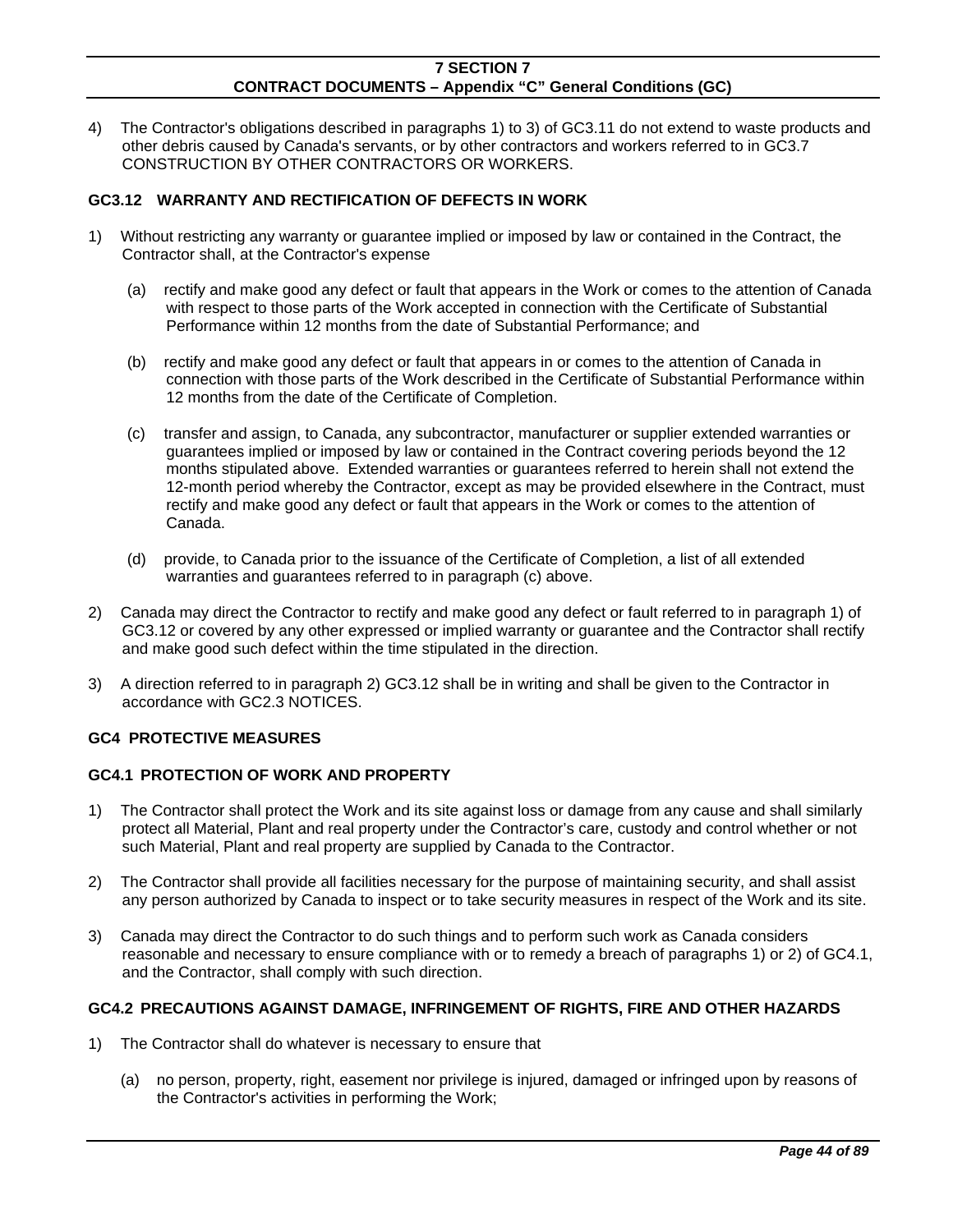- (b) pedestrian and other traffic on any public or private road or waterway is not unduly impeded, interrupted nor endangered by the performance or existence of the Work, Material or Plant;
- (c) fire hazards in or about the site of the Work are eliminated and any fire is promptly extinguished;
- (d) the health and safety of all persons employed in the performance of the Work is not endangered by the methods nor means of its performance;
- (e) adequate medical services are available to all persons employed on the Work or its site at all times during the performance of the Work;
- (f) adequate sanitation measures are taken in respect of the Work and its site; and
- (g) all stakes, buoys and marks placed on the Work or its site by Canada are protected and are not removed, defaced, altered nor destroyed.
- 2) Canada may direct the Contractor to do such things and to perform such work as Canada considers reasonable and necessary to ensure compliance with or to remedy a breach of paragraph 1) of GC4.2, and the Contractor shall comply with the direction of Canada.

## **GC4.3 MATERIAL, PLANT AND REAL PROPERTY SUPPLIED BY CANADA**

- 1) Subject to paragraph 2) of GC4.3, the Contractor is liable to Canada for any loss of or damage to Material, Plant or real property that is supplied or placed in the care, custody and control of the Contractor by Canada for use in connection with the Contract, whether or not that loss or damage is attributable to causes beyond the Contractor's control.
- 2) The Contractor is not liable to Canada for any loss or damage to Material, Plant or real property referred to in paragraph 1) of GC4.3 if that loss or damage results from and is directly attributable to reasonable wear and tear.
- 3) The Contractor shall not use any Material, Plant or real property supplied by Canada except for the purpose of performing the Contract.
- 4) When the Contractor fails to make good any loss or damage for which the Contractor is liable under paragraph 1) within a reasonable time, Canada may cause the loss or damage to be made good at the Contractor's expense, and the Contractor shall thereupon be liable to Canada for the cost thereof and shall, on demand, pay to Canada an amount equal to that cost.
- 5) The Contractor shall keep records of all Material, Plant and real property supplied by Canada as Canada requires and shall satisfy Canada, when requested, that such Material, Plant and real property are at the place and in the condition in which they ought to be.

### **GC4.4 CONTAMINATED SITE CONDITIONS**

- 1) For the purposes of GC4.4, a contaminated site condition exists when a solid, liquid, gaseous, thermal or radioactive irritant or contaminant, or other hazardous or toxic substance or material, including moulds and other forms of fungi, is present at the site of the Work to an extent that constitutes a hazard, or potential hazard, to the environment, property, or the health or safety of any person.
- 2) If the Contractor encounters a contaminated site condition of which the Contractor is not aware or about which the Contractor has not been advised, or if the Contractor has reasonable grounds to believe that such a site condition exists at the site of the Work, the Contractor shall
	- (a) take all reasonable steps, including stopping the Work, to ensure that no person suffers injury, sickness or death, and that neither property nor the environment is injured or destroyed as a result of the contaminated site condition;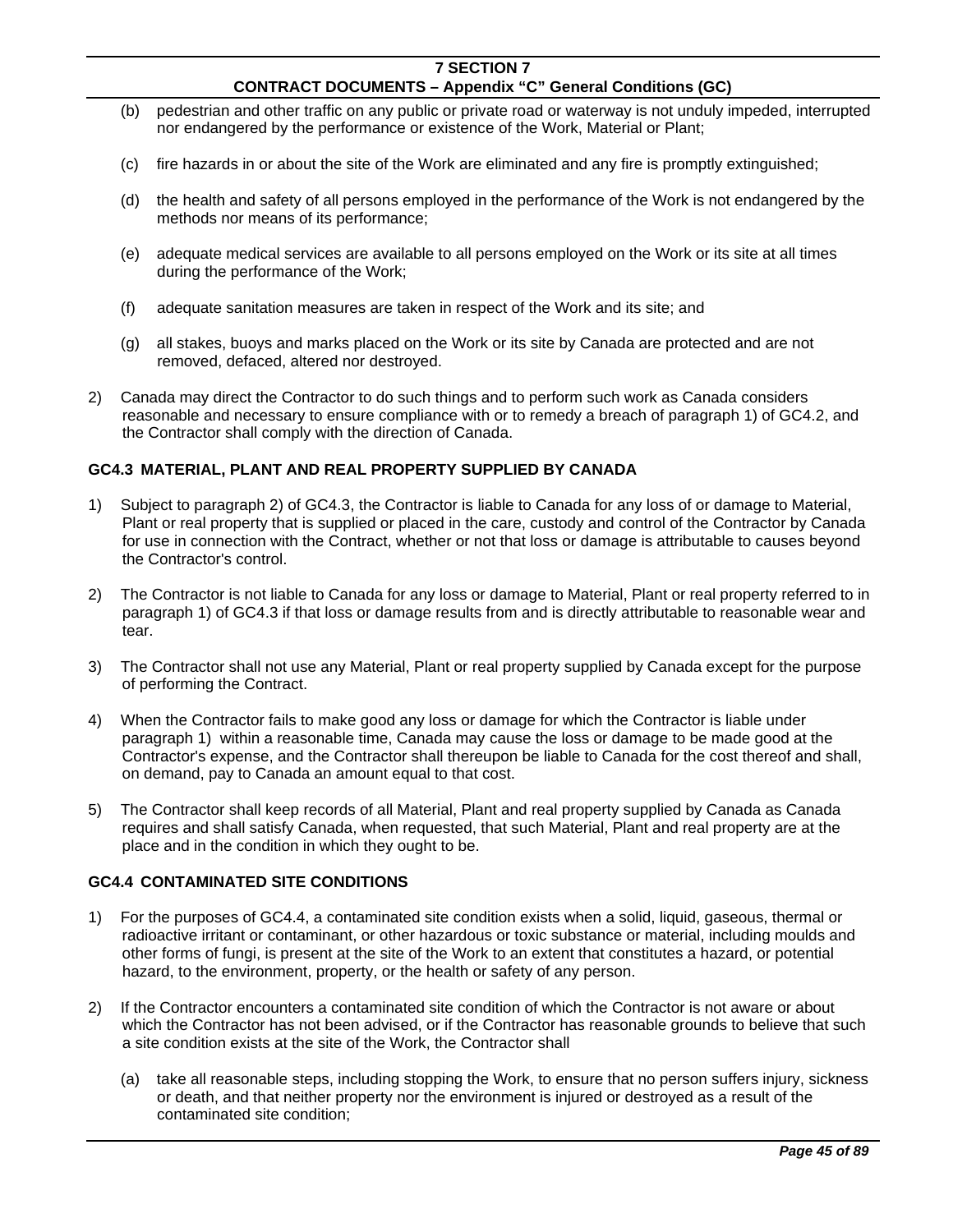- (b) immediately notify Canada of the circumstances in writing; and
- (c) take all reasonable steps to minimize additional costs that may accrue as a result of any work stoppage.
- 3) Upon receipt of a notification from the Contractor, Canada shall promptly determine whether a contaminated site condition exists, and shall notify the Contractor in writing of any action to be taken, or work to be performed, by the Contractor as a result of Canada's determination.
- 4) If the Contractor's services are required by Canada, the Contractor shall follow the direction of Canada with regard to any excavation, treatment, removal and disposal of any polluting substance or material.
- 5) Canada, at Canada's sole discretion, may enlist the services of experts and specialty contractors to assist in determining the existence of, and the extent and treatment of contaminated site conditions, and the Contractor shall allow them access and co-operate with them in the carrying out of their duties and obligations.
- 6) Except as may be otherwise provided for in the Contract, the provisions of GC6.4 DETERMINATION OF PRICE shall apply to any additional work made necessary because of a contaminated site condition.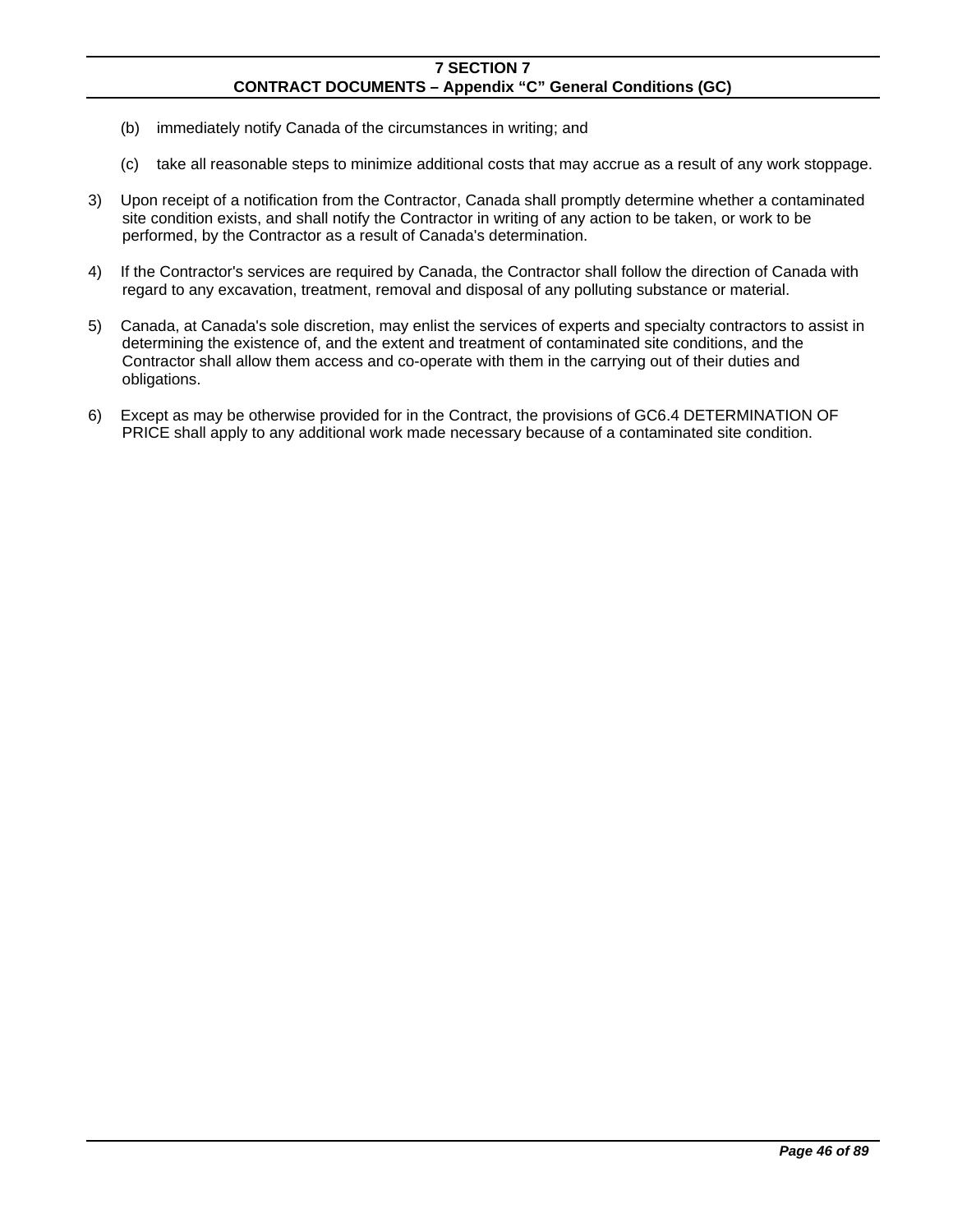## **GC5 TERMS OF PAYMENT**

### **GC5.1 INTERPRETATION**

In these Terms of Payment

- 1) The "payment period" means a period of 30 consecutive days or such other longer period as may be agreed between the Contractor and Canada.
- 2) An amount is "due and payable" when it is due and payable by Canada to the Contractor according to GC5.4 PROGRESS PAYMENT, GC5.5 SUBSTANTIAL PERFORMANCE OF THE WORK or GC5.6 FINAL COMPLETION.
- 3) An amount is overdue when it remains unpaid on the first day following the day upon which it is due and payable.
- 4) The "date of payment" means the date of the negotiable instrument of an amount due and payable by the Receiver General for Canada.
- 5) The "Bank Rate" means the rate of interest established by the Bank of Canada as the minimum rate at which it makes short term advances to members of the Canadian Payments Association.
- 6) The "Average Bank Rate" means the simple arithmetic mean of the Bank Rate in effect at 4:00 p.m. Eastern Standard Time each day during the calendar month which immediately precedes the calendar month in which payment is made.

## **GC5.2 AMOUNT PAYABLE**

- 1) Subject to any other provisions of the Contract, Canada shall pay the Contractor, at the times and in the manner hereinafter set out, the amount by which the amounts payable by Canada to the Contractor in accordance with the Contract exceed the amounts payable by the Contractor to Canada, and the Contractor shall accept that amount as payment in full satisfaction for everything furnished and done by the Contractor in respect of the Work to which the payment relates.
- 2) When making any payment to the Contractor, the failure of Canada to deduct an amount payable to Canada by the Contractor shall not constitute a waiver of the right to do so, or an admission of lack of entitlement to do so in any subsequent payment to the Contractor.
- 3) No payment other than a payment that is expressly stipulated in the Contract, shall be made by Canada to the Contractor for any extra expense or any loss or damage incurred or sustained by the Contractor.

# **GC5.3 INCREASED OR DECREASED COSTS**

- 1) The Contract Amount shall not be increased nor decreased by reason of any increase or decrease in the cost of the Work that is brought about by an increase or decrease in the cost of labour, Plant, Material or any wage adjustment arising pursuant to the Labour Conditions.
- 2) Notwithstanding paragraph 1) of GC5.3, if any change, including a new imposition or repeal, of any tax, customs or other duty, charge, or any similar imposition that is imposed under sales, customs or excise tax legislation of the Government of Canada or any Provincial or Territorial legislation, affects the cost of the Work to the Contractor, and occurs
	- (a) after the date of submission by the Contractor of its tender; or
	- (b) after the date of submission of the last revision, if the Contractor's tender was revised;

the Contract Amount shall be adjusted in the manner provided in paragraph 3) of GC5.3.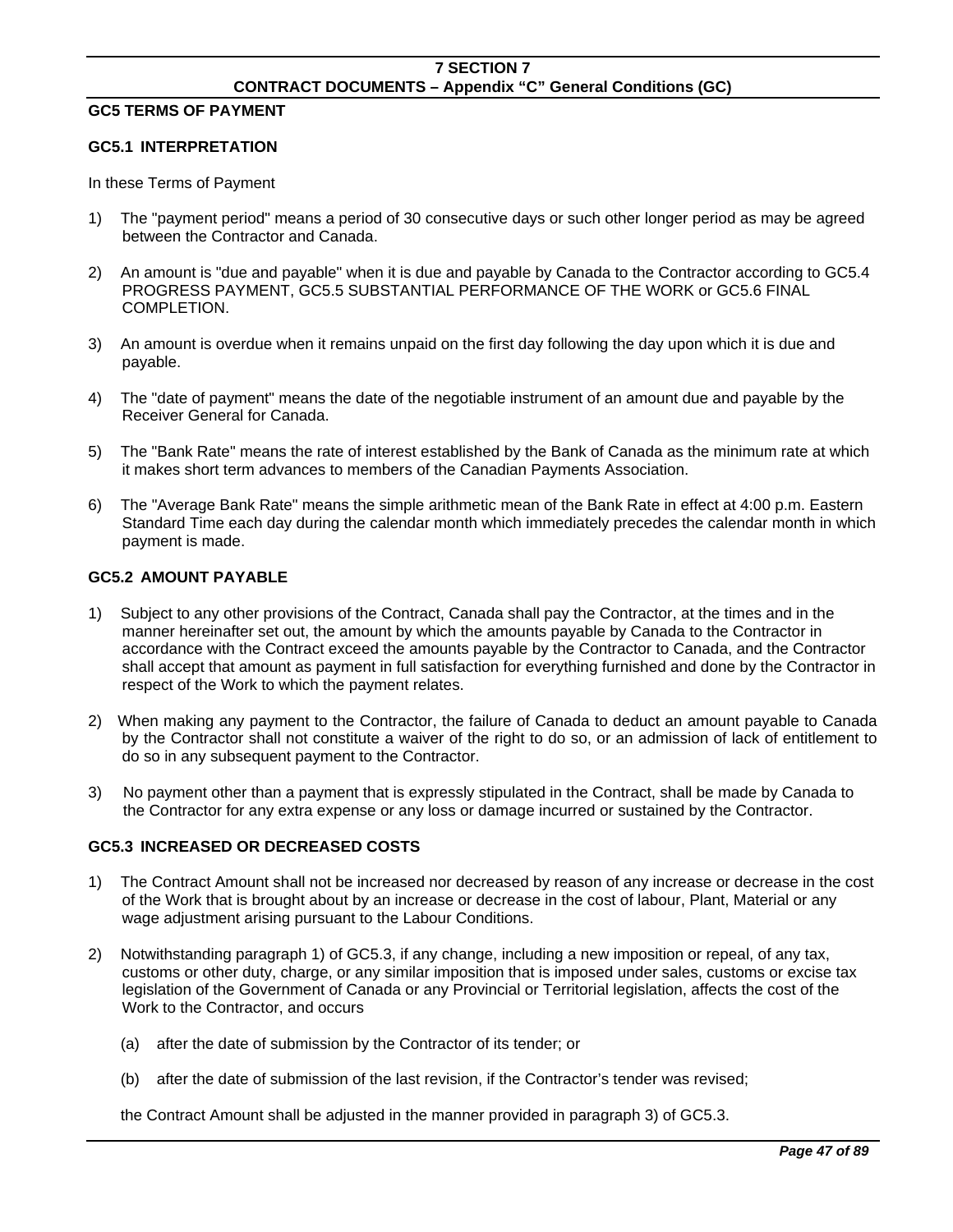3) If a change referred to in paragraph 2) of GC5.3 occurs, the Contract Amount shall be increased or decreased by an amount established by an examination by Canada of the relevant records of the Contractor referred to in GC2.8 ACCOUNTS AND AUDITS to be the increase or decrease in the cost incurred by the Contractor that is directly attributable to that change.

- 4) For the purpose of paragraph 2) of GC5.3, if a tax is changed after the tender closing, but public notice of the change has been given by the Minister of Finance or the corresponding Provincial or Territorial authority before that closing, the change shall be deemed to have occurred before the tender closing.
- 5) Notwithstanding paragraphs 2) to 4) of GC5.3, no adjustment to the Contract Amount in respect of the Work or a part thereof shall be made for a change in any imposition referred to in this section that occurs after the date required by the Contract for completion of the Work or that part of the Work.

## **GC5.4 PROGRESS PAYMENT**

- 1) On the expiration of a payment period, the Contractor shall deliver to Canada
	- (a) a written progress claim in a form acceptable to Canada that fully describes any part of the Work that has been completed, and any Material that was delivered to the Work site but not incorporated into the Work, during that payment period, and
	- (b) a completed and signed statutory declaration containing a declaration that, up to the date of the progress claim, the Contractor has complied with all lawful obligations with respect to the Labour Conditions and that, in respect of the Work, all lawful obligations of the Contractor to its Subcontractors and Suppliers, referred to collectively in the declaration as "subcontractors and suppliers", have been fully discharged.
- 2) Within 10 days of receipt of a progress claim and statutory declaration from the Contractor, Canada shall inspect, or cause to have inspected, the part of the Work and the Material described in the progress claim, and shall issue a progress report to the Contractor, that indicates the value of the part of the Work and the Material described in the progress claim that, in the opinion of Canada
	- (a) is in accordance with the Contract; and
	- (b) was not included in any other progress report relating to the Contract.
- 3) Subject to GC5.2 AMOUNT PAYABLE, and paragraph 5) of GC5.4, Canada shall pay the Contractor an amount that is equal to
	- (a) 95% of the value that is indicated in Canada's progress report if a labour and material payment bond has been furnished by the Contractor; or
	- (b) 90% of the value that is indicated in Canada's progress report if a labour and material payment bond has not been furnished by the Contractor.
- 4) Canada shall pay the amount referred to in paragraph 3) of GC5.4 not later than
	- (a) 30 days after receipt by Canada of both a progress claim and a statutory declaration referred to in paragraph 1) of GC5.4; or
	- (b) 15 days after receipt by Canada of the Contractor's progress schedule or updated progress schedule, in accordance with GC3.1 PROGRESS SCHEDULE,

whichever is later.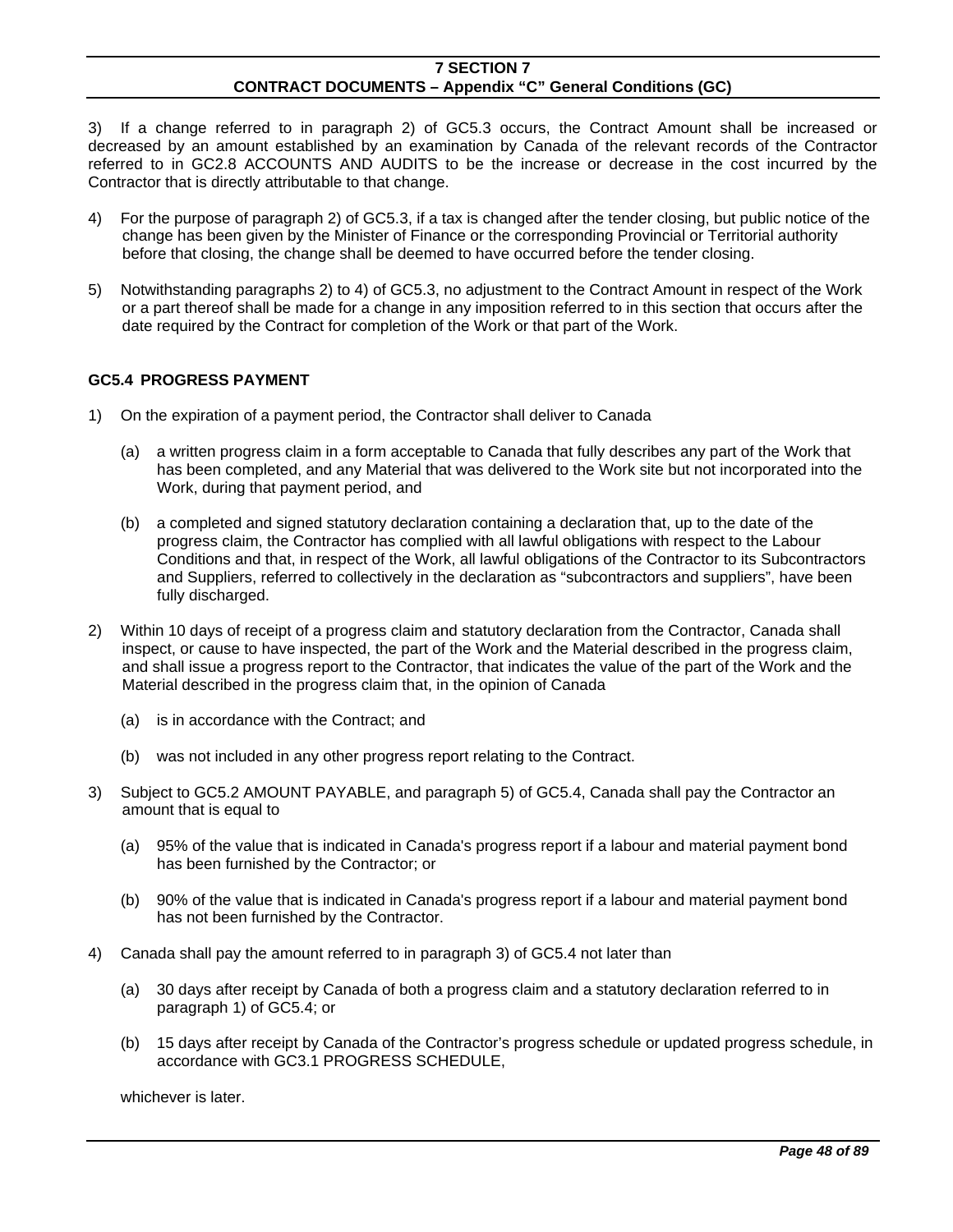5) In the case of the Contractor's first progress claim, it is a condition precedent to Canada's obligation under paragraph 3) of GC5.4 that the Contractor has provided all necessary documentation required by the Contract for the first progress claim and has provided evidence of compliance with workers' compensation legislation applicable to the place of the Work in accordance with GC1.9 WORKERS' COMPENSATION.

## **GC5.5 SUBSTANTIAL PERFORMANCE OF THE WORK**

- 1) If, at any time before the issuance of a Certificate of Completion, Canada determines that the Work has reached Substantial Performance as described in subparagraph 1) (b) of GC1.1.4 SUBSTANTIAL PERFORMANCE, Canada shall issue a Certificate of Substantial Performance to the Contractor. The Certificate of Substantial Performance shall state or describe
	- (a) the date of Substantial Performance;
	- (b) the parts of the Work not completed to the satisfaction of Canada; and
	- (c) all things that must be done by the Contractor before a Certificate of Completion is issued and before the 12-month warranty period referred to in GC3.12 WARRANTY AND RECTIFICATION OF DEFECTS IN WORK commences for the said parts and all the said things.
- 2) The issuance of a Certificate of Substantial Performance does not relieve the Contractor from the Contractor's obligations under GC3.10 DEFECTIVE WORK.
- 3) Subject to GC5.2 AMOUNT PAYABLE and paragraph 4) of GC5.5, Canada shall pay the Contractor the amount referred to in paragraph 1) of GC5.2 AMOUNT PAYABLE, less the aggregate of
	- (a) the sum of all payments that were made pursuant to GC5.4 PROGRESS PAYMENT;
	- (b) an amount that is equal to Canada's estimate of the cost to Canada of rectifying defects described in the Certificate of Substantial Performance; and
	- (c) an amount that is equal to Canada's estimate of the cost to Canada of completing the parts of the Work described in the Certificate of Substantial Performance other than defects listed therein.
- 4) Canada shall pay the amount referred to in paragraph 3) of GC5.5 not later than
	- (a) 30 days after the date of issue of a Certificate of Substantial Performance, or
	- (b) 15 days after the Contractor has delivered to Canada
		- (i) a statutory declaration containing a declaration by the Contractor that up to the date of the Certificate of Substantial Performance, the Contractor has complied with all lawful obligations with respect to the Labour Conditions, discharged all its lawful obligations to its Subcontractors and Suppliers in respect of the work under the Contract, and discharged its lawful obligations referred to in GC1.8 LAWS, PERMITS AND TAXES;
		- (ii) evidence of compliance with workers' compensation legislation in accordance with GC1.9 WORKERS' COMPENSATION; and
		- (iii) an update of the progress schedule in accordance with the requirements of GC3.1 PROGRESS SCHEDULE;

whichever is later.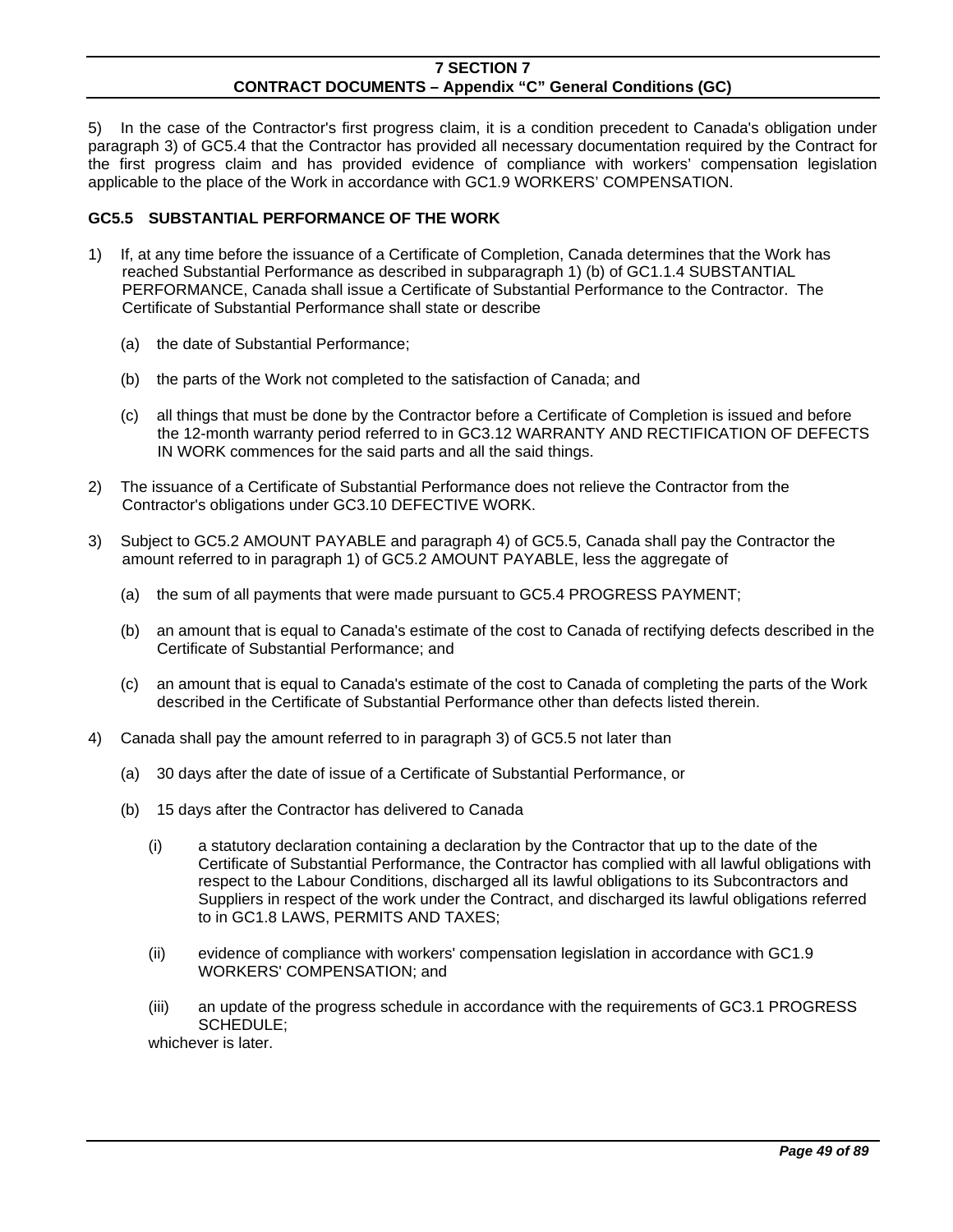### **GC5.6 FINAL COMPLETION**

- 1) When Canada is of the opinion that the Contractor has complied with the Contract and all orders and directions made pursuant thereto, and that the Work has been completed as described in GC1.1.5 COMPLETION, Canada shall issue a Certificate of Completion to the Contractor and, if the Work or a portion of the Work is subject to a Unit Price Arrangement, Canada shall issue a Certificate of Measurement that shall, subject to GC 8, be binding upon and conclusive between Canada and the Contractor as to the quantities referred to therein.
- 2) Subject to GC5.2 AMOUNT PAYABLE and paragraph 3) of GC5.6, Canada shall pay the Contractor the amount referred to in GC5.2 AMOUNT PAYABLE, less the aggregate of the sum of all payments that were made pursuant to GC5.4 PROGRESS PAYMENT and GC5.5 SUBSTANTIAL PERFORMANCE OF WORK.
- 3) Canada shall pay the amount referred to in paragraph 2) of GC5.6 not later than
	- (a) 60 days after the date of issue of a Certificate of Completion; or
	- (b) 15 days after the Contractor has delivered to Canada
		- (i) a statutory declaration which contains a declaration by the Contractor that all of the Contractor's lawful obligations and any lawful claims against the Contractor that arose out of the performance of the Contract have been discharged and satisfied; and
		- (ii) evidence of compliance with workers' compensation legislation in accordance with GC1.9 WORKERS' COMPENSATION;
		- whichever is later.

## **GC5.7 PAYMENT NOT BINDING ON CANADA**

1) Neither acceptance of a progress claim or progress report, nor any payment made by Canada under the Contract, nor partial or entire use or occupancy of the Work by Canada shall constitute an acceptance by Canada of any portion of the Work or Material that is not in accordance with the requirements of the Contract.

## **GC5.8 CLAIMS AND OBLIGATIONS**

- 1) The Contractor shall discharge all the Contractor's lawful obligations and shall satisfy all lawful claims against the Contractor arising out of the performance of the Work at least as often as the Contract requires Canada to pay the Contractor.
- 2) Whenever requested to do so by Canada, the Contractor shall make a statutory declaration declaring to the existence and condition of any obligations and claims against the Contractor arising out of the performance of the Work.
- 3) In order to discharge lawful obligations of and satisfy lawful claims against the Contractor or its Subcontractors arising out of the performance of the Contract, Canada may pay an amount that is due and payable to the Contractor directly to the claimant. Such payment is, to the extent of the payment, a discharge of Canada's liability to the Contractor under the Contract and may be deducted from any amount payable to the Contractor under the Contract.
- 4) For the purposes of paragraph 3) of GC5.8, and subject to paragraph 6) of GC5.8, a claim or obligation shall be considered lawful when it is so determined by
	- (a) a court of legal jurisdiction;
	- (b) an arbitrator duly appointed to arbitrate the claim; or
	- (c) the written consent of the Contractor authorizing payment of the claim or obligation.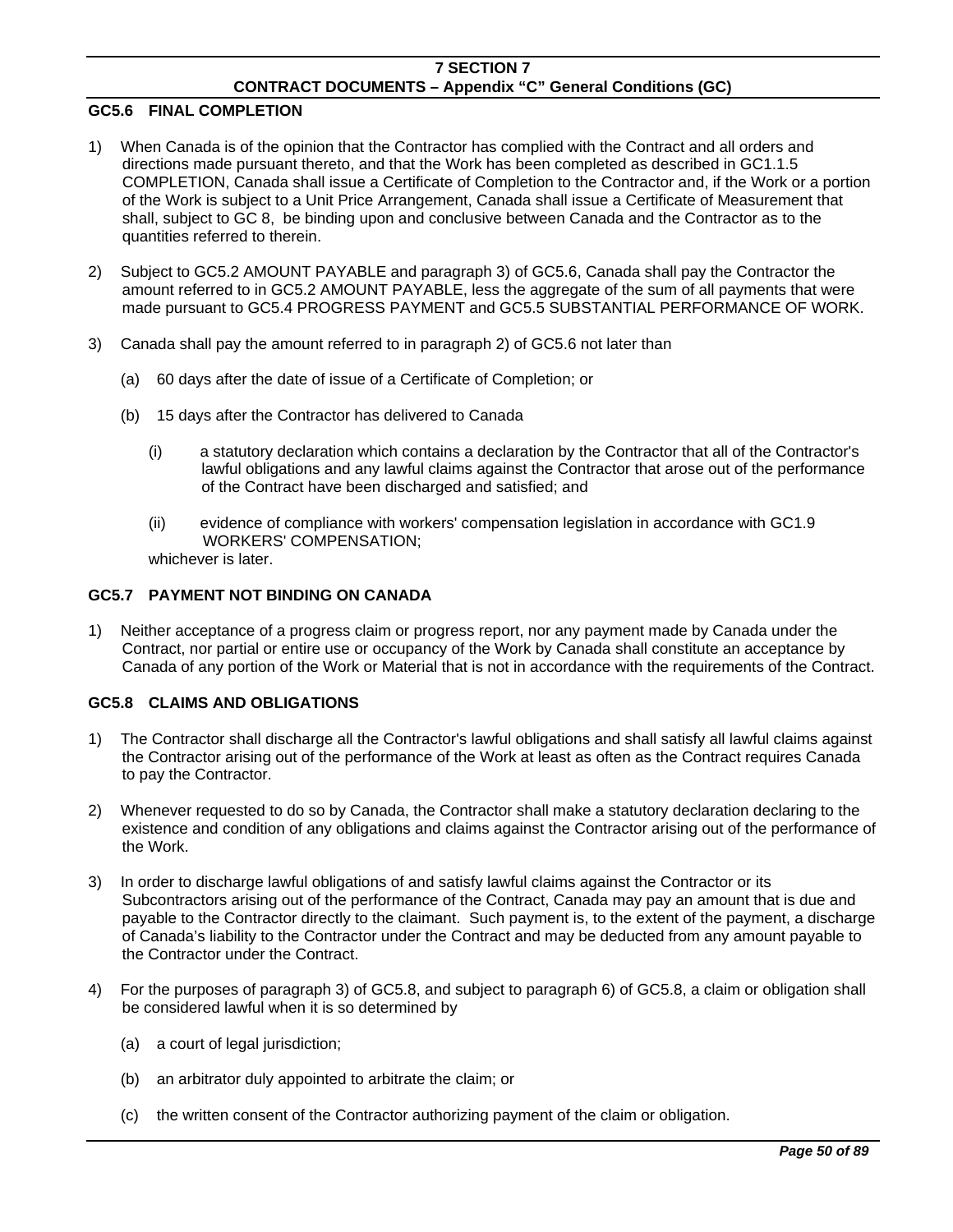- 5) If a claim or obligation would have been subject to the provisions of Provincial or Territorial lien legislation or, in the Province of Quebec, the law relating to legal hypothecs had the Contractor been performing the Work for an entity other than Canada
	- (a) such amount as may be paid by Canada pursuant to paragraphs 3) and 4) of GC5.8 shall not exceed the amount that the Contractor would have been obliged to pay had the provisions of such legislation or law been applicable to the Work;
	- (b) a claimant need not comply with the provisions of such legislation, setting out the steps by way of notice, registration or otherwise as might have been necessary to preserve or perfect any claim for lien or privilege which the claimant might have had; and
	- (c) for the purposes of determining the entitlement of a claimant, the notice required by paragraph 8) of GC5.8 shall be deemed to replace the registration or provision of notice after the performance of work as required by any applicable legislation and no claim shall be deemed to have expired, become void or unenforceable by reason of the claimant not commencing any action within the time prescribed by such legislation.
- 6) The Contractor shall, at the request of any claimant, submit to binding arbitration those questions that need to be answered to establish the entitlement of the claimant to payment. The arbitration shall have as parties to it any Subcontractor or Supplier to whom the claimant supplied Material, performed work or rented equipment should such Subcontractor or Supplier wish to be adjoined, and Canada shall not be a party to such arbitration. Subject to any agreement between the Contractor and the claimant, the arbitration shall be conducted in accordance with the governing Provincial or Territorial legislation applicable to the site of the Work.
- 7) Paragraph 3) of GC5.8 shall apply only to claims and obligations
	- (a) the notification of which has set forth the amount claimed to be owing and the person who by contract is primarily liable and has been received by Canada in writing before final payment is made to the Contractor pursuant to GC5.6 FINAL COMPLETION, and within 120 days of the date on which the claimant
		- (i) should have been paid in full under the claimant's contract with the Contractor, its Subcontractor or Supplier if the claim is for money that was lawfully required to be held back from the claimant; or
		- (ii) performed the last of the services, work or labour, or furnished the last of the Material pursuant to the claimant's contract with the Contractor or its Subcontractor or Supplier where the claim is for money not lawfully required to be held back from the claimant; and
	- (b) the proceedings to determine the right to payment of which, pursuant to paragraph 5) of GC5.8, shall have commenced within one year from the date that the notification required by subparagraph 7)(a) of GC5.8 was received by Canada.
- 8) Upon receipt of a notice of claim, Canada may withhold, from any amount that is due and payable to the Contractor pursuant to the Contract, the full amount of the claim or any portion thereof.
- 9) Canada shall notify the Contractor in writing in a timely manner of receipt of any claim and of the intention of Canada to withhold funds. At any time thereafter and until payment is made to the claimant, the Contractor may be entitled to post, with Canada, security in a form acceptable to Canada in an amount equal to the value of the claim, and upon receipt of such security Canada shall release to the Contractor any funds that would be otherwise payable to the Contractor, that were withheld pursuant to the provisions of this clause in respect of the claim of any claimant for whom the security stands.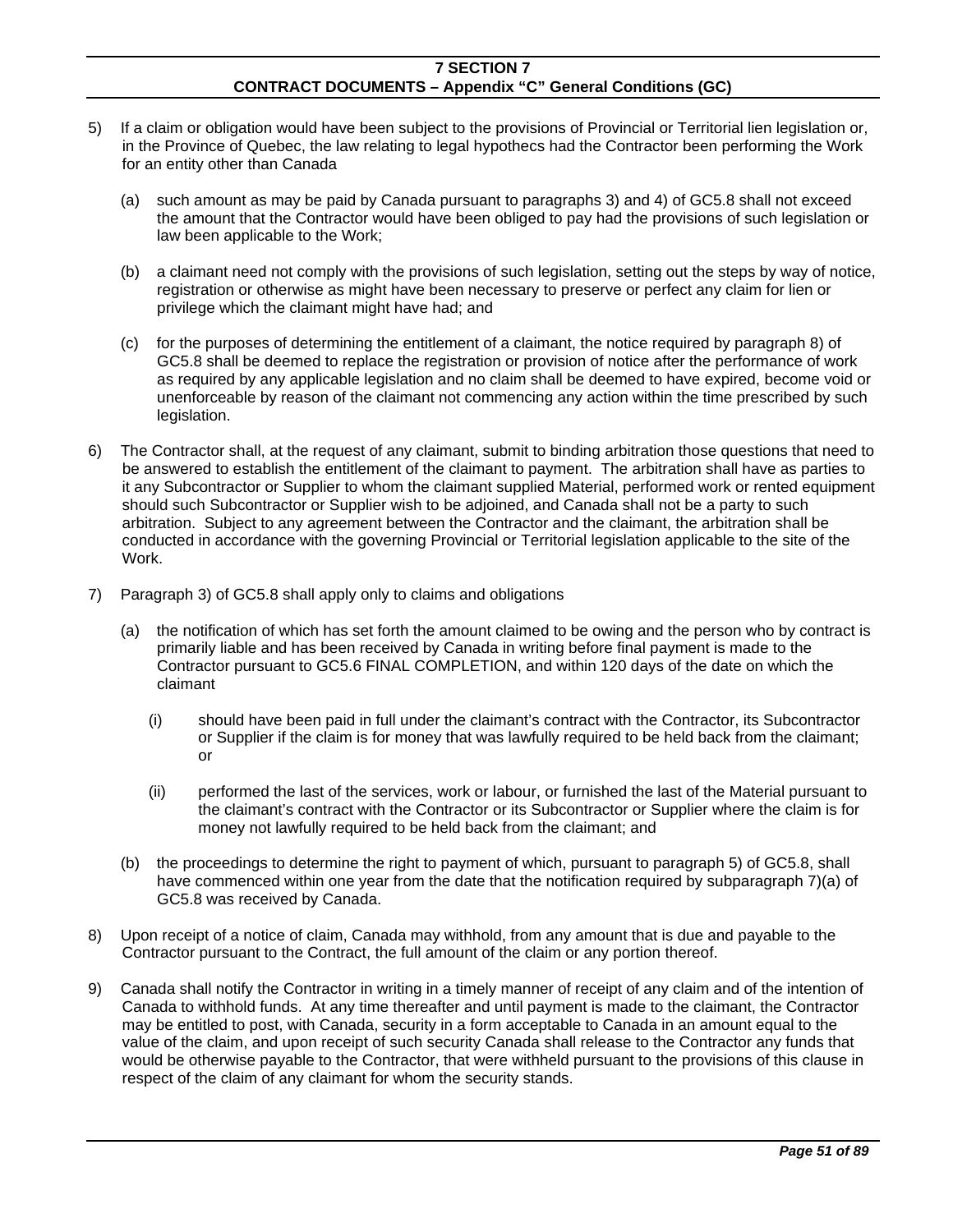## **GC5.9 RIGHT OF SETOFF**

- 1) Without limiting any right of setoff or deduction given or implied by law or elsewhere in the Contract, Canada may set off any amount payable to Canada by the Contractor under the Contract, or under any current contract, against any amount payable to the Contractor under the Contract.
- 2) For the purposes of paragraph 1) of GC5.9, "current contract" means a contract between Canada and the **Contractor** 
	- (a) under which the Contractor has an undischarged obligation to perform or supply work, labour or material; or
	- (b) in respect of which Canada has, since the date of the Contract, exercised any right to take the work that is the subject of that contract out of the Contractor's hands.

# **GC5.10 ASSESSMENTS AND DAMAGES FOR LATE COMPLETION**

- 1) For the purposes of this clause
	- (a) the Work shall be deemed to be completed on the date of the Certificate of Completion; and
	- (b) the "period of delay" means the number of days commencing on the day fixed for completion of the Work and ending on the day immediately preceding the day on which the Work is completed but does not include any day within a period of extension granted pursuant to GC6.5 DELAYS AND EXTENSION OF TIME and any other day on which, in the opinion of Canada, completion of the Work was delayed for reasons beyond the control of the Contractor.
- 2) If the Contractor does not complete the Work by the day fixed for its completion but completes it thereafter, the Contractor shall pay Canada an amount equal to the aggregate of
	- (a) all salaries, wages and travelling expenses incurred by Canada in respect of persons overseeing the performance of the Work during the period of delay;
	- (b) the cost incurred by Canada as a result of the inability to use the completed Work for the period of delay; and
	- (c) all other expenses and damages incurred or sustained by Canada during the period of delay as a result of the Work not being completed by the day fixed for its completion.
- 3) Canada may waive the right of Canada to the whole or any part of the amount payable by the Contractor pursuant to paragraph 2) of GC5.10 if, in the opinion of Canada, it is in the public interest to do so.

## **GC5.11 DELAY IN MAKING PAYMENT**

- 1) Notwithstanding GC1.5 TIME OF THE ESSENCE, any delay by Canada in making any payment when it is due pursuant to GC5 TERMS OF PAYMENT, shall not be a breach of the Contract by Canada.
- 2) Subject to paragraph 3) of GC5.11, Canada shall pay to the Contractor simple interest at the Average Bank Rate plus 3 percent per annum on any amount that is overdue pursuant to paragraph 3) of GC5.1 INTERPRETATION, and the interest shall apply from and include the day such amount became overdue until the day prior to the date of payment.
- 3) Interest shall be paid without demand by the Contractor except that
	- (a) in respect of amounts that are less than 15 days overdue, no interest shall be paid in respect of payment made within such 15 days unless the Contractor so demands after such amounts have become due and payable; and
	- (b) interest shall not be payable or paid on overdue advance payments, if any.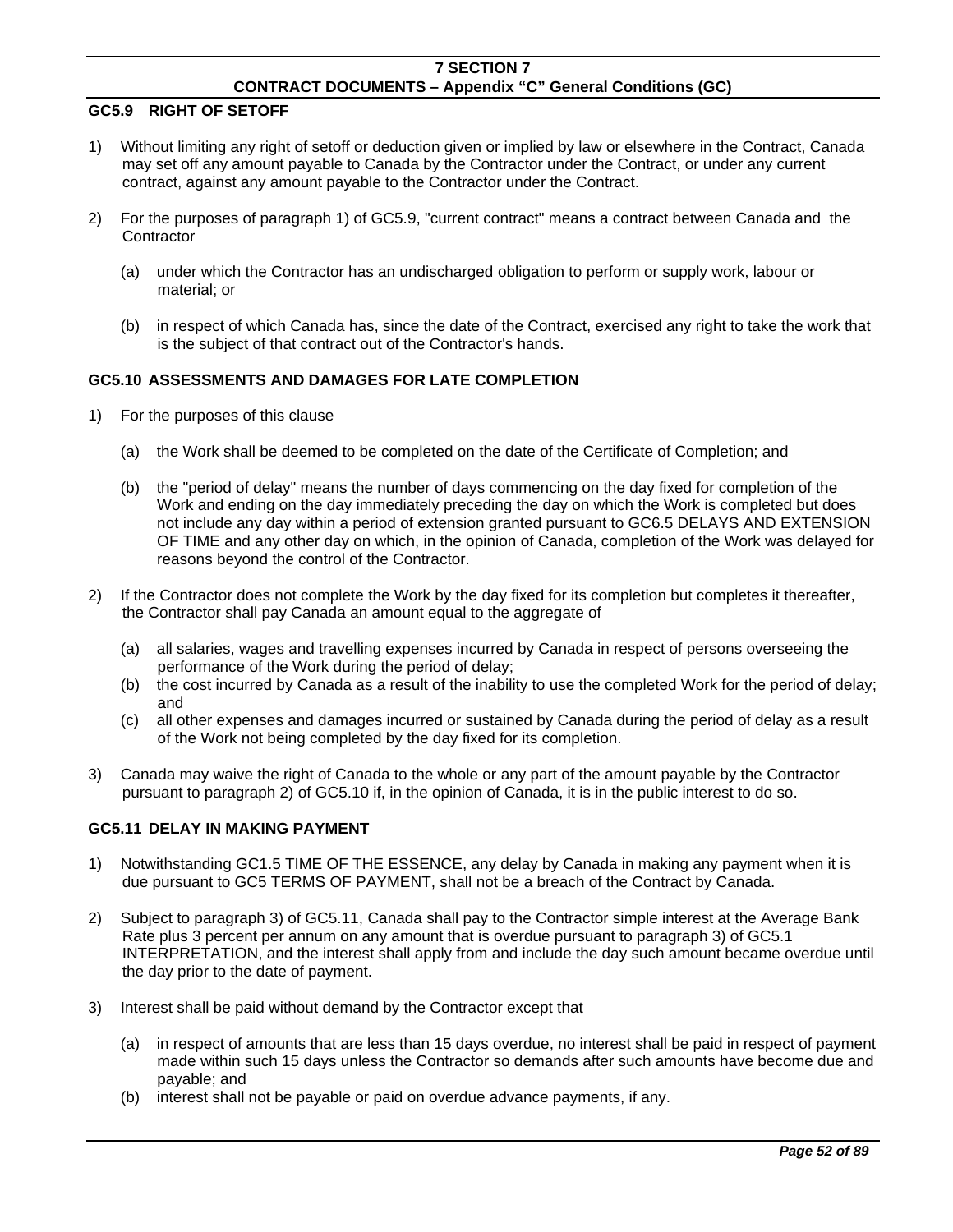### **GC5.12 INTEREST ON SETTLED CLAIMS**

- 1) For the purposes of this clause, a claim means a disputed amount subject to negotiation between Canada and the Contractor under the Contract.
- 2) A claim is deemed to have been settled when an agreement in writing is signed by Canada and the Contractor setting out the amount of the claim to be paid by Canada and the items of work for which the said amount is to be paid.
- 3) A settled claim is deemed to be outstanding from the day immediately following the date the said claim would have been due and payable under the Contract had it not been disputed.
- 4) Canada shall pay to the Contractor simple interest on the amount of a settled claim at the Average Bank Rate plus 3 per cent per annum from the date the settled claim was deemed to be outstanding until the day prior to the date of payment.

## **GC5.13 RETURN OF SECURITY DEPOSIT**

- 1) After a Certificate of Substantial Performance has been issued, and if the Contractor is not in breach of nor in default under the Contract, Canada shall return to the Contractor all or any part of a Security Deposit that, in the opinion of Canada, is not required for the purposes of the Contract.
- 2) After a Certificate of Completion has been issued, Canada shall return to the Contractor the remainder of any security deposit unless the Contract stipulates otherwise.
- 3) If the security deposit was paid into the Consolidated Revenue Fund of Canada, Canada shall pay interest thereon to the Contractor at a rate established pursuant to section 21(2) of the Financial Administration Act.

## **GC6 DELAYS AND CHANGES IN THE WORK**

### **GC6.1 CHANGES IN THE WORK**

- 1) At any time before issuance of a Certificate of Completion, Canada may issue orders for additions, deletions or other changes to the Work, or changes in the location or position of the whole or any part of the Work, if the addition, deletion, change or other revision is deemed by Canada to be consistent with the general intent of the Contract.
- 2) An order referred to in paragraph 1) of GC6.1 shall be in writing and given to the Contractor in accordance with GC2.3 NOTICES.
- 3) Upon receipt of an order, the Contractor shall promptly perform the work in accordance with the order as if the order had appeared in and been part of the original Contract.
- 4) If anything done or omitted by the Contractor pursuant to an order increases or decreases the cost of the Work to the Contractor, payment for the work shall be made in accordance with GC6.4 DETERMINATION OF PRICE.

## **GC6.2 CHANGES IN SUBSURFACE CONDITIONS**

- 1) If, during the performance of the Work, the Contractor encounters subsurface conditions that are substantially different from the subsurface conditions described in the tender documents supplied to the Contractor, or a reasonable assumption of fact based thereon, the Contractor shall give notice to Canada immediately upon becoming aware of the situation.
- 2) If the Contractor is of the opinion that the Contractor may incur or sustain any extra expense or any loss or damage that is directly attributable to the changed subsurface conditions, the Contractor shall within 10 days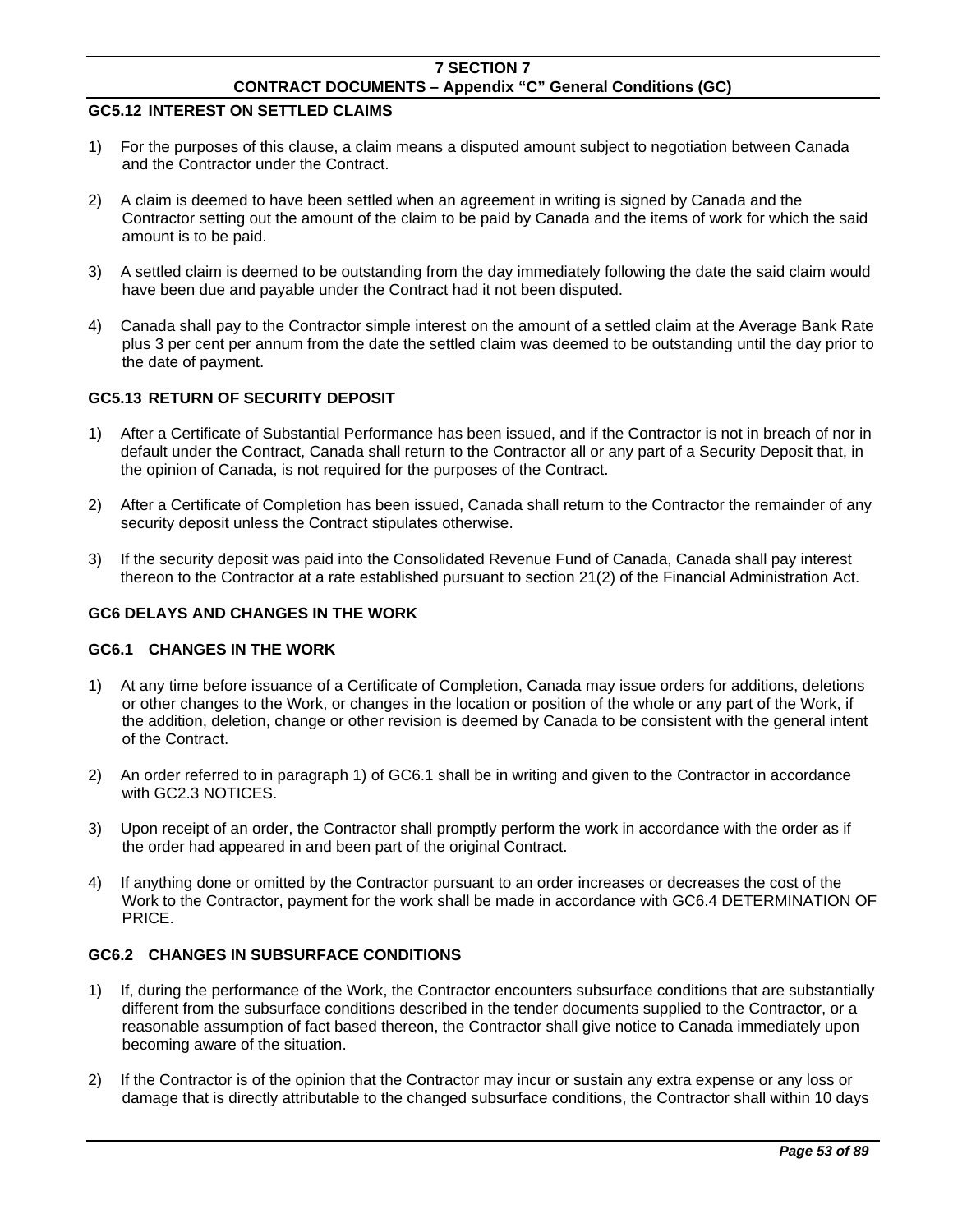of the date the changed subsurface conditions were encountered, give Canada written notice of intention to claim for that extra expense, loss or damage.

- 3) If the Contractor has given a notice referred to in paragraph 2) of GC6.2, the Contractor shall give Canada a written claim for extra expense, loss or damage no later than 30 days after the date that a Certificate of Substantial Performance is issued.
- 4) A written claim referred to in paragraph 3) of GC6.2 shall contain a sufficient description of the facts and circumstances of the occurrence that is the subject of the claim to enable Canada to determine whether or not the claim is justified, and the Contractor shall supply such further and other information for that purpose as Canada requires.
- 5) If Canada determines that a claim referred to in paragraph 3) of GC6.2 is justified, Canada shall make an extra payment to the Contractor in an amount that is calculated in accordance with GC6.4 DETERMINATION OF PRICE.
- 6) If, in the opinion of Canada, the Contractor effects a saving of expenditure that is directly attributable to a substantial difference between the information relating to subsurface conditions at the site of the Work that is contained in the tender documents, or a reasonable assumption of fact based thereon, and the actual subsurface conditions encountered by the Contractor, the Contract Amount shall be reduced by the amount of the saving of expenditure determined in accordance with GC6.4 DETERMINATION OF PRICE.
- 7) If the Contractor fails to give a notice referred to in paragraph 2) of GC6.2 and a claim referred to in paragraph 3) of GC6.2 within the times stipulated, an extra payment shall not be made to the Contractor in respect of the occurrence.
- 8) Canada does not warrant the content expressed in any subsurface report available for the perusal of the Contractor that does not form part of the tender and contract documents.

## **GC6.3 HUMAN REMAINS, ARCHAEOLOGICAL REMAINS AND ITEMS OF HISTORICAL OR SCIENTIFIC INTEREST**

- 1) For the purposes of this clause
	- (a) "human remains" means the whole or any part of a deceased human being, irrespective of the time of death;
	- (b) "archaeological remains" are items, artefacts or things made, modified or used by human beings in antiquity and may include, but not be limited to, stone, wood or iron structures or monuments, dump deposits, bone artefacts, weapons, tools, coins, and pottery; and
	- (c) "items of historical or scientific interest" are naturally occurring or manufactured objects or things of any age that are not archaeological remains but may be of interest to society because of their historical or scientific significance, value, rarity, natural beauty, or other quality.
- 2) If, during the course of the Work, the Contractor encounters any object, item or thing which is described in paragraph 1) of GC6.3 or which resembles any object, item or thing described in paragraph 1) of GC6.3, the Contractor shall
	- (a) take all reasonable steps, including stopping work in the affected area, to protect and preserve the object, item or thing;
	- (b) immediately notify Canada of the circumstances in writing; and
	- (c) take all reasonable steps to minimize additional costs that may accrue as a result of any work stoppage.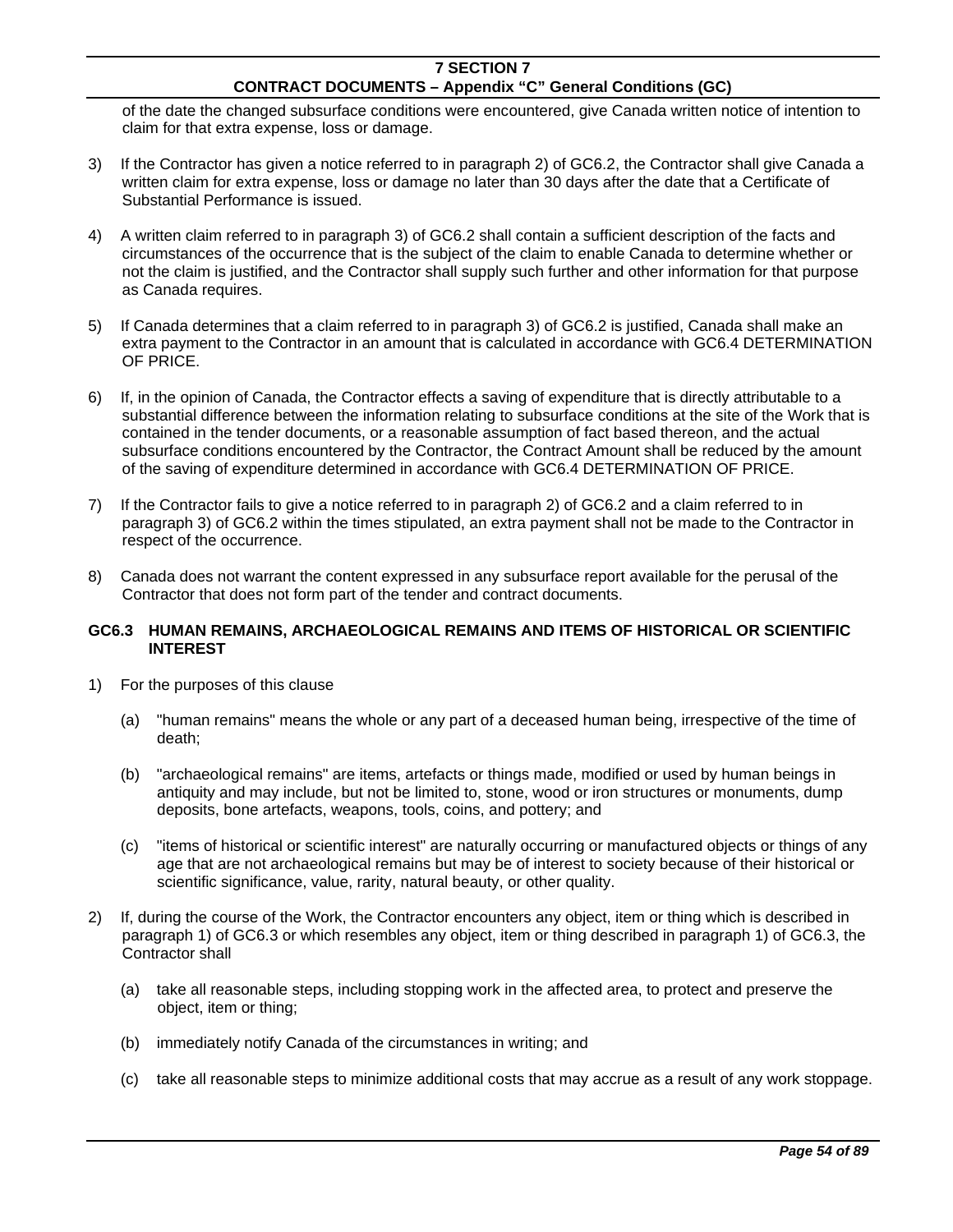- 3) Upon receipt of a notification in accordance with subparagraph 2)(b) of GC6.3, Canada shall promptly determine whether the object, item or thing is one described in, or contemplated by paragraph 1) of GC6.3, and shall notify the Contractor in writing of any action to be performed, or work to be carried out, by the Contractor as a result of Canada's determination.
- 4) Canada may, at any time, enlist the services of experts to assist in the investigation, examination, taking of measurements or other such recordings, placing of permanent protection around or removing of the object, item or thing encountered by the Contractor, and the Contractor shall, to the satisfaction of Canada, allow them access and co-operate with them in the carrying out of their duties and obligations.
- 5) Human remains, archaeological remains and items of historical or scientific interest encountered at the site of the Work shall be deemed to be the property of Canada.
- 6) Except as may be otherwise provided for in the Contract, the provisions of GC6.4 DETERMINATION OF PRICE and GC6.5 DELAYS AND EXTENSION OF TIME shall apply.

## **GC6.4 DETERMINATION OF PRICE**

### **GC6.4.1 Price Determination Prior to Undertaking Changes**

- 1) If a Lump Sum Arrangement applies to the Contract or a part thereof, the price of any change shall be the aggregate estimated cost of labour, Plant and Material that is required for the change as agreed upon in writing by Canada plus a negotiated allowance for supervision, co-ordination, administration, overhead, margin and the risk of undertaking the work within the stipulated amount.
- 2) If a Unit Price Arrangement applies to the Contract or a part thereof, the Contractor and Canada may, by agreement in writing, add items, units of measurement, estimated quantities and prices per unit to the Unit Price Table.
- 3) A price per unit referred to in paragraph 2) of GC6.4.1 shall be determined on the basis of the aggregate estimated cost of labour, Plant and Material that is required for the additional item as agreed upon by the Contractor and Canada, plus a negotiated allowance.
- 4) To facilitate approval of the price of the change or the additional price per unit as applicable, the Contractor shall submit a cost estimate breakdown identifying, as a minimum, the estimated cost of labour, Plant, Material, each subcontract amount, and the amount of the negotiated allowance.
- 5) If no agreement is reached as contemplated in paragraph 1) of GC6.4.1, the price shall be determined in accordance with GC6.4.2.
- 6) If no agreement is reached, as contemplated in paragraphs 2) and 3) of GC6.4.1, Canada shall determine the class and the unit of measurement of the item of labour, Plant or Material and the price per unit shall be determined in accordance with GC6.4.2.

### **GC6.4.2 Price Determination Following Completion of Changes.**

- 1) If it is not possible to predetermine, or if there is failure to agree upon the price of a change in the Work, the price of the change shall be equal to the aggregate of
	- (a) all reasonable and proper amounts actually expended or legally payable by the Contractor in respect of the labour, Plant and Material that fall within one of the classes of expenditure described in paragraph 2) of GC6.4.2, that are directly attributable to the performance of the Contract;
	- (b) an allowance for profit and all other expenditures or costs, including overhead, general administration costs, financing and interest charges, in an amount that is equal to 10% of the sum of the expenses referred to in subparagraph 1)(a) of GC6.4.2; and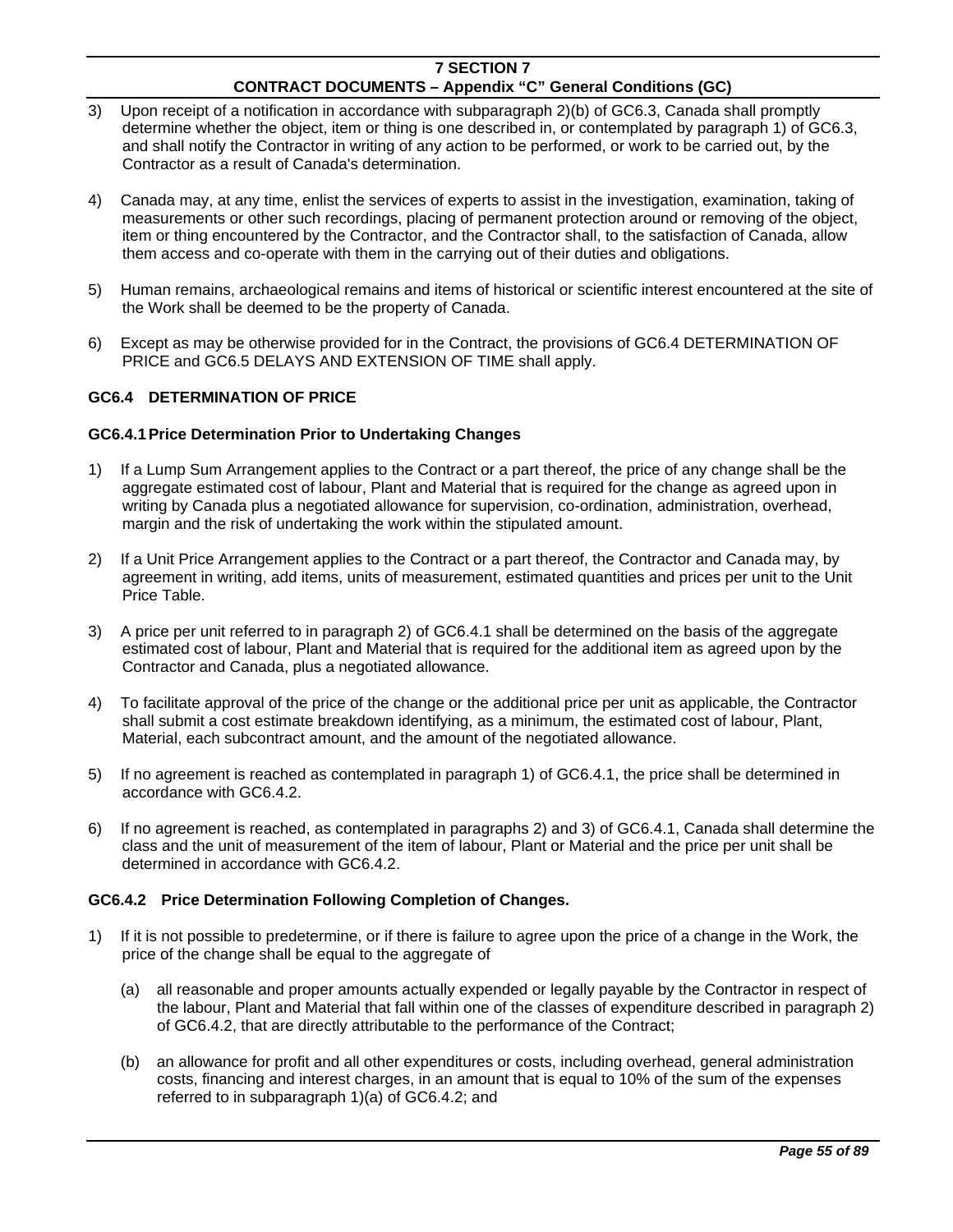- (c) interest on the amounts determined under subparagraphs 1)(a) and 1)(b) of GC6.4.2 above calculated in accordance with GC5.12 INTEREST ON SETTLED CLAIMS;
- 2) The cost of labour, Plant and Material referred to in subparagraph 1)(a) of GC6.4.2 shall be limited to the following categories of expenditure:
	- (a) payments to Subcontractors and Suppliers;
	- (b) wages, salaries, bonuses and, if applicable, travel and lodging expenses of employees of the Contractor located at the site of the Work and that portion of wages, salaries, bonuses and, if applicable, travel and lodging expenses of personnel of the Contractor generally employed at the head office or at a general office of the Contractor provided they are actually and properly engaged on the Work under the Contract;
	- (c) assessments payable under any statutory authority relating to workers' compensation, employment insurance, pension plan or holidays with pay, provincial health or insurance plans, environmental reviews, and GST / HST collection costs;
	- (d) rent that is paid for Plant, or an amount equivalent to the said rent if the Plant is owned by the Contractor, that is necessary for and used in the performance of the Work, if the rent or the equivalent amount is reasonable and use of that Plant has been approved by Canada;
	- (e) payments for maintaining and operating Plant necessary for and used in the performance of the Work, and payments for effecting repairs thereto that, in the opinion of Canada, are necessary for the proper performance of the Contract, other than payments for any repairs to the Plant arising out of defects existing before its allocation to the Work;
	- (f) payments for Material that is necessary for and incorporated in the Work, or that is necessary for and consumed in the performance of the Contract;
	- (g) payments for preparation, delivery, handling, erection, installation, inspection, protection and removal of the Plant and Material necessary for and used in the performance of the Contract; and
	- (h) any other payments made by the Contractor with the approval Canada that are necessary for the performance of the Contract in accordance with the Contract Documents.

## **GC6.4.3 Price Determination - Variations in Tendered Quantities**

- 1) Except as provided in paragraphs 2), 3), 4) and 5) of GC6.4.3, if it appears that the final quantity of labour, Plant and Material under a price per unit item shall exceed or be less than the estimated tendered quantity, the Contractor shall perform the Work or supply the Plant and Material required to complete the item and payment shall be made for the actual Work performed or Plant and Material supplied at the price per unit set out in the Contract.
- 2) If the final quantity of the price per unit item exceeds the estimated tendered quantity by more than 15%, either party to the Contract may make a written request to the other party to negotiate an amended price per unit for that portion of the item which exceeds 115% of the estimated tendered quantity, and to facilitate approval of any amended price per unit, the Contractor shall, on request, provide Canada with
	- (a) detailed records of the actual cost to the Contractor of performing or supplying the tendered quantity for the price per unit item up to the time the negotiation was requested; and
	- (b) the estimated unit cost of labour, Plant and Material required for the portion of the item that is in excess of 115% of the tendered quantity.
- 3) If agreement is not reached as contemplated in paragraph 2) of GC6.4.3, the price per unit shall be determined in accordance with GC6.4.2.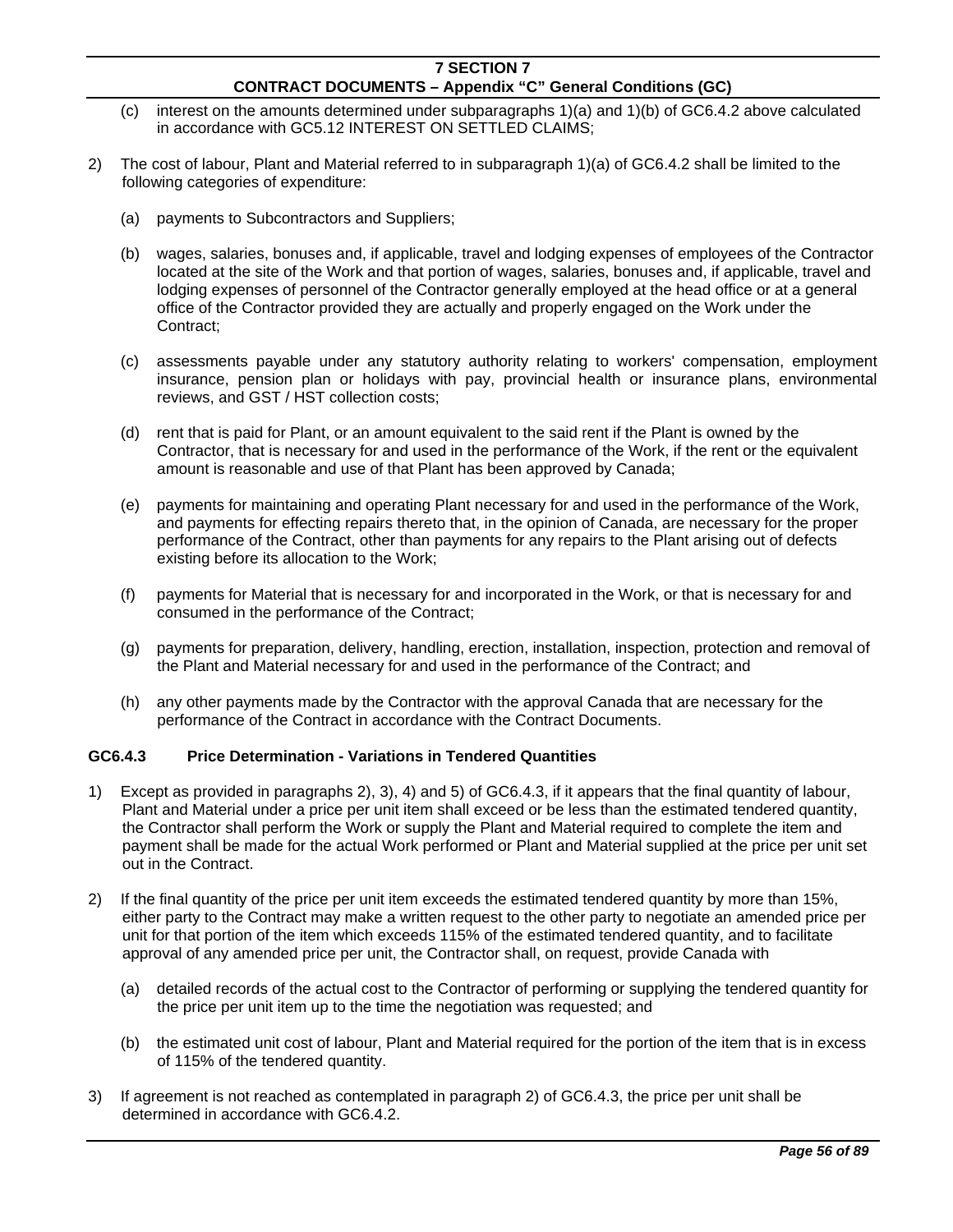- 4) If it appears that the final quantity of labour, Plant and Material under a price per unit item shall be less than 85% of the estimated tendered quantity, either party to the Contract may make a written request to the other party to negotiate a change to the price per unit for the item if
	- (a) there is a demonstrable difference between the unit cost to the Contractor of performing or supplying the estimated tendered quantity and the unit cost to the Contractor for performing or supplying the final quantity; and
	- (b) the difference in unit cost is due solely to the decrease in quantity and not to any other cause.

5) For the purposes of the negotiation referred to in paragraph 4) of GC6.4.3

- (a) the onus of establishing, justifying and quantifying a proposed change lies with the party making the request for negotiation; and
- (b) in no event shall the total price for an item that has been amended as a result of a reduction in quantity pursuant to paragraph 4) of GC6.4.3 exceed the amount that would have been payable to the Contractor had 85% of the tendered quantity actually been performed or supplied.

### **GC6.5 DELAYS AND EXTENSION OF TIME**

- 1) Upon application of the Contractor made before the date first fixed for completion of the Work or before any other date previously fixed under this clause, Canada may extend the time for completion of the Work by fixing a new date if Canada determines that causes beyond the control of the Contractor have delayed its completion.
- 2) The Contractor's application shall be accompanied by the written consent of the bonding company whose bond forms part of the Contract Security.
- 3) Subject to paragraph 4) of GC6.5, no payment, other than a payment that is expressly stipulated in the Contract, shall be made by Canada to the Contractor for any extra expense, loss or damage incurred or sustained by the Contractor due to delay, whether or not the delay is caused by circumstances beyond the control of the Contractor.
- 4) If the Contractor incurs or sustains any extra expense or any loss or damage that is directly attributable to any neglect or delay that occurs after the date of the Contract on the part of Canada in providing any information or in doing any act that the Contract either expressly requires Canada to do or that would ordinarily be done by an owner in accordance with the practice of the trade, the Contractor shall give Canada written notice of intention to claim for that extra expense or loss or damage within ten working days of the date the neglect or delay first occurred.
- 5) When the Contractor has given a notice referred to in paragraph 4) of GC6.5, the Contractor shall give Canada a written claim for the extra expense, loss or damage no later than 30 days after the date that a Certificate of Completion is issued and not afterwards.
- 6) A written claim referred to in paragraph 5) of GC6.5 shall contain a sufficient description of the facts and circumstances of the occurrence that is the subject of the claim to enable Canada to determine whether or not the claim is justified and the Contractor shall supply such further and other information for that purpose as Canada may require.
- 7) If Canada determines that a claim referred to in paragraph 5) of GC6.5 is justified, Canada shall make an extra payment to the Contractor in an amount that is calculated in accordance with GC6.4 DETERMINATION OF PRICE.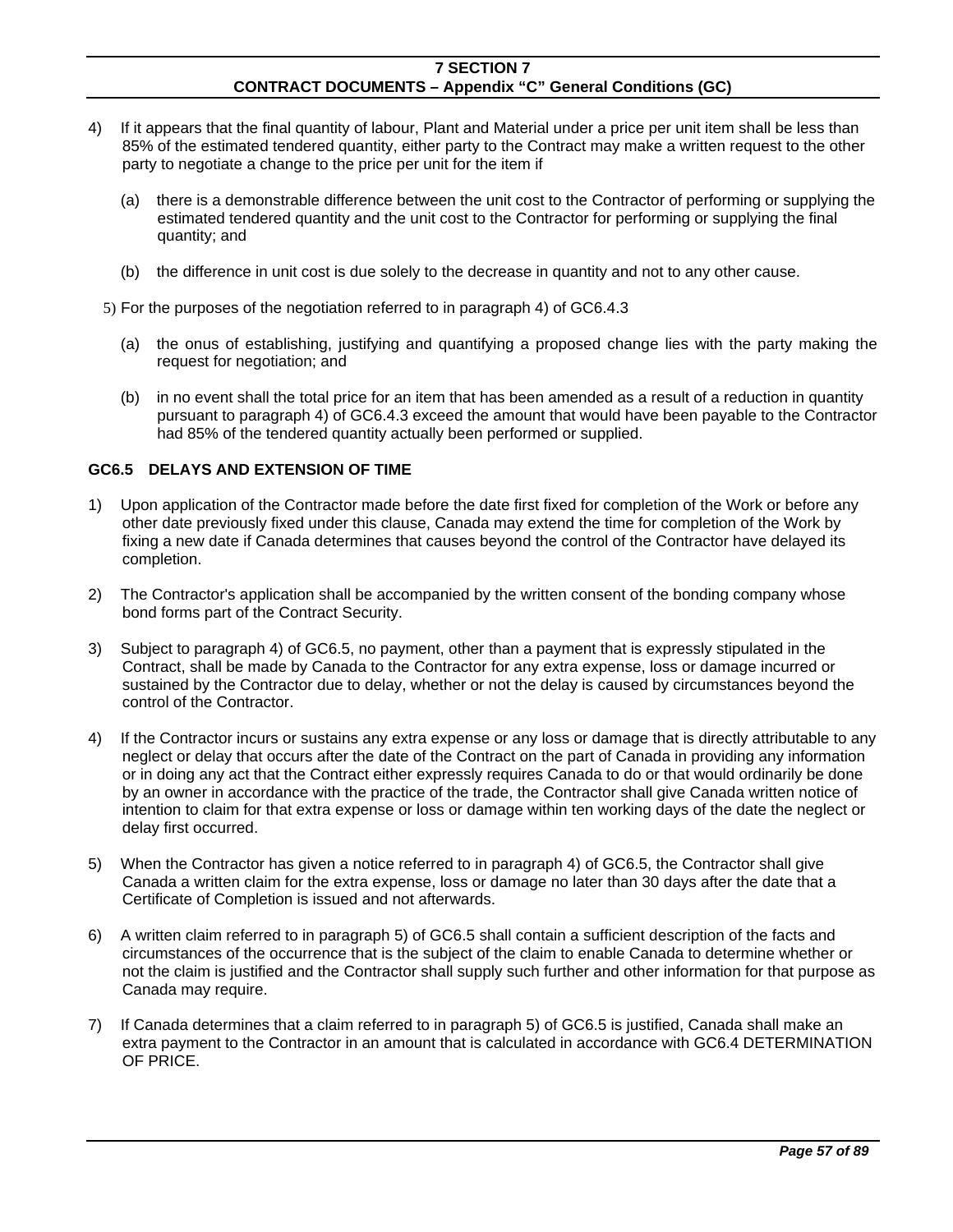8) If the Contractor fails to give a notice referred to in paragraph 5) and a claim referred to in paragraph 4) of GC6.5 within the times stipulated, an extra payment shall not be made to the Contractor in respect of the occurrence.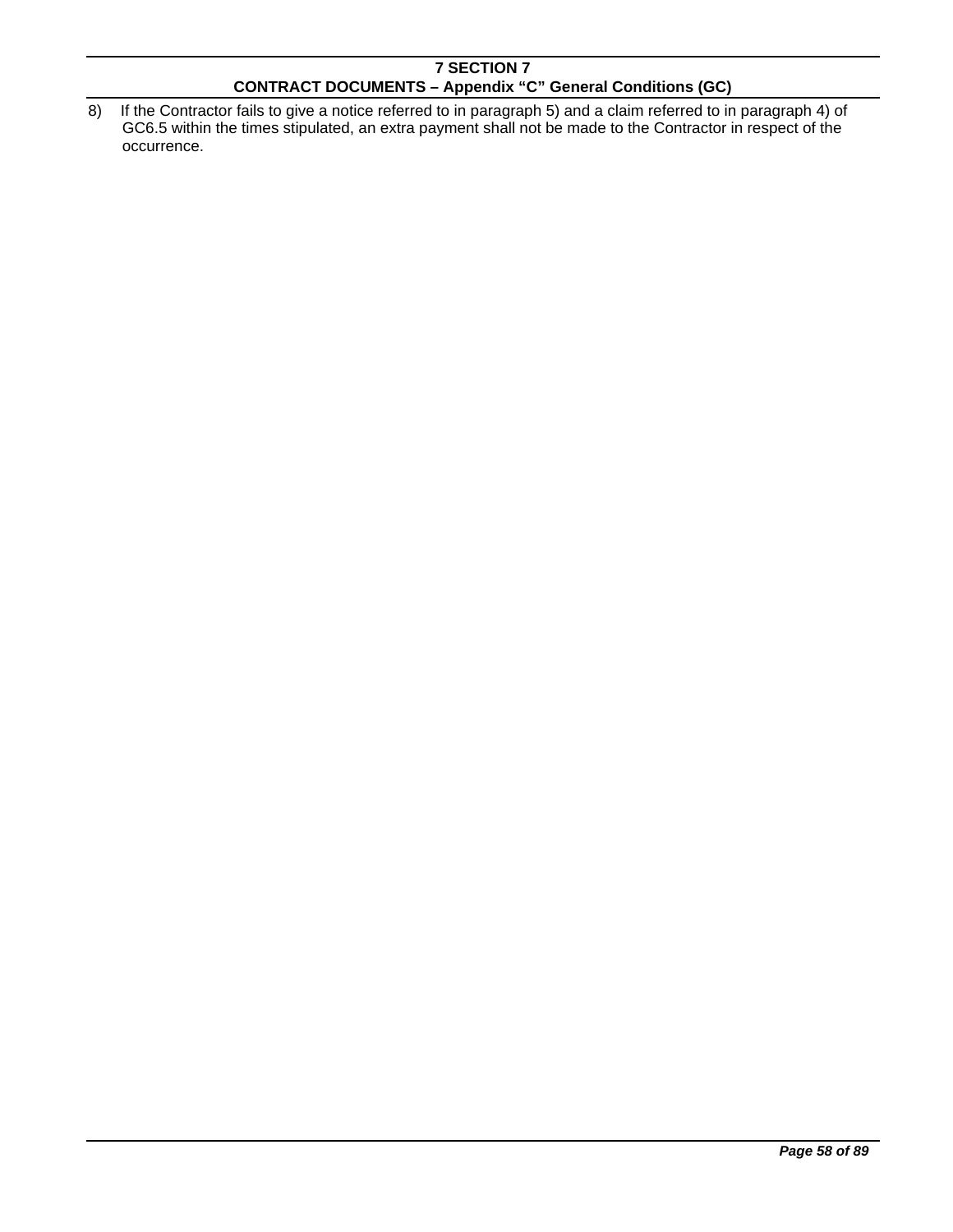# **GC7 DEFAULT, SUSPENSION OR TERMINATION OF CONTRACT**

## **GC7.1 TAKING THE WORK OUT OF THE CONTRACTOR'S HANDS**

- 1) By giving notice in writing to the Contractor in accordance with GC2.3 NOTICES, Canada, without any other authorization, may take all or any part of the Work out of the Contractor's hands, and may employ such means as Canada sees fit to have the Work completed if the Contractor
	- (a) fails to remedy any delay in the commencement or default in the diligent performance of the Work to the satisfaction of Canada within six days of Canada giving notice to the Contractor in writing in accordance with GC2.3 NOTICES;
	- (b) defaults in the completion of any part of the Work within the time fixed for its completion by the Contract;
	- (c) becomes insolvent, or has committed an act of bankruptcy, and has neither made a proposal to its creditors nor filed a notice of intention to make such a proposal, pursuant to the Bankruptcy and Insolvency Act;
	- (d) abandons the work;
	- (e) makes an assignment of the Contract without the consent required by GC1.17 ASSIGNMENT; or
	- (f) otherwise fails to observe or perform any of the provisions of the Contract.
- 2) If the whole or any part of the Work is taken out of the Contractor's hands, the Contractor's right to any further payment that is due or accruing due under the Contract is, subject only to paragraph 3) of GC7.1, extinguished, and the Contractor is liable to pay Canada, upon demand, an amount that is equal to the amount of all loss and damage incurred or sustained by Canada in respect of the Contractor's failure to complete the Work.
- 3) If the whole or any part of the Work that is taken out of the Contractor's hands is completed by Canada, Canada may pay the Contractor the amount, if any, of the holdback or a progress claim as determined by Canada that had accrued and was due prior to the date on which the Work was taken out of the Contractor's hands and that is not required for the purposes of having the Work performed or of compensating Canada for any other loss or damage incurred or sustained by reason of the Contractor's default.
- 4) The taking of the Work or any part thereof out of the Contractor's hands does not relieve the Contractor from any obligation under the Contract or imposed by law except the obligation to complete the performance of that part of the Work that was taken out of the Contractor's hands.
- 5) If the Work or any part thereof is taken out of the Contractor's hands, all Plant and Material and the interest of the Contractor, or its suppliers or subcontractors at any tier, in all real property, licences, powers and privileges acquired, used or provided by the Contractor, or its suppliers or subcontractors at any tier, under the Contract shall continue to be the property of Canada without compensation.
- 6) When Canada certifies that any Plant, Material, or any interest of the Contractor is no longer required for the purposes of the Work, or that it is not in the interests of Canada to retain that Plant, Material, or interest, it shall revert to the Contractor.
- 7) If the Contractor has become insolvent or has committed an act of bankruptcy, and has either made a proposal to its creditors or filed a notice of intention to make such a proposal, pursuant to the Bankruptcy and Insolvency Act, the Contractor shall immediately forward a copy of the proposal or the notice of intention to Canada.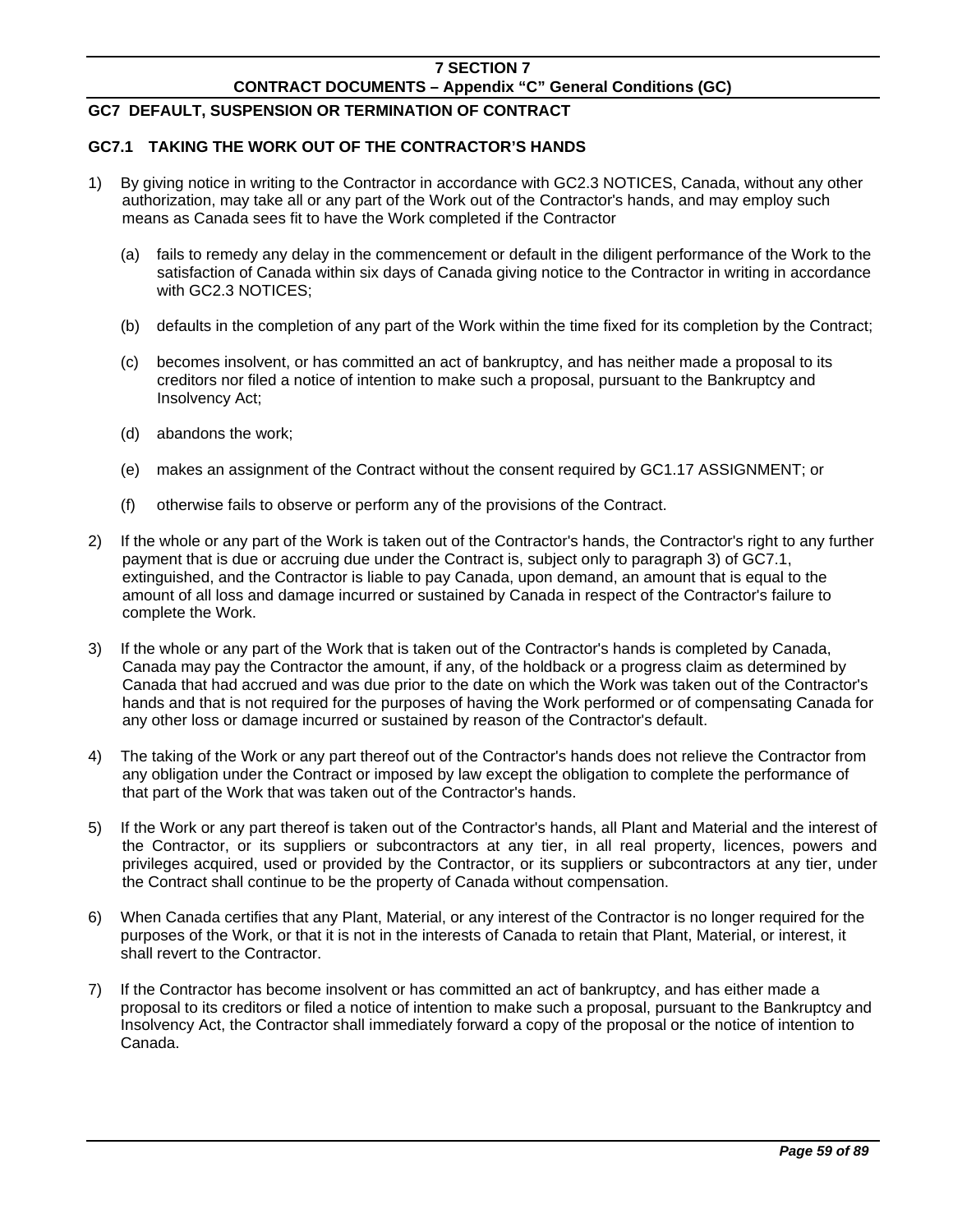## **GC7.2 SUSPENSION OF WORK**

- 1) When, in Canada's opinion, it is in the public interest to do so, Canada may require the Contractor to suspend performance of the Work either for a specified or an unspecified period, by giving a notice of suspension in writing to the Contractor in accordance with GC2.3 NOTICES.
- 2) When a notice of suspension is received by the Contractor, the Contractor shall suspend all operations in respect of the Work except those that Canada determines are necessary for the care and preservation of the Work, Plant and Material.
- 3) During a period of suspension, the Contractor shall not remove any part of the Work, Plant or Material from its site without the consent of Canada.
- 4) If a period of suspension is 60 days or less, the Contractor shall resume the performance of the Work on the expiration of that period, and the Contractor is entitled to be paid the extra costs necessarily incurred by the Contractor as a result of the suspension, determined in accordance with GC6.4 DETERMINATION OF PRICE.
- 5) If a period of suspension is more than 60 days, Canada and the Contractor may agree that the performance of the Work shall be continued by the Contractor, and the Contractor shall resume performance of the Work subject to any terms and conditions agreed upon by Canada and the Contractor. If Canada and the Contractor do not agree that performance of the Work shall be continued by the Contractor, or upon the terms and conditions under which the Contractor shall continue the Work, the notice of suspension shall be deemed to be a notice of termination pursuant to GC7.3 TERMINATION OF CONTRACT.

## **GC7.3 TERMINATION OF CONTRACT**

- 1) Canada may terminate the Contract at any time by giving a notice of termination in writing to the Contractor in accordance with GC2.3 NOTICES.
- 2) If the Contractor receives a notice of termination, the Contractor shall forthwith cease all operations in performance of the Contract, subject to any conditions stipulated in the notice.
- 3) Subject to paragraph 4) of GC7.3, if the Contract is terminated, Canada shall pay the Contractor an amount determined to be due to the Contractor pursuant to GC6.4 DETERMINATION OF PRICE less the aggregate of all amounts that were paid to the Contractor by Canada and all amounts that are due to Canada from the Contractor pursuant to the Contract.
- 4) In no event shall the total amount payable by Canada to the Contractor exceed the amount, calculated in accordance with GC5 TERMS OF PAYMENT, that would have been payable to the Contractor had the Contractor completed the Work.
- 5) Payment to the Contractor, if any, shall be made as soon as practicable under the circumstances.

## **GC7.4 SECURITY DEPOSIT - FORFEITURE OR RETURN**

- 1) If the Work is taken out of the Contractor's hands, or the Contractor is in breach of, or in default under, the Contract, Canada may convert a security deposit to Canada's own use.
- 2) If Canada converts a security deposit, the amount realized shall be deemed to be an amount due from Canada to the Contractor under the Contract.
- 3) Any balance of the amount realized that remains after payment of all losses, damage and claims of Canada and others shall be paid by Canada to the Contractor if, in the opinion of Canada, it is not required for the purposes of the Contract.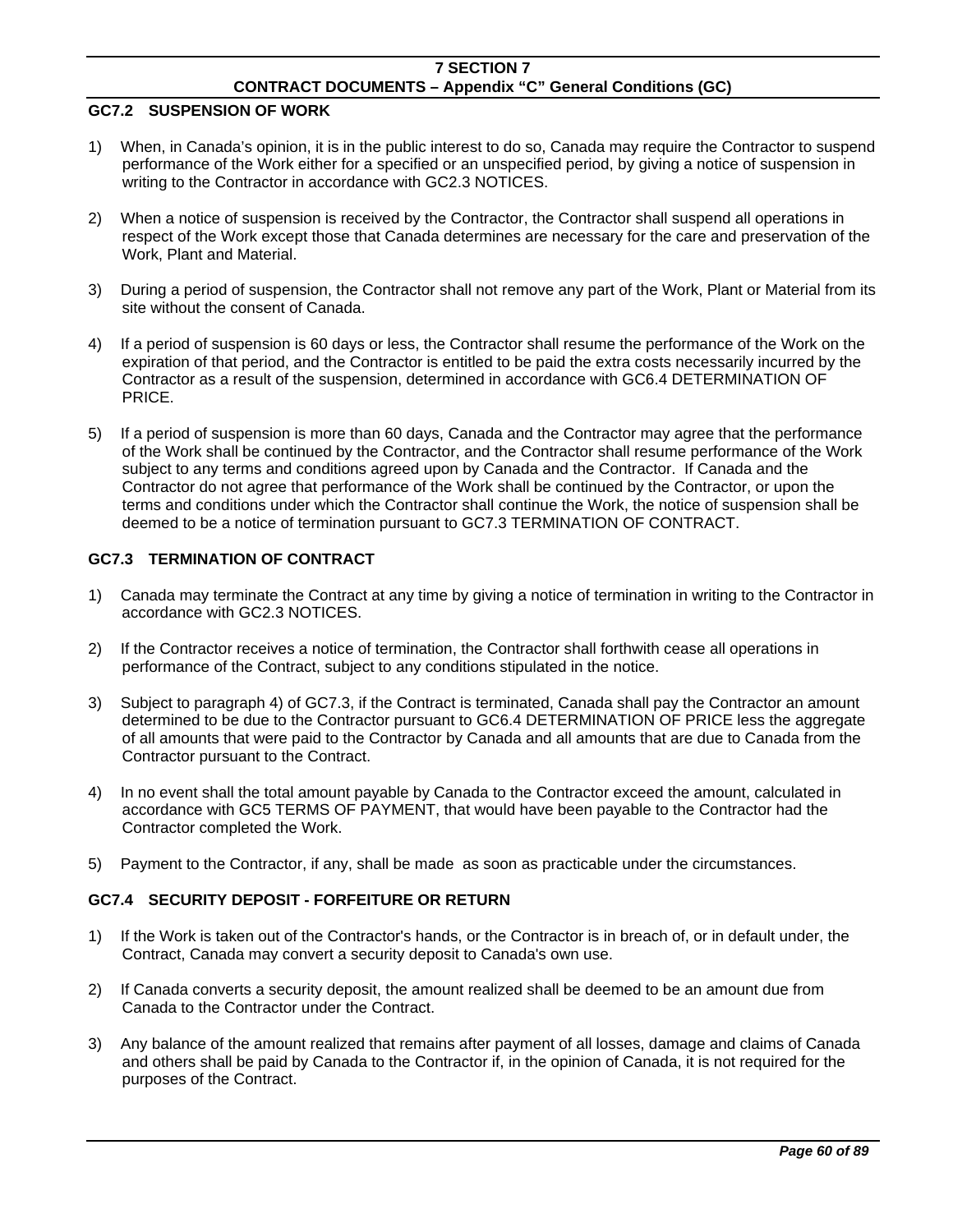## **GC8 DISPUTE RESOLUTION**

## **GC8.1 INTERPRETATION**

- 1) In these Dispute Resolution Conditions and in the Schedules attached hereto, an "arbitral question of law" means a question of law that
	- (a) is capable of determination by arbitration under the laws of Canada;
	- (b) does not involve interpretation or application of public law of Canada, including without limitation any matter of constitutional, administrative, criminal or tax law; and
	- (c) concerns
		- (i) the formation, validity, interpretation, application or enforceability of the Contract;
		- (ii) the performance, breach, termination or other discharge of the Contract;
		- (iii) the rights, duties, obligations or remedies of parties created by or pursuant to the Contract; or

 (iv) any other issue of private law that may arise between parties relative to performance of the Contract.

 "dispute" means any disagreement regarding any issue identified by the Contractor in the notice submitted to the Departmental Representative and includes any claim by the Contractor arising from such disagreement and any counterclaim by Canada, but does not include any claim by either party for punitive or exemplary damages, injury to persons, death, or any claim based on an allegation of libel or slander; and

 "Working Day" means a day other than a Saturday, Sunday or a holiday which is observed by the construction industry in the area where the Work is located*.* 

2) The alternative dispute resolution procedures set out in GC8 DISPUTE RESOLUTION, do not apply to any claim by Canada against the Contractor except any counterclaim in a dispute as defined in this GC8.1, including, but not limited to, any claim of setoff regarding any amount due to Canada under GC5.10 ASSESSMENT AND DAMAGES FOR LATE COMPLETION.

## **GC8.2 CONSULTATION AND CO-OPERATION**

- 1) The parties agree to maintain open and honest communication throughout the performance of the Contract*.*
- 2) The parties agree to consult and co-operate with each other in the furtherance of the work and the resolution of problems or differences which may arise.

### **GC8.3 AUTHORITY OF DEPARTMENTAL REPRESENTATIVE**

- 1) Any difference between the parties to the Contract of any nature arising out of or in connection with the Contract which could result in a claim by the Contractor against Canada, and which is not settled by consultation and co-operation shall be resolved in the first instance by the Departmental Representative, whose written decision or direction shall be final and binding subject only to the provisions of GC8 DISPUTE RESOLUTION. Such written decision or direction includes, but is not limited to, any written decision or direction by the Departmental Representative under any provision of the General Conditions.
- 2) The Contractor shall be deemed to have accepted the decision or direction of the Departmental Representative and to have expressly waived and released Canada from any claim in respect of the particular matter dealt with in that decision or direction unless, within 15 working days after receipt of the decision or direction, the Contractor submits to the Departmental Representative a written notice of dispute requesting formal negotiation under GC8.4 NEGOTIATION. Such notice shall refer specifically to GC8.4 NEGOTIATION, and shall specify the issues in contention and the relevant provisions of the Contract.
- 3) The giving of a written notice in accordance with CG8.2 shall not relieve the Contractor from complying with the decision or direction that is the subject of the dispute. Such compliance, however, shall not be construed as an admission by the Contractor of the correctness of such decision or direction.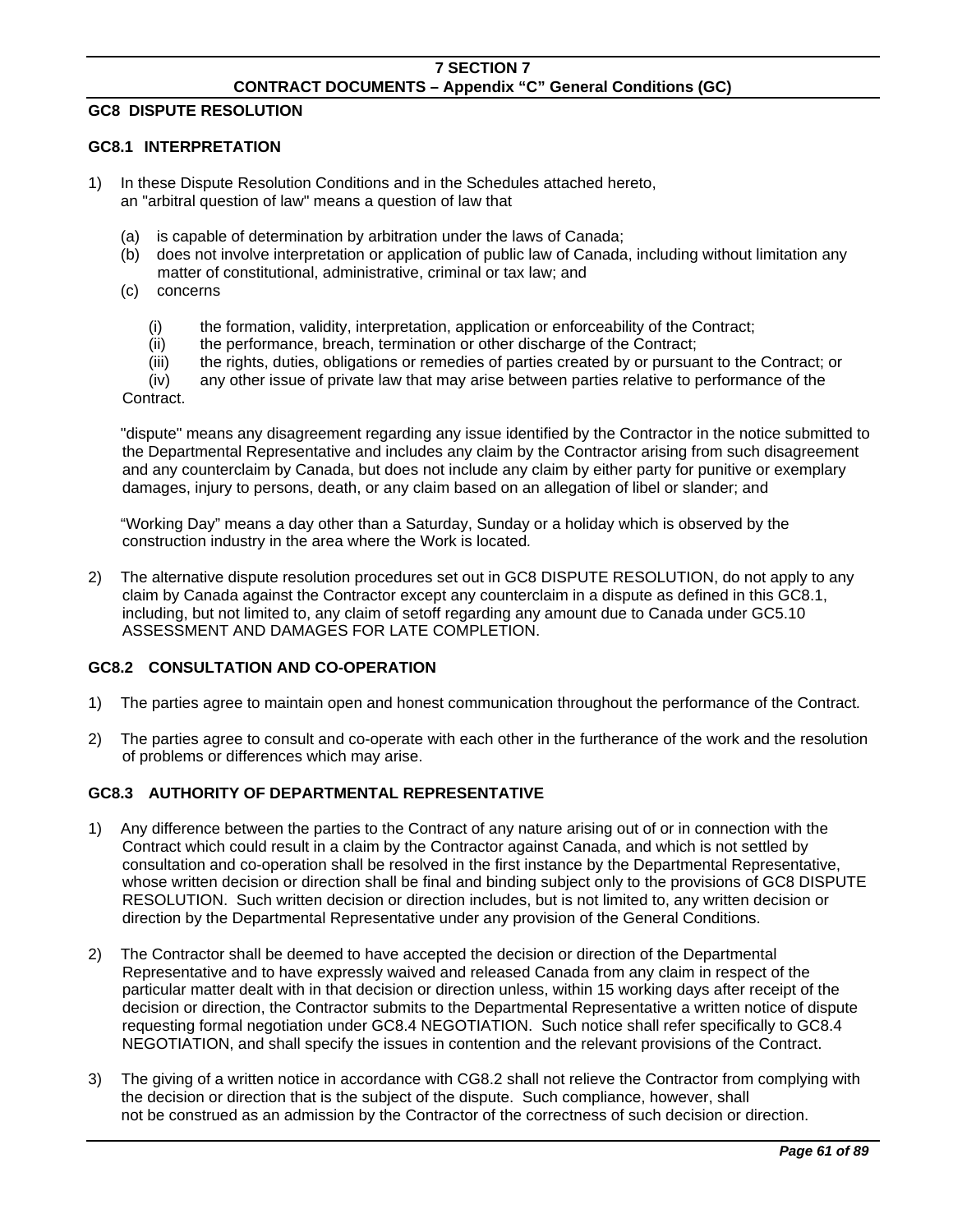- 4) If a dispute is not resolved promptly, the Departmental Representative shall give such instructions as, in the Departmental Representative's opinion, are necessary for the proper performance of the Work and to prevent delays pending a resolution of the matter. Unless the Minister terminates the Contract, orders the Contractor to suspend the work, or takes the work out of the hands of the Contractor, the Contractor shall continue to perform the work in accordance with the provisions and requirements of the Contract and the instructions of the Departmental Representative. Such performance shall not prejudice any claim that the Contractor may have.
- 5) Nothing in GC8 DISPUTE RESOLUTION, relieves the Contractor from its obligation to provide any other notice required by the Contract within the time specified in the Contract.

## **GC8.4 NEGOTIATION**

- 1) Within 10 working days after receipt by the Departmental Representative of a notice referred to in paragraph 2) of GC8.3 AUTHORITY OF THE DEPARTMENTAL REPRESENTATIVE, the parties shall commence formal negotiations in order to resolve the dispute. Negotiations shall occur initially between representatives of the Contractor and Canada who play a direct supervisory role in the performance, administration or management of the Contract*.*
- 2) If the representatives referred to in paragraph 1) of GC8.4 are unable to resolve some or all of the issues which are the subject of the negotiations within 10 working days, the parties shall refer the remaining issues which are in dispute to a second level of negotiation between a principal or principals of the Contractor and a senior level manager or senior level managers representing Canada.
- 3) If negotiations fail to resolve the dispute within 30 working days from the date of delivery of the notice referred to in paragraph 2) of GC8.3 AUTHORITY OF THE DEPARTMENTAL REPRESENTATIVE, or within such longer period as may have been agreed to by the parties, the Contractor may, by giving written notice to the Departmental Representative, in accordance with GC2.3 NOTICES, within 10 working days from the end of such period, request that mediation be undertaken to assist the parties to reach agreement on the outstanding issues.
- 4) If the Contractor does not request mediation within the period permitted by paragraph 3) of GC8.4, the Contractor shall be deemed to have accepted the decision or direction of the Departmental Representative under paragraph 1) of GC8.3 and to have expressly waived and released Canada from any claim in respect of the particular matter dealt with in that decision or direction.

### **GC8.5 MEDIATION**

- 1) If the Contractor has requested mediation in accordance with paragraph 3) of GC8.4 NEGOTIATION, mediation shall be conducted in accordance with the current issue of Public Works and Government Services Canada Rules for Mediation of Construction Contract Disputes.
- 2) If a Project Mediator has not previously been appointed for the purposes of the Contract, a Project Mediator shall be appointed forthwith after delivery of a notice in accordance with paragraph 3) of GC8.4 NEGOTIATION, requesting mediation.
- 3) If the dispute has not been resolved within
	- (a) 10 working days following the appointment of a Project Mediator in accordance with paragraph 2) of GC8.5, if a Project Mediator was not previously appointed;
	- (b) 10 working days following receipt by the Departmental Representative of a written notice in accordance with paragraph 4) of GC8.4 NEGOTIATION, if a Project Mediator was previously appointed; or
	- (c) such other longer period as may have been agreed to by the parties;

 the Project Mediator shall terminate the mediation by giving written notice to the parties stating the effective date of termination.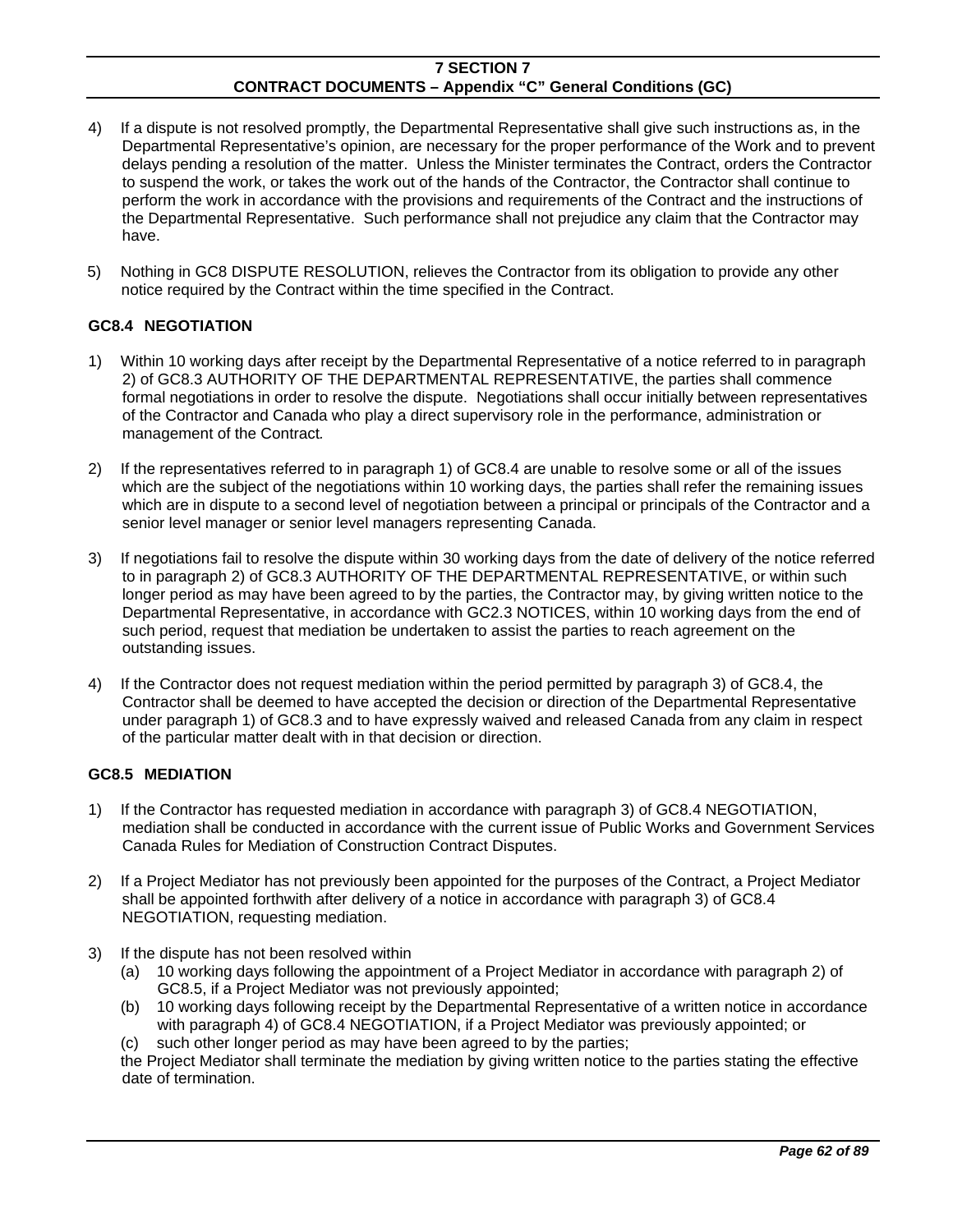### **GC8.6 BINDING ARBITRATION**

- 1) If mediation of the dispute is terminated pursuant to the provisions of GC8.5 MEDIATION, and
	- (a) the termination of mediation occurs prior to the applicable date set out in paragraph 4) of GC8.6; and (b) the disputed issues involve issues of fact or issues of arbitral questions of law or issues of mixed fact

and arbitral questions of law; either party, by giving notice in writing to the other party in accordance with GC11 of the General Conditions, may require that the dispute be resolved by binding arbitration pursuant to this GC8.6 BINDING ARBITRATION.

- 2) A notice referred to in paragraph 1) of GC8.6 shall be given within 10 working days of the date of termination of mediation under GC8.5 MEDIATION. If delivered personally, a notice to the Contractor shall be delivered to the Contractor if the Contractor is doing business as a sole proprietor or, if the Contractor is a partnership or corporation, to an officer thereof.
- 3) If no notice is given within the period set out in paragraph 2) of GC8.6, or if the conditions set out in subparagraphs 1) (a) and 1) (b) of GC8.6 are not met, the arbitration provisions set out in this GC8.6 do not apply to the dispute.
- 4) Unless otherwise agreed, the arbitration of the dispute shall be held in abeyance until the earlier of
	- (a) the date of issuance of an Interim Certificate of Completion under GC5.5;
	- (b) the date the work is taken out of the Contractor's hands; and
	- (c) the date of termination of the Contract*;*

and consolidated with all other such disputes into a single arbitration.

- 5) Arbitral proceedings under this GC8.6 shall be governed by and conducted in accordance with the *Commercial Arbitration Act*, R.S.C. 1985, c. 17 (2nd Supp.) and the provisions of the Public Works and Government Services Canada Rules for Arbitration of Construction Contract Disputes.
- 6) For the purposes of calculating time under the Rules for Arbitration referred to in paragraph 5) of GC8.6, arbitration proceedings shall commence on the applicable date set out in paragraph 4) of GC8.6.
- 7) The arbitration provisions in GC8.6 do not apply if the aggregate amount of all claims by the Contractor required to be arbitrated on the applicable date set out in paragraph 4) of GC8.6 is less than \$25,000.

## **GC8.7 DISPUTES NOT SUBJECT TO ARBITRATION**

- 1) Where the arbitration provisions in GC8.6 BINDING ARBITRATION, do not apply to a dispute as a result of paragraphs 3) or 7) of GC8.6 BINDING ARBITRATION, either party may take such court action or proceedings as it considers appropriate, including, without limiting the foregoing, all suits that would otherwise have been immediately available to it but for the provisions of these Dispute Resolution Conditions. Subject to the provisions of paragraph 2) of GC8.7, the Contractor shall initiate any such action or proceeding no later than three calendar months after the date that a Final Certificate of Completion is issued under GC5.6 and not afterwards.
- 2) Any action or proceeding resulting from a direction under GC3.12 WARRANTY AND RECTIFICATION OF DEFECTS IN WORK, shall be initiated by the Contractor no later than three calendar months after the expiry of the warranty or guarantee period and not afterwards.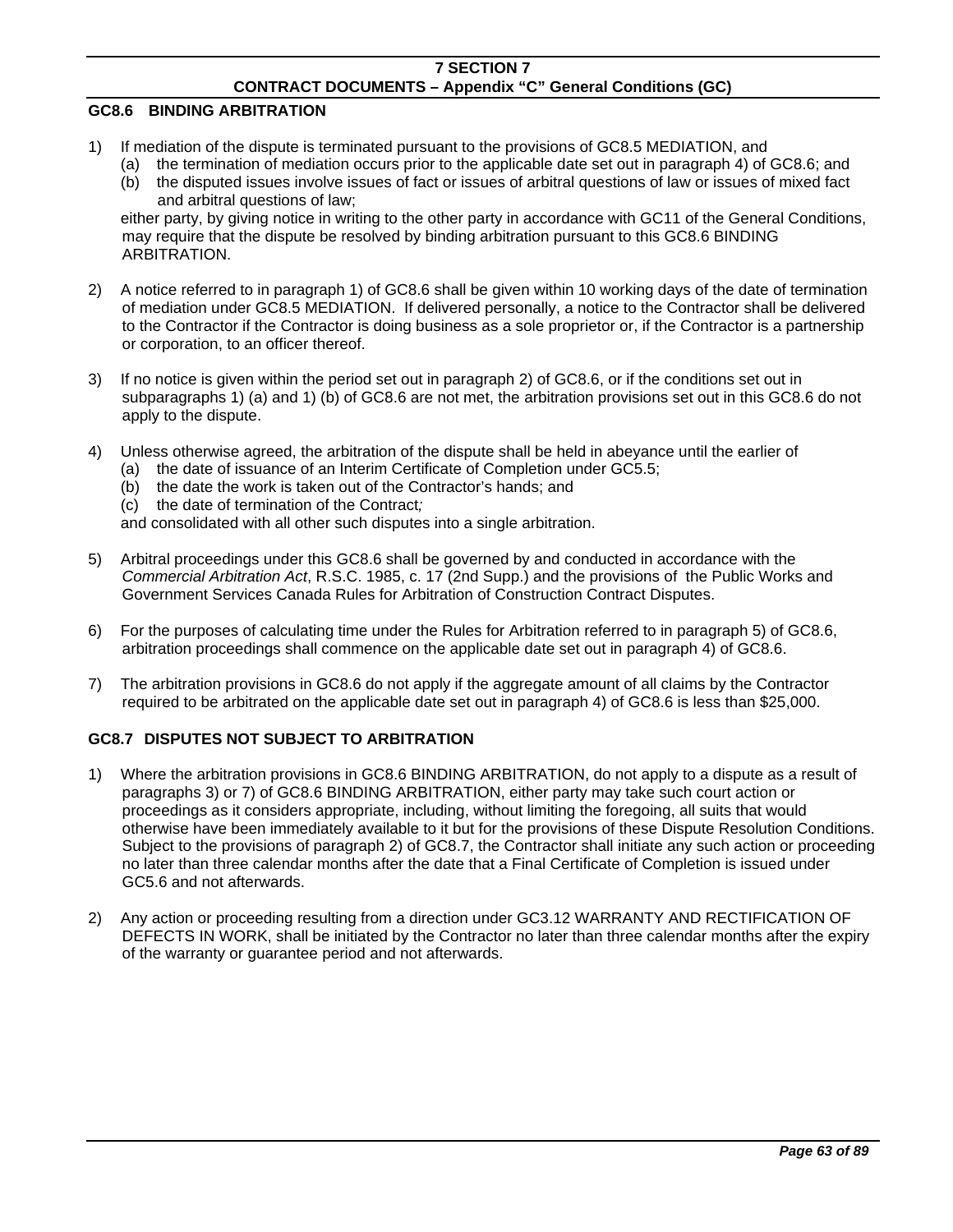## **GC8.8 CONFIDENTIALITY**

1) All information exchanged during alternative dispute resolution procedures, by whatever means, shall be without prejudice and shall be treated as confidential by the parties and their representatives, unless otherwise required by law. However, evidence that is independently admissible or discoverable shall not be rendered inadmissible or non-discoverable by virtue of its use during an alternative dispute resolution process.

#### **GC8.9 SETTLEMENT**

1) Any agreement to settle all or any part of a dispute, by whatever means, shall be in writing and be signed by the parties or their authorized representatives.

### **DISPUTE RESOLUTION - SCHEDULE "A" RULES FOR MEDIATION OF CONSTRUCTION CONTRACT DISPUTES**

#### **DRA01 INTERPRETATION**

1) Terms defined in the Contract and used in these Rules shall have the meaning assigned to them in the Contract.

### **DRA02 APPLICATION**

1) These Rules apply to mediation conducted under the Contract. By mutual agreement, the parties may change or make additions to the Rules.

#### **DRA03 COMMUNICATION**

1) Written communications pursuant to these Rules shall be given in the same manner as written notices are to be given pursuant to the Contract.

### **DRA04 APPOINTMENT OF PROJECT MEDIATOR**

- 1) The parties to the Contract may, by mutual consent, at any time after entry into the Contract, appoint a mediator (the "Project Mediator") to conduct mediation proceedings in accordance with these Rules for Mediation of Construction Disputes, in regard to any dispute that may arise with regard to the interpretation, application or administration of the Contract. In this case, they shall jointly enter into a contract with the appointed Project Mediator, which contract shall be in a form drafted by the Coordinator and agreed to by the parties. The contract shall stipulate that, subject to any subsequent agreement between the parties to the contrary, the Project Mediator shall terminate any mediation proceeding if the dispute at issue has not been resolved within 10 working days following the date of commencement of the proceeding.
- 2) If the parties do not appoint a Project Mediator pursuant to paragraph 1) of DRA04, the parties shall appoint a Project Mediator within 10 working days following receipt of a written notice from the Contractor, in accordance with the provisions of the Contract, requesting that mediated negotiations be undertaken in accordance with these Rules to assist the parties to reach agreement on any outstanding issues that may be in dispute. Any contract entered into with the appointed Project Mediator shall meet the requirements as set out for the contract described in paragraph 1) of DRA04.
- 3) When mediation is requested by the Contractor pursuant to the terms of the Contract, if the parties have previously entered into a contract with a Project Mediator, the parties shall forthwith send to both the Project Mediator and the Coordinator
	- (a) a copy of the notice requesting negotiation under the terms of the Contract;
	- (b) a copy of Canada's written position in relation to the notice, the issues in contention and the relevant provisions of the contract; and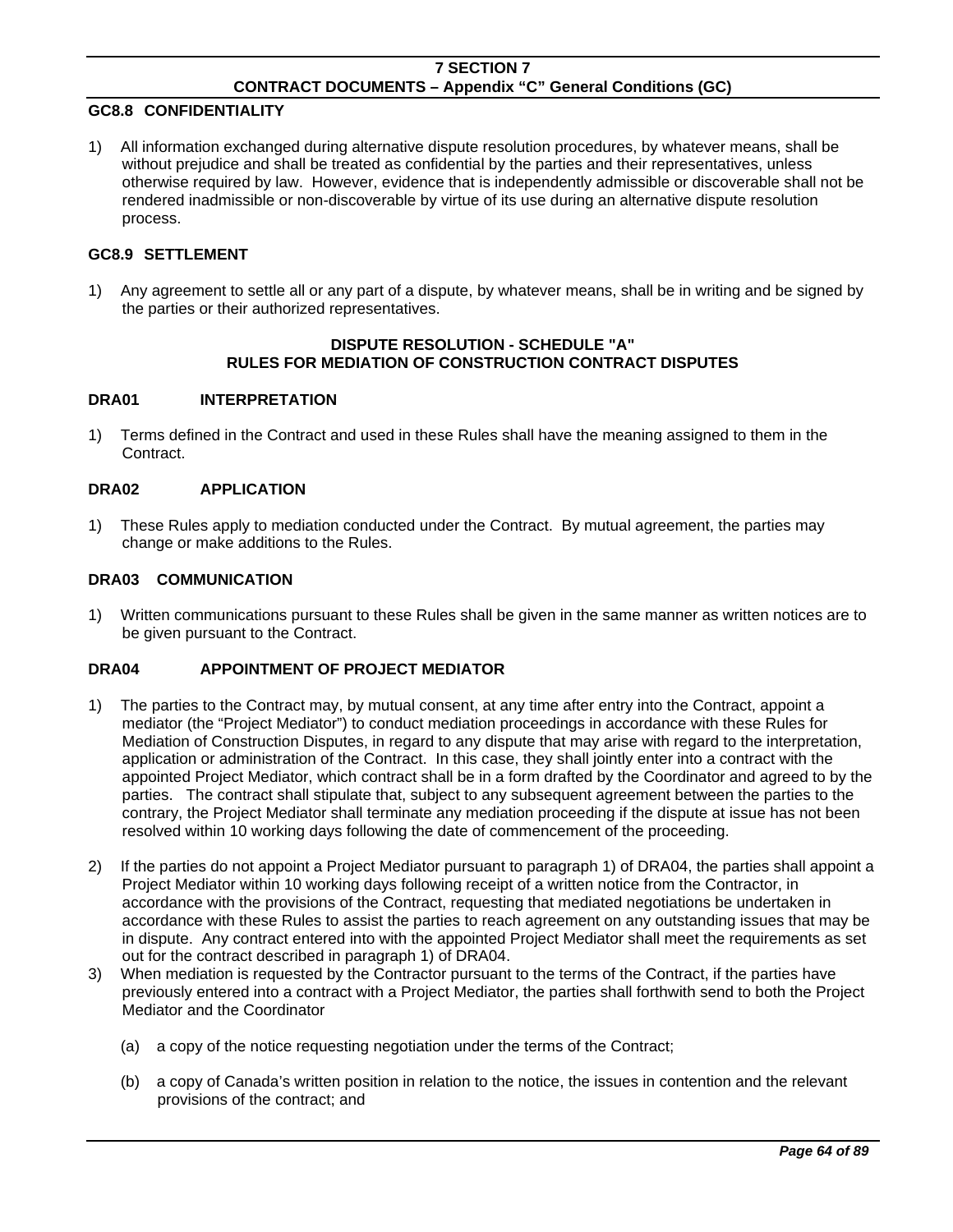- (c) a copy of the Contractor's written request for mediation required under the terms of the Contract.
- 4) If the parties have not agreed on a Project Mediator, the parties shall forthwith provide the Coordinator with the written materials referred to in subparagraphs 3)(a), 3)(b) and 3)(c) of DRA04 together with a request that the Coordinator assist in the appointment of a mutually acceptable Project Mediator in accordance with these Rules. Each party may include with the written materials the names of qualified private sector mediators that the party wishes to have included in the list referred to in paragraph 5) of DRA04.
- 5) Within 5 working days following receipt of the request and materials referred to in paragraph 4) of DRA04, the Coordinator shall provide the parties with a list of qualified private sector mediators together with instructions to each party to individually and confidentially select and rank their preferred and fully acceptable choices of mediator in descending order. Each mediator listed shall be, in the opinion of the Coordinator, impartial and independent of the parties, and shall be an experienced and skilled commercial mediator, preferably with knowledge of the subject matter of the dispute.
- 6) Within 10 working days of receipt of the list referred to in paragraph 5) of DRA04 each party shall comply with the instructions accompanying the list(s) and shall deliver the completed listing to the Coordinator.
- 7) Within 2 working days following receipt of the completed listings, the Coordinator shall select the highest common ranked mediator to act as Project Mediator for the purposes of the contract.
- 8) In the event of a tie, the Coordinator shall consult both parties to re-evaluate their rankings in order to assist the Coordinator in selecting a Project Mediator acceptable to both parties. If the parties cannot agree upon a Project Mediator, the Coordinator shall forthwith provide the parties with a second list of mediators and the procedure shall be repeated.
- 9) If the parties have not previously entered into a contract with a mutually acceptable Project Mediator, the Coordinator shall use reasonable efforts to negotiate a contract with a mutually acceptable Project Mediator on behalf of the parties, which contract shall incorporate or otherwise comply with the provisions of these Rules. If negotiations are unsuccessful, or if for other reason the individual is unwilling or unable to enter into a contract to act as Project Mediator, the Coordinator shall repeat the process with the second-highest common ranked mediator.
- 10) The parties agree that, upon successful completion of the negotiations referred to in paragraph 9) of DRA04, they shall jointly enter into a contract with the selected Project Mediator, which agreement shall be in a form drafted by the Coordinator and agreed to by the parties. The contract shall stipulate that, subject to any subsequent agreement between the parties to the contrary, the Project Mediator shall terminate any mediation proceeding if the dispute at issue has not been resolved within 10 working days following the date of commencement of the proceeding.
- 11) Upon execution of the contract with the Project Mediator referred to in paragraph 10) of DRA04 the Coordinator shall provide the Project Mediator with copies of the documents referred to in paragraph 3) of DRA04.

## **DRA05 CONFIDENTIALITY**

- 1) Subject to paragraph 2) of DRA05, and unless otherwise agreed in writing by the parties, the Project Mediator, the parties and their counsel or representatives shall keep confidential all matters and documents disclosed during mediation proceedings except where the disclosure is necessary for any implementation of any agreement reached or is required by law.
- 2) Evidence that is independently admissible or discoverable in any arbitral or judicial proceeding shall not be rendered inadmissible or non-discoverable by virtue of its use in mediation proceedings.
- 3) Neither party shall make transcripts, minutes or other records of a mediation conference.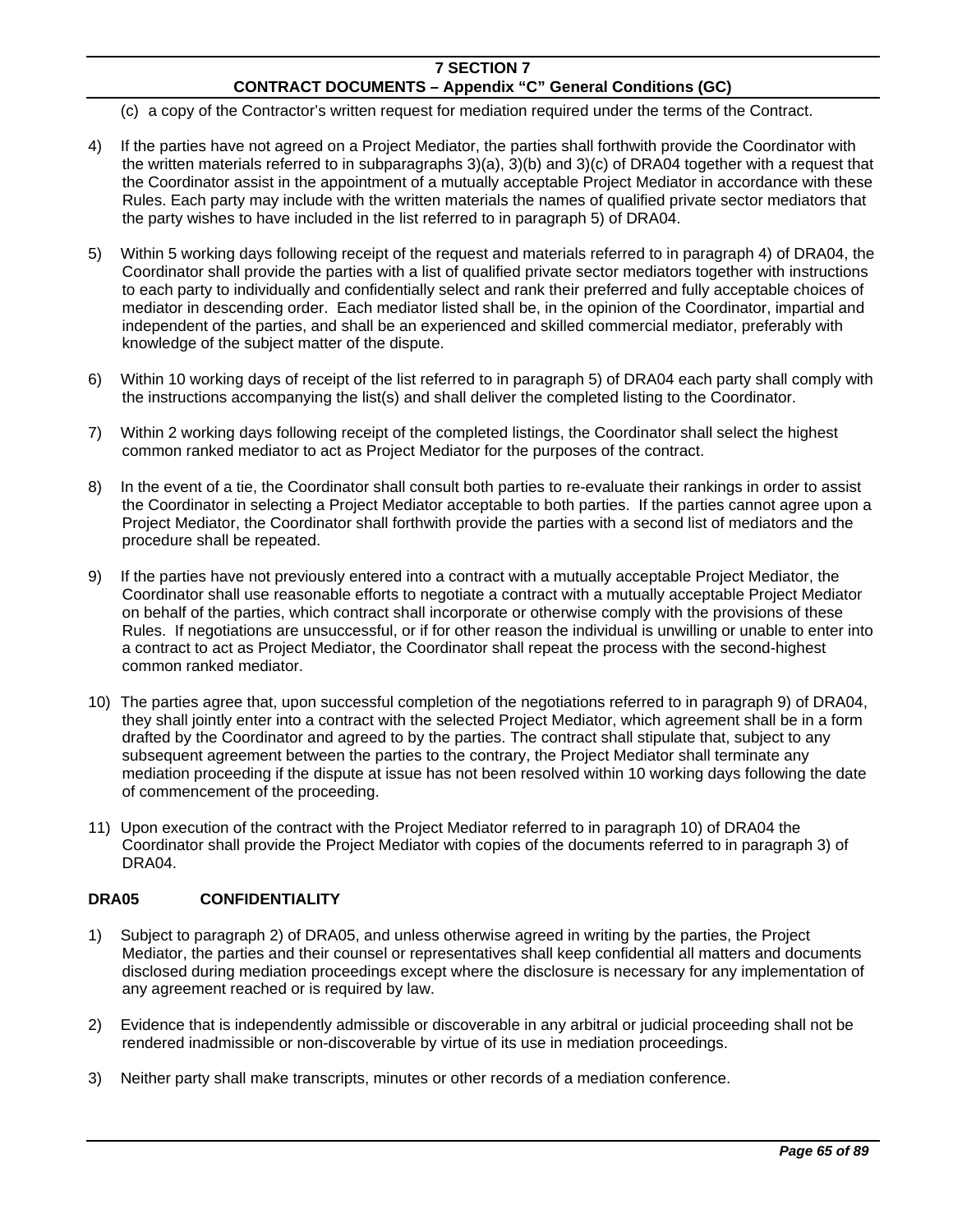- 4) The personal notes and written opinions of the Project Mediator made in relation to mediation are in the Project Mediator's sole possession and control, are confidential, and may not be used in any subsequent proceeding between the parties or where they are opposed in interest without the express written permission of the parties.
- 5) All information exchanged during mediation procedures, by whatever means, shall be without prejudice and shall be treated as confidential by the parties and their representatives, unless otherwise required by law.

## **DRA06 TIME AND PLACE OF MEDIATION**

1) The Project Mediator, in consultation with the parties shall set the date, time and place of any mediation conference as soon as possible, bearing in mind that, subject to agreement to the contrary between the parties, only 10 working days are available within which to attempt to settle the dispute.

### **DRA07 REPRESENTATION**

- 1) Representatives of the parties may be accompanied at the mediation conference by legal counsel or any other person.
- 2) If the Project Mediator is a lawyer, the Project Mediator shall not provide legal advice to a party during the course of the mediation conference, but may recommend that a party obtain independent legal advice before finalizing a settlement agreement.

# **DRA08 PROCEDURE**

- 1) The parties agree to an exchange of all facts, information and documents upon which they intend to rely in any oral or written presentation during the mediation. This exchange shall be completed no later than 2 working days prior to the date set for a mediation conference.
- 2) The Project Mediator shall be free to meet with the parties individually during a mediation conference if the Project Mediator is of the opinion that this may improve the chances of a mediated settlement, and either party may request such an individual meeting at any time.
- 3) The parties may agree to extend the 10 working days mediated negotiation period, and the Project Mediator shall record that agreement in writing.

### **DRA09 SETTLEMENT AGREEMENT**

- 1) The parties shall record in writing any settlement agreement reached, with sufficient detail to ensure a clear understanding of
	- (a) the issues resolved;
	- (b) any obligations assumed by each party including criteria to determine if and when these obligations have been met; and
	- (c) the consequences of failure to comply with the agreement reached.
- 2) The parties agree to carry out the terms of a settlement agreement as soon as possible and, in any event, within any time periods specified in the agreement.

## **DRA10 TERMINATION OF MEDIATION**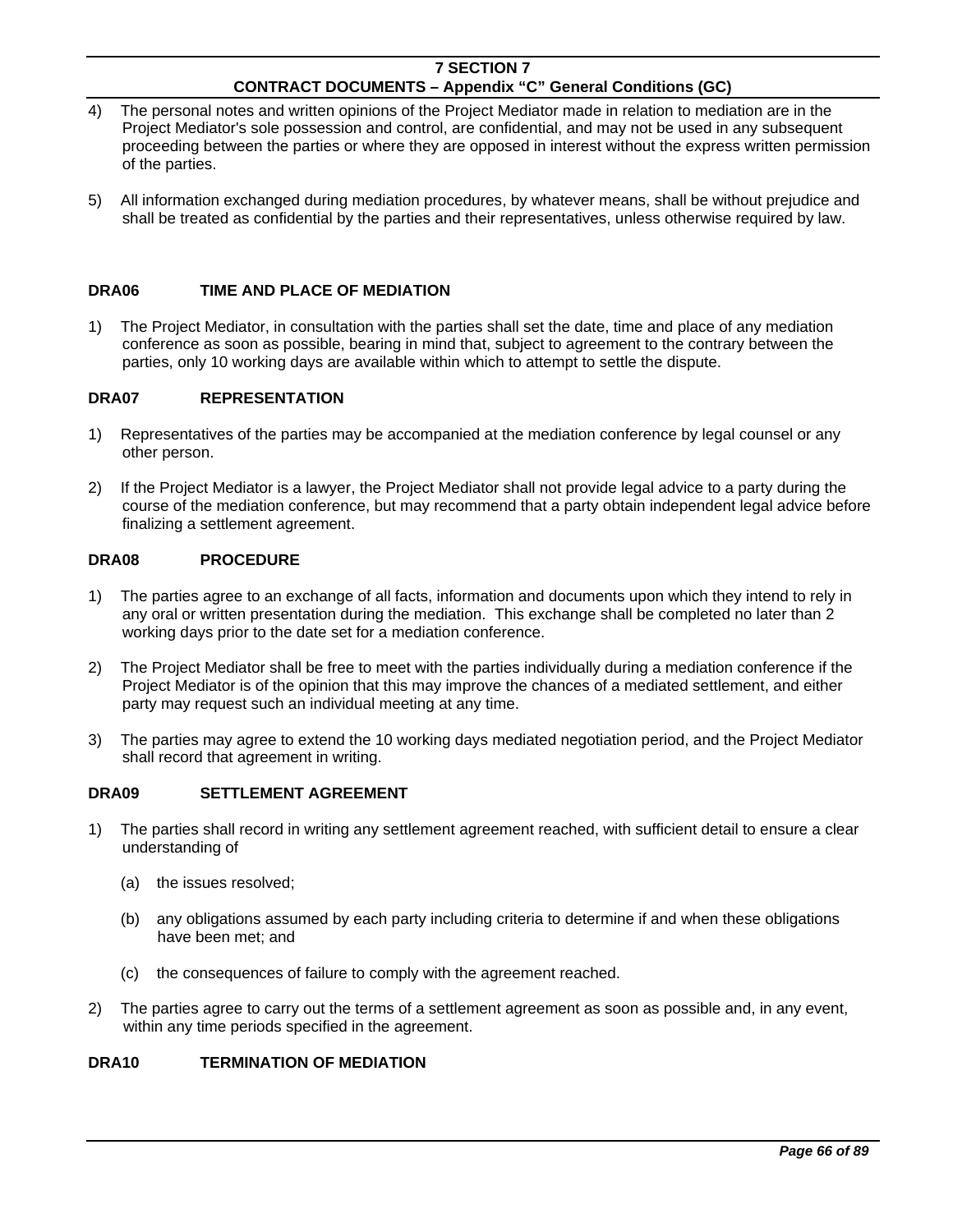- 1) Either party may withdraw from mediation at any time without reason and, in that event, the Project Mediator shall give each party a written notice terminating the mediation and establishing the effective date of termination.
- 2) If, in the opinion of the Project Mediator, either party fails to mediate in good faith or fails to comply with the terms of these Rules, or if the Project Mediator, at any time during mediation, is of the opinion that further negotiations will fail to resolve the issues outstanding, the Project Mediator may terminate the negotiations by providing the parties with a written notice of termination, stating therein the Project Mediator's reasons for the termination, and the effective date of termination.
- 3) If a dispute has not been resolved within 10 working days or such other longer period as may have been agreed to by the parties, the Project Mediator shall terminate the mediation by giving written notice to the parties stating the effective date of termination.

## **DRA11 COSTS**

1) The parties agree that they will each be responsible for the costs of their own representatives and advisors and associated travel and living expenses. Fees and expenses of the Project Mediator and all administrative costs of mediation, such as the cost of the meeting room(s), if any, shall be borne equally by the parties.

### **DRA12 SUBSEQUENT PROCEEDINGS**

- 1) The parties shall not rely on or introduce as evidence in any arbitral or judicial proceeding, whether or not such proceeding relates to the subject matter of mediation,
	- (a) any documents of other parties that are not otherwise producible in those proceedings;
	- (b) any views expressed or suggestions made by any party in respect of a possible settlement of issues;
	- (c) any admission made by any party in the course of mediation unless otherwise stipulated by the admitting party; and
	- (d) the fact that any party has indicated a willingness to make or accept a proposal or recommendation for settlement.
- 2) The Project Mediator shall neither represent nor testify on behalf of either of the parties in any subsequent investigation, action or proceeding relating to the issues in mediation proceedings.
- 3) The Project Mediator shall not be subpoenaed to give evidence relating to
	- (a) the Project Mediator's role in mediation; or
	- (b) the matters or issues in mediation;

 in any subsequent investigation, action or proceeding and the parties agree to vigorously oppose any effort to have the Mediator so subpoenaed.

## **DISPUTE RESOLUTION - SCHEDULE B RULES FOR ARBITRATION OF CONSTRUCTION CONTRACT DISPUTES**

### **DRB01 INTERPRETATION**

1) Terms defined in the Contract and used in these Rules shall have the meaning assigned to them in the Contract.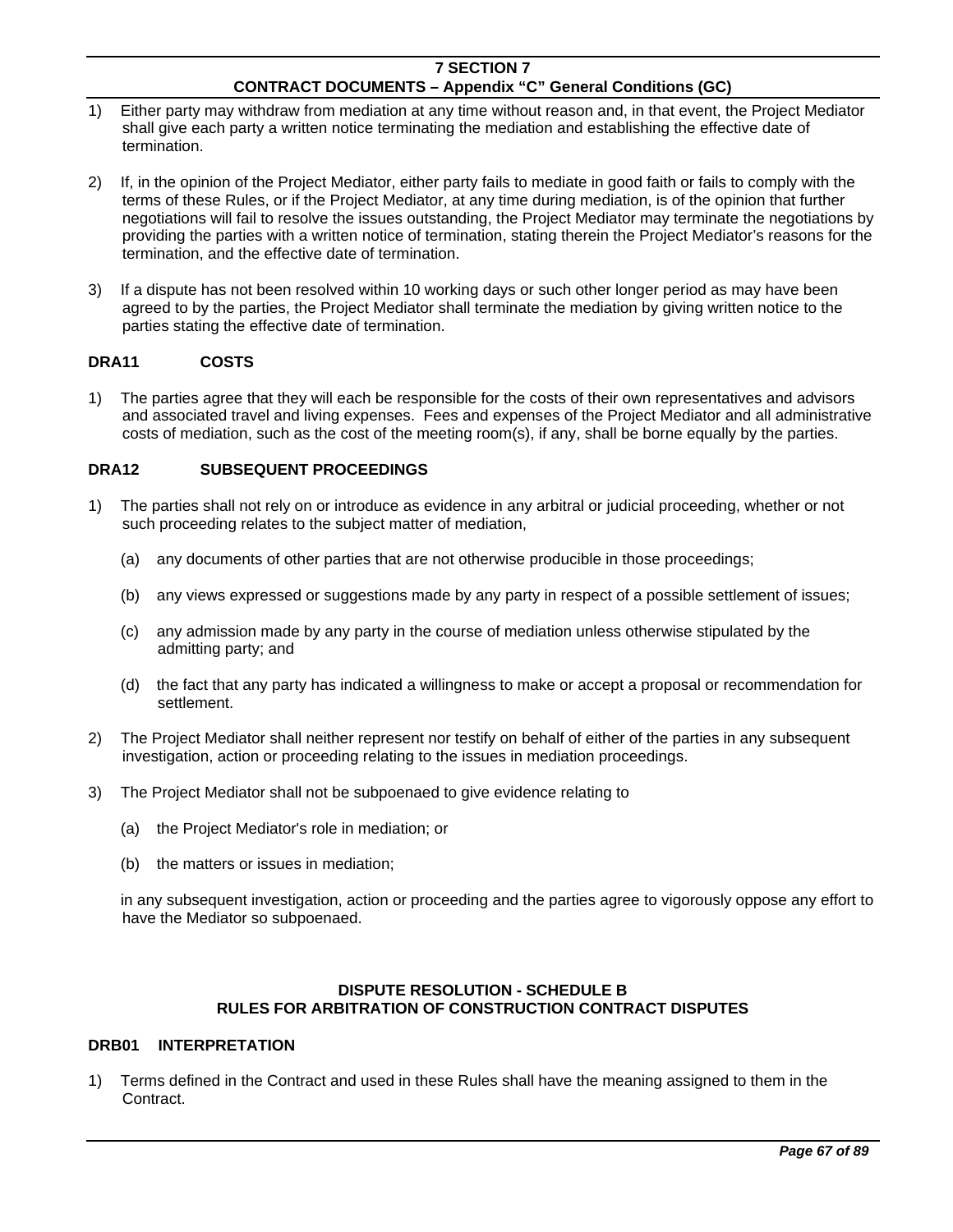#### 2) In these Rules

"claimant" means the Contractor;

"respondent" means Her Majesty.

### **DRB02 ARBITRATION TRIBUNAL**

1) Subject to these Rules, and unless otherwise agreed by the parties, the arbitration tribunal shall consist of a single arbitrator ("the Tribunal") who shall be appointed in accordance with the provisions of the Rules.

## **DRB03 APPLICATION**

- 1) These Rules apply to arbitration conducted under the Contract. By mutual agreement, the parties may change or make additions to the Rules.
- 2) The scope of the arbitral proceedings shall be limited to the resolution of the dispute submitted to arbitration.
- 3) The dispute shall be subject to resolution pursuant to the provisions of these Rules whether or not such resolution requires determination of a question of law if such question of law is an arbitral question of law as defined in the terms and conditions of the Contract.
- 4) Arbitral proceedings shall be governed by and in accordance with the *Commercial Arbitration Act*, R.S.C. 1985, c. 17 (2nd Supp.), the Code referred to therein, and the provisions of these Rules, and, subject only to the provisions of the Commercial Arbitration Act, the parties agree that the determination and award of the Tribunal shall be final and binding on both parties.
- 5) The Tribunal shall not decide the dispute ex aequo et bono or as amiable compositeur.
- 6) The Tribunal shall decide in accordance with the terms and conditions of the Contract and shall take into account the usage of the trade applicable to the transaction.
- 7) The costs of the Tribunal and the arbitration shall be shared equally by the parties and each party shall bear its own costs.

### **DRB04 INITIATION OF PROCEEDINGS**

- 1) Either party may submit a dispute to binding arbitration to the extent permitted under the Contract, by giving notice in writing to the other party in accordance with the requirements of the Contract.
- 2) The notice referred to in paragraph 1) of DRB04 shall contain the following:
	- (a) a brief description of the Contract;
	- (b) a statement of the issue(s) in dispute;
	- (c) a request that the dispute be referred to binding arbitration; and
- 3) A copy of the notice referred to in paragraph 1) of DRB04 shall be given to the Coordinator at the same time it is given to the other party.

# **DRB05 APPOINTMENT OF TRIBUNAL**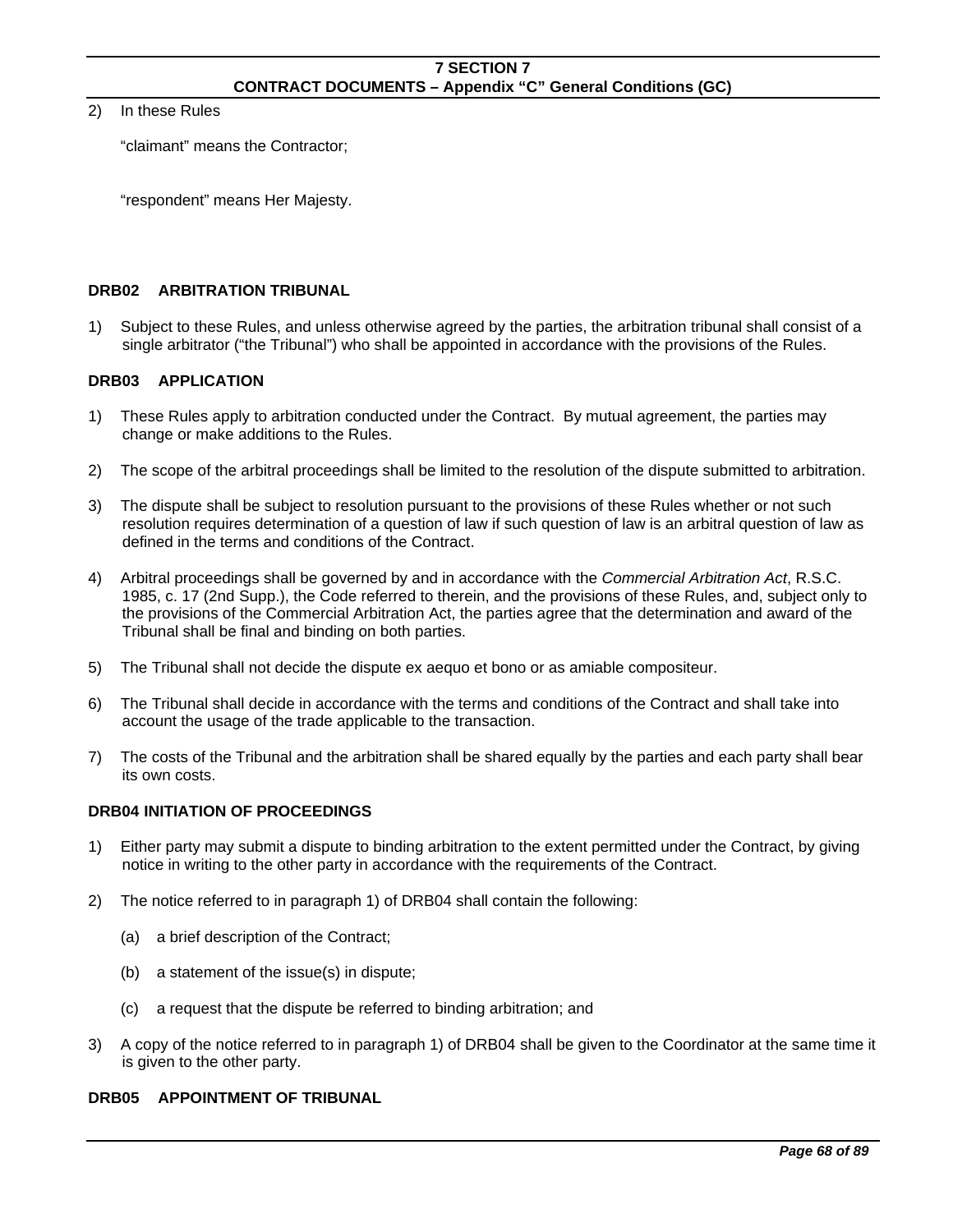- 1) No later than 10 working days following the date of commencement of arbitration proceedings as set out in the Contract documents, the Coordinator shall assemble and provide the parties with a list of qualified private sector arbitrators together with instructions to each party to individually and confidentially select and rank their preferred and fully acceptable choices of arbitrator in descending order.
- 2) Within 5 working days following receipt of the list referred to in paragraph 1) of DRB05, either party may request the Coordinator in writing to add additional private sector arbitrators to the list who, in the opinion of the party, meet the necessary qualification requirements, and forthwith upon receipt of the request, the Coordinator shall add the additional names to the list and provide the parties with a copy of the amended list.
- 3) Within 10 working days of receipt of the list referred to in paragraph 1) of DRB05 or an amended list referred to in paragraph 2) of DRB05, whichever is later, each party shall comply with the instructions accompanying the list(s) and shall deliver the completed listing to the Coordinator.
- 4) Within 2 working days following receipt of the completed listings, the Coordinator shall select the highest common ranked arbitrator to act as the Tribunal for the purposes of the arbitration.
- 5) In the event of a tie, the Coordinator shall consult both parties to re-evaluate their rankings in order to assist the Coordinator in selecting a single arbitrator acceptable to both parties. If the parties cannot agree upon an arbitrator, the Coordinator shall forthwith provide the parties with a second list of arbitrators and the procedure shall be repeated.
- 6) In the event that, following the repeated procedure, the Coordinator again fails to select a single arbitrator acceptable to both parties, the Tribunal shall consist of three (3) arbitrators, one arbitrator appointed by each of the parties and the third arbitrator appointed by these two (2) arbitrators.
- 7) The Tribunal shall in any event be composed of a person or persons who have experience in the subject matter of the dispute and are independent of either party. Without limiting the generality of the foregoing, the Tribunal shall be at arm's length from both parties and shall not be composed of members of any company, firm, or agency which advises either party, nor shall the Tribunal be composed of a person or persons who are otherwise regularly retained by such parties.
- 8) The parties agree that they shall jointly enter into an agreement with the selected Tribunal, which agreement shall be in a form drafted by the Coordinator and agreed to by the parties.
- 9) The parties agree that they shall each bear their own costs. Fees and reasonable expenses of the Tribunal and reasonable expenses associated with the conduct of the arbitration shall be borne equally by the parties.

### **DRB06 PRELIMINARY MEETING**

- 1) Unless the parties to the arbitration and the Tribunal otherwise agree, the parties shall meet with the Tribunal within 10 working days of the Tribunal's appointment to
	- (a) settle the location of premises for proceedings and responsibilities for the arrangement;
	- (b) verify addresses for the delivery of written communications to each party and to the Tribunal;
	- (c) present to the Tribunal the issues to be resolved by means of the arbitration;
	- (d) estimate the length of time the hearing might take and the number of witnesses likely to be produced;
	- (e) determine if a stenographic record or any other type of recording of proceedings should be kept, or if any particular services, such as interpreters, translations or security measures should be provided; and
	- (f) determine any other matters pertinent to conduct of the arbitration.

### **DRB07 COMMUNICATIONS**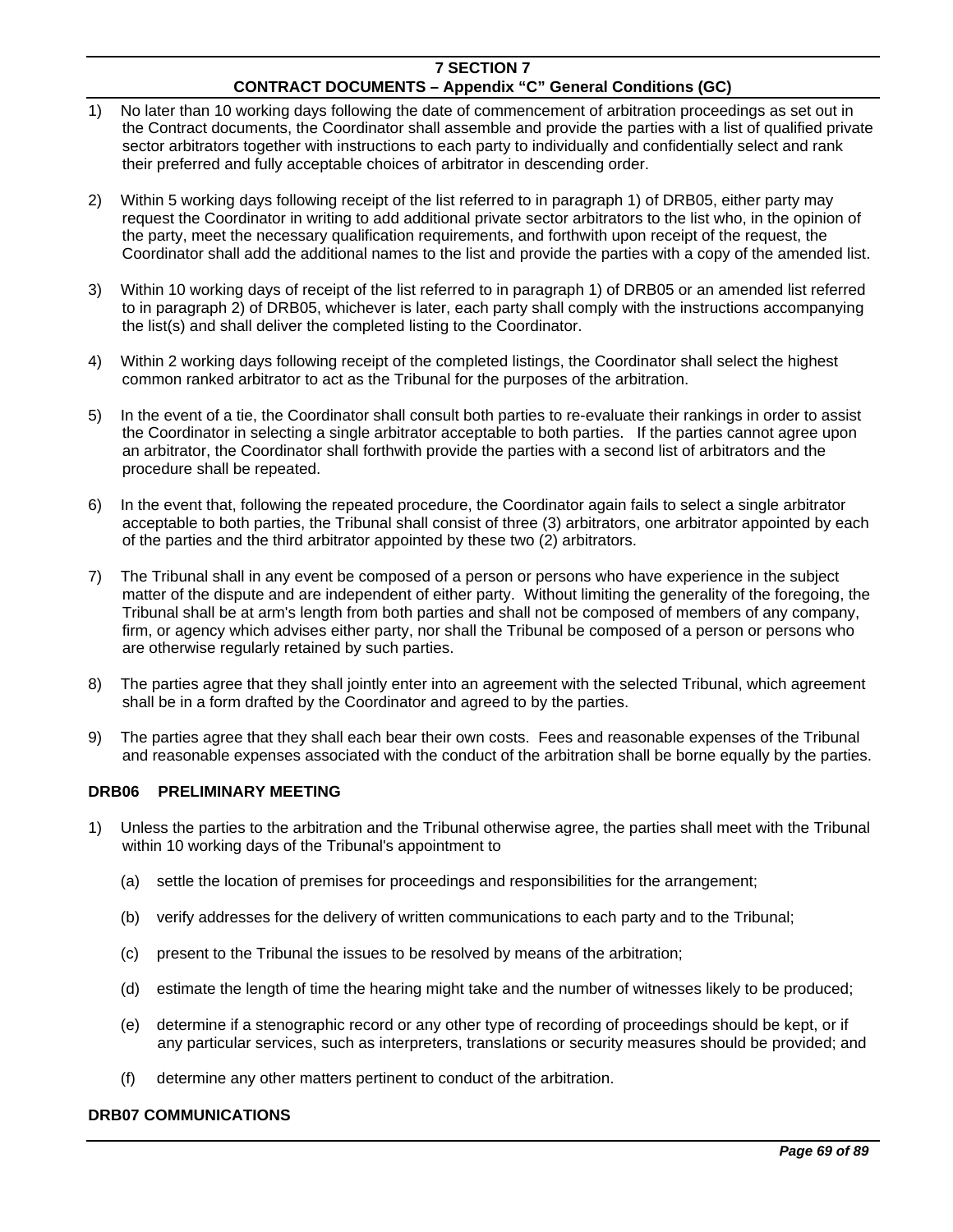- 1) Subject to paragraph 2) of DRB07, the Tribunal shall not communicate with a party to the dispute except in the presence of the other party.
- 2) Notwithstanding paragraph 1) of DRB07, the Tribunal may communicate with the parties separately for the purpose of establishing procedures to be followed or setting the time of a meeting; other exceptions to the general rule shall only be made with the consent in writing of all parties.
- 3) If a communication by the Tribunal to one party is in writing, a copy shall be sent to the other party.
- 4) If a party sends any written communication to the Tribunal, a copy shall be sent to the other party.
- 5) Any communication that is required or permitted to be given to the Tribunal or either party shall be in writing and may be given by delivering the same by facsimile, electronic mail or by mail, postage prepaid, to the address established for the purposes of the Contract in the case of the parties, and to the address provided by the Tribunal in the case of the Tribunal, and such communication shall be deemed to have been received in accordance with the provisions of the General Conditions of the Contract.

#### **DRB08 REPRESENTATION**

1) The parties may be represented or assisted by any person during the arbitral proceedings.

#### **DRB09 CONDUCT OF PROCEEDINGS**

1) Subject to the provisions of these Rules, the Tribunal may conduct the arbitration in the manner it considers appropriate. The power conferred upon the Tribunal includes the power to determine the admissibility, relevance, materiality and weight of any evidence.

#### **DRB10 PLACE OF ARBITRATION**

1) The Tribunal may meet at any place it considers appropriate for hearing witnesses, experts or the parties, or for inspection of documents, goods or other property. The Tribunal shall conduct on-site inspections at the request of either party. Any on-site inspections shall be made in the presence of both parties and their representatives. The proceedings of any on-site inspections shall be recorded as part of the hearing itself.

#### **DRB11 TIME LIMITATIONS**

- 1) The Tribunal may extend or abridge a period of time required in these Rules or fixed or determined by the Tribunal where the Tribunal considers it to be reasonable and appropriate.
- 2) Where any proceeding is terminated pursuant to paragraph 25(a) or 32 (2)(a) of the Code referred to in the *Commercial Arbitration Act*, unless the respondent agrees otherwise in writing, such termination is deemed to be a final award dismissing the claim of the claimant.

#### **DRB12 STATEMENT OF CLAIM AND DEFENCE**

- 1) Within 10 working days after the Tribunal has been appointed, the claimant shall state, in writing, the facts supporting its claim, points at issue and relief or remedy sought, and shall submit the statement to the respondent, the Coordinator, and the Tribunal.
- 2) Within 10 working days after receipt of the statement of claim, the respondent shall state, in writing, its defence in respect of these particulars and any counterclaim and shall submit its statement to the claimant, the Coordinator and the Tribunal.
- 3) Within 5 working days after receipt of the statement of defence, the claimant may state, in writing, its response to the defence and to any counterclaim, and shall submit its statement to the respondent, the Coordinator and the Tribunal.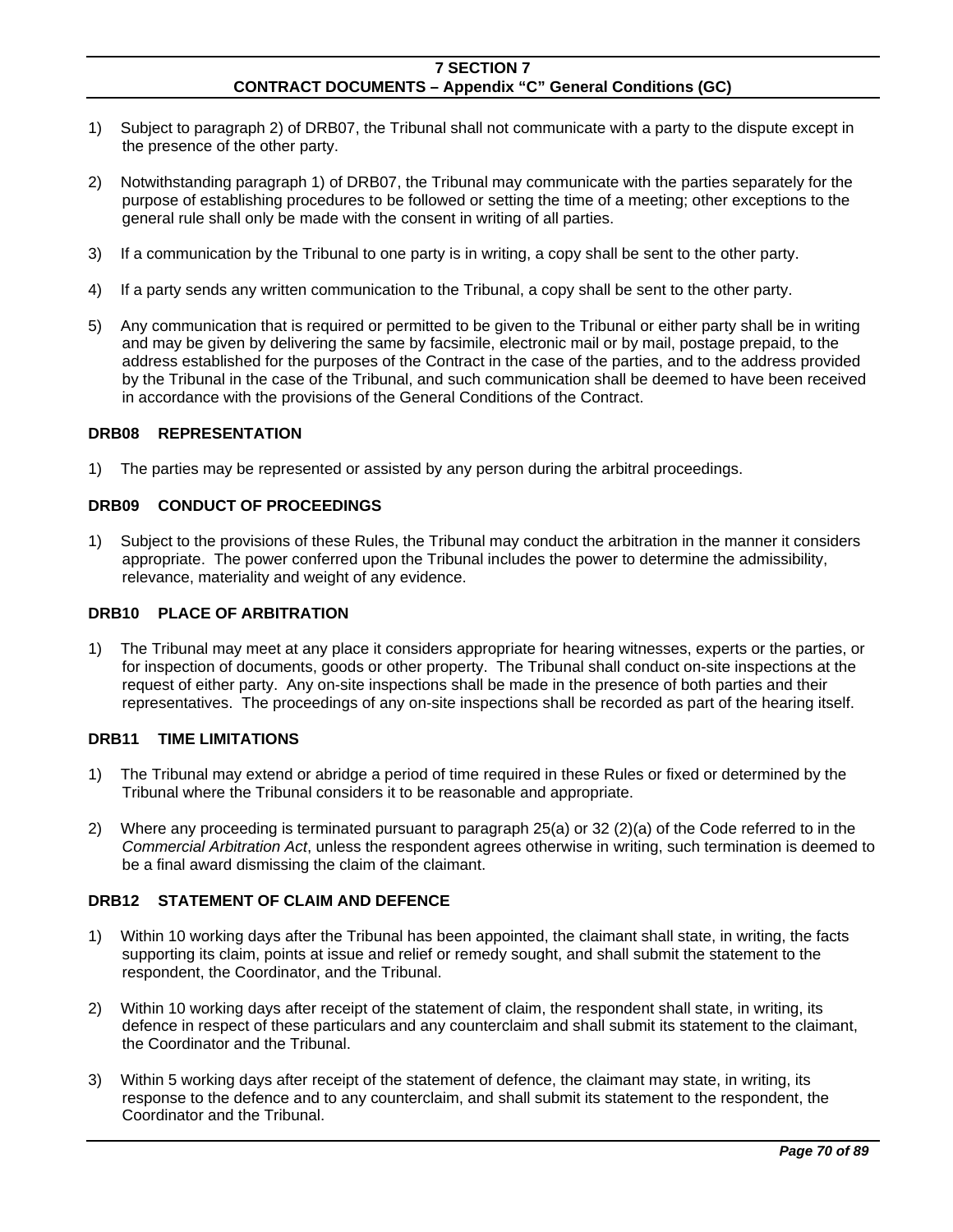- 4) A party may amend or supplement its statements during the course of arbitral proceedings unless the Tribunal considers it inappropriate to allow such amendment or supplement having regard to all circumstances including delay in making the amendment or supplement.
- 5) A statement may not be amended if the amended statement would fall outside the scope of the arbitration agreement.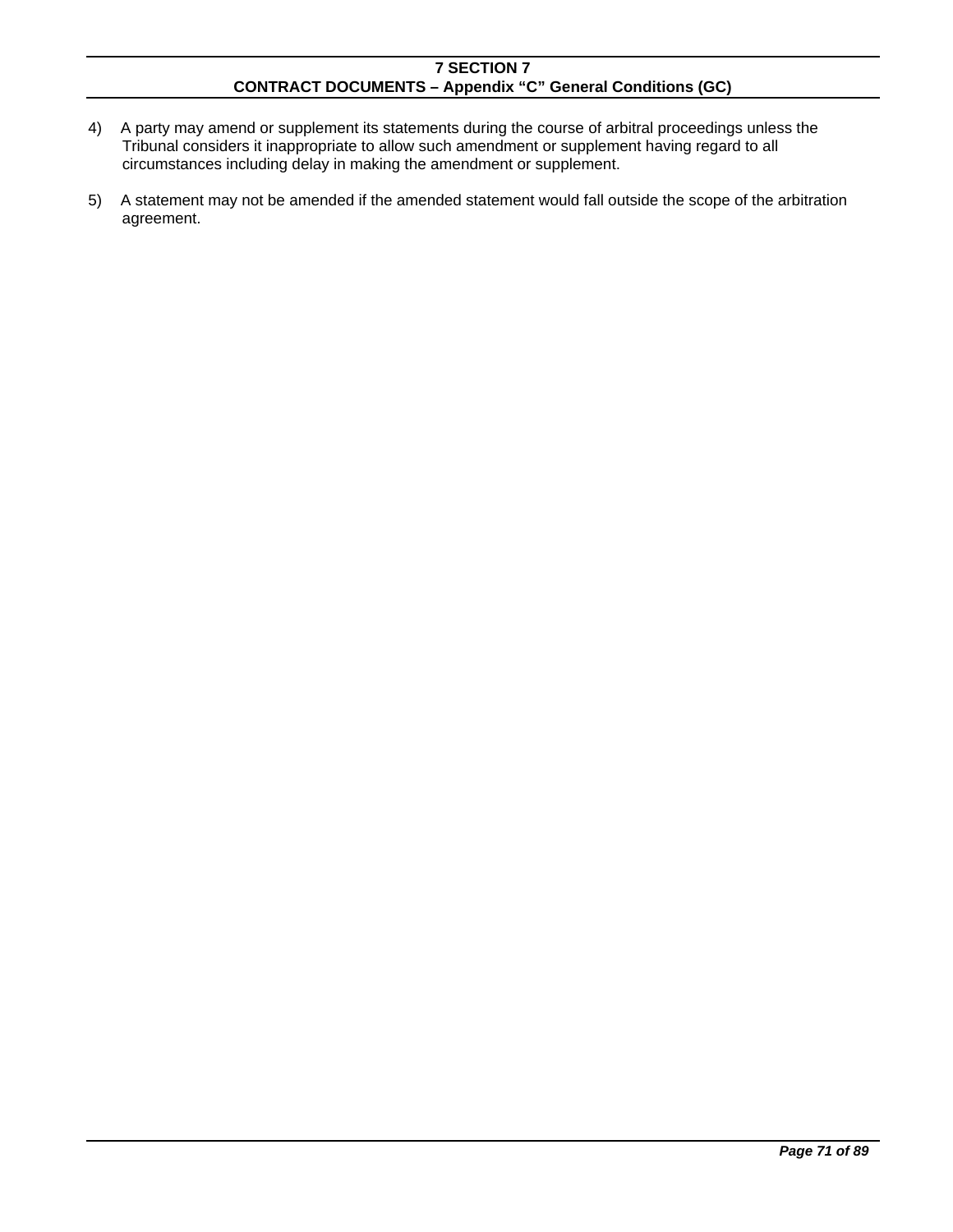## **DRB13 FURTHER WRITTEN STATEMENTS**

1) The Tribunal may require or permit the presentation of further written statements by the parties and shall fix the periods of time for submitting those statements.

## **DRB14 AGREED STATEMENT OF FACTS**

- 1) Within a time period specified by the Tribunal, the parties shall prepare and file with the Tribunal an agreed statement of facts including but not limited to a chronology of the project, schedules, quantities and progress payments. The Tribunal shall make itself available, upon reasonable notice, to assist the parties to arrive at agreement on as many facts as possible under the circumstances.
- 2) Within a time period specified by the Tribunal, the parties shall prepare and file with the Tribunal a common book of documents including all documents referred to in an agreed statement of facts and in statements of claim, defence and response.

### **DRB15 EVIDENCE**

- 1) Each party shall prove the facts relied upon to support its claim or defence.
- 2) Each party shall deliver to the Tribunal and to the other party, within such period of time that the Tribunal determines, a copy of the documents and a summary of the other evidence that party intends to present in support of the facts in issue set out in its statement of claim, defence or response.
- 3) From time to time, the Tribunal may require the parties to produce documents, exhibits and other evidence within such period of time that the Tribunal may determine.

### **DRB16 HEARINGS**

- 1) All statements, documents or other information supplied to, or applications made to, the Tribunal by one party shall be communicated to the other party, and any expert report or evidentiary document on which the Tribunal may rely in making its decision shall be communicated to the parties at least 8 working days prior to its entry in evidence.
- 2) The parties shall be given reasonably sufficient advance notice of any hearing of the Tribunal and any meeting of the Tribunal for the purpose of inspection of documents, goods or other property.
- 3) If a party intends to give evidence through a witness, the party shall communicate to the Tribunal and to the other party, within such period that the Tribunal determines
	- (a) the names, addresses and curriculum vitae of each of the witnesses it intends to present; and
	- (b) the subject upon which those witnesses shall give their testimony.
- 4) Each party shall have the right to examine, cross-examine and re-examine all witnesses as appropriate.
- 5) All oral hearings and meetings in arbitral proceedings shall be held "in camera".

### **DRB17 DEFAULT**

- 1) Where, without showing sufficient cause, the claimant fails to communicate its statement of claim in accordance with these Rules or within such further period of time permitted by the Tribunal under these Rules, the Tribunal shall issue an order terminating the arbitral proceedings with respect to that claim.
- 2) An order made under paragraph 1) of DRB17 does not affect a counterclaim made in respect of those arbitral proceedings.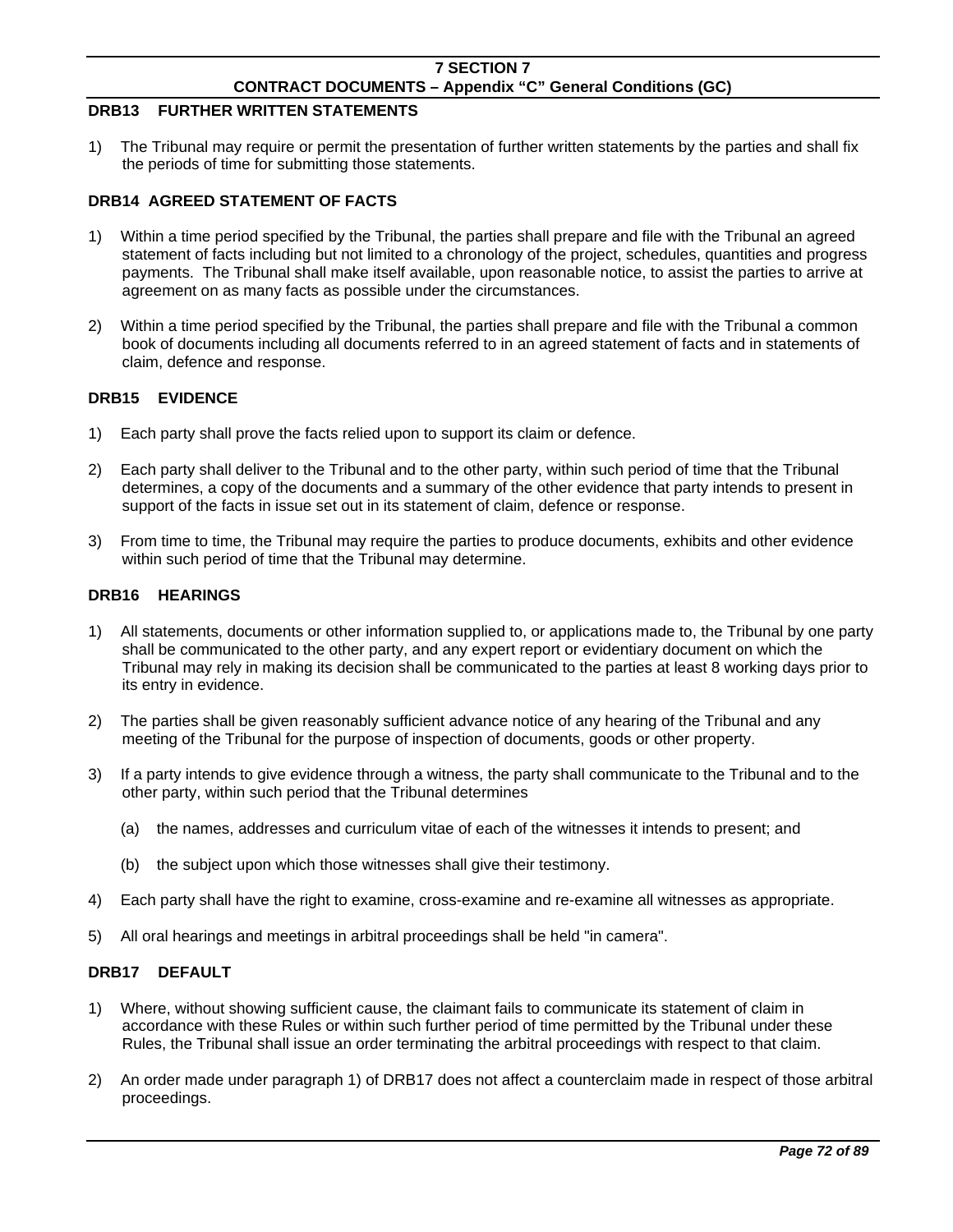- 3) Where, without showing sufficient cause, the respondent fails to communicate a statement of defence in accordance with these Rules, or within such further period of time permitted by the Tribunal under these Rules, the Tribunal shall continue the arbitral proceedings without treating that failure in itself as an admission of the claimant's allegations.
- 4) Where, without showing sufficient cause, a party fails to appear at an oral hearing or produce documentary evidence, the Tribunal may continue the arbitral proceedings and make the arbitral award on the evidence before it.

### **DRB18 ARBITRAL DECISION**

1) Unless otherwise agreed to by the parties, the Tribunal shall make the award no later than 30 days after completion of the arbitration hearings unless that time period is extended for an express period by the Tribunal on written notice to each party, due to illness or other cause beyond the Tribunal's control.

## **GC9 CONTRACT SECURITY**

### **GC9.1 OBLIGATION TO PROVIDE CONTRACT SECURITY**

- 1) The Contractor shall, at the Contractor's expense and within 14 days after the date that the Contractor receives notice that the Contractor's tender was accepted by Canada, obtain and deliver Contract Security to Canada in one or more of the forms prescribed in GC9.2 TYPES AND AMOUNTS OF CONTRACT SECURITY.
- 2) If the whole or a part of the Contract Security provided is in the form of a security deposit, it shall be held and disposed of in accordance with GC5.13 RETURN OF SECURITY DEPOSIT and GC7.4 SECURITY DEPOSIT - FORFEITURE OR RETURN.
- 3) If a part of the Contract Security provided is in the form of a labour and material payment bond, the Contractor shall post a copy of that bond at the site of the Work.
- 4) It is a condition precedent to the release of the first progress payment that the Contractor has provided the Contract Security as specified herein.

# **GC9.2 TYPES AND AMOUNTS OF CONTRACT SECURITY**

- 1) The Contractor shall deliver to Canada
	- (a) a performance bond and a labour and material payment bond each in an amount that is equal to not less than 50% of the Contract Amount;
	- (b) a labour and material payment bond in an amount that is equal to not less than 50% of the Contract Amount, and a security deposit in an amount that is equal to
		- (i) not less than 10% of the Contract Amount if that Amount does not exceed \$1,000,000; or
		- (ii) \$100,000 plus 5% of the part of the Contract Amount that exceeds \$1,000,000; or
	- (c) a security deposit in an amount prescribed by subparagraph 1)(b) herein, plus an additional amount that is equal to 10% of the Contract Amount.
- 2) The amount of a security deposit referred to in subparagraph 1)(b) of GC9.2 shall not exceed \$2,000,000 regardless of the Contract Amount.
- 3) A performance bond and a labour and material payment bond referred to in paragraph 1) of GC9.2 shall be in a form and be issued by a bonding or surety company that is approved by Canada.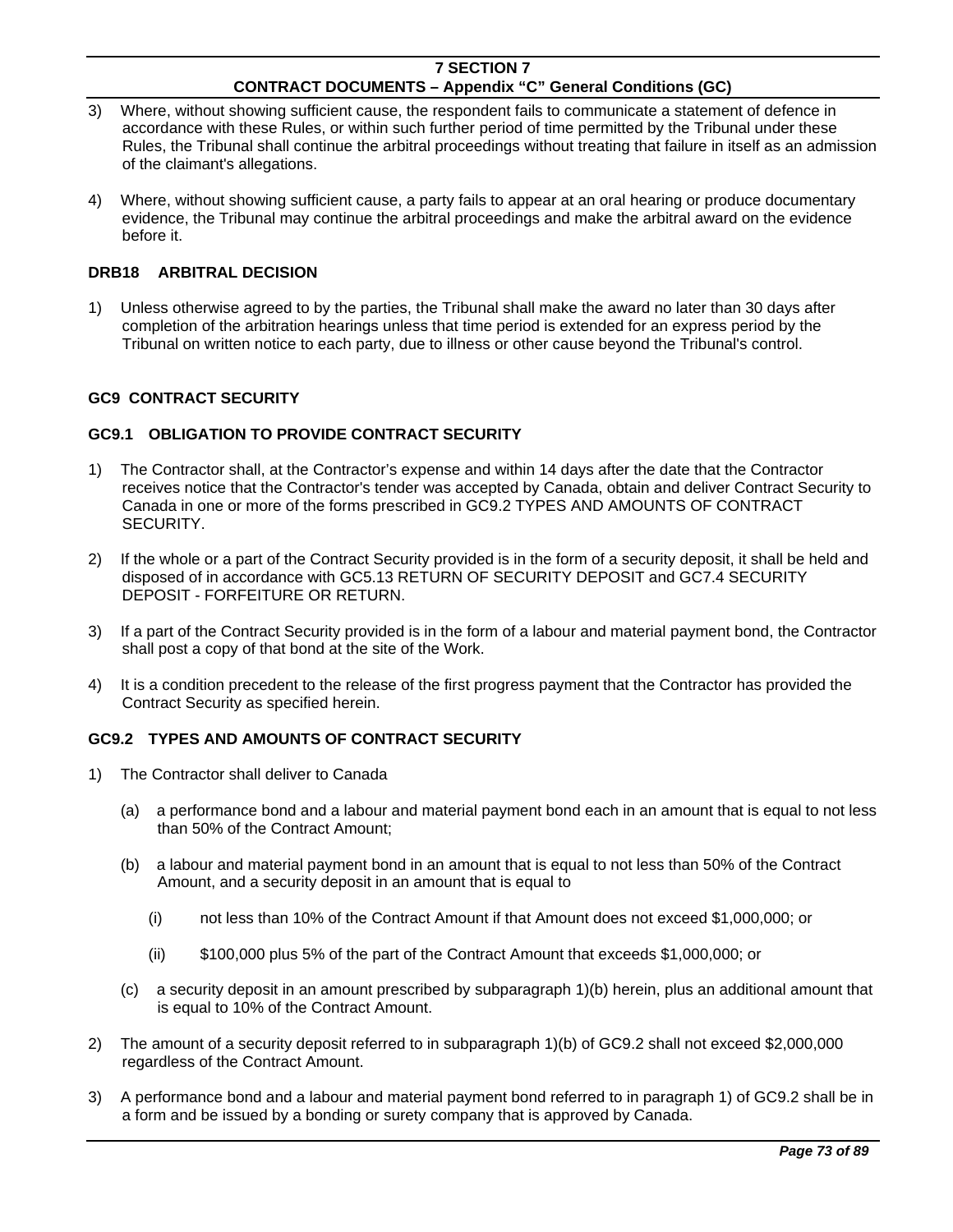- (a) The approved form for the labour and material payment bond may be found at http://www.pwgsc.gc.ca/sos/corporate/sm/text/ch07nx-02-e.html;
- (b) The approved form of the performance bond may be found at http://www.pwgsc.gc.ca/sos/corporate/sm/text/ch07nx-03-e.html; and
- (c) The list of approved bonding or surety companies may be found at http://www.tbssct.gc.ca/pubs\_pol/dcgpubs/Contracting/contractingpol\_l\_e.asp
- 4) A security deposit referred to in subparagraphs 1)(b) and 1)(c) of GC9.2 shall be in the form of
	- (a) a bill of exchange, bank draft or money order made payable to the Receiver General for Canada and certified by an approved financial institution or drawn by an approved financial institution on itself;
	- (b) bonds of, or unconditionally guaranteed as to principal and interest by, the Government of Canada; or
- 5) For the purposes of subparagraph 4)(a) of GC9.2
	- (a) a bill of exchange is an unconditional order in writing signed by the Contractor and addressed to an approved financial institution, requiring the said institution to pay, on demand, at a fixed or determinable future time a sum certain of money to, or to the order of, the Receiver General for Canada;
	- (b) if a bill of exchange, bank draft or money order is certified by or drawn on an institution or corporation other than a chartered bank, it must be accompanied by proof that the said institution or corporation meets at least one of the criteria described in subparagraph 5) (c) of GC9.2, either by letter or by a stamped certification on the bill of exchange, bank draft or money; and
	- (c) An approved financial institution is
		- (i) a corporation or institution that is a member of the Canadian Payments Association as defined in the Canadian Payments Act;
		- (ii) a corporation that accepts deposits that are insured, to the maximum permitted by law, by the Canada Deposit Insurance Corporation or the Régie de l'assurance-dépôts du Québec;
		- (iii) a corporation that accepts deposits from the public if repayment of the deposit is guaranteed by Her Majesty the Queen in right of a province;
		- (iv) a corporation, association or federation incorporated or organized as a credit union or cooperative credit society that conforms to the requirements of a credit union which are more particularly described in paragraph 137(6) of the Income Tax Act; or
		- (v) Canada Post Corporation.
- 6) Bonds referred to in subparagraph 4) (b) of GC9.2 shall be provided on the basis of their market value current at the date of the Contract, and shall be
	- (a) made payable to bearer;
	- (b) accompanied by a duly executed instrument of transfer of the bonds to the Receiver General for Canada in the form prescribed by the Domestic Bonds of Canada Regulations; or
	- (c) registered as to principal, or as to principal and interest, in the name of the Receiver General for Canada pursuant to the Domestic Bonds of Canada Regulations.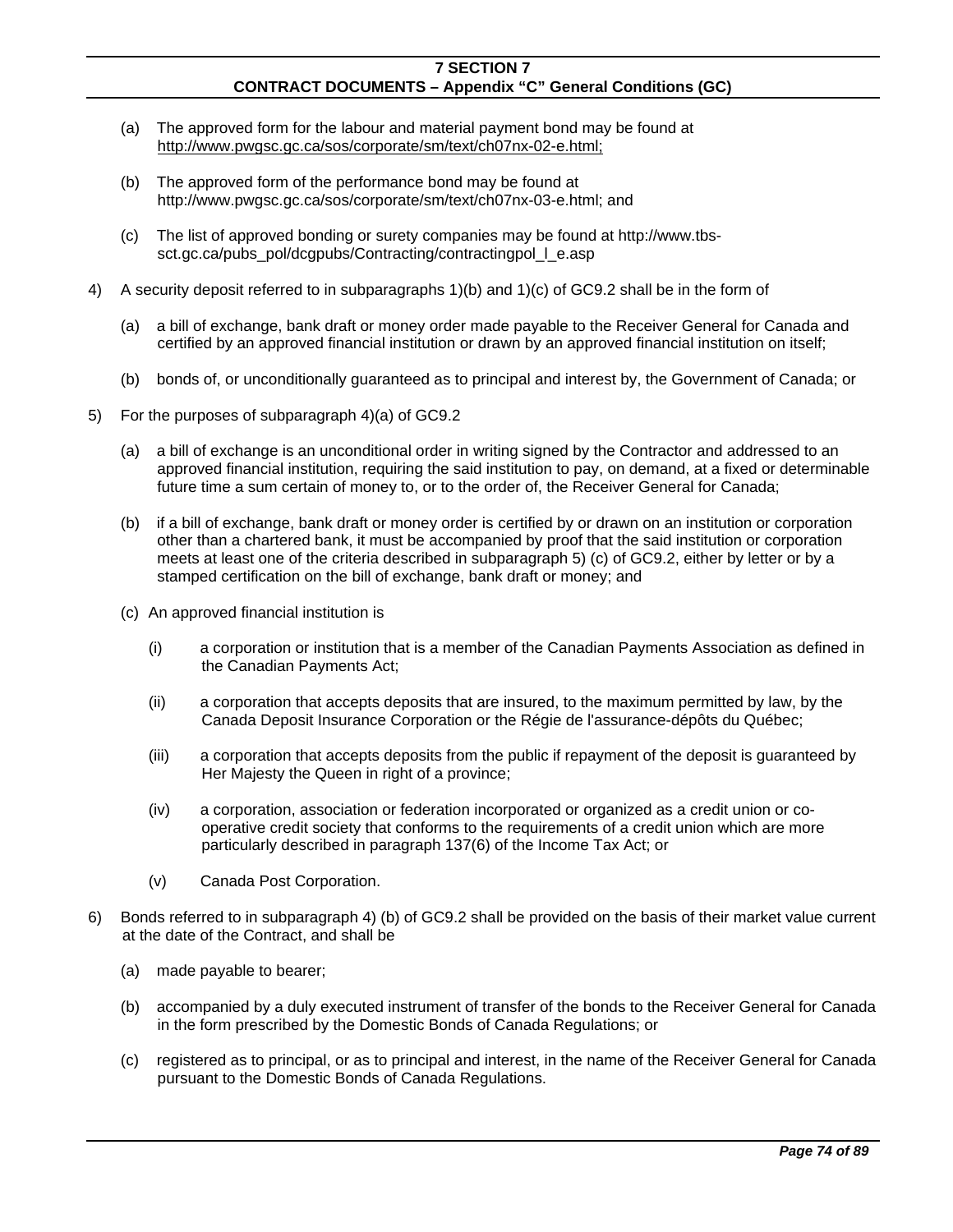# **GC9.3 IRREVOCABLE STANDBY LETTER OF CREDIT**

- 1) As an alternative to a security deposit, an irrevocable standby letter of credit is acceptable to Canada, the amount of which shall be determined in the same manner as a security deposit referred to in GC9.2 TYPES AND AMOUNTS OF CONTRACT SECURITY.
- 2) An irrevocable standby letter of credit shall
	- (a) be an arrangement, however named or described, whereby a financial institution (the "Issuer") acting at the request and on the instructions of a customer (the "Applicant") or on its own behalf,
		- (i) is to make a payment to, or to the order of, Canada as the beneficiary;
		- (ii) is to accept and pay bills of exchange drawn by Canada;
		- (iii) authorizes another financial institution to effect such payment or accept and pay such bills of exchange; or
		- (iv) authorizes another financial institution to negotiate against written demand(s) for payment provided that the terms and conditions of the letter of credit are complied with;
	- (b) state the face amount that may be drawn against it;
	- (c) state its expiry date;
	- (d) provide for sight payment to the Receiver General for Canada by way of the financial institution's draft against presentation of a written demand for payment signed by Canada identified in the letter of credit by Canada;
	- (e) provide that more than one written demand for payment may be presented subject to the sum of those demands not exceeding the face value of the letter of credit;
	- (f) provide that it is subject to the International Chamber of Commerce (ICC) Uniform Customs and Practice for Documentary Credits, 1993 Revision, ICC Publication No. 500;
	- (g) clearly specify that it is irrevocable or deemed to be irrevocable pursuant to article 6 c) of the International Chamber of Commerce (ICC) Uniform Customs and Practice for Documentary Credits, 1993 Revision, ICC Publication No. 500; and
	- (h) be issued or confirmed, in either official language in a format left to the discretion of the issuer or confirmer, by an approved financial institution on its letterhead.

### **GC10 INSURANCE**

### **GC10.1 INSURANCE**

- 1) The Contractor, at the Contractor's expense, shall obtain and maintain, or shall cause to be obtained and maintained, insurance contracts in respect of the Work, and in accordance with the requirements of GC10 INSURANCE.
- 2) Within thirty (30) days after acceptance of the Contractor's tender, unless otherwise directed in writing by the Departmental Representative, the Contractor shall deposit with the Departmental Representative an Insurer's Certificate(s) of Insurance substantially in the form displayed in this document and, if requested by the Departmental Representative, the originals or certified true copies of all contracts of insurance maintained by, or on behalf of, the Contractor as might be applicable pursuant to the insurance coverage requirements contained in the Contract.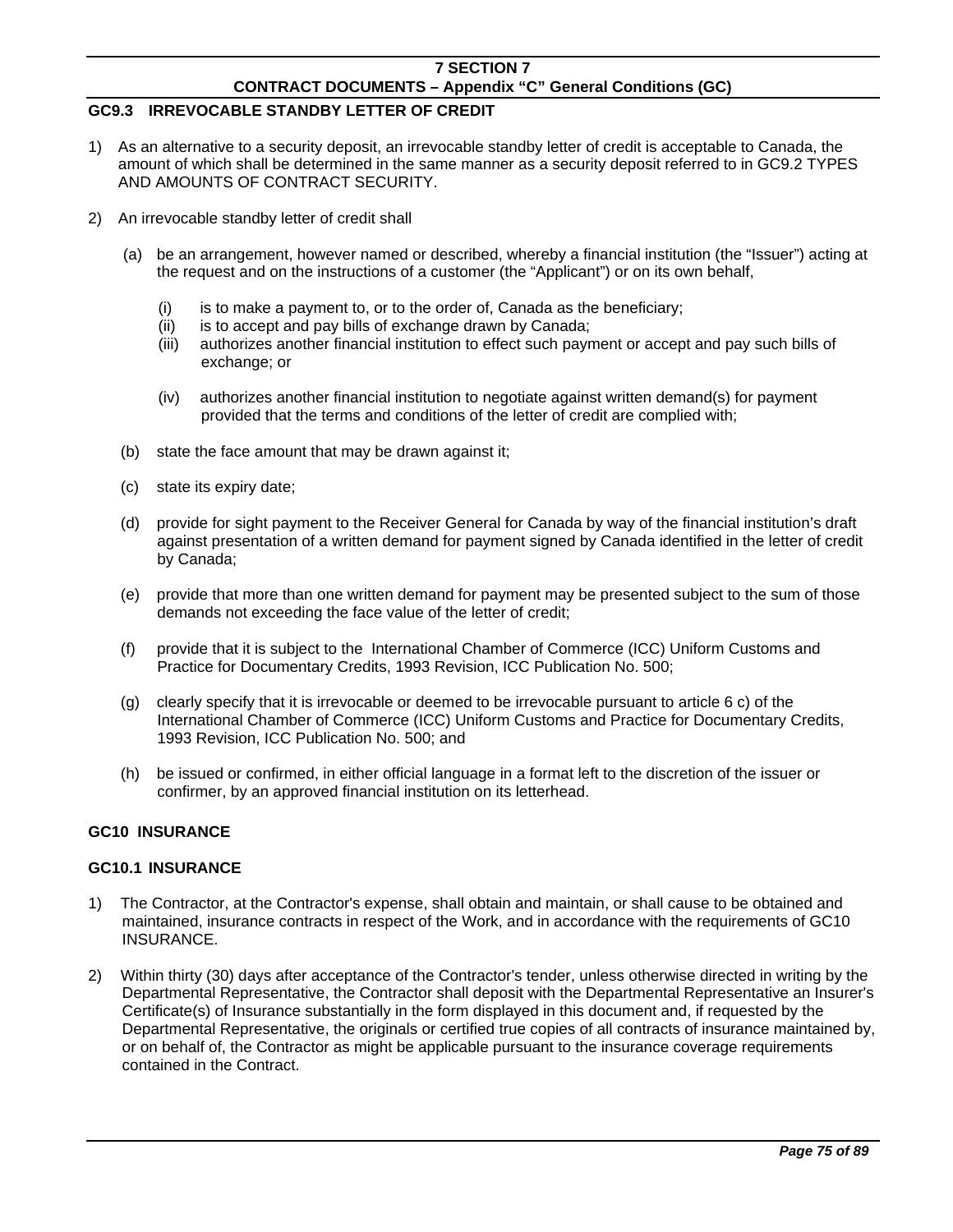#### **GC10.2 RISK MANAGEMENT**

1) The provisions of the insurance coverage requirements contained in the Contract are not intended to cover all of the Contractor's obligations under GC1.6 INDEMNIFICATION BY CONTRACTOR. Any additional risk management measures or additional insurance coverage the Contractor may deem necessary to fulfill the Contractor's obligations under GC1.6 shall be at the Contractor's discretion and expense.

#### **GC10.3 PAYMENT OF DEDUCTIBLE**

1) The payment of monies up to the deductible amount made in satisfaction of a claim shall be at the cost of the **Contractor** 

#### **GC10.4 PERIOD OF INSURANCE**

1) Unless otherwise directed in writing by the Departmental Representative, the insurance policies shall be in force and be maintained from the date of award of the Contract until the date of issue of the Final Certificate of Completion.

#### **GC10.5 COMMERCIAL GENERAL LIABILITY**

#### **GC10.5.1 Scope of Insurance Policy**

1) Contractors must provide "Commercial General Liability Insurance" and maintain this insurance in force during tender and during the life of the Contract, for a limit of liability NOT LESS THAN \$2,000,000.00 per accident or occurrence. The policy shall be written on a form similar to that known and referred to in the insurance industry as IBC 2100 - Commercial General Liability policy (Occurrence form). Legal or defense costs incurred in respect of a claim or claims shall not operate to decrease the limit of liability.

#### **GC10.5.2 Insurance Policy Endorsements**

For Contract Award purposes, the policy must include the following endorsements:

(a) Additional Insured: Canada is included as an additional insured, but only with respect to liabilities that may arise from the Contractor's own negligence, in the performance of the Contract.

(b) Notice of Cancellation: The Insurer agrees to provide the Contracting Authority thirty (30) days written notice of policy cancellation.

(c)) Liability arising out of, or resulting from, ownership, existence, maintenance or use of premises by the Contractor and operations necessary for, or incidental to, the performance of the Contract.

(d) "Broad Form" Property Damage including the loss of use of property.

(e) Removal or weakening of support of any building or land whether such support be natural or otherwise;

(f) Elevator liability including escalators, hoists and similar devices;

(g) Contractor's Protective Liability;

(h) Contractual and Assumed Liabilities under the Contract;

(i) Completed Operations Liability - The insurance, including all aspects of these Insurance Conditions shall continue for a period of at least one (1) year beyond the date of the Final Certificate of Completion for the Completed Operations;

(j) Cross Liability: Without increasing the limit of liability, the policy shall protect all insured parties to the full extent of coverage provided. The policy shall apply to each Insured in the same manner and to the same extent as if a separate policy had been issued to each.

(k) Joint and Several Liability: The policy shall respond to liability arising from negligence of the insured Contractor, any Insured, or joint negligence of Insured parties.

(l) Contractual Liability: The policy shall, on a blanket basis or by specific reference to this Contract, extend to assumed liabilities with respect to contractual insurance provisions.

(m) Contingent Employer's Liability: To protect the Contractor for liabilities arising in the management and administration of statutory and contractual entitlements of its employees.

(n) Employees and Volunteers as Additional Insured: All employees and volunteers, on behalf of the Contractor, shall be included as additional insured.

(o) Voluntary Medical Payments, \$5,000.00 per person, \$25,000.00 per accident: To provide, without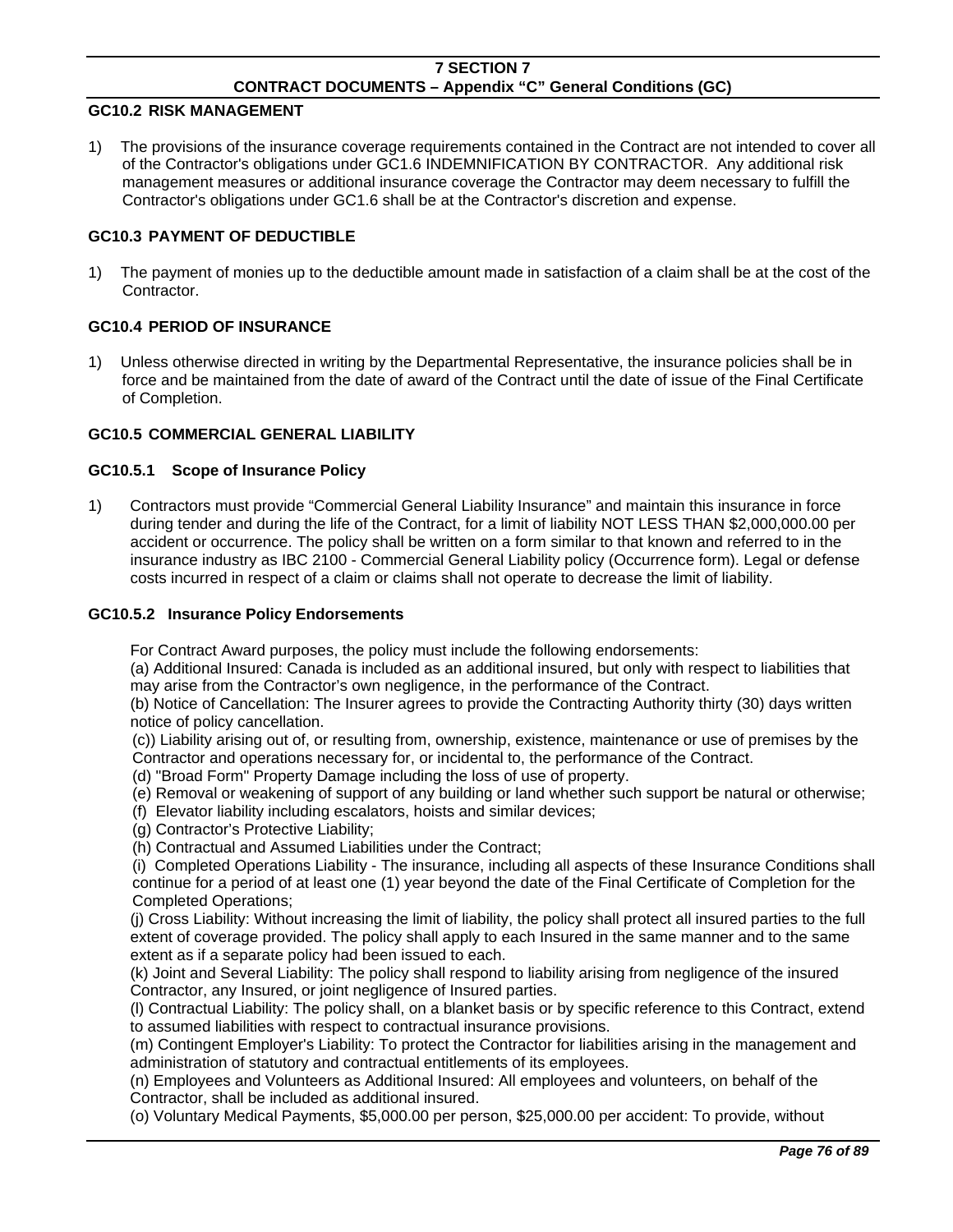contestation, for expenses incurred in instances of minor accidental bodily injuries. (p) Severability of Interests: without increasing the limit of liability, this policy shall apply separately to each Insured in the same manner and to the same extent as if a separate policy had been issued to each. (r) Loss or Damage to Crown Property - This policy, subject to the limits of liability stated herein, shall apply to any loss or damage to Crown Property under the care, custody or control of the Design-Builder.

# **GC10.5.3 Additional Exposures**

- 1) The policy shall either include, or be endorsed to include, the following exposures or hazards if the Work is subject thereto:
	- (a) Blasting;
	- (b) Pile driving and caisson work;
	- (c) Underpinning;
	- (d) Risks associated with the activities of the Contractor on an active airport;
	- (e) Radioactive contamination resulting from the use of commercial isotopes;
	- (f) Damage to the portion of an existing building beyond that directly associated with an addition, renovation or installation contract; and
	- (g) Marine risks associated with the construction of piers, wharves and docks.

## **GC10.5.4 Deductible**

1) The policy shall be issued with a deductible amount of not more than \$10,000 per occurrence applying to Property Damage claims only.

## **GC10.6 BUILDER'S RISK - INSTALLATION FLOATER - ALL RISKS**

### **GC10.6.1 Scope of Policy**

1) The policy shall be written on an "All Risks" basis granting coverage similar to those provided by the forms known and referred to in the insurance industry as "Builder's Risk Comprehensive Form" or "Installation Floater - All Risks".

### **GC10.6.2 Insured**

1) Each insurance policy shall insure the Contractor, and shall include, as an Additional Insured, Her Majesty the Queen in right of Canada, represented by the Minister of Environment Canada.

### **GC10.6.3 Property Insured**

- 1) The property insured shall include
	- (a) the Work and all property, equipment and materials intended to become part of the finished Work at the site of the Work while awaiting, during and after installation, erection or construction including testing; and
	- (b) expenses incurred in the removal from the construction site of debris of the property insured, including demolition of damaged property, de-icing and dewatering, occasioned by loss, destruction or damage to such property and in respect of which insurance is provided by this policy.

### **GC10.6.4 Proceeds**

- 1) The policy shall provide that proceeds from the policy shall be payable in accordance with GC10.7 INSURANCE PROCEEDS.
- 2) The Contractor shall do such things and execute such documents as are necessary to effect payment of the proceeds.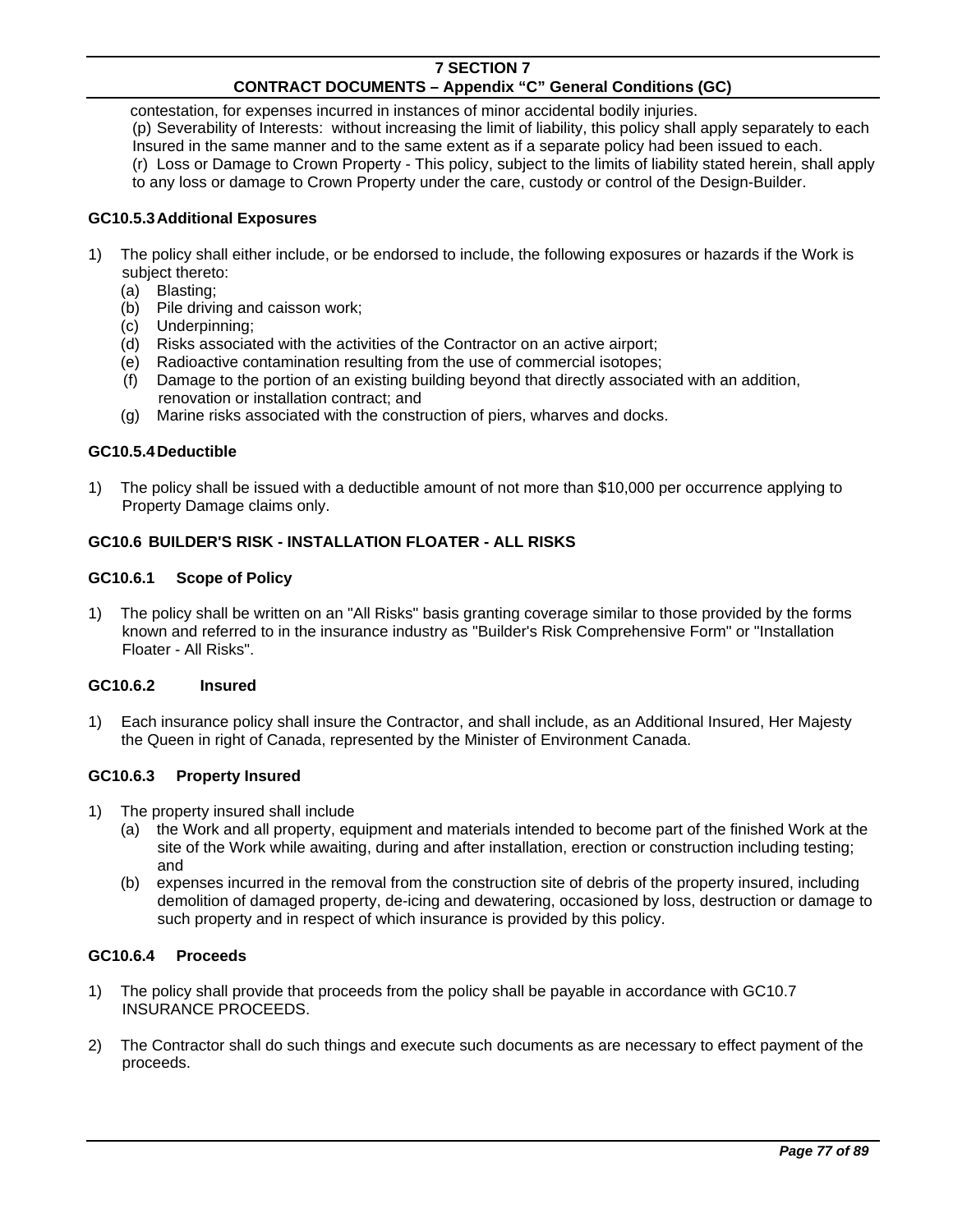### **GC10.6.5 Amount of Insurance**

1) The amount of insurance shall not be less than the sum of the Contract value plus the declared value (if any) set forth in the Contract Documents of all Material and equipment supplied by Canada at the site of the Project to be incorporated into and form part of the finished Work.

## **GC10.6.6 Deductible**

1) The policy shall be issued with a deductible amount of not more than \$10,000.

## **GC10.6.7 Subrogation**

1) The following provision shall be included in the policy:

 "All rights of subrogation or transfer of rights are hereby waived against any corporation, firm, individual or other interest, with respect to which insurance is provided by this policy".

## **GC10.6.8 Exclusion Qualifications**

1) The policy may be subject to the standard exclusions but the following qualifications shall apply to the following:

- (a) faulty materials, workmanship or design may be excluded only to the extent of the cost of making good thereof and shall not apply to loss or damage resulting therefrom;
- (b) loss or damage caused by contamination by radioactive material may be excluded except for loss or damage resulting from commercial isotopes used for industrial measurement, inspection, quality control radiographic or photographic use; and
- (c) use and occupancy of the Project or any part or section thereof shall be permitted if such use and occupancy is for the purposes for which the Project is intended upon completion.

# **GC10.7 INSURANCE PROCEEDS**

- 1) In the case of a claim payable under a Builders Risk/Installation Floater (All Risks) insurance contract maintained by the Contractor pursuant to GC10.6 BUILDER'S RISK - INSTALLATION FLOATER - ALL RISKS, the proceeds of the claim shall be paid directly to Canada, and
	- (a) the monies so paid shall be held by Canada for the purposes of the Contract; or
	- (b) if Canada elects, shall be retained by Canada, in which event they vest in Canada absolutely.
- 2) In the case of a claim payable under a General Liability insurance contract maintained by the Contractor pursuant to GC10.5 COMMERCIAL GENERAL LIABILITY, the proceeds of the claim shall be paid by the insurer directly to the claimant.
- 3) If an election is made pursuant to subparagraph 1)(b), Canada may cause an audit to be made of the accounts of the Contractor and of Canada in respect of the part of the Work that was lost, damaged or destroyed for the purpose of establishing the difference, if any, between
	- (a) the aggregate of the amount of the loss or damage suffered or sustained by Canada, and any other amount that is payable by the Contractor to Canada under the Contract, minus any monies retained pursuant to subparagraph 1)(b) herein; and
	- (b) the aggregate of the amounts payable by Canada to the Contractor pursuant to the Contract up to the date of the loss or damage.
- 4) A difference that is established pursuant to paragraph 3) shall be paid forthwith by the party who is determined by the audit to be the debtor to the party who is determined by the audit to be the creditor.
- 5) When payment of a deficiency has been made pursuant to paragraph 4), all rights and obligations of Canada and the Contractor under the Contract shall, with respect only to the part of the Work that was the subject of the audit referred to in paragraph 3), be deemed to have been expended and discharged.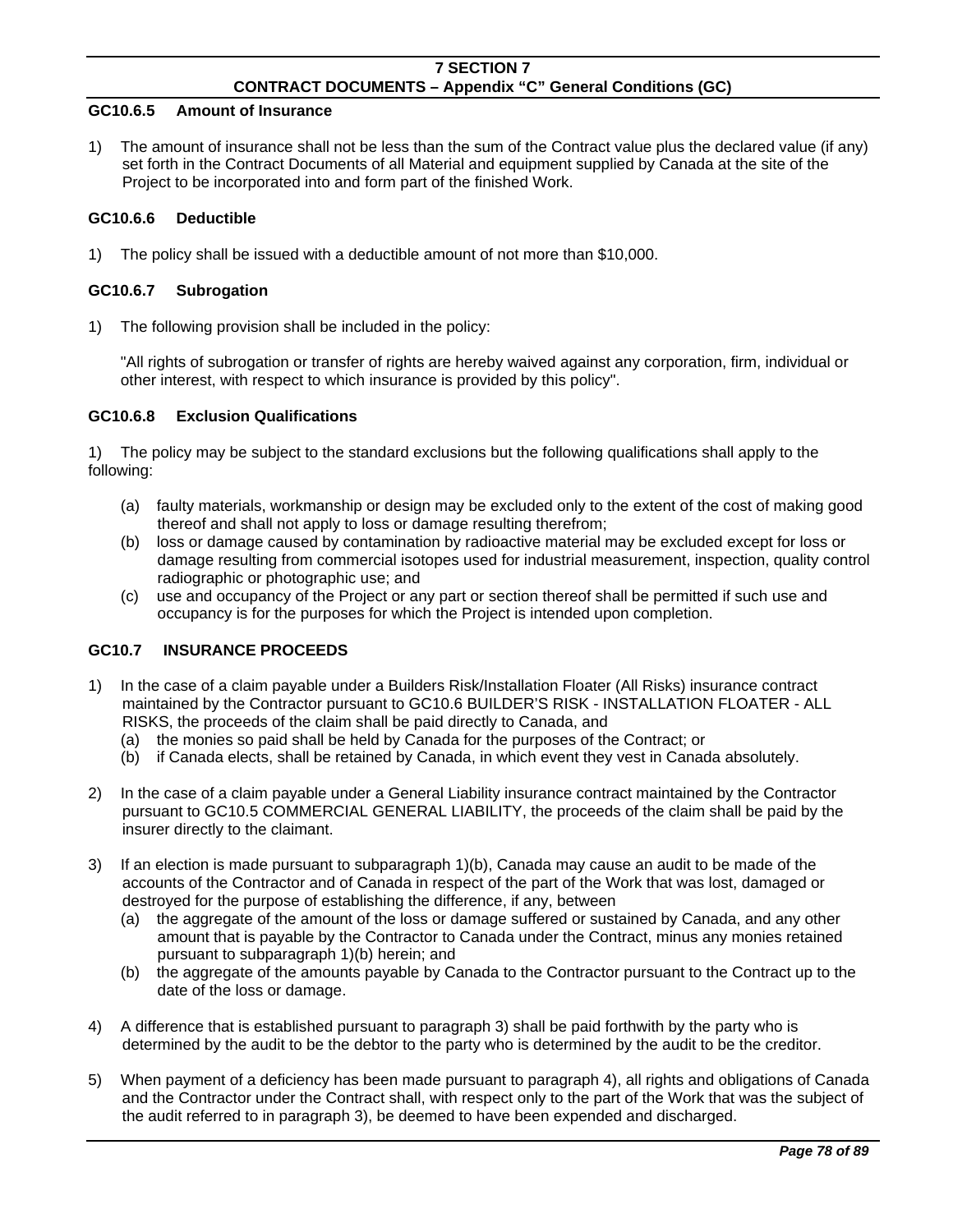- 6) Subject to paragraph 7), if an election is not made pursuant to subparagraph 1)(b), the Contractor, at the Contractor's expense, shall clear and clean the Work and its site and restore and replace the part of the Work that was lost, damaged or destroyed as if that part of the Work had not yet been performed.
- 7) When the Contractor clears and cleans the Work and its site and restores and replaces the Work referred to in paragraph 6), Canada shall pay the Contractor out of the monies referred to in paragraph 1) so far as they will thereunto extend.
- 8) Subject to paragraph 7), payment by Canada pursuant to paragraph 7) shall be made in accordance with the Contract but the amount of each payment shall be 100% of the amount claimed notwithstanding paragraph 3) of GC5.4 PROGRESS PAYMENT.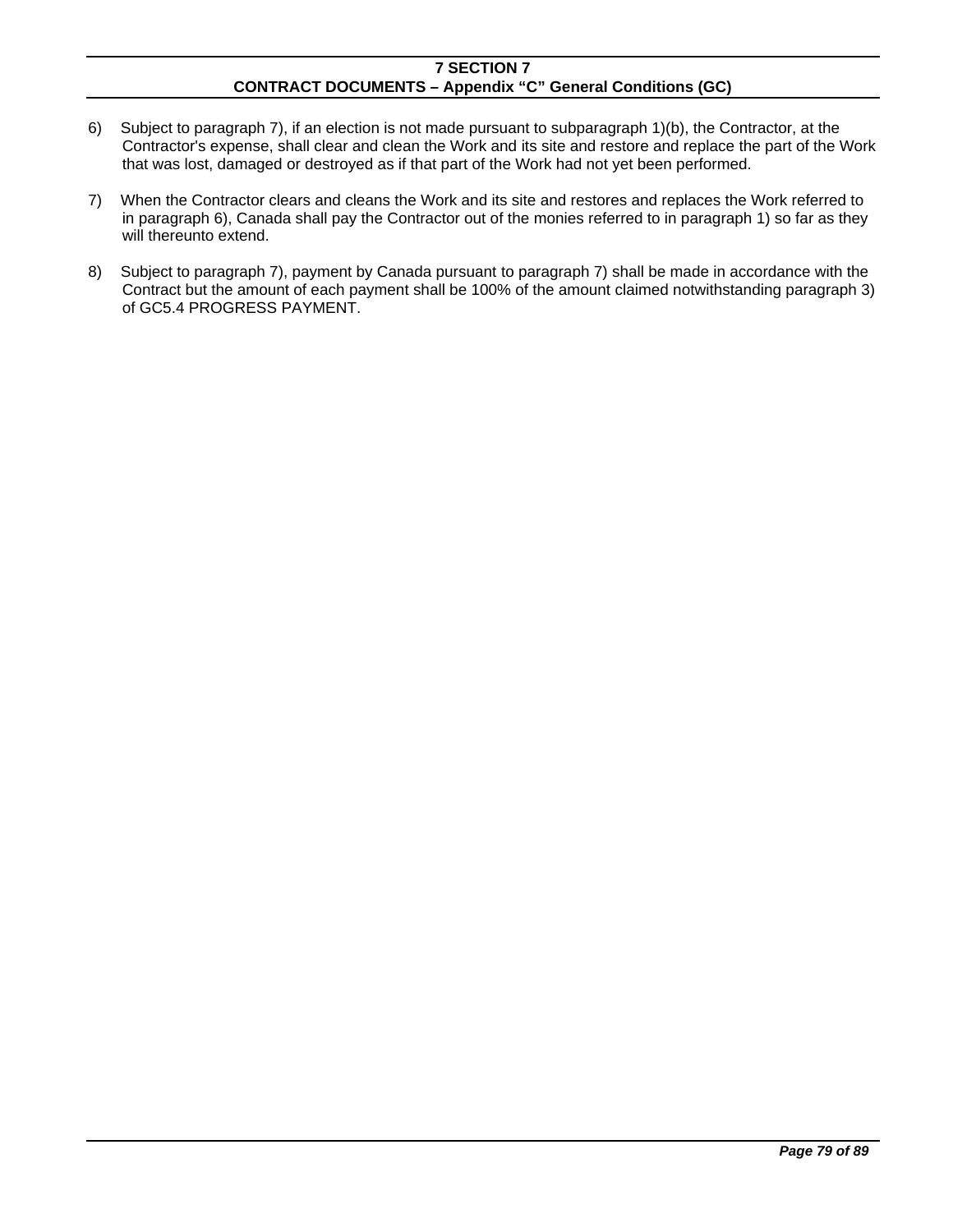| <b>INSURER'S CERTIFICATE OF INSURANCE</b>                                                                                                                                                                                                                                                                                                                                                                                                  |        | (to be completed by Insurer (not broker) and delivered to<br>Environment Canada within 30 days following acceptance<br>of tender) |              |                         |                       |                   |  |
|--------------------------------------------------------------------------------------------------------------------------------------------------------------------------------------------------------------------------------------------------------------------------------------------------------------------------------------------------------------------------------------------------------------------------------------------|--------|-----------------------------------------------------------------------------------------------------------------------------------|--------------|-------------------------|-----------------------|-------------------|--|
| <b>CONTRACT</b>                                                                                                                                                                                                                                                                                                                                                                                                                            |        |                                                                                                                                   |              |                         |                       |                   |  |
| Description of Work                                                                                                                                                                                                                                                                                                                                                                                                                        |        |                                                                                                                                   | Contract No. |                         |                       | <b>Award Date</b> |  |
| Location                                                                                                                                                                                                                                                                                                                                                                                                                                   |        |                                                                                                                                   |              |                         |                       |                   |  |
| <b>INSURER</b>                                                                                                                                                                                                                                                                                                                                                                                                                             |        | <b>BROKER</b>                                                                                                                     |              |                         |                       |                   |  |
|                                                                                                                                                                                                                                                                                                                                                                                                                                            |        |                                                                                                                                   |              | Name                    |                       |                   |  |
|                                                                                                                                                                                                                                                                                                                                                                                                                                            |        |                                                                                                                                   |              |                         |                       |                   |  |
| <b>INSURED</b>                                                                                                                                                                                                                                                                                                                                                                                                                             |        | <b>ADDITIONAL INSURED</b><br>Her Majesty the Queen in right of Canada as<br>represented by the Minister of Environment Canada     |              |                         |                       |                   |  |
|                                                                                                                                                                                                                                                                                                                                                                                                                                            |        |                                                                                                                                   |              |                         |                       |                   |  |
| This document certifies that the following policies of insurance are at present in force covering all operations of the Insured, in<br>connection with the contract made between the named insured and Environment Canada:                                                                                                                                                                                                                 |        | <b>POLICY</b>                                                                                                                     |              |                         |                       |                   |  |
| <b>Type</b>                                                                                                                                                                                                                                                                                                                                                                                                                                | Number | Inception<br>Date                                                                                                                 |              | Expiry<br>Date          | Limit of<br>Liability | Deductible        |  |
| <b>Commercial General Liability</b>                                                                                                                                                                                                                                                                                                                                                                                                        |        |                                                                                                                                   |              |                         |                       |                   |  |
| Builder's Risk "All Risks"                                                                                                                                                                                                                                                                                                                                                                                                                 |        |                                                                                                                                   |              |                         |                       |                   |  |
| Installation Floater "All Risks"                                                                                                                                                                                                                                                                                                                                                                                                           |        |                                                                                                                                   |              |                         |                       |                   |  |
| Other (list)                                                                                                                                                                                                                                                                                                                                                                                                                               |        |                                                                                                                                   |              |                         |                       |                   |  |
| Each of these policies includes coverages/provisions as specified in the Insurance Coverage Requirements in this document<br>which form part of this contract and each policy has been endorsed to cover Her Majesty as an Additional Insured. The Insurer agrees to notify Her Majesty and the Universed to cover Her Majesty as an Additional Insured. Th<br>any policy or coverage.<br>Name of Insurer's Officer or Authorized Employee |        |                                                                                                                                   |              | <b>Telephone Number</b> |                       |                   |  |
|                                                                                                                                                                                                                                                                                                                                                                                                                                            |        |                                                                                                                                   |              |                         |                       |                   |  |
| Signature Signature Committee Committee Committee Committee Committee Committee Committee Committee Committee                                                                                                                                                                                                                                                                                                                              |        |                                                                                                                                   |              | Date                    |                       |                   |  |
| ISSUANCE OF THIS CERTIFICATE SHALL NOT LIMIT OR RESTRICT THE RIGHT OF ENVIRONMENT CANADA TO<br>REQUEST AT ANY TIME DUPLICATE CERTIFIED COPIES OF SAID INSURANCE POLICIES.                                                                                                                                                                                                                                                                  |        |                                                                                                                                   |              |                         |                       |                   |  |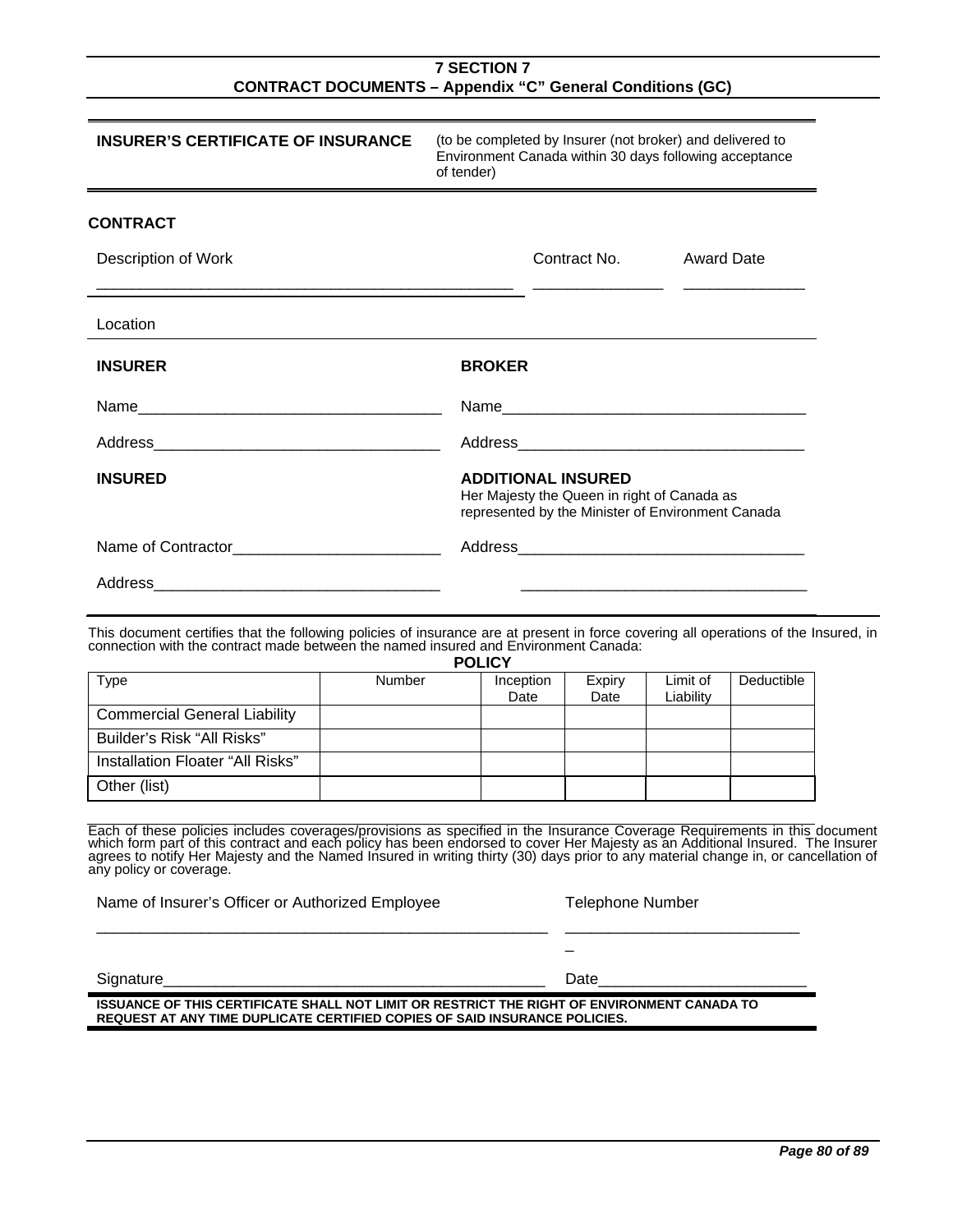# **GC11 LABOUR CONDITIONS - R0203D (2004-05-14)**

#### **GC11.1 Interpretation**

In these conditions

- a. "Act" means the *Fair Wages and Hours of Labour Act*;
- b. "Regulations" means the *Fair Wages and Hours of Labour Regulations* made pursuant to the Act;
- c. "contract" means the contract of which these Labour Conditions are part;
- d. "contracting authority" means the department of Government or a crown corporation with whom the contract is made;
- e. "contractor" means the person who has entered into the contract with the contracting authority;
- f. "regional director" means the director of a regional office of the Department of Human Resources Development or the director's designated representative;
- g. "inspector" has the meaning assigned to the term by Part III of the *Canada Labour Code*.
- h. "Minister" means the Minister of Labour of Canada;
- i. "persons" means those workers employed by the contractor, subcontractor or any other person doing or contracting to do the whole or any part of the work contemplated by the contract;

## **GC11.2 General Fair Wage Clause**

- 1) All persons in the employ of the contractor, subcontractor, or any other person doing or contracting to do the whole or any part of the work contemplated by the contract, shall during the continuance of the work:
	- i. be paid fair wages that is, such wages as are generally accepted as current for competent workers in the district in which the work is being performed for the character or class of work in which such workers are respectively engaged; and
	- ii. in all cases, be paid no less than the minimum hourly rate of pay established by the Labour Program of the Department of Human Resources Development in the Fair Wage Schedules which form a part of this contract as Appendix A to these Labour Conditions; and
	- iii. for contracts covering work performed in the province of Quebec, be paid at least the wage rates established by that province for the purposes of the Quebec "*Construction Decree*".
- 2) Where there is no wage rate in the schedules referred to in (a) for a particular character or class of work, the contractor shall pay wages for that character or class of work at a rate not less than the rate for an equivalent character or class of work.
- 3) Where during the term of the contract, the contractor receives notice from the contracting authority of any change in wage rates, the contractor shall pay not less than the changed wage rate beginning on the first day after receipt, by the contractor, of the notice of the change in wage rates.

### **GC11.3 Hours of Work**

1) The hours of work in a day and in a week of persons employed in the execution of the contract, including the hours of work in excess of which a person shall be paid overtime at a rate at least equal to one and one half times the fair wage, are the hours of work for the province in which the work is being performed as set out from time to time in an Act of that province.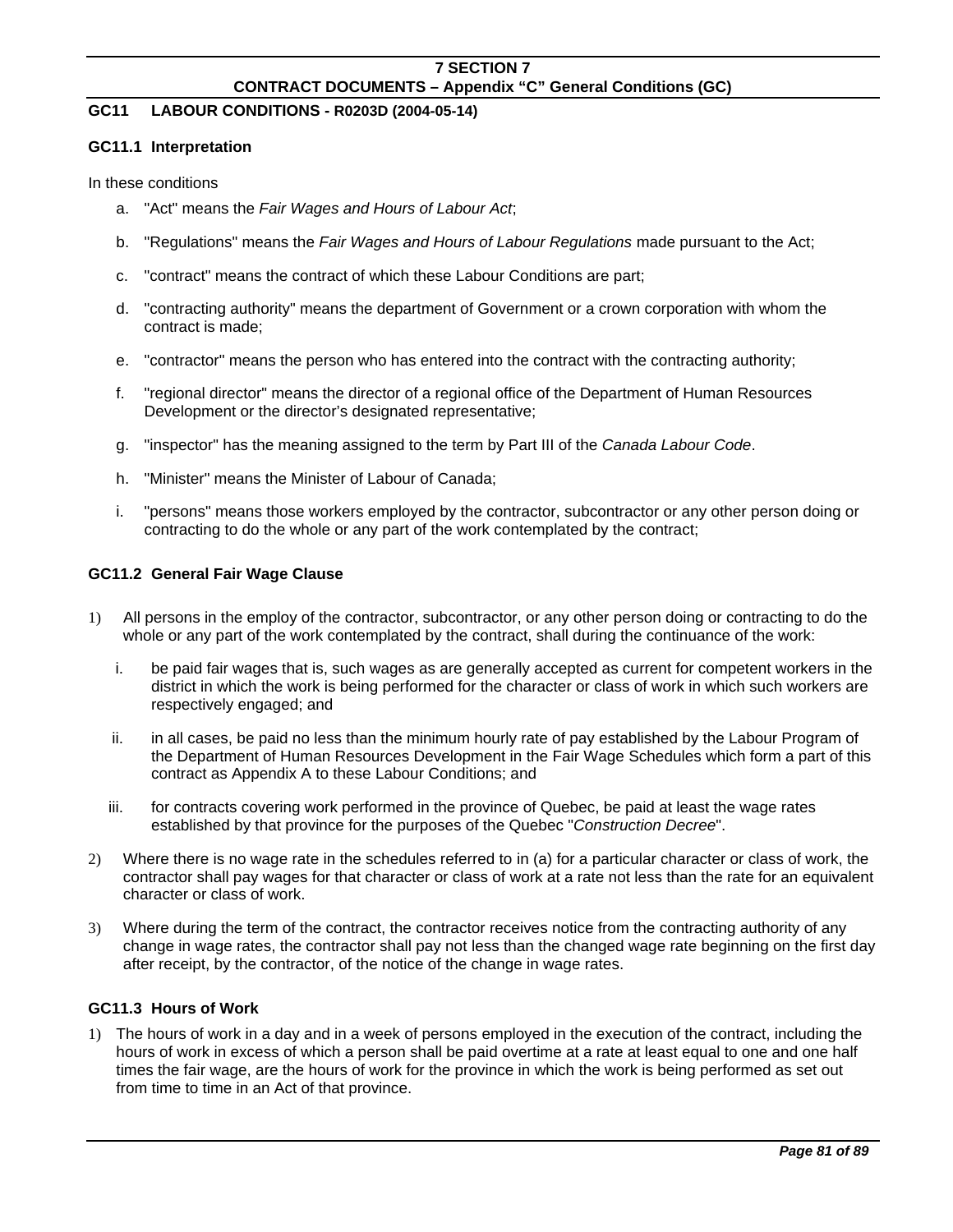2) The daily or weekly hours of work referred to in paragraph (a) may be exceeded in accordance with the applicable provincial law.

## **GC11.4 Labour Conditions to be Posted**

1) For the information and the protection of all persons, the contractor agrees to post and keep posted, in a conspicuous place on the premises where work contemplated by the contract is being carried out or on premises occupied or used by persons engaged in carrying out such work, a copy of these Labour Conditions, and a copy of the applicable Fair Wage Schedules along with any subsequent changes.

## **GC11.5 Contractor Records Kept Open for Inspection**

- 1) The contractor agrees to keep books and records showing the names, addresses, classifications of employment and work of all workers employed under the contract, the rate of wages to be paid, the wages paid and the daily hours worked by the workers.
- 2) The contractor also agrees that the contractor's books, records and premises will be open at all reasonable times for inspection by an inspector.
- 3) The contractor also agrees to furnish the inspector and the contracting authority, on request, with such further information as is required to ascertain that the requirements of the Act, the Regulations and the contract with respect to wages, hours of work and other labour conditions have been complied with.

### **GC11.6 Departmental Requirements before Payment made to Contractor**

- 1) The contractor agrees that the contractor will not be entitled to payment of any money otherwise payable under the contract until the contractor has filed with the contracting authority in support of a claim for payment a sworn statement:
	- i. that the contractor has kept the books and records required by these Regulations,
	- ii. that there are no wages in arrears in respect of work performed under the contract, and
	- iii. that to the contractor's knowledge, all the conditions in the contract required by the Act and the Regulations have been complied with.
- 2) The contractor also agrees that, where fair wages have not been paid by the contractor to persons employed under the contract, the contracting authority shall withhold from any money otherwise payable under the contract to the contractor the amount necessary to ensure that fair wages are paid to all employees until fair wages are paid.

### **GC11.7 Authority to pay Wages in the Event of Default by the Contractor**

- 1) The contractor agrees that where the contractor is in default of payment of fair wages to an employee, the contractor will pay the Minister the amount the contractor is in default.
- 2) The contractor agrees that where the contractor fails to comply with paragraph (1) GC 11.7, the contracting authority will pay to the Receiver General, out of any money otherwise payable to the contractor, the amount for which the contractor is in default.

### **GC11.8 Conditions of Subcontracting**

1) The contractor and the subcontractor agree that in subcontracting any part of the work contemplated by the contract, they will place in the subcontract the conditions respecting fair wages, hours of work and other labour conditions set out in the contract and the requirements set out in Section 4. The contractor further agrees that the contractor will be responsible for carrying out these conditions in the event the subcontractor fails to carry them out.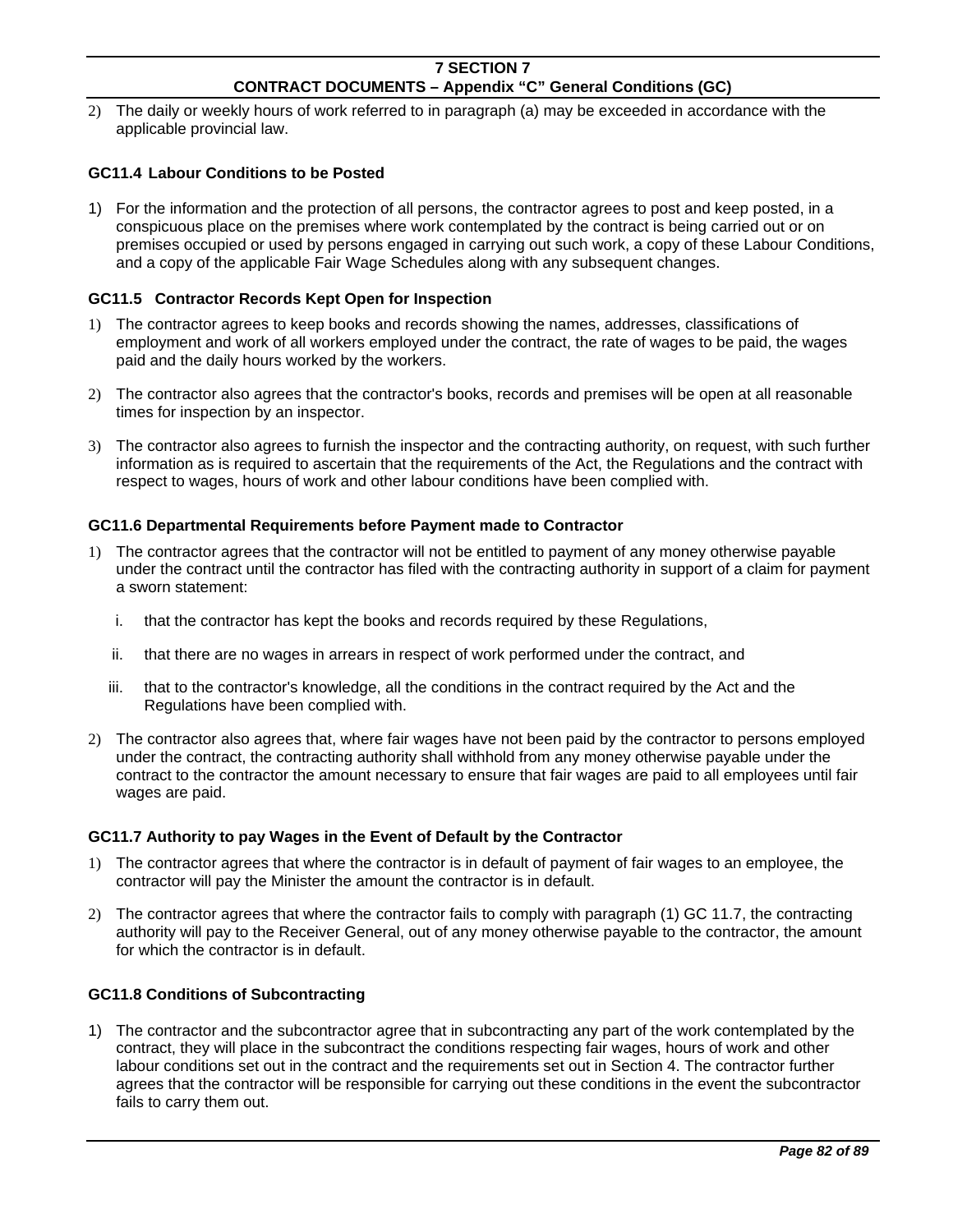# **7 SECTION 7**

## **CONTRACT DOCUMENTS – Appendix "C" General Conditions (GC)**

## **GC11.9 Non-discrimination in Hiring and Employment of Labour**

- 1) The contractor agrees that in the hiring and employment of workers to perform any work under the contract, the contractor will not refuse to employ and will not discriminate in any manner against any person because
	- a. of that person's race, national or ethnic origin, colour, religion, age, sex, sexual orientation, marital status, disability, conviction for which a pardon has been granted, or family status;
	- b. of the race, national or ethnic origin, colour, religion, age, sex, sexual orientation, marital status, disability, conviction for which a pardon has been granted, or family status of any person having a relationship or association with that person, or
	- c. a complaint has been made or information has been given in respect of that person relating to an alleged failure by the contractor to comply with subparagraph (a) or (b).

#### **GC11.10 Schedule of Fair Wages**

- 1) Fair Wage Schedules for Federal Construction Contracts form part of the Contract by Reference and may be accessed from the web site located at: [http://info.load-otea.hrdc-drhc.GC.ca/fair\\_wages/schedules.shtml.](http://info.load-otea.hrdc-drhc.gc.ca/fair_wages/schedules.shtml)
- 2) Tenderers should note that, in the event of a resultant contract, a copy of the Fair Wage Schedule applicable to the project location and the Fair Wages and Hours of Labour - Labour Conditions must be posted at the work site in a convenient, easily accessible location.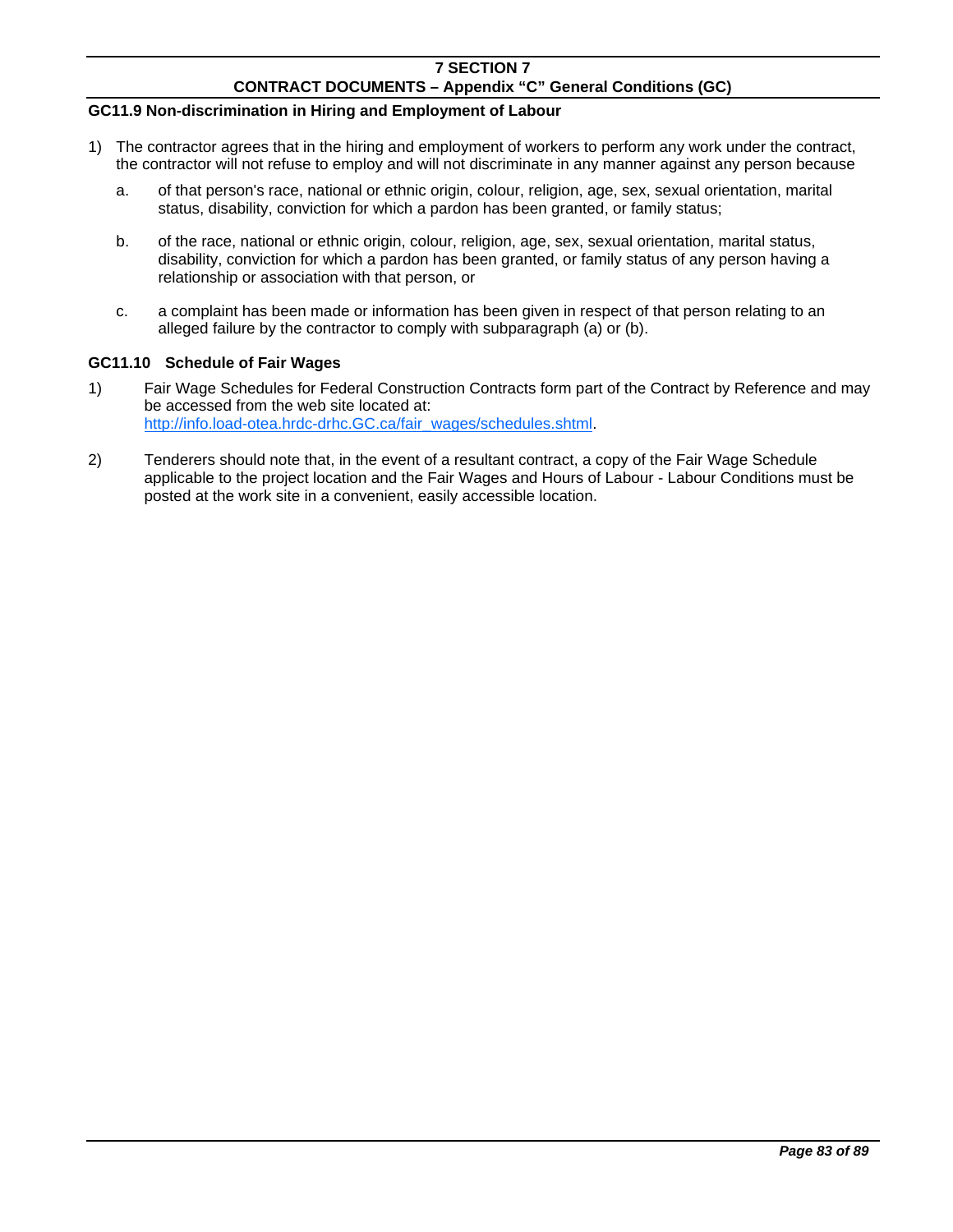## **8 SECTION 8 SUPPLEMENTARY CONDITIONS**

#### **Appendix "D" Supplementary conditions**

#### **SC1 EMPLOYMENT EQUITY**

The Federal Contractors Program for Employment Equity requires that some organizations bidding for federal government contracts make a formal commitment to implement employment equity, as a precondition to the validation of their bids. All contractors must check the applicable box(e)s below.

Program requirements do not apply for the following reason(s):

- ( ) this organization has less than 100 permanent part-time and/or full-time employees;
- ( ) this organization is a federally regulated employer;

or, program requirements do apply:

- ( ) copy of signed Certificate or Commitment is enclosed; or
- ( ) Certificate number is  $\qquad \qquad$

\_\_\_\_\_\_\_\_\_\_\_\_\_\_\_\_\_\_\_\_\_\_\_\_\_\_\_\_ \_\_\_\_\_\_\_\_\_\_\_\_\_\_\_\_

NOTE: The Certificate of Commitment, criteria and other information about the Federal Contractors Program for Employment Equity, are available in the Standard Acquisition Clauses and Conditions (SACC) Manual, Section 2, and on the MERX Bidding System.

Signature Date

## **SC2 WORK FORCE REDUCTION PROGRAM**

1 Contractors must indicate if the Work Force Reduction Program is applicable to them:

NO YES (if yes, provide details as listed below)

As a result of the recent implementation of various programs to reduce the public service, Contractors must provide information regarding their status as former public servants in receipt of either a lump sum payment or a pension, or both, pursuant to the terms of the Early Departure Incentive (EDI) Program, the Early Retirement Incentive (ERI) Program, the Forces Reduction Program, the Executive Employment Transition Program and any other current and future similar programs implemented by Treasury Board. Therefore, Contractors must make available the following details:

- a) date and amount of lump sum payment incentive;
- b) terms and conditions of the lump sum payment incentive (including termination date);
- c) rate of pay on which the lump sum payment was based;
- d) whether or not the \$5,000 exemption has been reached.

In the event that a contract is awarded to a former public servant during the period covered by the lump sum payment, the contract fee must be abated (reduced) by an amount corresponding to the number of weeks remaining in the Contractor's lump sum payment period after the beginning of the contract.

This reduction is subject to an exemption of a maximum of \$5,000 (including GST) applicable to one or more contracts during the period covered by the lump sum payment.

For the purposes of this contract, former public servants is defined as:

a) an individual;

b) an individual who has incorporated;

c) a partnership made up of former public servants; or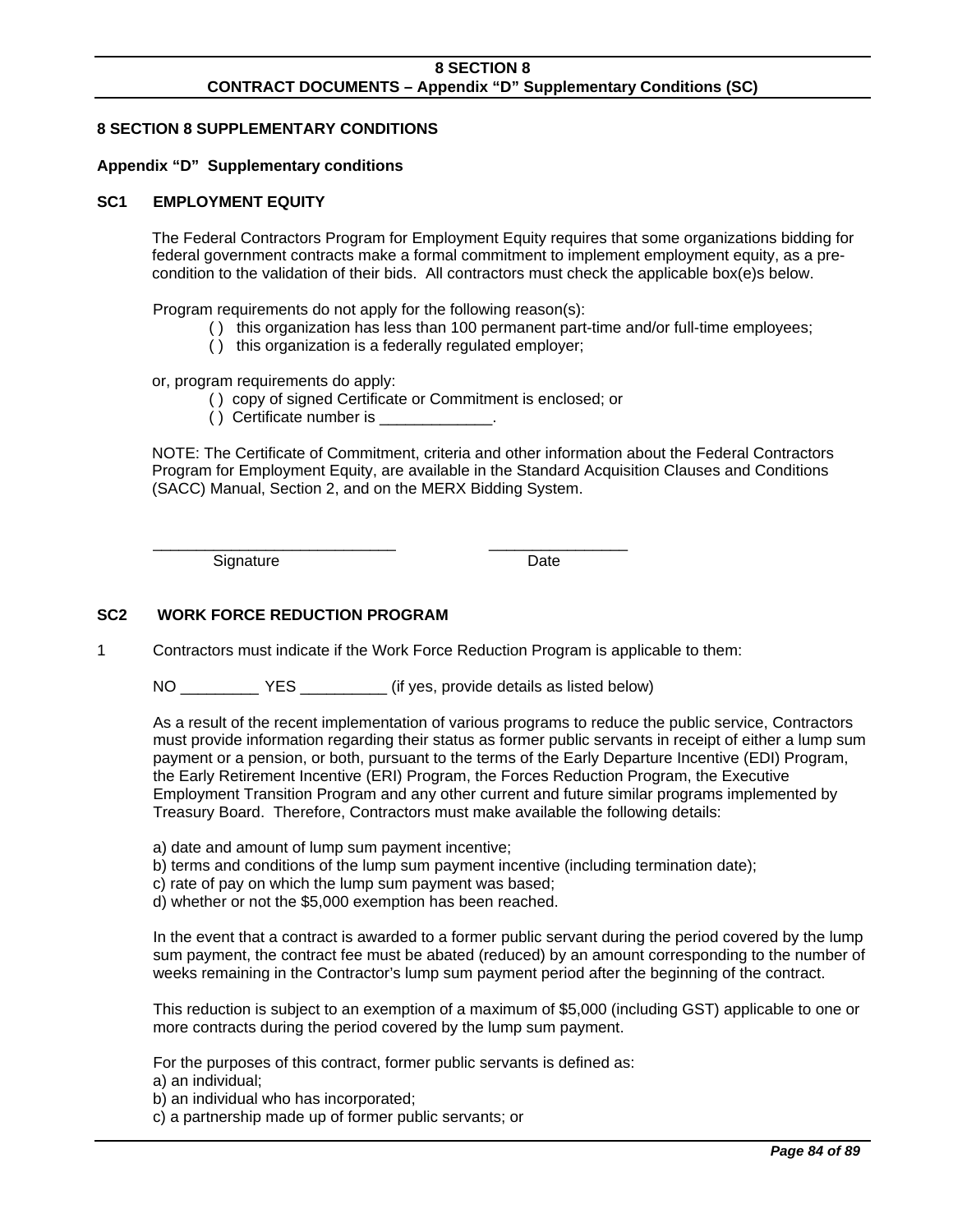d) a sole proprietorship or entity where the affected individual has a major interest in the entity.

### **SC3 INTELLECTUAL PROPERTY - CONTRACTOR OWNS IP**

#### **1 Definitions and Interpretation**

"Subcontract" includes a Contract issued by any subcontractor at any tier for the performance or supply of a part of the Work;

"Background Information" means all Technical Information that is not Foreground Information and that is proprietary to or the confidential information of the Contractor, its Subcontractors or any other supplier of the Contractor;

"Commercial Exploitation in Competition with the Contractor" does not include exploitation by Canada or by any contractor where the good or service produced through such exploitation is for end use by Canada, nor does it include dissemination or distribution by Canada to persons or to other governments at or below cost of any good or service delivered under the Contract or produced through such exploitation;

"Firmware" means any computer program stored in integrated circuits, read-only memory or other similar devices;

"Foreground Information" means any Invention first conceived, developed or reduced to practice as part of the Work under the Contract and all other Technical Information conceived, developed or produced as part of the Work under the Contract;

"Intellectual Property Right" means any intellectual property right recognized by the law, including any intellectual property right protected through legislation (such as that governing patents, copyright, industrial design, integrated circuit topography, or plant breeders' rights) or arising from protection of information as a trade secret or as confidential information;

"Invention" means any new and useful art, process, machine, manufacture or composition of matter, or any new and useful improvement in any art, process, machine, manufacture or composition of matter, whether or not patentable;

"Software" means any computer program whether in source or object code (including Firmware), any computer program documentation recorded in any form or upon any medium, and any computer database, and includes modifications to any of the foregoing;

"Technical Information" means all information of a scientific, technical, or artistic nature relating to the Work, whether oral or recorded in any form or medium and whether or not subject to copyright, including but not limited to any Inventions, designs, methods, processes, techniques, know-how, models, prototypes, patterns, samples, schematics, experimental or test data, reports, drawings, plans, specifications, photographs, collections of information, manuals and any other documents, and Software as well as data-processing printed papers form, notes of design, calculations, files of CADD (computer-assisted programs for design and drawing) and other data, information and documents prepared, calculated, drawn or produced within the framework of the project.

Technical Information does not include data concerned with the administration of the Contract by Canada or the Contractor, such as internal financial or management information, unless it is a deliverable under the Contract.

#### **2 Disclosure of Foreground Information**

2.1. The Contractor shall promptly report and fully disclose to the Minister all Foreground Information that could be Inventions, and shall report and fully disclose to the Minister all other Foreground Information not later than the time of completion of the Work or such earlier time as the Minister or the Contract may require.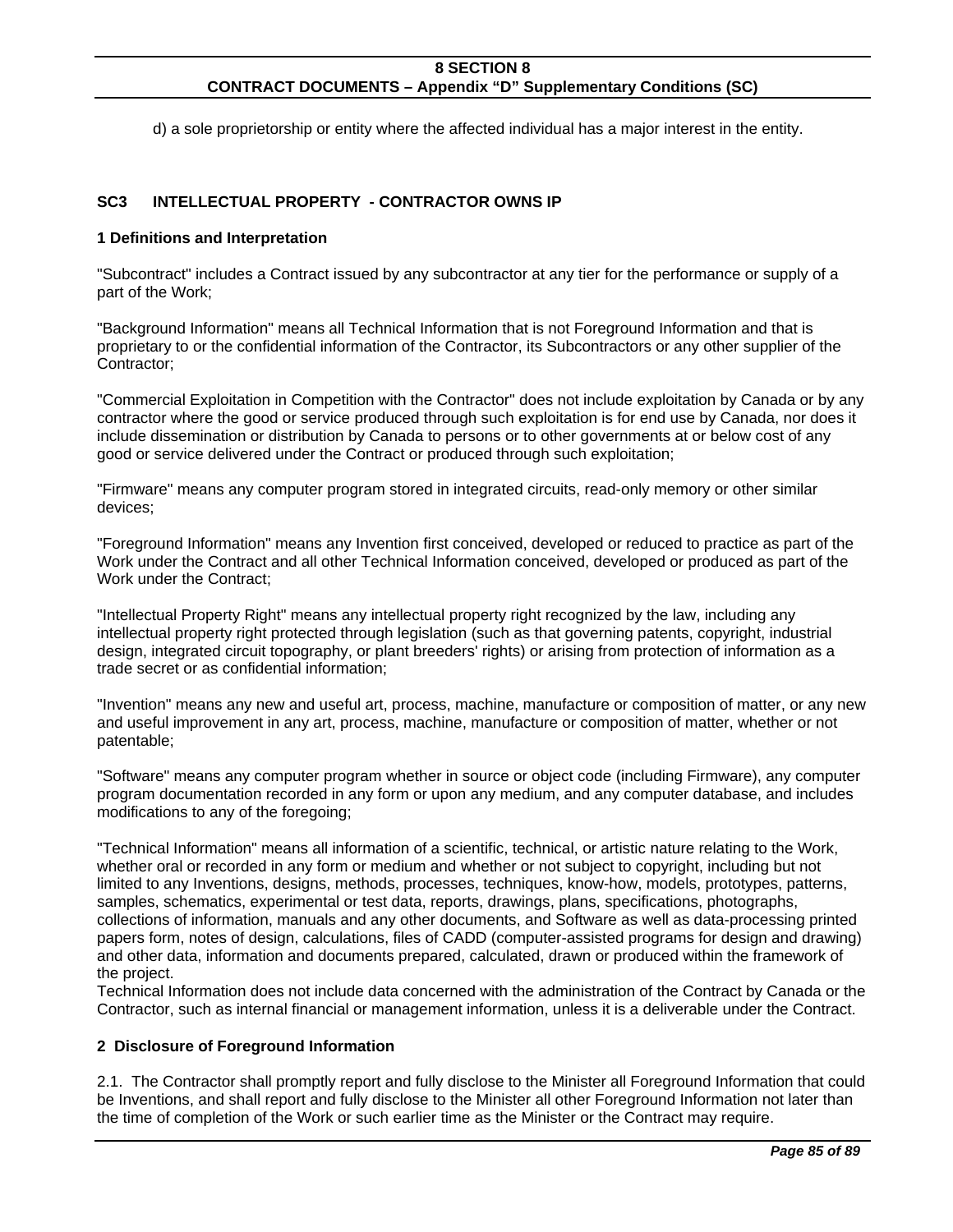2.2. The Contractor shall, in each disclosure under this section, indicate the names of all Subcontractors at any tier, if any, in which Intellectual Property Rights to any Foreground Information have vested or will vest.

2.3. Before and after final payment to the Contractor, the Minister shall have the right to examine all records and supporting data of the Contractor which the Minister reasonably deems pertinent to the identification of Foreground Information.

## **3 Contractor to Own Intellectual Property Rights in Foreground Information**

3.1. Subject to subsection 3 and section 7 (Transfer of Intellectual Property Rights in Foreground Information ), and without affecting any Intellectual Property Rights or interests therein that have come into being prior to the Contract or that relate to information or data supplied by Canada for purposes of the Contract, all Intellectual Property Rights in the Foreground Information shall immediately, as soon as they come into existence, vest in and remain the property of the Contractor.

3.2. Notwithstanding the Contractor's ownership of the Intellectual Property Rights in Foreground Information that is a prototype, model or custom or customized system or equipment together with associated manuals and other operating and maintenance documents and tools, Canada shall have unrestricted ownership rights in those deliverables, including the right to make them available for public use, whether for a fee or otherwise, and, except in the case of Software that is not necessary for the operation of the prototype, model or system or equipment, the right to sell them.

## **4 License to Intellectual Property Rights in Foreground Information**

4.1. In consideration of Canada's contribution to the cost of development of the Foreground Information, the Contractor hereby grants to Canada a non-exclusive, perpetual, irrevocable, world-wide, fully-paid and royaltyfree license to exercise all Intellectual Property Rights in the Foreground Information that vest in the Contractor for any public purpose except Commercial Exploitation in Competition with the Contractor. The Intellectual Property Rights arising from any modification, improvement, development or translation of the Foreground Information that is effected by or for Canada in the exercise of this license shall vest in Canada, or in such person as Canada shall decide.

4.2. The Contractor acknowledges that Canada may wish to award contracts for any of the purposes contemplated in subsection 4.1 and that such contract awards may follow a competitive process. The Contractor agrees that Canada's license in relation to the Intellectual Property Rights in the Foreground Information that vest in the Contractor pursuant to section 3 (Contractor to own Intellectual Property), includes the right to disclose the Foreground Information to bidders for such contracts, and to sub-license or otherwise authorize the use of that information by any contractor engaged by Canada solely for the purpose of carrying out such a contract. Canada shall require the bidder or the contractor not to use or disclose any Foreground Information except as may be necessary to bid for or to carry out that contract.

4.3. Where the Intellectual Property Rights in any Foreground Information are or will be owned by a Subcontractor at any tier, the Contractor shall either obtain a license from that Subcontractor or arrange for the Subcontractor to convey directly to Canada the same rights by execution of the form provided for that purpose by the Minister, in which case the Contractor shall deliver that form to the Minister, duly completed and executed by the Subcontractor, no later than the time of disclosure to Canada of that Foreground Information.

### **5 License to Intellectual Property Rights in Background Information**

5.1. Without restricting the scope of any licence to exercise the Intellectual Property Rights in the Background Information that Canada may otherwise hold, the Contractor hereby grants to Canada a non-exclusive, perpetual, irrevocable, world-wide, fully-paid and royalty-free license to exercise such of the Intellectual Property Rights in any Background Information incorporated into the Work or necessary for the performance of the Work as may be required for the following purposes: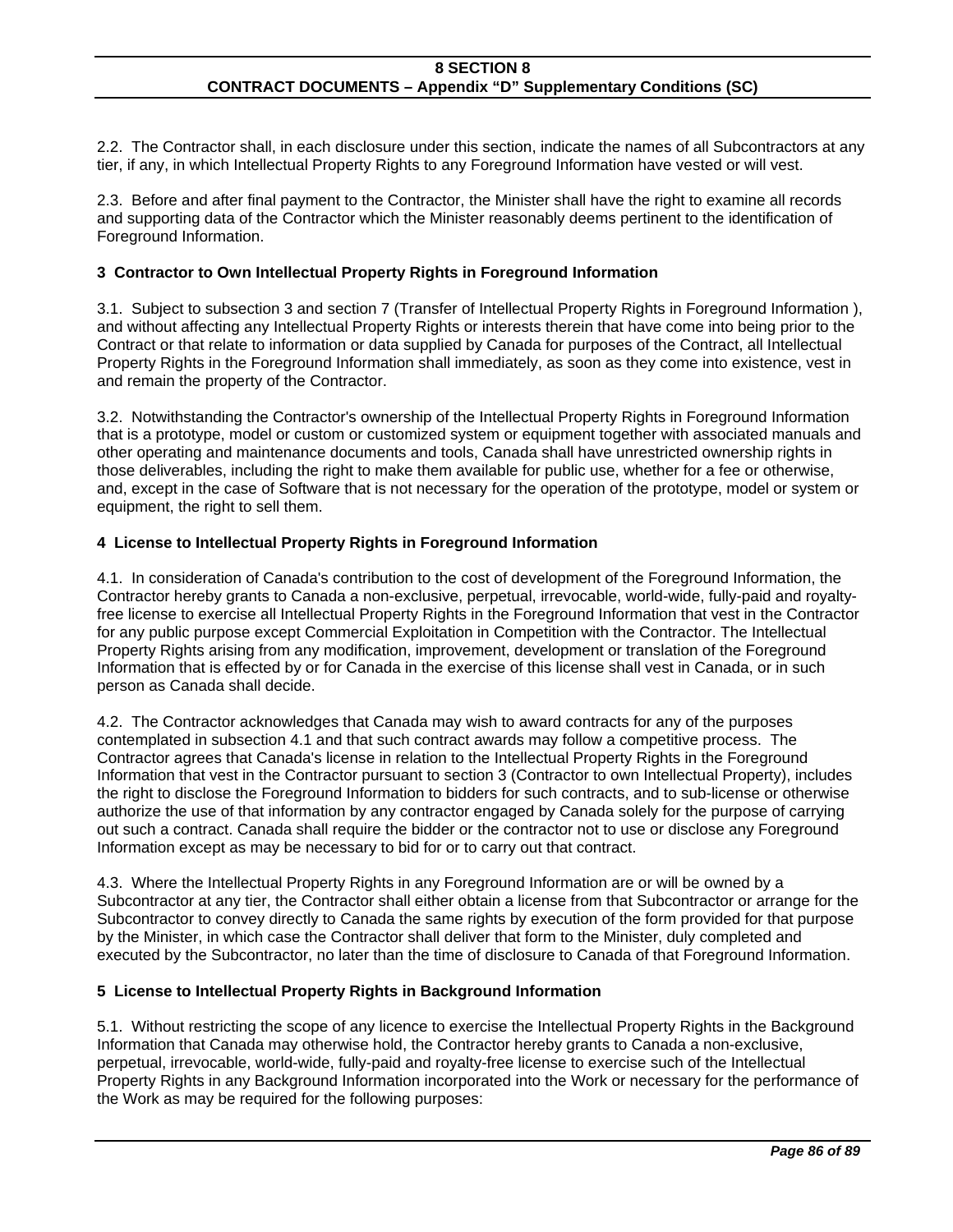(a) for the use, operation, maintenance, repair or overhaul of the Work;

(b) in the manufacturing of spare parts for maintenance, repair or overhaul of any custom part of the Work by Canada if those parts are not reasonably available to enable timely maintenance, repair or overhaul; (c) for disclosure to any contractor engaged by Canada (or bidder for such a contract) to be used solely for a purpose set out in paragraph (a) or (b), but only if the Contractor is unable or unwilling to carry out the maintenance, repair or overhaul or provide the spare parts on reasonable commercial terms and within reasonable delivery times;

and the Contractor agrees to make any such Background Information (including, in the case of Software, source code) promptly available to Canada for any such purpose.

5.2. The Contractor hereby further grants to Canada a non-exclusive, perpetual, irrevocable, world-wide, fullypaid and royalty-free license to exercise Intellectual Property Rights in the Background Information incorporated into the Work or necessary in order for Canada to modify, improve or further develop the Foreground Information. Canada's rights under this subsection 2 shall not include the right to reproduce the whole or part of any deliverable under the Contract that does not incorporate Foreground Information. The Contractor agrees to make any such Background Information (including, in the case of Software, source code) promptly available to Canada for any such purpose.

## **6 Right to License**

The Contractor represents and warrants that the Contractor has, or the Contractor undertakes to obtain, the right to grant to Canada the license to exercise the Intellectual Property Rights in the Foreground Information and the Background Information as required by the Contract.

### **7 Transfer of Intellectual Property Rights in Foreground Information**

7.1. Until the Contractor completes the Work and discloses all of the Foreground Information in accordance with section 2 (Disclosure of Foreground Information), the Contractor shall not, without the prior written permission of the Minister, sell, assign or otherwise transfer title to the Intellectual Property Rights in any Foreground Information, or license or otherwise authorize the use of the Intellectual Property Rights in any of the Foreground Information by any person.

7.2. If Canada terminates the Contract in whole or in part for default, or if the Contractor fails to disclose any Foreground Information in accordance with section 2, the Minister may, by notice given not later than 90 days from the date of termination or from the date Canada learns of the failure to disclose, require the Contractor to convey to Canada all of the Intellectual Property Rights in the Foreground Information that have vested or are to vest in a Subcontractor at any tier. In the case of Intellectual Property Rights in Foreground Information which have been sold or assigned to a party other than a Subcontractor at any tier, the Contractor shall not be obligated to convey rights to Canada in accordance with this subsection, but shall pay to Canada on demand an amount equal to the consideration which the Contractor received from the sale or assignment of the Intellectual Property Rights in that Foreground Information.

7.3. In the event of the issuance by the Minister of a notice under subsection 2, the Contractor shall, at its own expense and without delay, execute such conveyances or other documents relating to title to the Intellectual Property Rights as the minister for whose department or agency the Work is being carried out may require, and the Contractor shall, at Canada's expense, afford that minister all reasonable assistance in the preparation of applications and in the prosecution of any applications for, or any registration of, any Intellectual Property Right in any jurisdiction, including without limitation the assistance of the inventor in the case of Inventions.

# **8 Sale, Assignment, Transfer or Licensing of Intellectual Property Rights in the Foreground Information**

8.1. In any sale, assignment, transfer or license of Intellectual Property Rights in Foreground Information by the Contractor except a sale or license for end use of a product based on Foreground Information, the Contractor shall impose on the other party all of its obligations to Canada in relation to the Intellectual Property Rights in the Foreground Information and any restrictions set out in the Contract on the use or disposition of the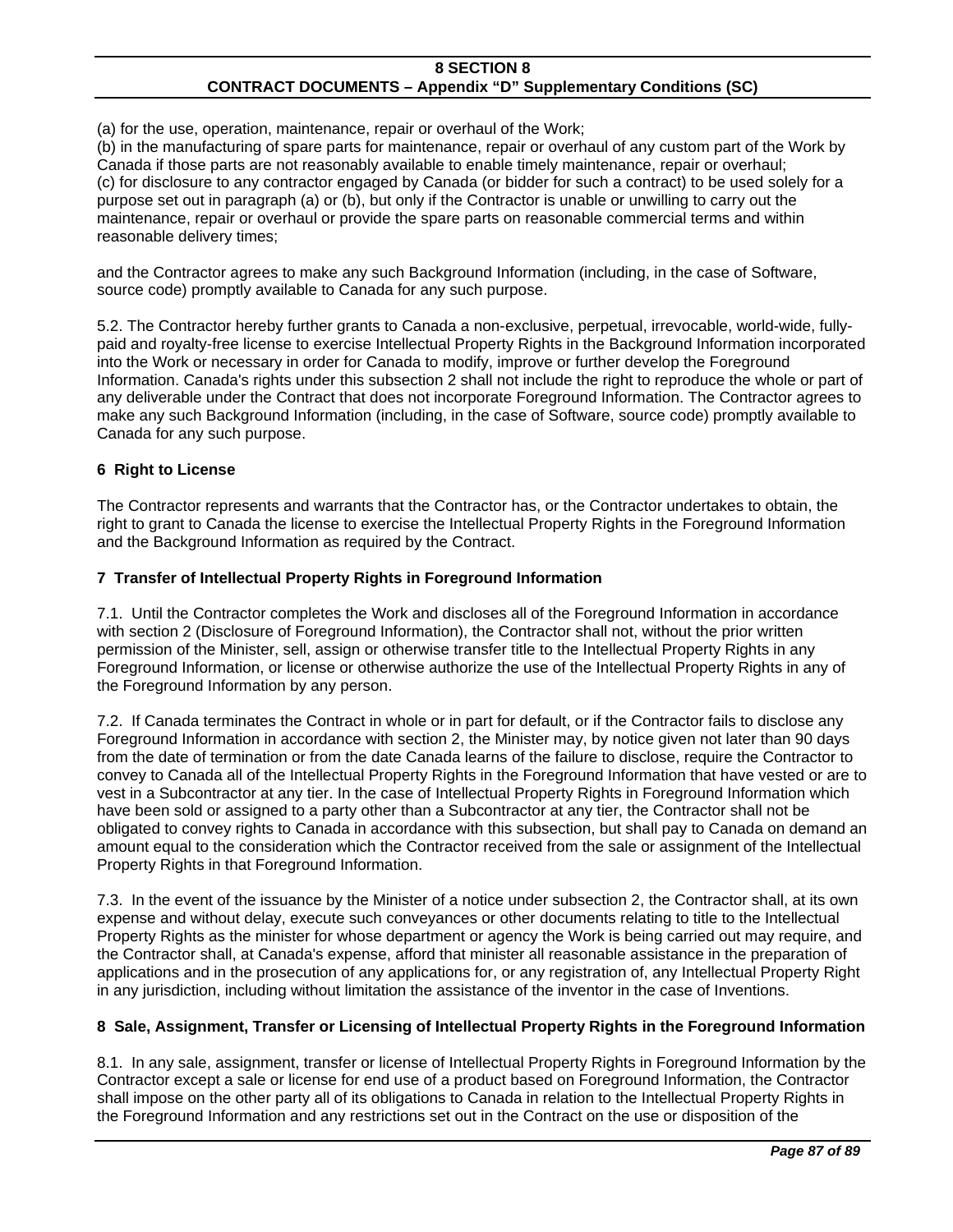Intellectual Property Rights in the Foreground Information (and, if applicable, the Foreground Information), including the obligation to impose the same obligations and restrictions on any subsequent transferee, assignee or licensee**.** 

8.2. The Contractor shall promptly notify Canada of the name, address and other pertinent information in regard to any transferee, assignee or licensee referred to in subsection 8.1, and shall ensure that such party is required to do the same with regard to any subsequent transferee, assignee or licensee.

8.3. The Contractor shall not charge or permit any person to charge a royalty or other fee to Canada in respect of the Intellectual Property Rights in any Foreground Information for purposes of a contract or other arrangement with Canada.

## **9 Access to Information; Exception to Contractor Rights**

9.1. Subject to the *Access to Information Act,* R.S.C., c. A-1 and to any right of Canada under the Contract, Canada shall not release or disclose outside the Government of Canada any information delivered to Canada under the Contract that is confidential information or a trade secret of the Contractor or a Subcontractor.

## **10 Waiver of Moral Rights**

10.1. The Contractor shall obtain a written permanent waiver of moral rights (as this term is defined in the *Copyright Act*, R.S.C., c. C-42), in a form acceptable to the Minister, from every author that contributes to any Foreground Information which is subject to copyright protection and which is deliverable to Canada under the terms of the Contract. At the request of the Minister (be it at the completion of the Work or at any other time as the Minister may require), the Contractor shall provide the written waiver(s) of moral rights to the Minister.

10.2. If the Contractor is an author of the Foreground Information referred to in subsection 1, the Contractor hereby permanently waives the Contractor's moral rights in that Foreground Information.

## **SC4 INTERNATIONAL SANCTIONS**

- 1.1 Canada imposes restrictions on trade, financial transactions or other dealings with a foreign country or its nationals. As a result, the Government of Canada cannot accept delivery of goods or services that originate, either directly or indirectly, from the countries subject to economic sanctions. Details on existing sanctions can be found at: http://www.dfait-maeci.gc.ca/trade/sanctions-e.asp These sanctions may be implemented by regulation under he United Nations Act (UNA), R.S.C.1985 c. U-2, The Special Economic Measures Act (SEMA), R.S.C. 1992, c. 17, or the Export or Import Permits Act (EIPA), R.S.C. 1985, c. E-19.
- 1.2. The Contractor agrees to comply with any such regulations in effect during the life of the contract, and will inform its subcontractors of the existence of the regulations in force at the time of contract award. In the event that such regulation preventing the Contractor from performing all or part of its obligations, the Contractor shall treat the situation as a force majeure, and forthwith inform Canada of the situation and follow the procedure applicable to force majeure.

The Contractor agrees that Canada relies on the Contractor's undertaking in subsection 1.1, to enter into the Contract, and that any breach of the undertaking shall entitle Canada to terminate the contract under the provisions of the contract relating to default by the Contractor, and therefore to recover damages from the Contractor, including re-procurement costs arising out of such a termination.